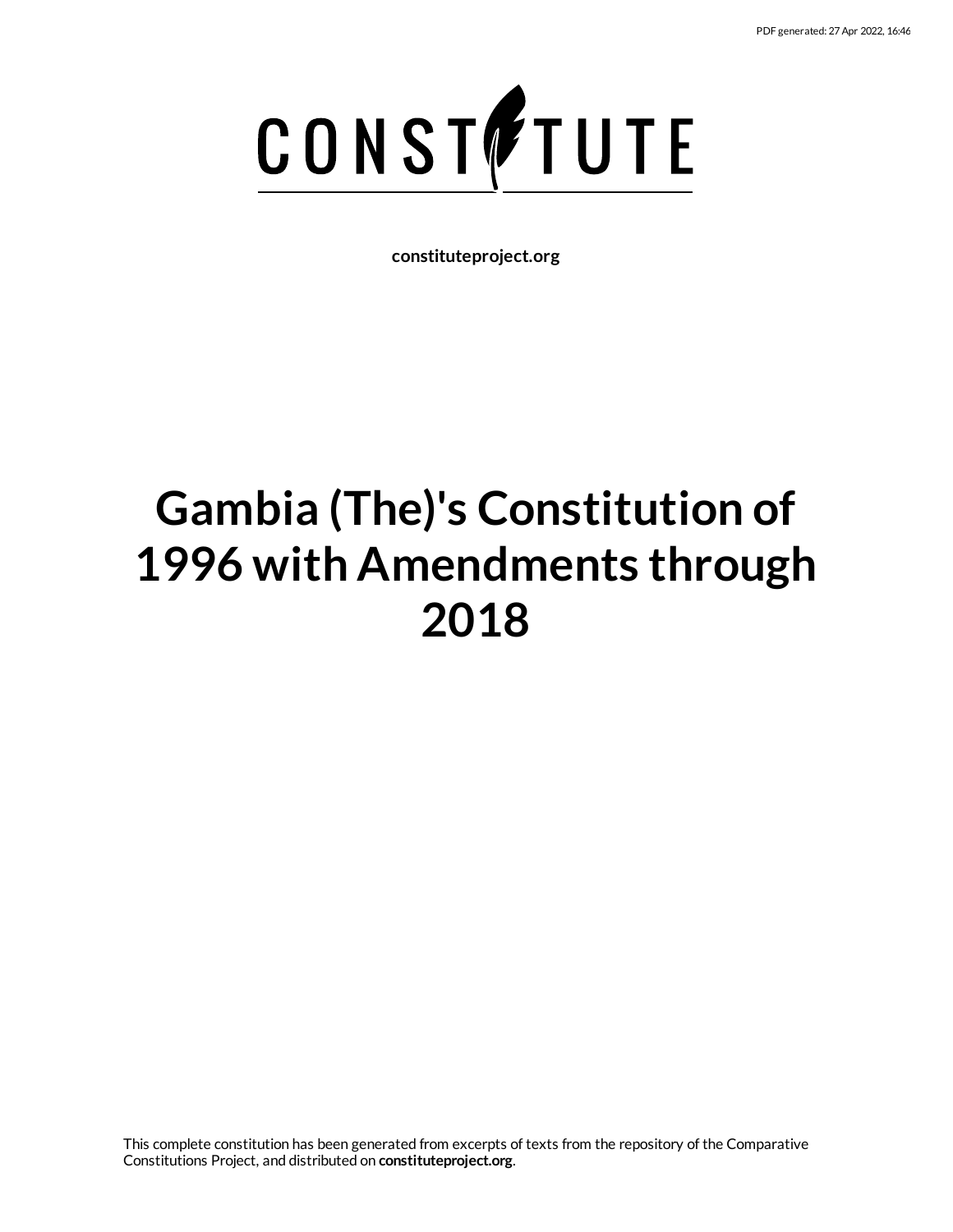## **Table of contents**

| CHAPTER IV. PROTECTION OF FUNDAMENTAL RIGHTS AND FREEDOMS 10              |  |
|---------------------------------------------------------------------------|--|
|                                                                           |  |
|                                                                           |  |
|                                                                           |  |
|                                                                           |  |
|                                                                           |  |
|                                                                           |  |
|                                                                           |  |
|                                                                           |  |
| 25. Freedom of speech, conscience, assembly, association and movement  15 |  |
|                                                                           |  |
|                                                                           |  |
|                                                                           |  |
|                                                                           |  |
|                                                                           |  |
|                                                                           |  |
|                                                                           |  |
|                                                                           |  |
|                                                                           |  |
| 35. Derogations from fundamental rights under emergency powers  17        |  |
|                                                                           |  |
|                                                                           |  |
|                                                                           |  |
|                                                                           |  |
|                                                                           |  |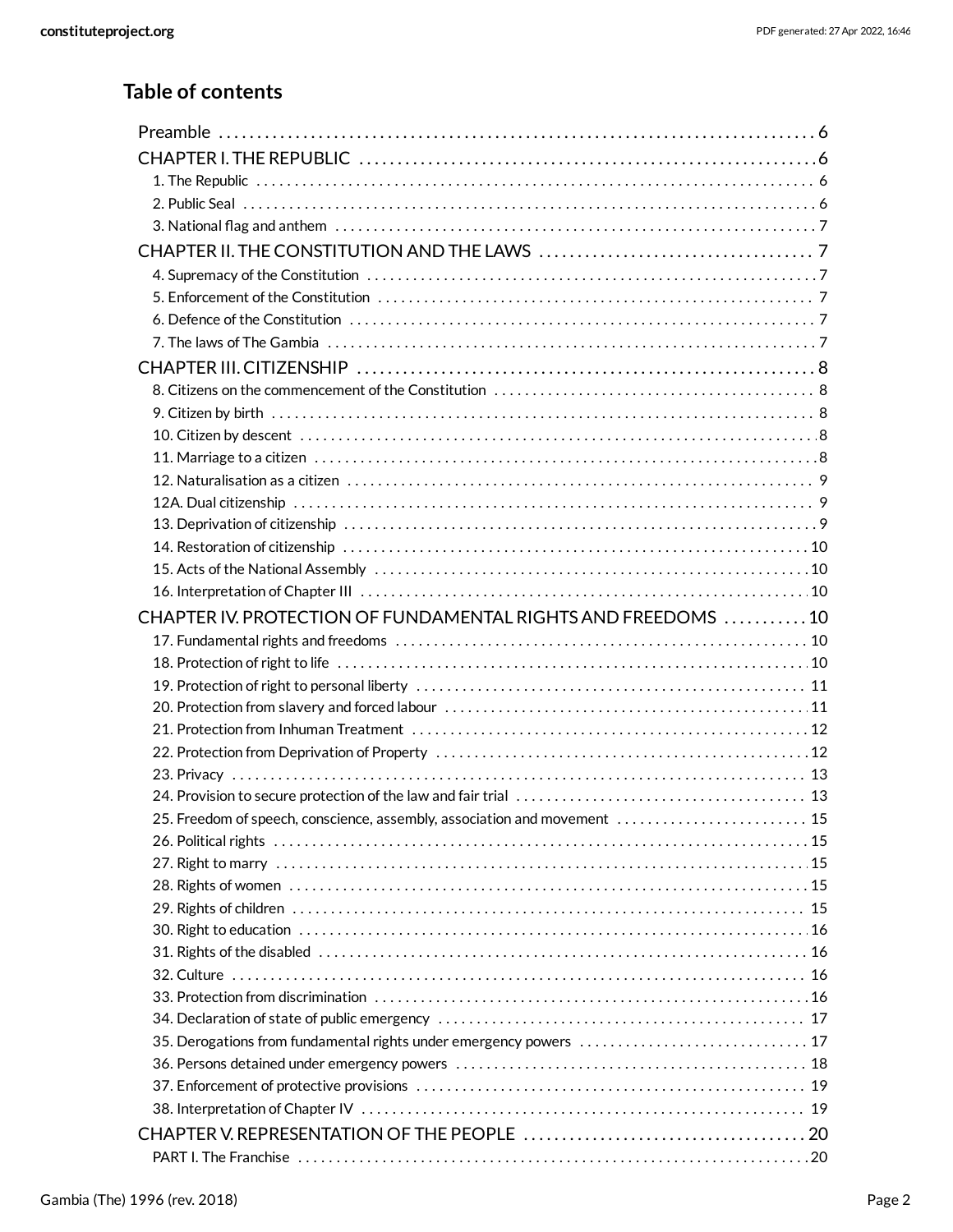| CHAPTER VII. NATIONAL ASSEMBLY AND LEGISLATION 31                        |  |
|--------------------------------------------------------------------------|--|
|                                                                          |  |
|                                                                          |  |
| PART III. Legislation and Other Powers of the National Assembly 35       |  |
|                                                                          |  |
|                                                                          |  |
|                                                                          |  |
|                                                                          |  |
|                                                                          |  |
|                                                                          |  |
|                                                                          |  |
|                                                                          |  |
|                                                                          |  |
|                                                                          |  |
|                                                                          |  |
|                                                                          |  |
|                                                                          |  |
|                                                                          |  |
|                                                                          |  |
|                                                                          |  |
|                                                                          |  |
|                                                                          |  |
|                                                                          |  |
|                                                                          |  |
|                                                                          |  |
|                                                                          |  |
|                                                                          |  |
| CHAPTER XII. THE POLICE FORCE AND PRISON SERVICE 59                      |  |
|                                                                          |  |
|                                                                          |  |
| CHAPTER XIII. THE ARMED FORCES AND THE NATIONAL INTELLIGENCE AGENCY . 60 |  |
|                                                                          |  |
|                                                                          |  |
|                                                                          |  |
|                                                                          |  |
| CHAPTER XV. LOCAL GOVERNMENT AND TRADITIONAL RULERS  62                  |  |
|                                                                          |  |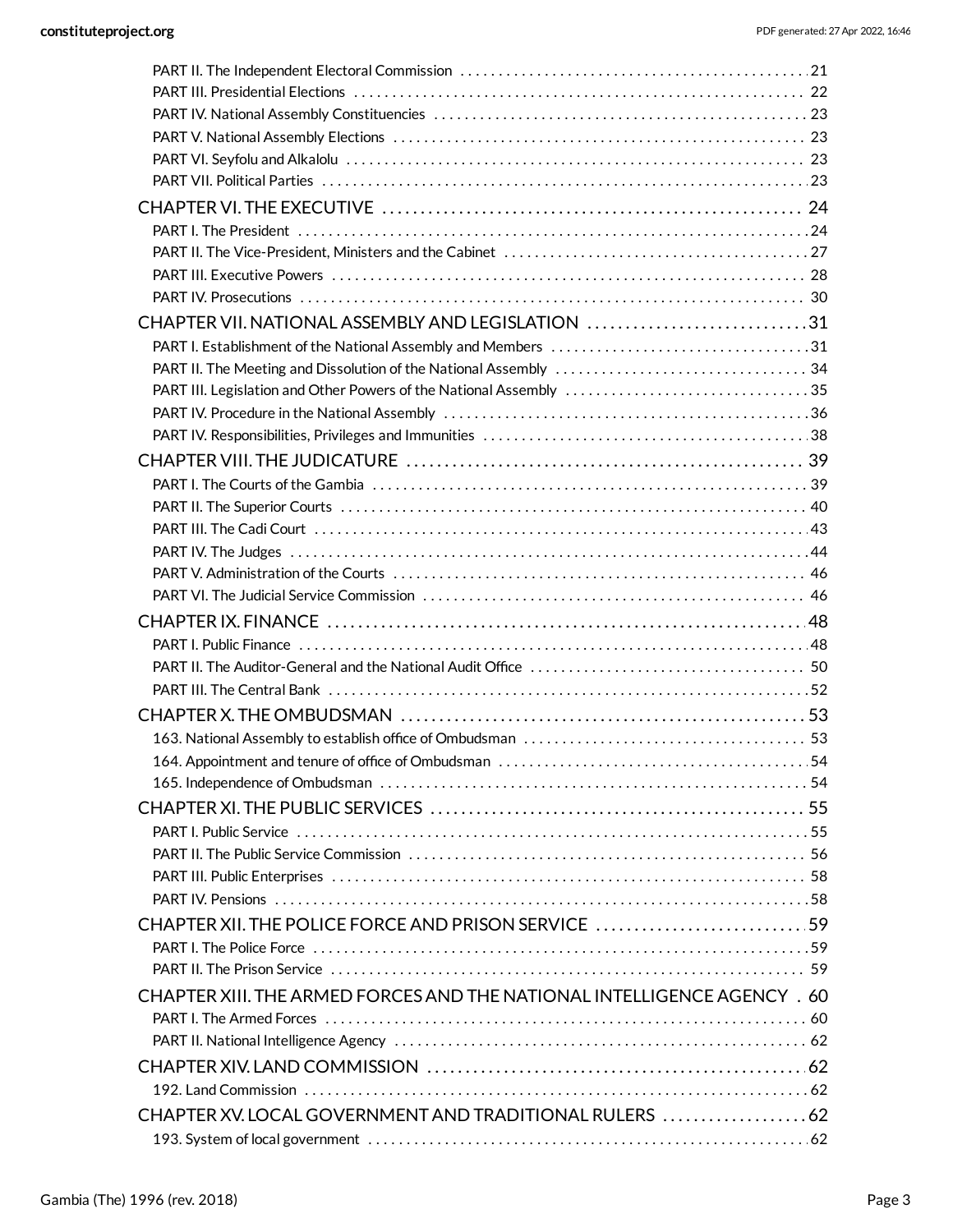| CHAPTER XVII. THE NATIONAL COUNCIL FOR CIVIC EDUCATION  64                   |  |
|------------------------------------------------------------------------------|--|
| 198. National Assembly to establish National Council for Civic Education  64 |  |
|                                                                              |  |
|                                                                              |  |
|                                                                              |  |
|                                                                              |  |
|                                                                              |  |
|                                                                              |  |
|                                                                              |  |
|                                                                              |  |
|                                                                              |  |
|                                                                              |  |
|                                                                              |  |
|                                                                              |  |
|                                                                              |  |
| CHAPTER XX. DIRECTIVE PRINCIPLES OF STATE POLICY  66                         |  |
|                                                                              |  |
|                                                                              |  |
|                                                                              |  |
|                                                                              |  |
|                                                                              |  |
|                                                                              |  |
|                                                                              |  |
|                                                                              |  |
|                                                                              |  |
|                                                                              |  |
| CHAPTER XXI. CODE OF CONDUCT FOR PUBLIC OFFICERS 69                          |  |
|                                                                              |  |
|                                                                              |  |
|                                                                              |  |
|                                                                              |  |
|                                                                              |  |
|                                                                              |  |
|                                                                              |  |
|                                                                              |  |
|                                                                              |  |
|                                                                              |  |
|                                                                              |  |
|                                                                              |  |
| SECOND SCHEDULE. TRANSITIONAL AND CONSEQUENTIAL PROVISIONS  76               |  |
|                                                                              |  |
|                                                                              |  |
|                                                                              |  |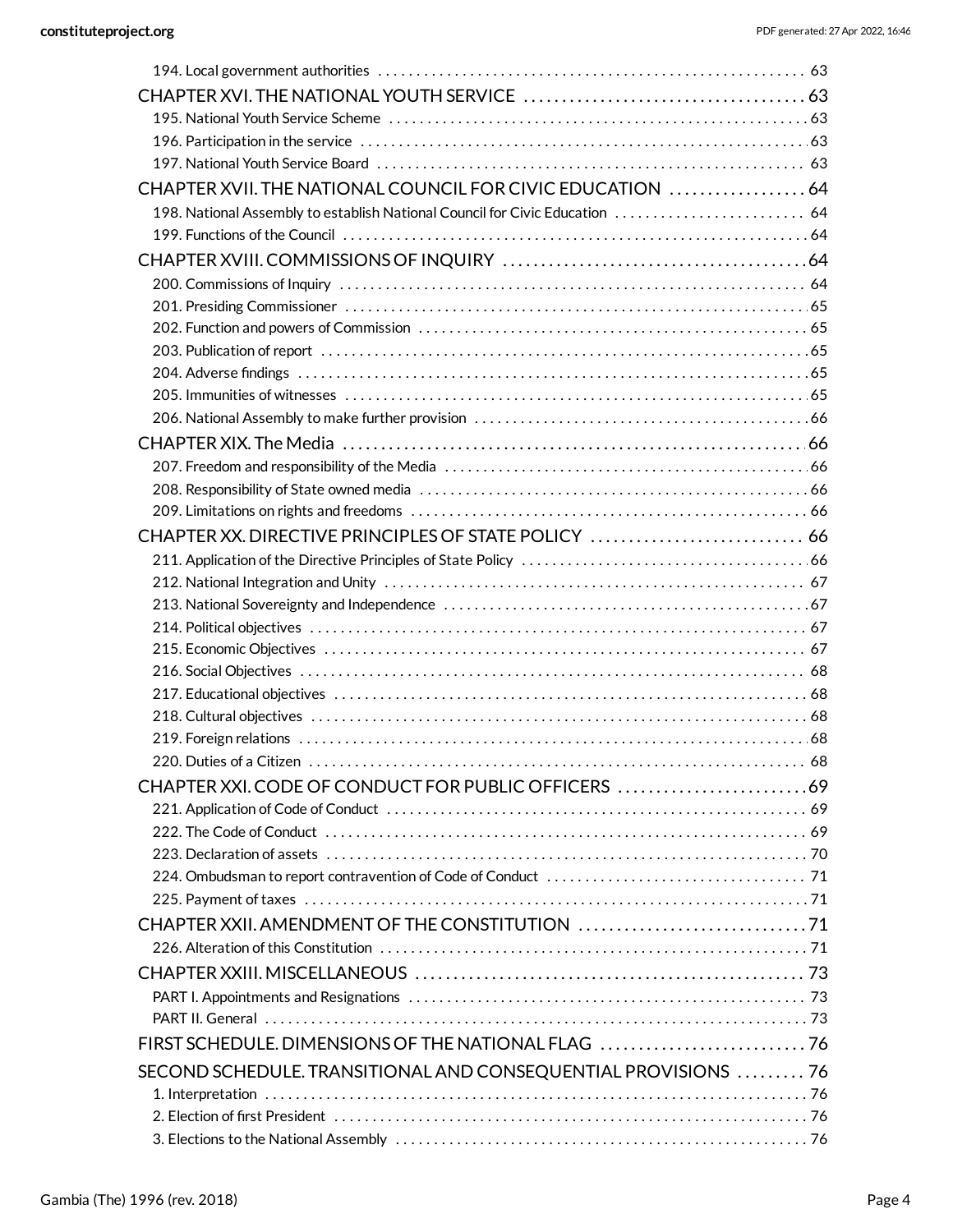| 4. First constituency members of the National Assembly Notwithstanding any other provision of this<br>Constitution, the National Assembly constituencies established by the Electoral Decree, 1996 shall, until<br>other provision is made in accordance with Chapter V of this Constitution, be deemed to be<br>constituencies for the purposes of the Constitution and the persons duly elected as members of the<br>National Assembly for those constituencies in accordance with the said Electoral Decree 1996 shall be<br>deemed to have been elected as such members for their respective single member constituencies. Such |  |
|-------------------------------------------------------------------------------------------------------------------------------------------------------------------------------------------------------------------------------------------------------------------------------------------------------------------------------------------------------------------------------------------------------------------------------------------------------------------------------------------------------------------------------------------------------------------------------------------------------------------------------------|--|
|                                                                                                                                                                                                                                                                                                                                                                                                                                                                                                                                                                                                                                     |  |
|                                                                                                                                                                                                                                                                                                                                                                                                                                                                                                                                                                                                                                     |  |
|                                                                                                                                                                                                                                                                                                                                                                                                                                                                                                                                                                                                                                     |  |
|                                                                                                                                                                                                                                                                                                                                                                                                                                                                                                                                                                                                                                     |  |
|                                                                                                                                                                                                                                                                                                                                                                                                                                                                                                                                                                                                                                     |  |
|                                                                                                                                                                                                                                                                                                                                                                                                                                                                                                                                                                                                                                     |  |
| 11. Savings of Commissions of Inquiry Established During the Period Commencing 22nd July, 1994, up                                                                                                                                                                                                                                                                                                                                                                                                                                                                                                                                  |  |
|                                                                                                                                                                                                                                                                                                                                                                                                                                                                                                                                                                                                                                     |  |
|                                                                                                                                                                                                                                                                                                                                                                                                                                                                                                                                                                                                                                     |  |
| 14. Preservation of Confiscation and Penalties imposed by the Armed Forces Provisional Ruling Council . 80                                                                                                                                                                                                                                                                                                                                                                                                                                                                                                                          |  |
|                                                                                                                                                                                                                                                                                                                                                                                                                                                                                                                                                                                                                                     |  |
|                                                                                                                                                                                                                                                                                                                                                                                                                                                                                                                                                                                                                                     |  |
|                                                                                                                                                                                                                                                                                                                                                                                                                                                                                                                                                                                                                                     |  |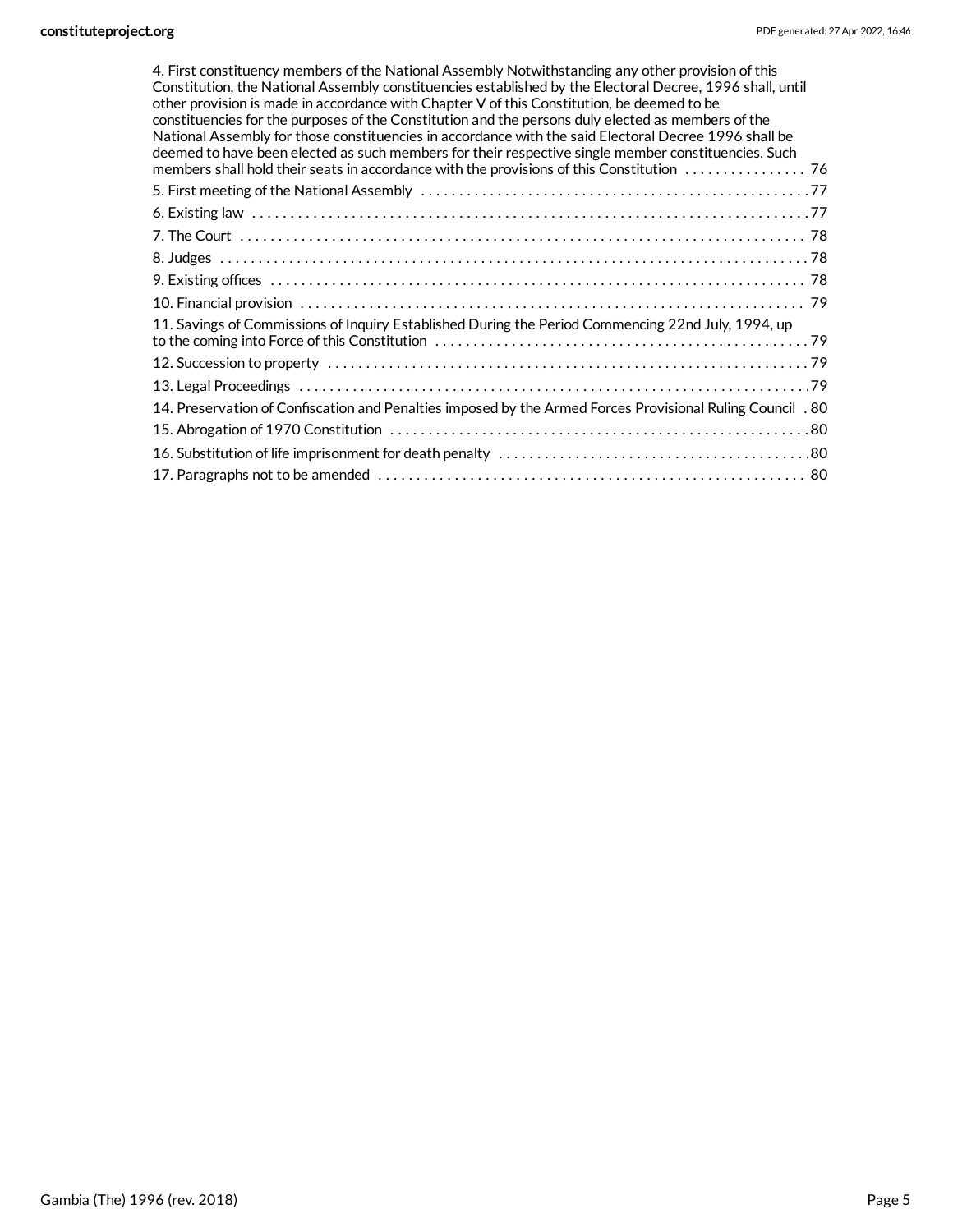- God or other deities  $\sim$
- Motives for writing constitution Preamble
- 
- Source of constitutional authority Reference to country's history

## <span id="page-5-0"></span>**Preamble**

In the name of God, the Almighty,

We the people of The Gambia have accomplished a great and historic task. We have had our say on how we should be governed. For this Constitution contains our will and resolve for good governance and a just, secure and prosperous society.

Our hopes and aspirations as a people were reflected in the enthusiasm and zeal with which we embarked on the task of nation building on the attainment of independence. The self-perpetuating rule of the recent past, however, soon gave rise to the abuse of office and related vices which negated the total welfare of the Gambian people. The sovereign people of The Gambia therefore endorsed the change of government on 22nd July 1994 to rectify such evils.

This Constitution provides for us a fundamental law, which affirms our commitment to freedom, justice, probity and accountability. It also affirms the principle that all power emanate from the sovereign will of the people.

The fundamental rights and freedoms enshrined in this Constitution, will ensure for all time respect for and observance of human rights and fundamental freedoms for all, without distinction as to ethnic considerations, gender, language or religion. In acknowledging our fundamental rights we also affirm our duties and responsibilities as citizens of this Country.

This Constitution guarantees participatory democracy that reflects the undiluted choice of the people. The functions of the arms of government have been clearly defined, their independence amply secured with adequate checks and balances to ensure that they all work harmoniously together toward our common good.

As we usher in the second Republic and beyond we give ourselves and generations of Gambians yet unborn this Constitution as a beacon of hope for peace and stability in our society and the good governance of The Gambia for all time.

In this spirit, we continue to pledge our firm allegiance to our beloved Country and pray that the Great God of Nations will keep us all ever true to The Gambia.

## <span id="page-5-1"></span>**CHAPTER I. THE REPUBLIC**

## <span id="page-5-2"></span>**1. The Republic**

- **1.** The Gambia is a Sovereign Republic.
- **2.** The Sovereignty of The Gambia resides in the people of The Gambia from whom all organs of government derive their authority and in whose name and for whose welfare and prosperity the powers of government are to be exercised in accordance with this Constitution.

## <span id="page-5-3"></span>**2. Public Seal**

- **1.** The Public Seal shall be the seal in existence immediately before this Constitution comes into force or such other seal as may be prescribed by an Act of the National Assembly.
- **2.** The Public Seal shall be used exclusively for authenticating matters of state and no person or organisation, other than the Government of The Gambia and those persons who may be authorised in accordance with an Act of the National Assembly, may use the design of the seal or any design resembling it as such person's or organisation's emblem.

Type of government envisioned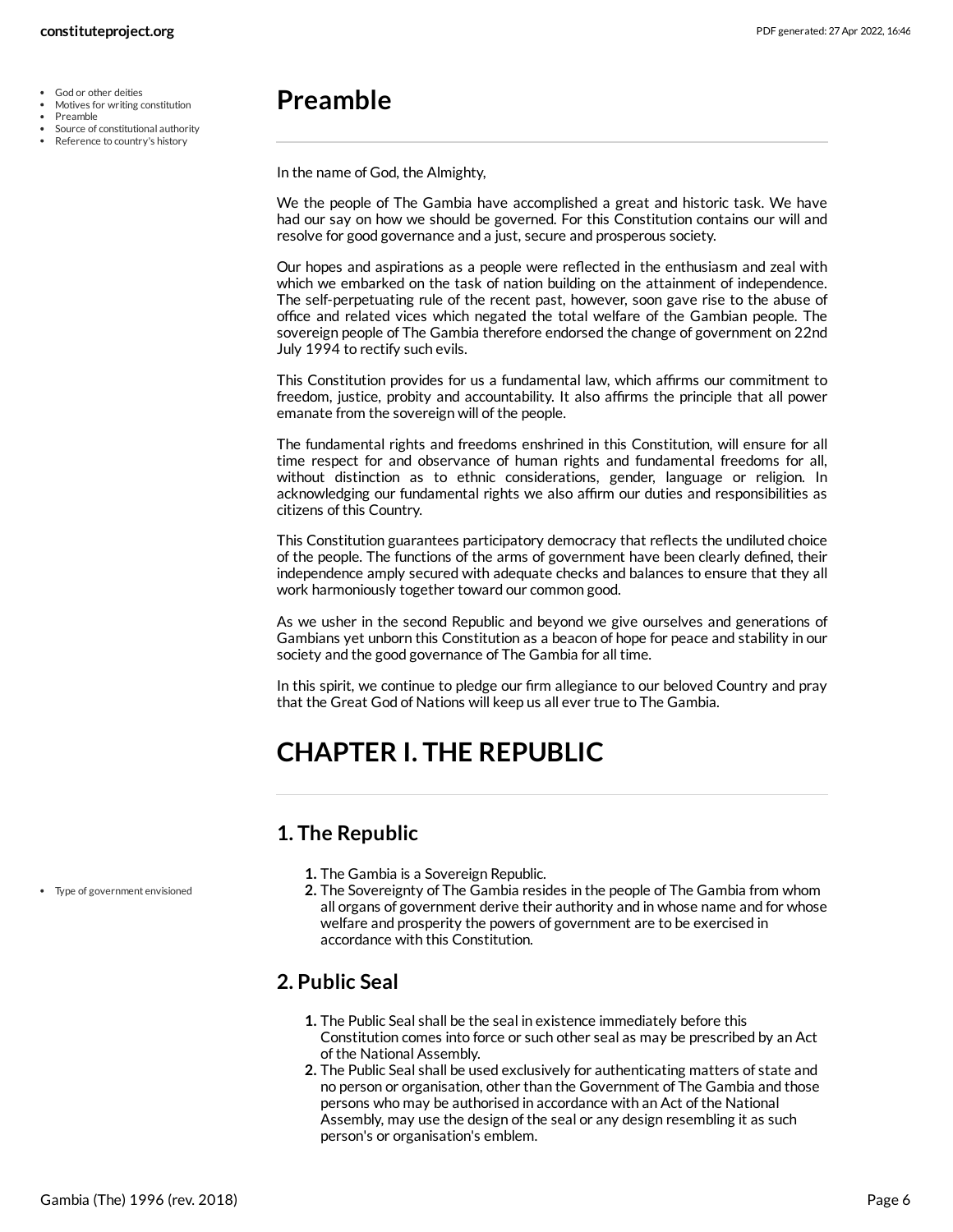• National flag National anthem

## <span id="page-6-0"></span>**3. National flag and anthem**

- **1.** The National Flag shall be a flag of the design set out in Schedule 1.
- **2.** The National Anthem shall be the anthem in use immediately before this Constitution comes into force.

## <span id="page-6-1"></span>**CHAPTER II. THE CONSTITUTION AND THE LAWS**

Constitutionality of legislation

Ultra-vires administrative actions Head of state removal

## <span id="page-6-2"></span>**4. Supremacy of the Constitution**

This Constitution is the supreme law of The Gambia and any other law found to be inconsistent with any provision of this Constitution shall, to the extent of the inconsistency, be void.

## <span id="page-6-3"></span>**5. Enforcement of the Constitution**

- **1.** A person who alleges that
	- **a.** any Act of the National Assembly or anything done under the authority of an Act of the National Assembly; or
	- **b.** any act or omission of any person or authority, is inconsistent with or is in contravention of a provision of this Constitution, may bring an action in a court of competent jurisdiction for a declaration to that effect.
- **2.** The court may make orders and give directions as it may consider appropriate for giving effect, or enabling effect to be given, to such a declaration and any person to whom any order or direction is addressed shall duly obey and carry out the terms of the order or direction.
- **3.** The failure to obey or carry out any order made or direction given under
	- subsection (2) shall constitute the offence of violating the Constitution and**a.** shall, in the case of the President or Vice-President, constitute a ground for his or her removal from office in accordance with section 67; and
		- **b.** any other person who is convicted of that offence shall be liable to the penalty prescribed by an Act of the National Assembly.

## <span id="page-6-4"></span>**6. Defence of the Constitution**

- **1.** Any person who
	- **a.** by himself or herself or in concert with others, by any violent or other unlawful means, suspends or overthrows or abrogates this Constitution or any part of it, or attempts to do any such act; or
	- **b.** aids and abets in any manner any person referred to in paragraph (a), commits the offence of treason and shall, on conviction, be liable to the penalty prescribed by an Act of the National Assembly for that offence.
- **2.** All citizens of The Gambia have the right and the duty at all times to defend this Constitution and, in particular, to resist, to the extent reasonably justifiable in the circumstances, any person or group of persons seeking or attempting by any violent or unlawful means to suspend, overthrow or abrogate this Constitution or any part of it.
- **3.** A person who resists the suspension, overthrow or abrogation of this Constitution as provided in subsection (2), commits no offence.

## <span id="page-6-5"></span>**7. The laws of The Gambia**

In addition to this Constitution, the laws of The Gambia consist of-

**a.** Acts of the National Assembly made under this Constitution and subsidiary legislation made under such Acts;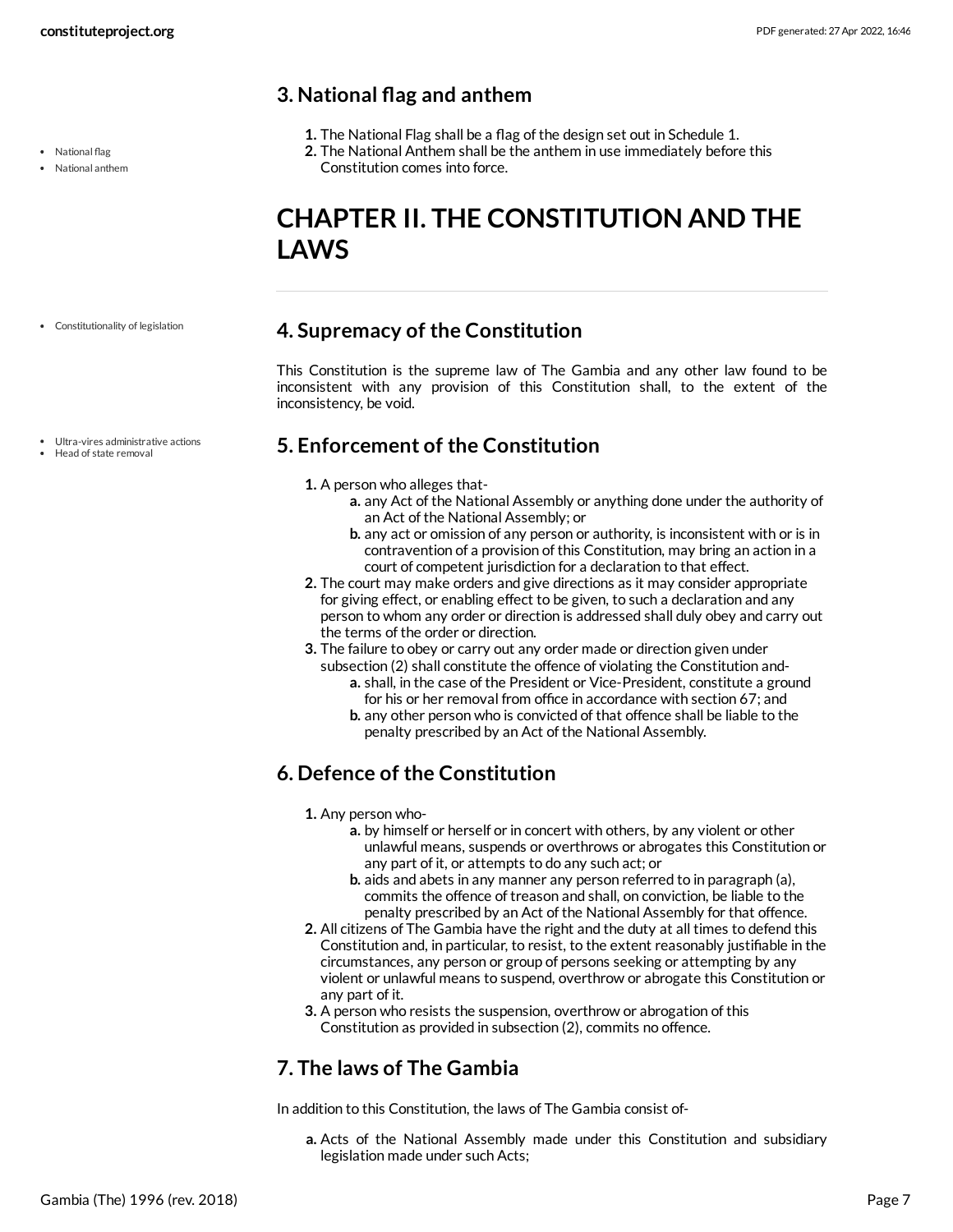• Status of religious law

- **b.** any orders, rules, regulations or other subsidiary legislation made by a person or authority under a power conferred by this Constitution or any other law;
- **c.** the existing laws including all decrees passed by the Armed Forces Provisional Ruling Council;
- **d.** the common law and principles of equity;
- **e.** customary law so far as concerns members of the communities to which it applies;
- **f.** the Sharia as regards matters of marriage, divorce and inheritance among members of the communities to which it applies.

## <span id="page-7-0"></span>**CHAPTER III. CITIZENSHIP**

Requirements for birthright citizenship

#### <span id="page-7-1"></span>**8. Citizens on the commencement of the Constitution**

Every person who, immediately before the coming into force of this Constitution, is a citizen of The Gambia, shall, subject to this Constitution-

- **a.** continue to be a citizen of The Gambia;
- **b.** retain the same status as a citizen by birth, by descent, by registration or by naturalisation, as the case may be, as he or she enjoyed immediately before the coming into force of this Constitution.

## <span id="page-7-2"></span>**9. Citizen by birth**

Every person born in The Gambia after the coming into force of this Constitution shall become a citizen of The Gambia at the date of his or her birth if, at the time of his or her birth, one or both of his or her parents is a citizen of The Gambia.

## <span id="page-7-3"></span>**10. Citizen by descent**

A person born outside The Gambia after the coming into force of this Constitution shall be a citizen of The Gambia by descent if at the time of his or her birth either of his or her parents is a citizen of The Gambia otherwise than by virtue of this section or any comparable provision of any earlier Constitution.

## <span id="page-7-4"></span>**11. Marriage to a citizen**

- **1.** Any person who
	- **a.** is married to a citizen of The Gambia and, since the marriage, has been ordinarily resident in The Gambia for a period of not less than seven years; or
	- **b.** has been married to another who was, during the subsistence of the marriage, a citizen of The Gambia and, since the end of the marriage (whether by annulment, divorce or death), has been ordinarily resident in The Gambia for a period of not less than seven years, shall be entitled, upon making application in such manner as may be prescribed by or under an Act of the National Assembly, to be registered as a citizen of The Gambia.
- **2.** The annulment of a marriage of a person who has been registered as a citizen of The Gambia under this section, or under the provisions of any earlier law for the registration as a citizen of The Gambia of a person on account of marriage, shall not affect that person's status as a citizen of The Gambia.

Requirements for birthright citizenship

Requirements for birthright citizenship

Requirements for naturalization

• Requirements for naturalization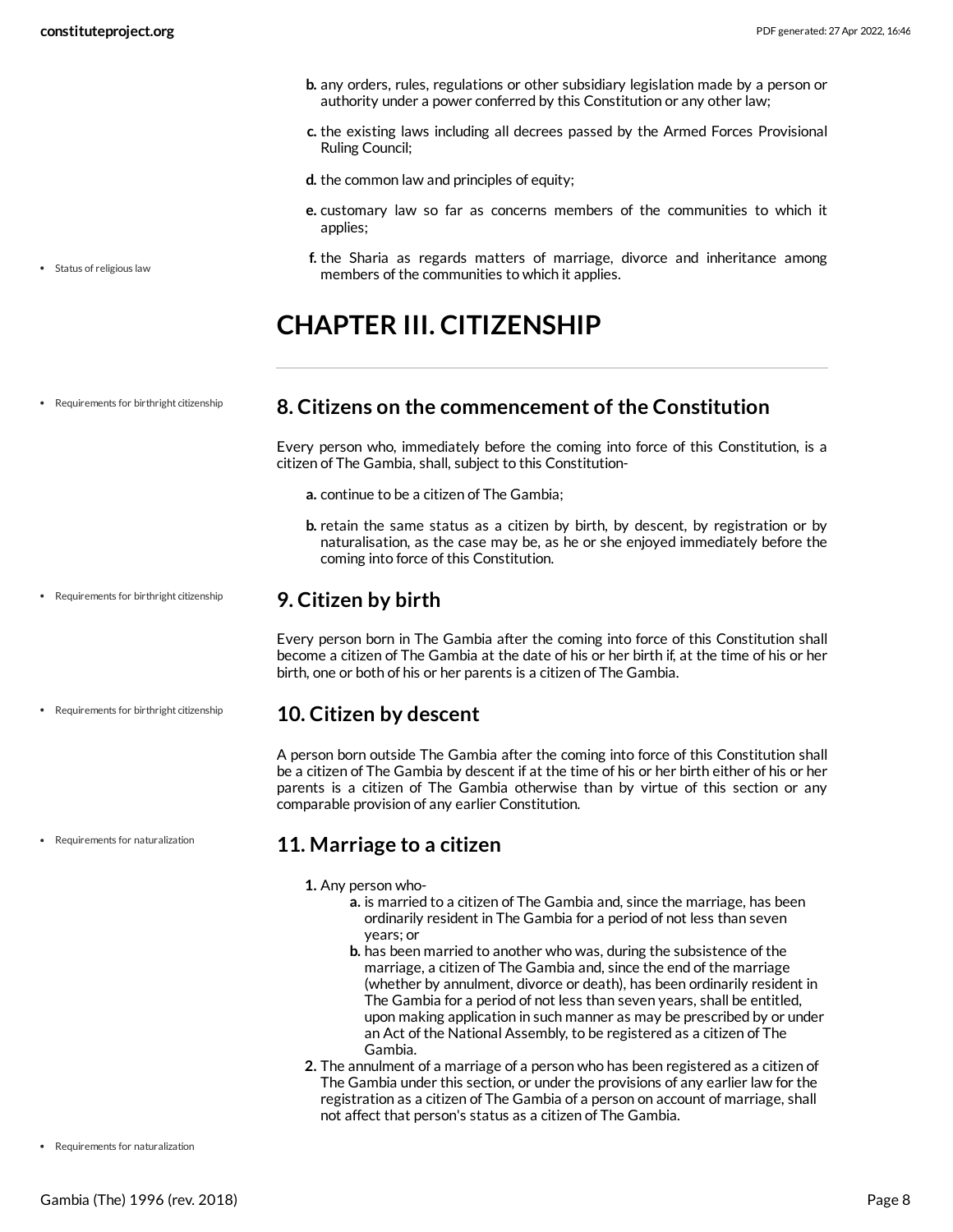## <span id="page-8-0"></span>**12. Naturalisation as a citizen**

- **1.** Any person who has been ordinarily resident in The Gambia for a continuous period of not less than fifteen years and who satisfies the conditions set out in subsection (2) may apply, in such manner as may be prescribed by or under an Act of the National Assembly, to be naturalised as a citizen of The Gambia.
- **2.** The conditions referred to in subsection (1) are that the applicant
	- **a.** is of full age and capacity;
	- **b.** is of good character;
	- **c.** has clearly shown that, if naturalised, he or she intends to continue permanently to reside in The Gambia;
	- **d.** is capable of supporting himself or herself and his or her dependants.
- **3.** The Secretary of State shall give reasons for any refusal of an application made under this section.
- **4.** No person shall be naturalized until he or she has renounced any other citizenship he or she may have and taken an oath of allegiance to The Gambia.

## <span id="page-8-1"></span>**12A. Dual citizenship**

- **1.** A citizen of The Gambia who acquires the citizenship of another country may, if he or she desires, retain his or her citizenship of The Gambia
- **2.** An Act of the National Assembly may make provision for the better implementation of this section.

## <span id="page-8-2"></span>**13. Deprivation of citizenship**

- **1.** The Secretary of State may apply to the High Court for an order depriving a person who has been registered or naturalised as a citizen of The Gambia of his or her citizenship on the grounds that he or she
	- **a.** has acquired by registration, naturalisation or any voluntary and formal act (other than marriage) the citizenship of any other country;
	- **b.** has acquired the citizenship of Gambia by means of fraud, false representation or the concealment of any material fact;
	- **c.** has, at any time since acquiring citizenship of The Gambia, voluntarily claimed and exercised in a country other than The Gambia any rights available to him or her under the laws of that country, being rights accorded exclusively to its citizens;
	- **d.** has within seven years after being registered or naturalised been convicted in any country of an offence involving fraud, dishonesty or moral turpitude.

and, in the cases referred to in paragraphs (c) and (d), it is not conducive to the public good that he or she should continue to be a citizen of The Gambia.

- **2.** Before making any application for an order under this section, the Secretary of State shall give notice in writing to the person concerned of the grounds for the application and of his or her right to be heard and to be legally represented at the hearing of the application before the Court.
- **3.** If the High Court is satisfied that the Secretary of State has established that the person concerned has acted in a manner described in subsection (1) and notified to that person, and, in a case referred to in paragraph (c) or (d) of sub-section (1) that it is not conducive to the public good that the person concerned should continue to be a citizen of The Gambia, it shall make an order depriving that person of his or her citizenship of The Gambia.
- **4.** Nothing in this or any other provision of this Constitution or any other law shall be construed as depriving, or authorising any person or authority to deprive, any citizen of The Gambia by birth or descent of his or her citizenship of The Gambia whether on account of such citizen's holding the citizenship or nationality of some other country or for any other cause.

Conditions for revoking citizenship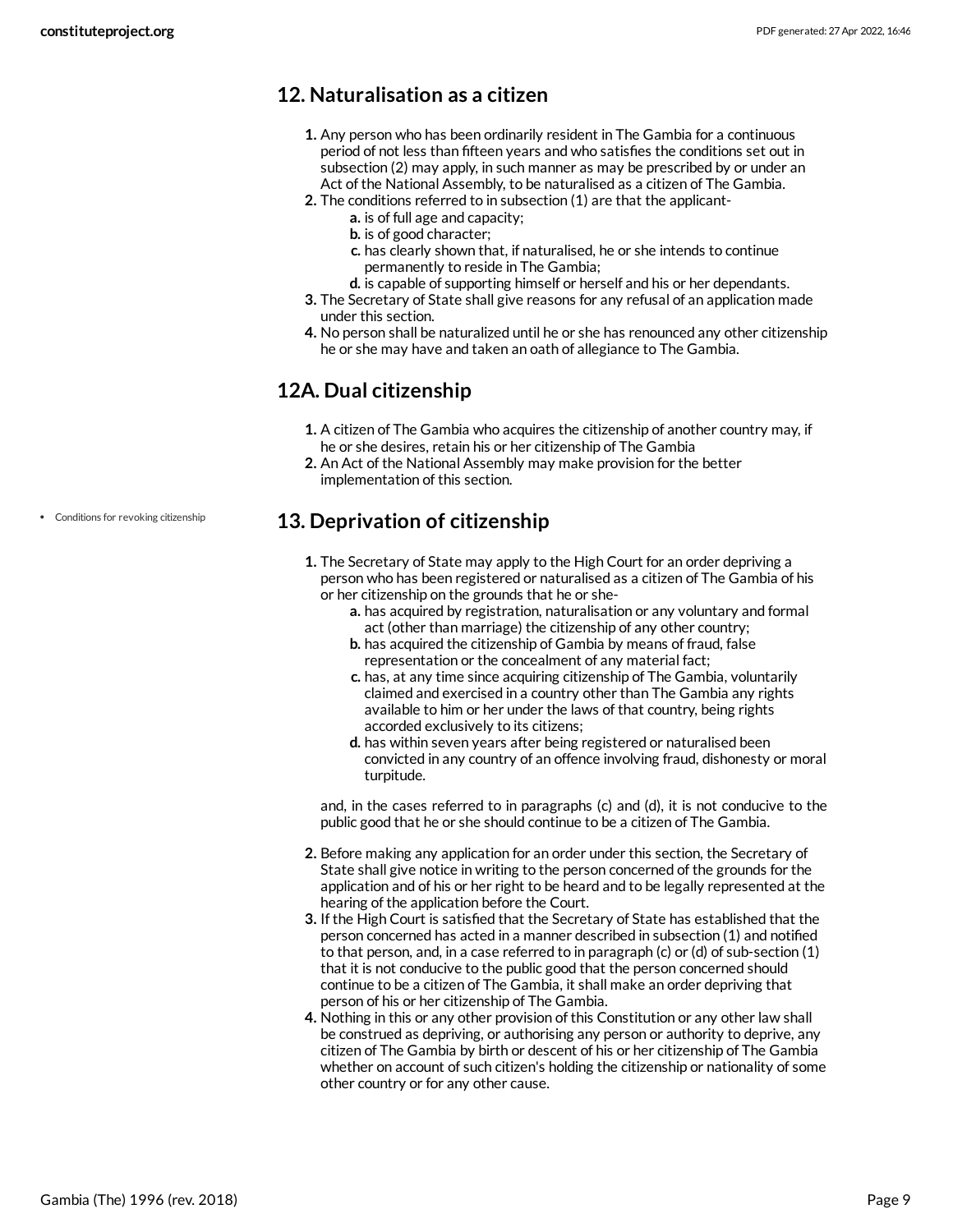## <span id="page-9-0"></span>**14. Restoration of citizenship**

A citizen of The Gambia who loses his or her citizenship of The Gambia as a result of the acquisition or possession of the citizenship of some other country shall, on the renunciation of the citizenship of that other country, be entitled to be registered, or if he or she was formerly a citizen by birth or descent, to be officially recognised, as a citizen of The Gambia.

## <span id="page-9-1"></span>**15. Acts of the National Assembly**

An Act of the National Assembly may make provision for-

- **a.** the acquisition of the citizenship of The Gambia by persons who are not eligible to become citizens under the provisions of this Chapter;
- **b.** the renunciation by any person of his or her citizenship of The Gambia; and
- **c.** generally to give effect to the provisions of this Chapter.

## <span id="page-9-2"></span>**16. Interpretation of Chapter III**

- **1.** In this Chapter, "Secretary of State" means the Secretary of State for the time being responsible for citizenship matters.
- **2.** For the purposes of this Chapter, a person born aboard a registered ship or aircraft, or aboard an unregistered ship or aircraft of the government of any country, shall be deemed to have been born in the place in which the ship or aircraft is registered or, as the case may be, in that country.
- **3.** Any reference in this Chapter to the citizenship of a parent of a person at the time of that person's birth, shall, in relation to a person born after the death of that parent, be construed as a reference to that parent's citizenship at the time of death.

## <span id="page-9-3"></span>**CHAPTER IV. PROTECTION OF FUNDAMENTAL RIGHTS AND FREEDOMS**

## <span id="page-9-4"></span>**17. Fundamental rights and freedoms**

- **1.** The fundamental human rights and freedoms enshrined and in this Chapter shall be respected and upheld by all organs of the Executive and its agencies, the Legislature and, where applicable to them, by all natural and legal persons in The Gambia, and shall be enforceable by the Courts in accordance with this Constitution.
- **2.** Every person in The Gambia, whatever his or her race, colour, gender, language, religion, political or other opinion, national or social origin, property, birth or other status, shall be entitled to the fundamental human rights and freedoms of the individual contained in this Chapter, but subject to respect for the rights and freedoms of others and for the public interest.

## <span id="page-9-5"></span>**18. Protection of right to life**

- **1.** No person shall be deprived of his or her life the intentionally except in the execution of a sentence of death imposed by a court of competent jurisdiction in respect of a criminal offence for which the penalty is death under the laws of The Gambia as they have effect in accordance with subsection (2) and of which he or she has been lawfully convicted.
- **2.** As from the coming into force of this Constitution, no court in The Gambia shall be competent to impose a sentence of death for any offence unless the sentence
- Requirements for naturalization
- Right to renounce citizenship

- Binding effect of const rights
- Equality regardless of skin color
- Equality regardless of social status
- Equality regardless of language Equality regardless of parentage
- Equality regardless of race
- Equality regardless of political party
- Equality regardless of financial status
- Rout in the integardless of creed or belief
- Equality regardless of gender Equality regardless of origin
- Equality regardless of religion
- Prohibition of capital punishment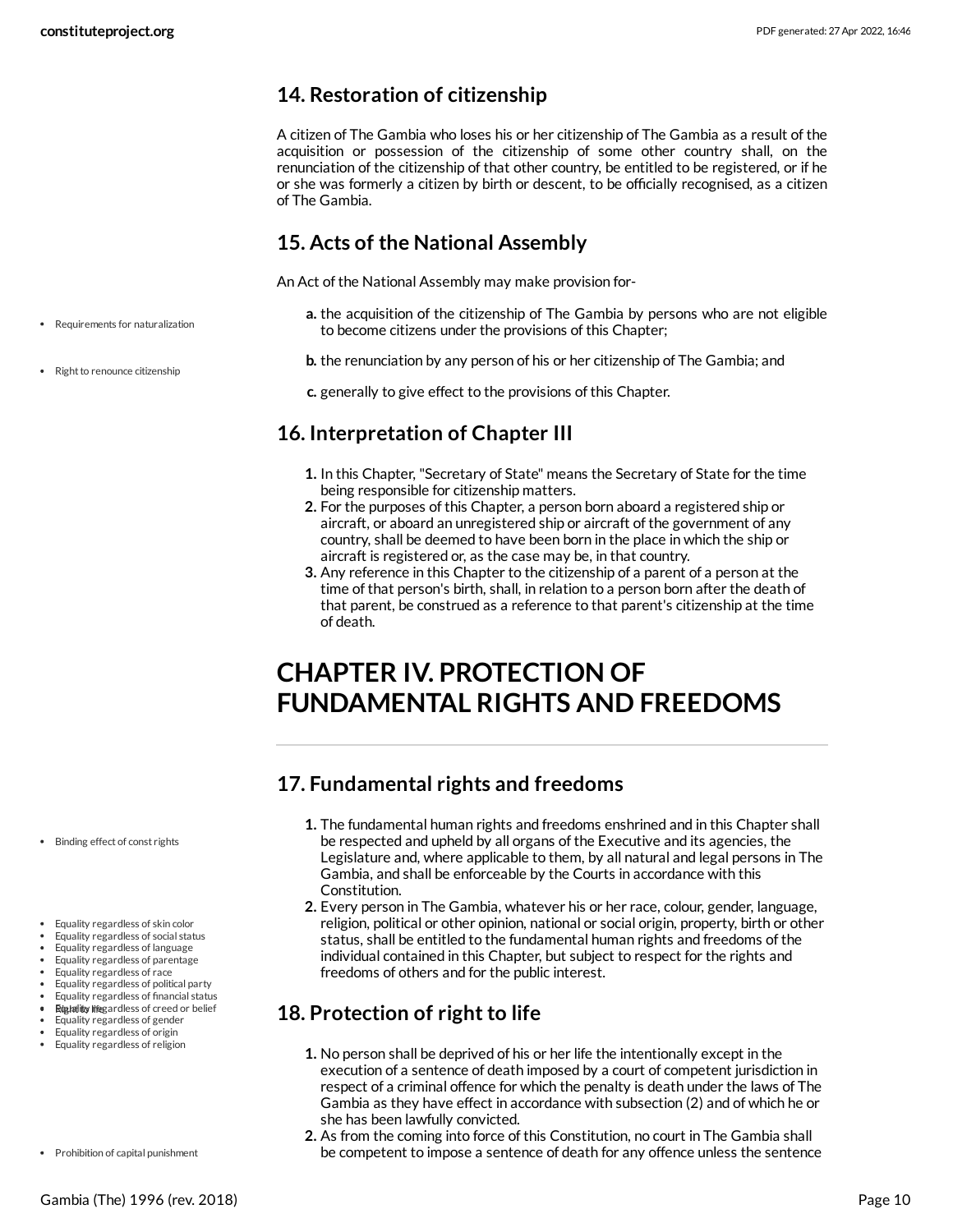• Prohibition of capital punishment

- **2.** is prescribed by law and the offence involves violence, or the administration of any toxic substance, resulting in the death of another person.
- **3.** The National Assembly shall within ten years from the date of the coming into force of this Constitution review the desirability or otherwise of the total abolition of the death penalty in The Gambia.
- **4.** Without prejudice to any liability for a contravention of any other law with respect to the use of force in such cases as are hereinafter mentioned, a person shall not be regarded as having been deprived of his or her life in contravention of this section if he or she dies as a result of the use of force to such extent as is reasonably justifiable in the circumstances of the case, that is to say
	- **a.** for the defence of any person from unlawful violence or for the defence of property;
	- **b.** in order to effect a lawful arrest or to prevent the escape of a person lawfully detained;
	- **c.** for the purpose of suppressing a riot, insurrection or mutiny;
	- **d.** in order to prevent the commission by that person of a criminal offence, or
	- **e.** if he or she dies as a result of a lawful act of war.

## <span id="page-10-0"></span>**19. Protection of right to personal liberty**

- **1.** Every person shall have the right to liberty and security of person. No one shall be subjected to arbitrary arrest or detention. No one shall be deprived of his or her liberty except on such grounds and in accordance with such procedures as are established by law.
- **2.** Any person who is arrested or detained shall be informed as soon as is reasonably practicable and in any case within three hours, in a language that he or she understands, of the reasons for his or her arrest or detention and of his or her right to consult a legal practitioner.
- **3.** Any person who is arrested or detained
	- **a.** for the purpose of bringing him or her before a court in execution of the order of a court; or
	- **b.** upon reasonable suspicion of his or her having committed, or being about to commit, a criminal offence under the law of The Gambia, and who is not released,

shall be brought without undue delay before a court and, in any event, within seventy-two hours.

- **4.** Where any person is brought before a court in execution of the order of a court in any proceedings or upon suspicion of his or her having committed or being about to commit an offence, he or she shall not thereafter be further held in custody in connection with those proceedings or that offence save upon the order of a court.
- **5.** If any person arrested or detained as mentioned in subsection (3) (b) is not tried within a reasonable time, then without prejudice to any further proceedings which may be brought against him or her, he or she shall be released either unconditionally or upon reasonable conditions, including, in particular, such conditions as are reasonably necessary to ensure that he or she appears at a later date for trial or proceedings preliminary to trial.
- **6.** Any person who is unlawfully arrested or detained by any other person shall be entitled to compensation from that other person or from any other person or authority on whose behalf that other person was acting.

## <span id="page-10-1"></span>**20. Protection from slavery and forced labour**

- **1.** No person shall be held in slavery or servitude.
- **2.** No person shall be required to perform forced labour.
- **3.** For the purposes of this section, the expression "forced labour" does not include**a.** any labour required in consequence of a sentence or order of a court;
	- **b.** labour required of any person while he or she is lawfully detained that, though not required in consequence of the sentence or order of the court, is reasonably necessary in the interests of hygiene for the maintenance of the place in which he or she is detained;
	- **c.** any labour required of a member of a defence force in pursuance of his or her duties as such or, in the case of a person who has conscientious objections to service as a member of any naval, military or air force, any

• Protection from unjustified restraint

- Principle of no punishment without law
- Right to counsel
- Trial in native language of accused

- Protection from false imprisonment
- Prohibition of slavery

• Right to conscientious objection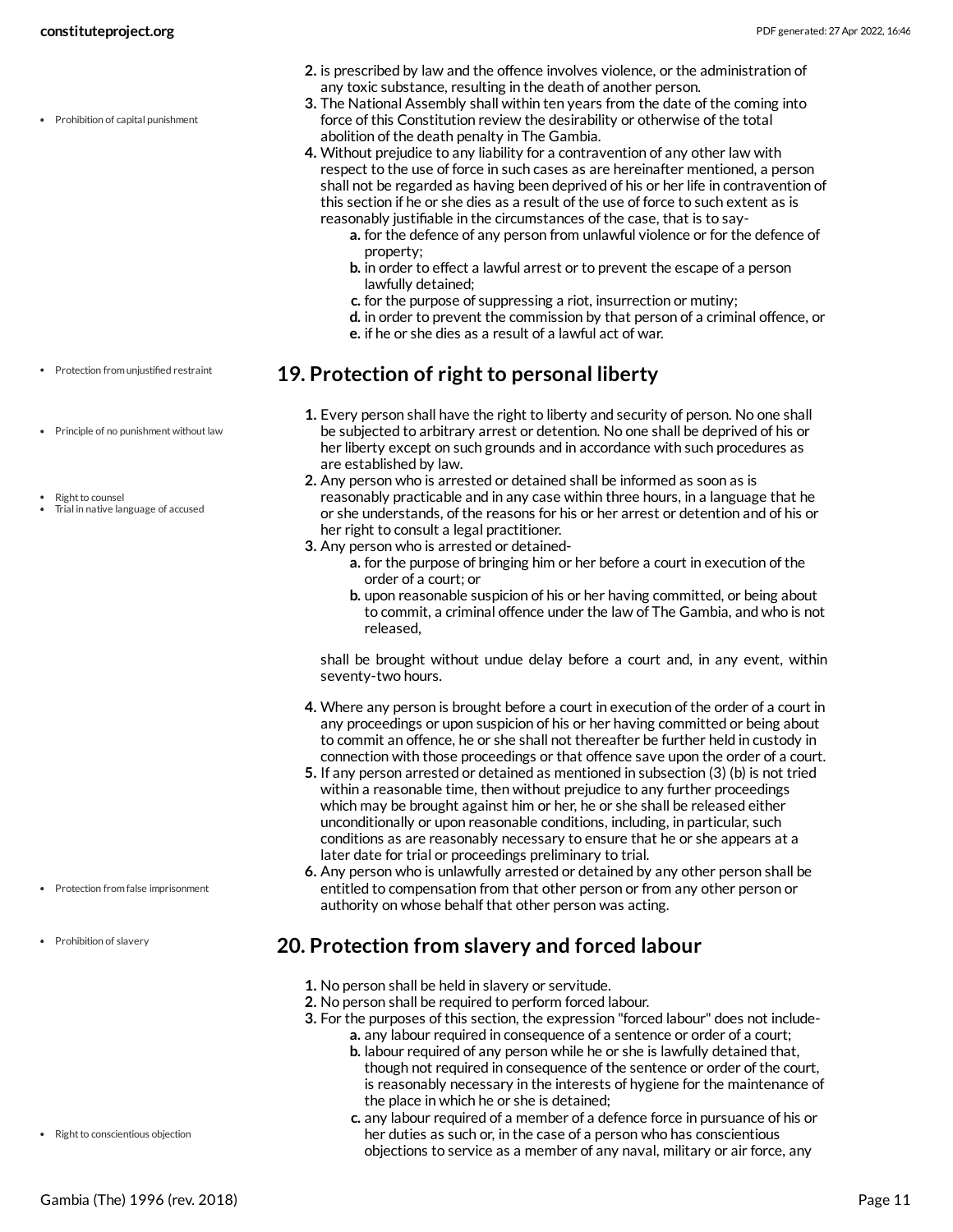- Emergency provisions
- Prohibition of torture Prohibition of cruel treatment
- Protection from expropriation
- **3. c.** labour which that person is required by law to perform in place of such service;
	- **d.** any labour required during a period of public emergency or in the event of any other emergency or calamity which threatens the life or well-being of the community, to the extent that the requiring of such labour is reasonably justifiable in the circumstances of any situation arising or existing during that period or as a result of that other emergency or calamity, for the purposes of dealing with that situation; or
	- **e.** any labour reasonably required as part of reasonable and normal communal or other civic obligations.

## <span id="page-11-0"></span>**21. Protection from Inhuman Treatment**

No person shall be subject to torture or inhuman or degrading punishment or other treatment.

## <span id="page-11-1"></span>**22. Protection from Deprivation of Property**

- **1.** No property of any description shall be taken possession of compulsorily, and no right over or interest in any such property shall be acquired compulsorily in any part of The Gambia, except where the following conditions are satisfied
	- **a.** the taking possession or acquisition is necessary in the interest of defence, public safety, public order, public morality, public health, town and country planning, or the development or utilisation of any property in such manner as to promote the public benefit; and
	- **b.** the necessity therefor is such as to afford reasonable justification of the causing of any hardship that may result to any person having any interest in or right over the property; and
	- **c.** provision is made by law applicable to that taking of possession or acquisition
		- **i.** for the prompt payment of adequate compensation; and
		- **ii.** securing to any person having an interest in or right over the property, a right of access to a court or other impartial and independent authority for the determination of his or her interest or right, the legality of the taking of possession or acquisition of the property, interest or right, and the amount of any
- **2.** Nothing in this section shall be construed as affecting the making of any law in so far as it provides for the taking or acquisition of property
	- **a.** in satisfaction of any tax, rate or due;
	- **b.** by way of penalty for breach of law, whether under civil process or after conviction of a criminal offence;
	- **c.** as an incident of a lease, tenancy, mortgage, charge, bill of sale, pledge or contract;
	- **d.** by way of the vesting or administration of trust property, enemy property, bona vacantia, or the property of persons adjudges or otherwise declared bankrupt or insolvent, persons of unsound mind;
	- **e.** in the execution of judgements or orders of courts;
	- **f.** by reason of such property being in a dangerous state or liable to cause injuries to the health of human beings, animals or plants;
	- **g.** in consequence of any law with respect to the limitation of actions; or
	- **h.** for so long as such taking of possession may be necessary for the purpose of any examination, investigation, trial or inquiry, or, in the cases of land, the carrying out thereon.
		- **i.** of work of soil conservation or the conservation of other resources; or
		- **ii.** of agricultural development or improvement which the owner occupier of the land has been required and has without reasonable or lawful excuse refused or failed, to carryout, except so far as that provision, or as the case may be the thing done under the authority thereof is shown not to be reasonably justifiable in a democratic society.
- **3.** Nothing in this section shall be construed as affecting the making or operation of any law for the compulsory taking in the public interest of any property, or the compulsory acquisition in the public interest of any interest in or right over property, where that property interest is held by a body corporate which is
- Protection of environment
- Protection of environment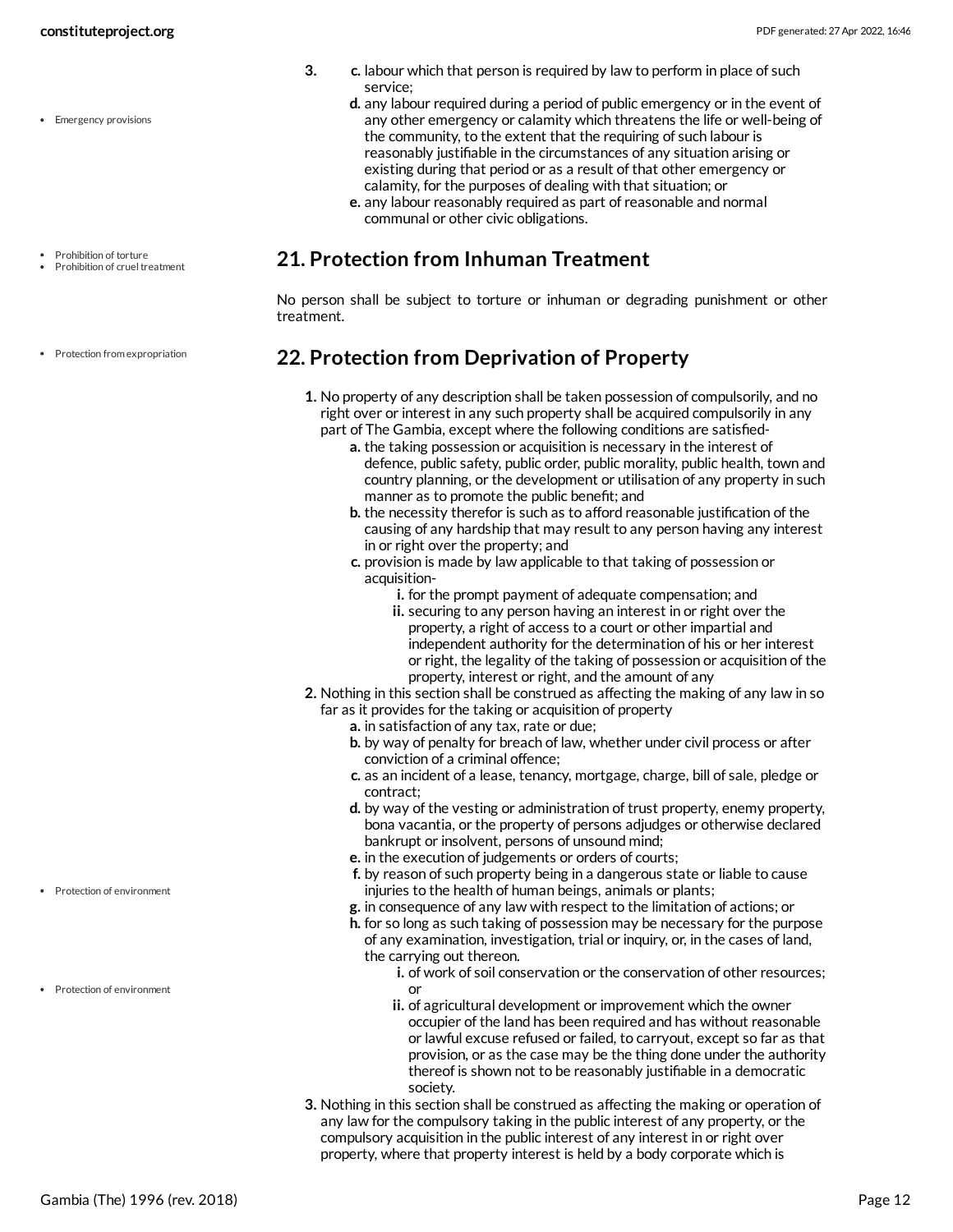- **3.** established directly by any law and in which no monies are provided by an Act of the National Assembly.
- **4.** where a compulsory acquisition of land by or on behalf of the Government involves the displacement of any inhabitant who occupy the land under customary law, the Government shall resettle the displaced inhabitants on suitable alternative land with due regard to their economic well-being and social and cultural values.
- **5.** Any such property of whatever description compulsorily taken possession of, and any interest in or right over property of any description compulsorily acquired in the public interest for a public purpose for which it is taken or acquired.
- **6.** Where any such property as is referred to in subsection (5) is not used in the public interest or for the public purpose for which it was taken or acquired, the person who was the owner immediately before the compulsory taking or acquisition, as the case may be, shall be given the first option of acquiring that property, in which event he or she shall be required to refund the whole or such part of the compensation as may be agreed upon between the parties thereto; and in the absence of any such agreement such amount as shall be determined by the High Court.

## <span id="page-12-0"></span>**23. Privacy**

- **1.** No person shall be subject to interference with the privacy of his or her home, correspondence or communications save as is in accordance with law and is necessary in a democratic society in the interests of national security, public safety of the economic well-being of the country, for the protection of health or morals, for the prevention of disorder or crime or for the protection of the rights and freedoms of others.
- **2.** Searches of the person or the home of individuals shall only be justified
	- **a.** where these are authorised by a competent judicial authority; **b.** in cases where delay in obtaining such judicial authority carries with it the danger of prejudicing the objects of the search or the public interest and such procedures as are prescribed by an Act of the National Assembly to preclude abuse are properly satisfied.

## <span id="page-12-1"></span>**24. Provision to secure protection of the law and fair trial**

- **1.** Any court or other adjudicating authority established by law for the determination of any criminal trial or matter, or for the determination of the existence or extent of any civil right or obligation, shall be independent and impartial; and
	- **a.** if any person is charged with a criminal offence, then, unless the charge is withdrawn; or
	- **b.** where proceedings are commenced for the determination or the existence of any civil right or obligation, the case shall be afforded a fair hearing within a reasonable time.
- **2.** All proceedings of every court and proceedings relating to the determination of the existence or extent of civil rights or obligations before any other authority, including the announcement of the decision of the court or other authority, shall be held in public.

Provided that the court or other authority may, to such extent as it may consider necessary or expedient in circumstances where publicity would prejudice the interests of justice or interlocutory civil proceedings, or to such extent as it may be empowered or required by law to do so in the interest of defence, public safety, public order, public morality, the welfare of persons under the age of eighteen years or the protection of the private lives of persons concerned in the proceedings, exclude from its proceedings persons other than the parties thereto and their legal representatives.

- **3.** Every person who is charged with a criminal offence
	- **a.** shall be presumed innocent until he or she is proved, or has pleaded, guilty;
	- **b.** shall be informed at the time he or she is charged, in a language which he or she understands and in detail, of the nature of the offence charged;

• Right to privacy

Regulation of evidence collection

- 
- Right to speedy trial
- Judicial independence • Right to fair trial
- Right to public trial
- Privileges for juveniles in criminal process

- Presumption of innocence in trials
- Trial in native language of accused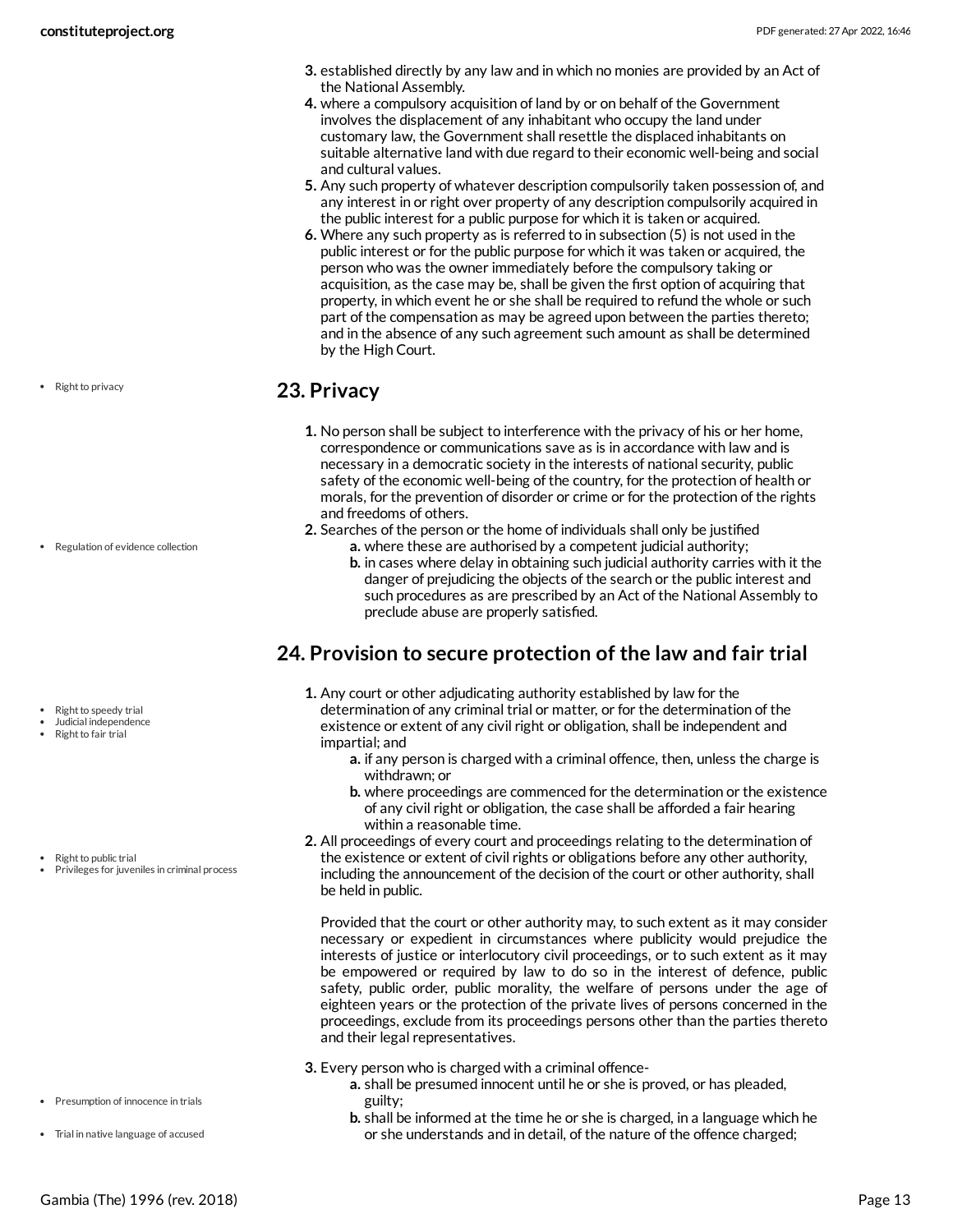- Right to counsel
- Right to examine evidence/witnesses
- Trial in native language of accused

- Principle of no punishment without law Protection from ex post facto laws
- 
- Prohibition of double jeopardy

- Prohibition of double jeopardy
- Protection from self-incrimination
- Jury trials required
- **3. c.** shall be given adequate time and facilities for the preparation of his or her defence;
	- **d.** shall be permitted to defend himself or herself before the court in person or, at his or her own expense, by a legal representative of his or her own choice;

Provided that where a person is charged with an offence which carries a punishment of death or imprisonment for life, that person shall be entitled to legal aid at the expense of the State.

- **e.** shall be afforded facilities to examine in person or by his or her legal representative the witnesses called by the prosecution before the court and to obtain the attendance and carry out the examination of witnesses to testify on his or her behalf before the court on the same conditions as those applying to witnesses called by the prosecution; and
- **f.** shall be permitted to have without payment the assistance of an interpreter if he or she cannot understand the language used at the trial of the charge; and, except with his or her own consent, the trial shall not take place in his or her absence unless he or she so conducts himself or herself as to render the continuance of the proceedings in his or her presence impractical and the court has ordered him or her to be removed and the trial to proceed in his or her absence.
- **4.** When a person is tried for any criminal offence, the accused person or any person authorised by him or her in that behalf shall, if he or she requires and subject to the payment of such reasonable fee as may be prescribed by law, be given within a reasonable time, and in any event within thirty days after the end of the trial, a copy for the use of the accused person of any record of the proceedings made by or on behalf of the court.
- **5.** No person shall be charged with or held to be guilty of a criminal offence on account of any act or omission which did not at the time it took place constitute such an offence, and no penalty shall be imposed for any criminal offence which is more severe in degree or description than the maximum penalty which might have been imposed for that offence at the time when it was committed.
- **6.** No person who shows that he or she has been tried by any competent court for a criminal offence and either convicted or acquitted shall again be tried for that offence or for any other offence of which he or she could have been convicted at the trial for that offence save upon the order of a superior court made in the course of appeal or revision proceedings relating to the conviction or acquittal:

Provided that nothing in any law shall be held to be inconsistent with or in contravention of this subsection by reason only that it authorises any court to try a member of a defence force for a criminal offence notwithstanding any trial or conviction of the member under service law; but any court so trying such a member and convicting him or her shall, in sentencing him or her to any punishment, take into account any punishment awarded him or her under service law.

- **7.** No person shall be tried for a criminal offence if he or she shows he or she has been pardoned for that offence:
- **8.** No person charged with a criminal offence shall be compelled to give evidence at the trial.
- **9.** A person charged with a criminal offence in the High Court shall have the right to elect to be tried by a jury.
- **10.** Nothing contained in or done under the authority of any law shall be held to be inconsistent with or in contravention of
	- **a.** subsection (3) (a), to the extent that the law in question imposes upon any person charged with a criminal offence the burden of proving particular facts;
	- **b.** subsection (3) (e), to the extent that the law in question imposes reasonable conditions that must be satisfied if witnesses called to testify on behalf of an accused person are to be paid their expenses out of public funds.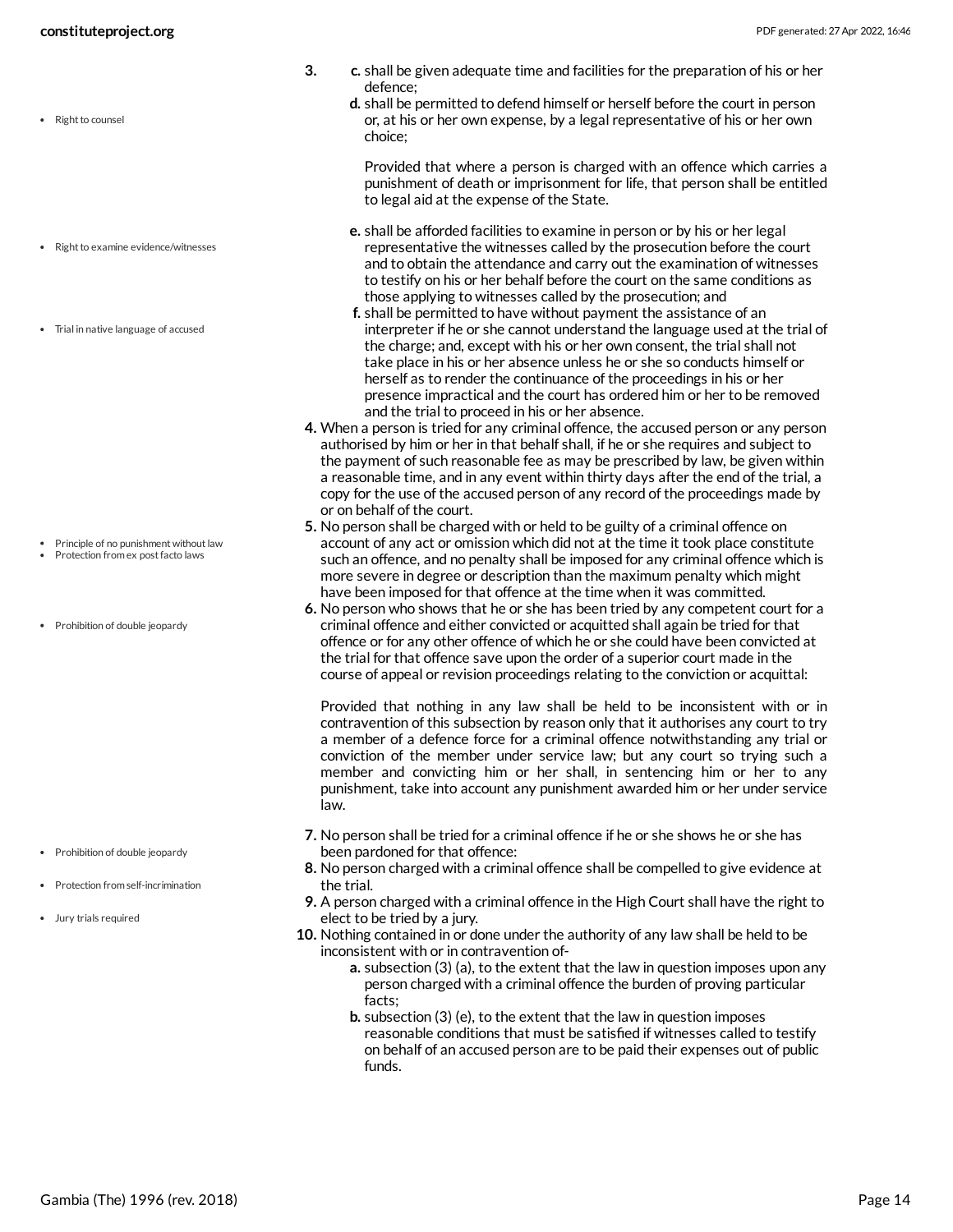## <span id="page-14-0"></span>**25. Freedom of speech, conscience, assembly, association and movement**

- **1.** Every person shall have the right to
	- **a.** freedom of speech and expression, which shall include freedom of the press and other media;
	- **b.** freedom of thought, conscience and belief, which shall include academic freedom;
	- **c.** freedom to practise any religion and to manifest such practice;
	- **d.** freedom to assemble and demonstrate peaceably and without arms;
	- **e.** freedom of association, which shall include freedom to form and join associations and unions, including political parties and trade unions;
	- **f.** freedom to petition the Executive for redress of grievances and to resort to the Courts for the protection of his or her rights.
- **2.** Every person lawfully within The Gambia shall have the right to move freely throughout The Gambia, to chose his or her own place of residence within The Gambia, and to leave The Gambia.
- **3.** Every citizen of The Gambia shall have the right to return to The Gambia.
- **4.** The freedoms referred to in subsections (1) and (2) shall be exercised subject to the law of The Gambia in so far as that law imposes reasonable restrictions on the exercise of the rights and freedoms thereby conferred, which are necessary in a democratic society and are required in the interests of the sovereignty and integrity of The Gambia, national security, public order, decency or morality, or in relation to contempt of court.

## <span id="page-14-1"></span>**26. Political rights**

Every citizen of The Gambia of full age and capacity shall have the right, without unreasonable restrictions-

- **a.** to take part in the conduct of public affairs, directly or through freely chosen representatives;
- **b.** to vote and stand for elections at genuine periodic elections for public office, which elections shall be by universal and equal suffrage and be held by secret ballot;
- **c.** to have access, on general terms of equality, to public service in The Gambia.

### <span id="page-14-2"></span>**27. Right to marry**

- **1.** Men and women of full age and capacity shall have the right to marry and found a family.
- **2.** Marriage shall be based on the free and full consent of the intended parties.

### <span id="page-14-3"></span>**28. Rights of women**

- **1.** Women shall be accorded full and equal dignity of the person with men.
- **2.** Women shall have the right to equal treatment with men, including equal opportunities in political, economic and social activities.

## <span id="page-14-4"></span>**29. Rights of children**

- **1.** Children shall have the right from birth to a name, the right to acquire a nationality and, subject to legislation enacted in the best interest of children, to know and be cared for by their parents.
- **2.** Children under the age of sixteen years are entitled to be protected from economic exploitation and shall not be employed in or required to perform work that is likely to be hazardous or to interfere with their education or be harmful to their health or physical, mental, spiritual, moral or social development.

• Freedom of expression

- Freedom of press
- Freedom of opinion/thought/conscience Right to academic freedom
- Freedom of religion
- Freedom of assembly
- $\bullet$ Right to join trade unions
- Right to form political parties
- Freedom of association Right of petition
- Freedom of movement
- Freedom of movement
- Restrictions on voting

- Secret ballot
- Claim of universal suffrage
- Regulation of marriage
- $\cdot$  Right to found a family
- Equality regardless of gender
- Human dignity
- Rights of children
- Limits on employment of children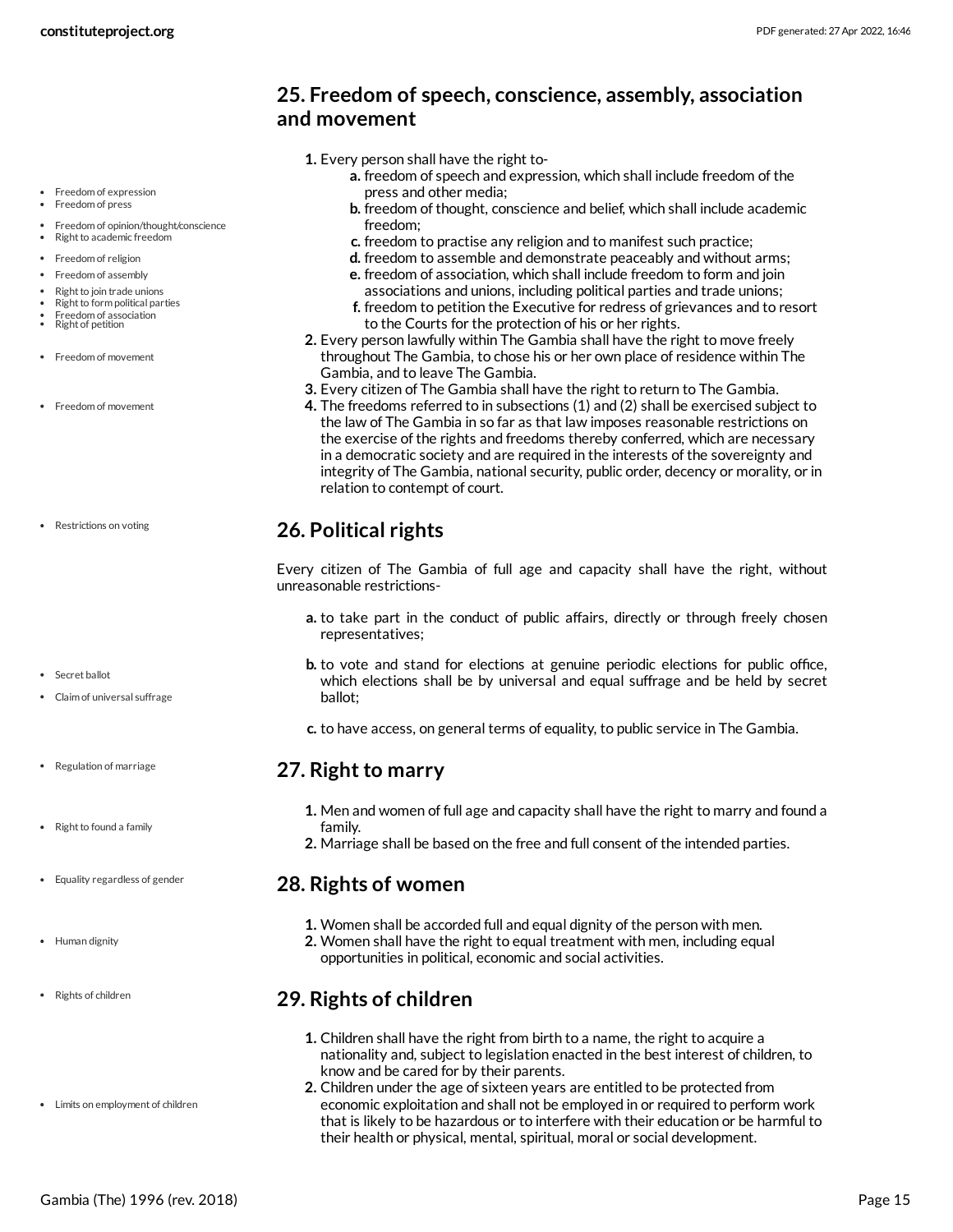- Privileges for juveniles in criminal process
- Free education
- Compulsory education
- Access to higher education
- Access to higher education

- State support for the disabled
- Human dignity
- Right to culture Protection of language use
- 
- Equality regardless of creed or belief
- Equality regardless of financial status
- Equality regardless of parentage
- Equality regardless of social status Equality regardless of gender
- 
- Geunality regearen less of political party Equality regardless of race
- Equality regardless of religion
- Equality regardless of language
- Equality regardless of skin color
- Equality regardless of origin

**3.** A juvenile offender who is kept in lawful custody shall be kept separately from adult offenders.

## <span id="page-15-0"></span>**30. Right to education**

All persons shall have the right to equal educational opportunities and facilities and with a view to achieving the full realisation of that right-

- **a.** basic education shall be free, compulsory and available to all;
- **b.** secondary education, including technical and vocational education, shall be made generally available and accessible to all by every appropriate means, and in particular, by the progressive introduction of free education;
- **c.** higher education shall be made equally accessible to all, on the basis of capacity, by every appropriate means, and in particular, by progressive introduction of free education;
- **d.** functional literacy shall be encouraged or intensified as far as possible;
- **e.** the development of a system of schools with adequate facilities at all levels shall be actively pursued.

## <span id="page-15-1"></span>**31. Rights of the disabled**

- **1.** The right of the disabled and handicapped to respect and human dignity shall be recognised by the State and society.
- **2.** Disabled persons shall be entitled to protection against exploitation and to protection against discrimination, in particular as regards access to health services, education and employment.
- **3.** In any judicial proceedings in which a disabled person is a party, the procedure shall take his or her condition into account.

## <span id="page-15-2"></span>**32. Culture**

Every person shall be entitled to enjoy, practice, profess, maintain and promote any culture, language, tradition or religion subject to the terms of this Constitution and to the condition that the rights protected by this section do not impinge on the rights and freedoms of others or the national interest, especially unity.

## <span id="page-15-3"></span>**33. Protection from discrimination**

- **1.** All persons shall be equal before the law.
- **2.** Subject to the provisions of subsection (5), no law shall make any provision which is discriminatory either of itself or in its effect.
- **3.** Subject to the provisions of subsection (5), no person shall be treated in a discriminatory manner by any person acting by virtue of any law or in the performance of the functions of any public office or any public authority.
- **4.** In this section, the expression "discrimination" means affording different treatment to different persons attributable wholly or mainly to their respective descriptions by race, colour, gender, language, religion, political or other opinion, national or social origin, property, birth or other status whereby persons of one such description are subjected to disabilities or restrictions to which persons of another such description are not made subject, or are accorded privileges or advantages which are not accorded to persons of another such description.
- **5.** Subsection (2) shall not apply to any law in so far as that law makes provision**a.** with respect to persons who are not citizens of The Gambia or to
	- qualifications for citizenship;
	- **b.** with respect to the qualifications prescribed by this Constitution for any office;
	- **c.** with respect to adoption, marriage, divorce, burial, devolution of property on death or other matters of personal law;
	- **d.** for the application in the case of members of a particular race or tribe of customary law with respect to any matter in the case of persons who,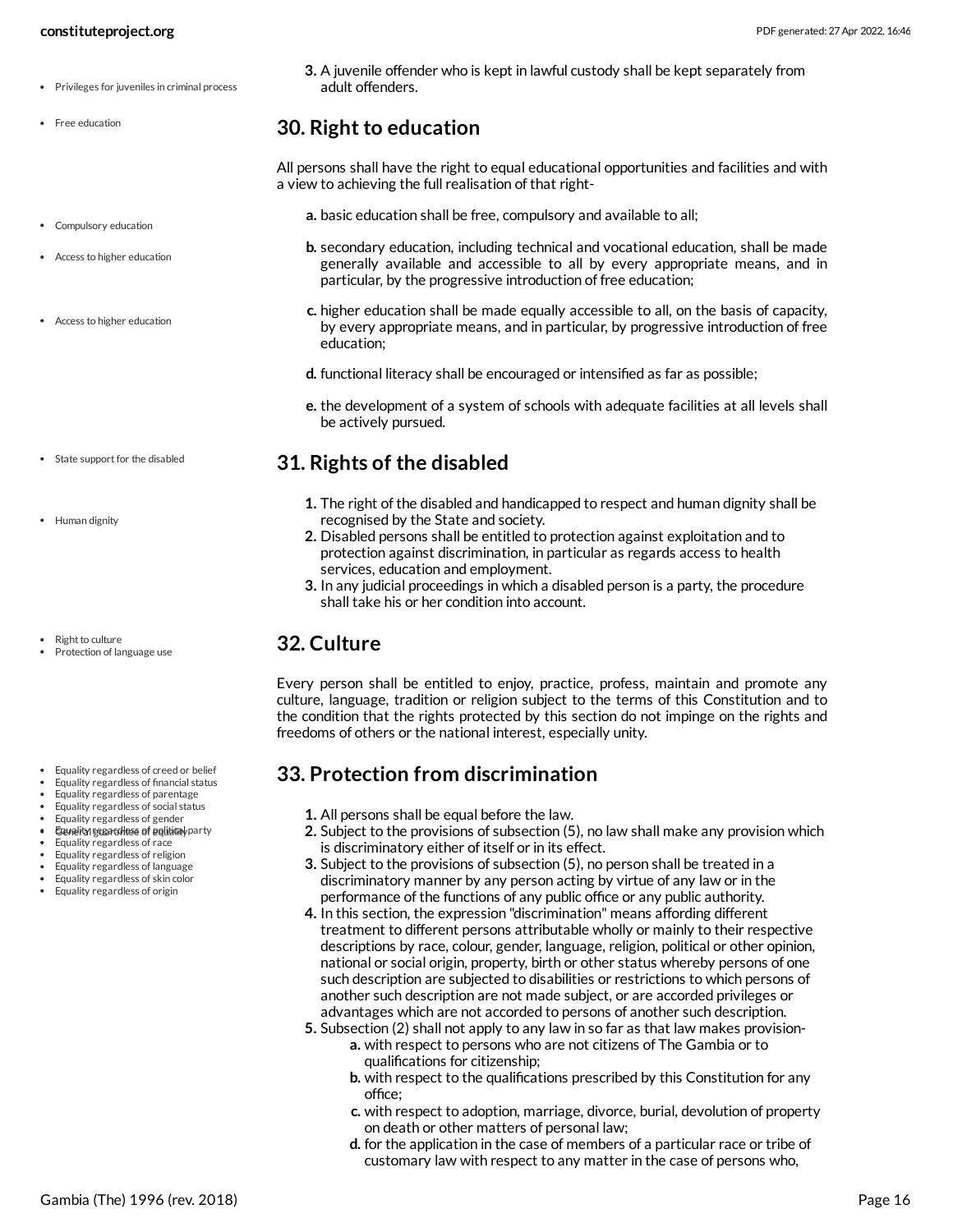• Emergency provisions

- **5. d.** under that law, are subject to that law.
- **6.** Subsection (3) shall not apply to anything which is expressly or by necessary implication authorised to be done by any such provision of law as is referred to in subsection (5).
- **7.** The exercise of any discretion relating to the institution, conduct or discontinuance of civil or criminal proceedings in any court that is vested in any person by the Constitution or any other law shall not be enquired into by any court on the grounds that it contravenes the provisions of subsection (3).

### <span id="page-16-0"></span>**34. Declaration of state of public emergency**

- **1.** The President may, at any time, by Proclamation published in the Gazette, declare that
	- **a.** a state of public emergency exists in the whole or any part of The Gambia; **b.** a situation exists which, if it is allowed to continue, may lead to a state of public emergency.
- **2.** A declaration made under this section shall lapse at the expiration of a period of seven days, or if the National Assembly is not then in session twenty-one days, beginning on the day on which the Proclamation is published in the Gazette unless, before the expiration of that period, it has been approved by a resolution of the National Assembly supported by the votes of not less than two-thirds of all the members thereof.
- **3.** A declaration made under subsection (1) may at any time be revoked by the President by Proclamation which shall be published in the Gazette.
- **4.** A declaration made under subsection (1) that has been approved by a resolution of the National Assembly shall, subject to subsection (3), remain in force so long as that resolution remains in force and no longer.
- **5.** A resolution of the National Assembly passed for the purpose of this section shall remain in force for ninety days or such shorter period as may be specified therein:

#### Provided that-

**a.** any such resolution may be extended from time to time by a further resolution supported-

**i.** in the case of a first extension, by the votes,

- **ii.** in the case of a subsequent extension, by the votes of not less than three-quarters of all the members of the National Assembly, but no extension shall exceed ninety days from the date of the resolution effecting the extension; and
- **b.** any such resolution may be revoked at any time by a resolution supported by the votes of the majority of all the members of the National Assembly.
- **6.** Any provision of this section that a declaration shall lapse or cease to be in force at any particular time shall be without prejudice to the making of a further declaration under this section whether before or after that time.

• Emergency provisions

### <span id="page-16-1"></span>**35. Derogations from fundamental rights under emergency powers**

- **1.** An Act of the National Assembly may authorise the taking, during any period of public emergency, of measures that are reasonably justifiable for dealing with the situation that exists in The Gambia.
- **2.** Nothing contained in or done under the authority of such an Act shall be held to be inconsistent with or in contravention of sections 19, 23, 24 (other than subsections (5) to (8) thereof) or 25 of this Constitution to the extent that it is reasonably justifiable in the circumstances arising or existing during a period of public emergency for the purpose for dealing with the situation.

• Emergency provisions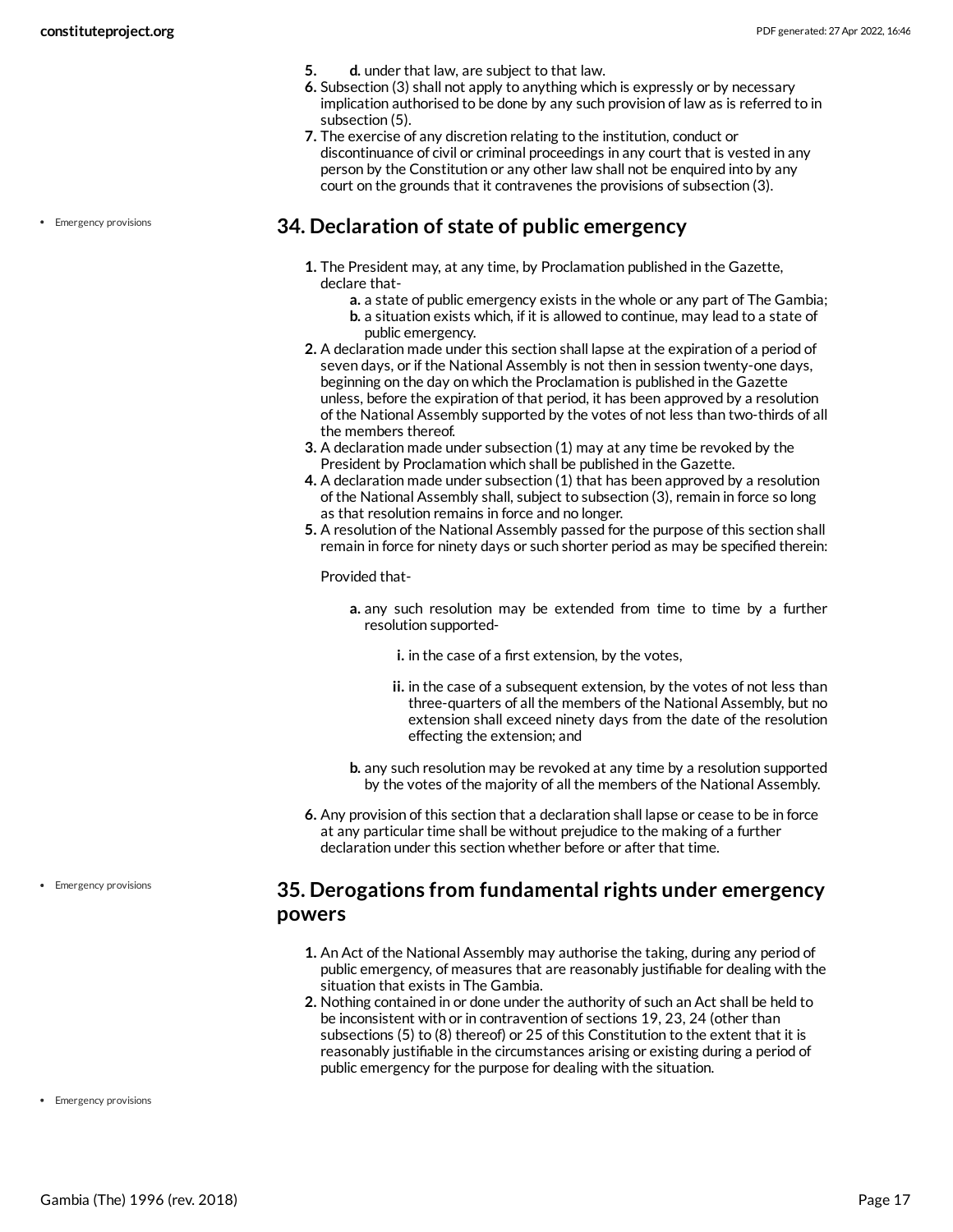## <span id="page-17-0"></span>**36. Persons detained under emergency powers**

- **1.** Where a person is detained by virtue of or under any Act of the National Assembly referred to in section 35, the following provisions shall apply
	- **a.** he or she shall, as soon as reasonably practicable, and in any case not later than twenty four hours after the commencement of the detention, be furnished with a statement in writing specifying in detail the grounds upon which he or she is detained; and the statement shall be read, and, if necessary, interpreted, to the person who is detained in a language which he or she understands;
	- **b.** the spouse, parent, child or other available next-of-kin of the person detained shall be informed by the authority effecting the detention and shall be permitted access to the person concerned at the earliest practicable opportunity, and in any case not later than twenty-four hours after the commencement of the detention;
	- **c.** where none of the persons mentioned in paragraph (b) can be traced or none of them is willing and able to see the person detained, the person who is detained shall be informed of this fact within twenty four hours of the commencement of the detention and he or she shall be informed of his or her right to name and give particulars of some other person who shall have the same right of access to the person who is detained as any of the persons mentioned in paragraph (b);
	- **d.** not more than fourteen days after the commencement of his or her detention, the authority which effected the same shall give notice in the Gazette stating that he or she has been detained and giving particulars of the provision of law under which the detention is authorised;
	- **e.** not more than thirty days after the commencement of his or her detention, and after that at intervals of not more than ninety days during the continuance of his or her detention, the case of the person concerned shall be reviewed by a tribunal as provided in subsection (2);
	- **f.** the person who is detained shall be afforded every possible facility to consult a legal practitioner of his or her choice who shall be permitted to make representation to the tribunal appointed to review the case;
	- **g.** at the hearing before the tribunal appointed for the review of his or her case, the person detained shall be entitled to appear in person or by a legal practitioner of his or her choice and at his or her own expense.
- **2.** A tribunal appointed to review the cases of persons who have been detained shall be composed of three persons being, or qualified to be appointed as, judges of the High Court.
- **3.** A tribunal composed of the same members shall not review more than once the case of a particular person who has been detained.
- **4.** On a review by a tribunal of the case of a person who has been detained, the tribunal may order the release of the person or it may uphold the detention; and the authority by which the detention was ordered shall act in accordance with the decision of the tribunal for the release of any person.
- **5.** No person may be detained under or by virtue of an Act of the National Assembly referred to in section 35 during any state of emergency in excess of a total of one hundred and eighty two days (whether such days are consecutive or not) and, on the expiry of that period, any person who has been so detained shall be entitled to invoke the provisions of section 19 (right to personal liberty).
- **6.** In every month during the period in which a state of public emergency is in force and in which there is a sitting of the National Assembly, a Secretary of State authorised by the President shall make a report to the National Assembly of the number of persons detained by virtue of or under an Act of the National Assembly to which section 35 refers and the number of cases in which the authority which ordered the detention has acted in accordance with the decisions of the tribunal as provided in subsection (4).
- **7.** For the avoidance of doubt it is hereby declared that where the declaration of a state of public emergency is revoked or otherwise ceases to be in force, any person who is in detention or in custody by virtue of or under an Act of the National Assembly to which section 35 refers, other than a person sentenced to imprisonment by a court for an offence against such a law for a term which has not then expired, shall be released immediately without further order.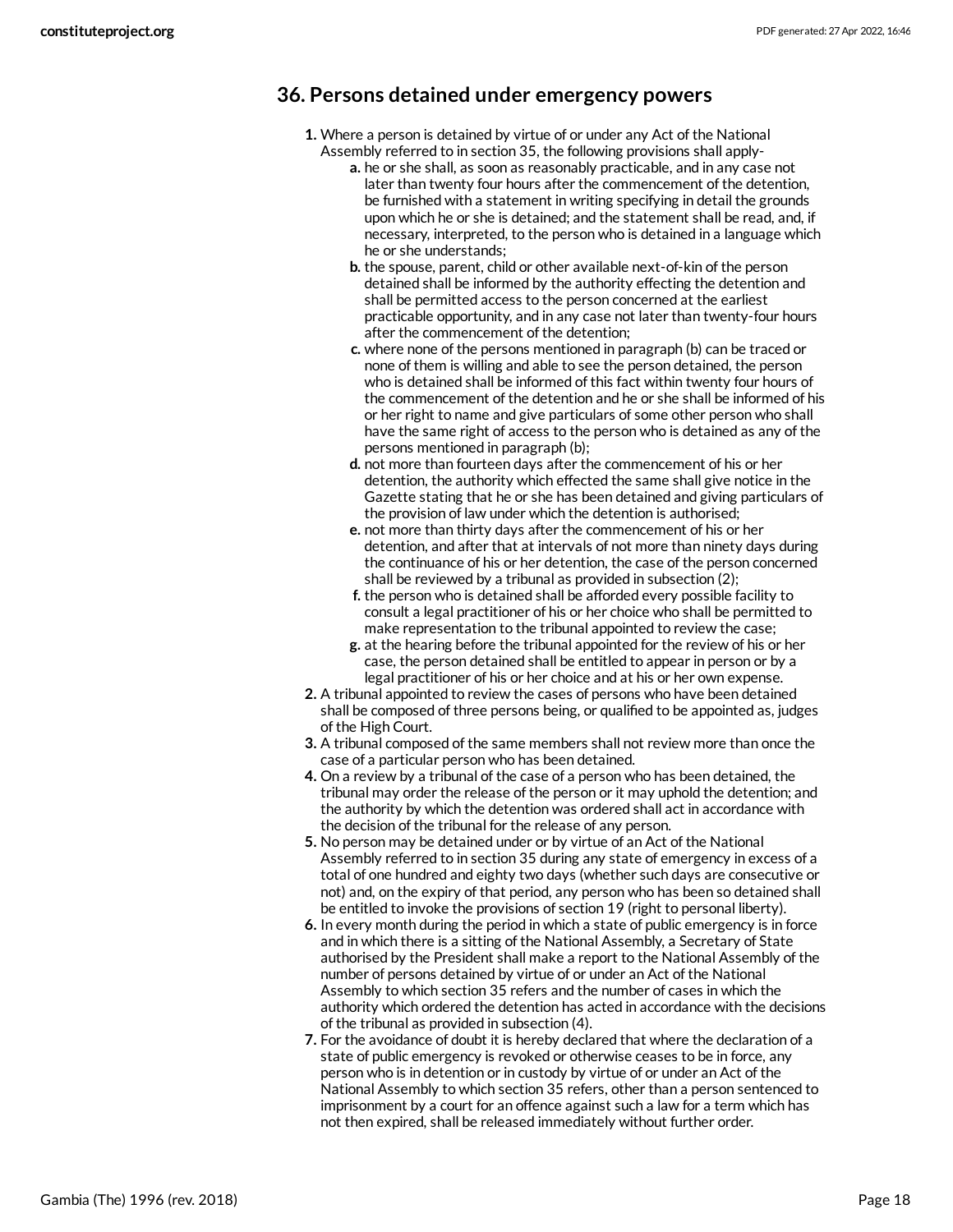## <span id="page-18-0"></span>**37. Enforcement of protective provisions**

- **1.** If any person alleges that any of the provisions of sections 18 to 33 or section 36(5) of this Chapter has been, is being, or is likely to be contravened in relation to himself or herself by any person he or she may apply to the High Court for redress.
- **2.** An application may be made under this section in the case of a person who is detained by some other person acting on the detained person's behalf.
- **3.** An application under this section shall be without prejudice to any other action with respect to the same matter which is lawfully available.
- **4.** If in any proceedings in any court subordinate to the High Court any question arises as to the contravention of any of the provisions of the said sections 18 to 33 or section 36(5), that court may, and shall if any party so requests, refer the question to the High Court, unless, in the opinion of the subordinate court, the raising of the question is merely frivolous or vexatious.
- **5.** The High Court shall
	- **a.** hear and determine any application made by any person pursuant to subsection (1) or (2);
	- **b.** determine any question arising in the case of any person which is referred to it in pursuance of subsection (4) and may, in addition to the powers conferred on it by section 5 (which relates to defence of the Constitution) make such order, issue such writ, and give such directions as it may consider appropriate for the purposes of enforcing or securing the enforcement of any of the provisions of the said sections 18 to 33 or section 36(5) to the protection of which the person concerned is entitled:

Provided that the High Court may decline to exercise its powers under this subsection if it is satisfied that adequate means of redress for the contravention alleged are or have been available to the person concerned under any other law.

- **6.** The High Court shall consider every application and reference referred to it in pursuance of this section and, having heard arguments by or on behalf of the parties, shall pronounce its decision on the question in open court as soon as may be, and in the case of a reference under subsection (4), not later than thirty days after the conclusion of the final addresses of the parties.
- **7.** An Act of the National Assembly may confer on the High Court such powers in addition to those conferred by this section as may appear to be necessary or desirable for the purpose of enabling the Court more effectively to exercise the jurisdiction conferred upon it by this section.
- **8.** The rights, duties, declarations and guarantees relating to the fundamental human rights and freedoms specifically mentioned in this Chapter shall not be regarded as excluding other rights which may be prescribed by Act of the National Assembly as inherent in a democracy and intended to secure the freedom and dignity of man.

## <span id="page-18-1"></span>**38. Interpretation of Chapter IV**

- **1.** In this Chapter, save where the context otherwise requires-
	- "a period of public emergency" means any period during which The Gambia is at war or a declaration is in force under section 34;
	- "contravention" in relation to any requirement, includes a failure to comply with that requirement, and cognate expressions shall be construed accordingly:
	- "court" means any court of law in The Gambia other than a district tribunal or, save as provided in subsection (2), a court constituted under service law;
	- "defence force" means any naval, military or air force of The Gambia;
	- "member" in relation to a defence force, includes persons who, under the law regulating the discipline of that force, are subject to that discipline;

• Human dignity

• Emergency provisions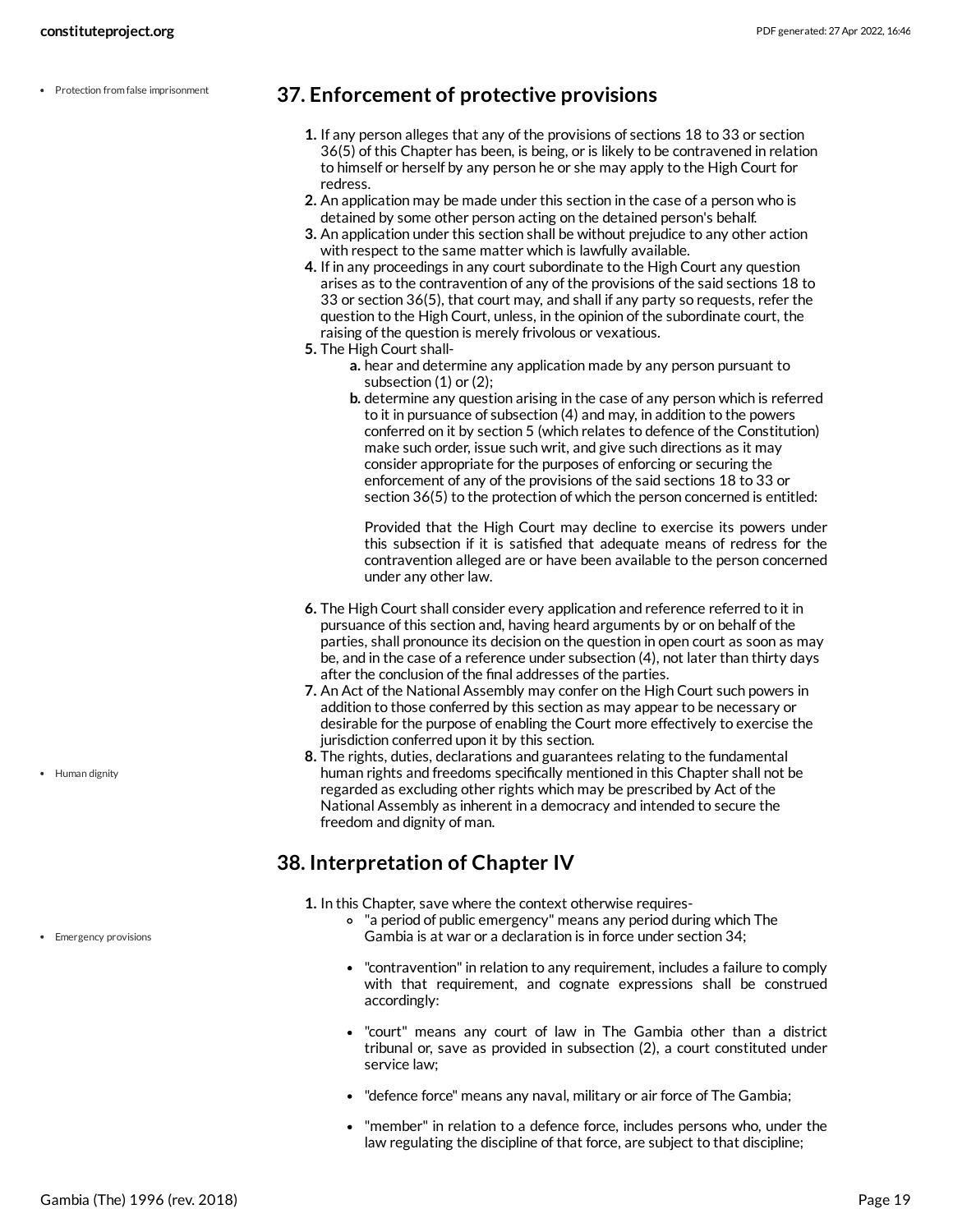- **1.** "owner" includes any person deprived of any right or interest pursuant to section 22;
	- "service law" means the law regarding the discipline of a defence force or of the Police Force or the Prison Service or any disciplined volunteer force.
- **2.** In relation to an offence against service law, a reference to "court"
	- **a.** in sections 18 to 20, subsections (2), (3), (4), (6) (but not the proviso thereto) of section 24, subsection (3) of section 25, subsection (8) of section 33 and subsection (2) of section 37 includes a reference to a court constituted by or under service law;
	- **b.** in sections 19 and 20 and subsection (8) of section 33, includes an officer of a defence force and of the Police Force.
- **3.** References in sections 18, 19 and 22 to a "criminal offence" shall be construed as including references to an offence against service law and such references in subsections (4) to (9) of section 24 shall, in relation to proceedings before a court constituted by or under service law, be similarly construed.
- **4.** In relation to any person who is a member of an armed force raised otherwise than under the law of The Gambia and lawfully present in The Gambia, nothing contained in or done under the authority of the disciplinary law of that force shall be held to be inconsistent with or in contravention of any of the provisions of this Chapter.

## <span id="page-19-0"></span>**CHAPTER V. REPRESENTATION OF THE PEOPLE**

## <span id="page-19-1"></span>**PART I. The Franchise**

#### **39.** The right to vote and registered

- **1.** Every citizen of The Gambia being of eighteen years or older and of sound mind shall have the be right to vote for the purpose of elections of a President and members of the National Assembly, and shall be entitled to be registered as a voter in a National Assembly constituency for that purpose.
- **2.** Every citizen of The Gambia who is a registered voter shall be entitled to vote in a referendum held in accordance with this Constitution or any other law.
- **3.** Every citizen of The Gambia being of the age of eighteen years or older and of sound mind shall be entitled, in accordance with the provisions of this Chapter and any Act of the National Assembly providing for such elections, to vote in elections for local government authorities and traditional rulers in the area in which he or she is ordinarily resident.

#### **40. Secret ballot**

All public elections and all referenda voting shall be by secret ballot.

#### **41. Electoral laws**

Subject to the provisions of this Constitution, an Act of the National Assembly may make provision for giving effect to the provisions of this Chapter and, without prejudice to the generality of the foregoing, may provide for-

- **a.** the registration of voters for the purposes of public elections;
- **b.** voting at, and the conduct of, public elections and referenda;
- **c.** the duties of public officers in connection with the registration of voters and the conduct of public elections and referenda;
- **d.** equal access to public facilities and the media by candidates at public elections.
- Claim of universal suffrage
- Restrictions on voting
- First chamber selection

Referenda

- Municipal government
- Secret ballot

Campaign financing

Referenda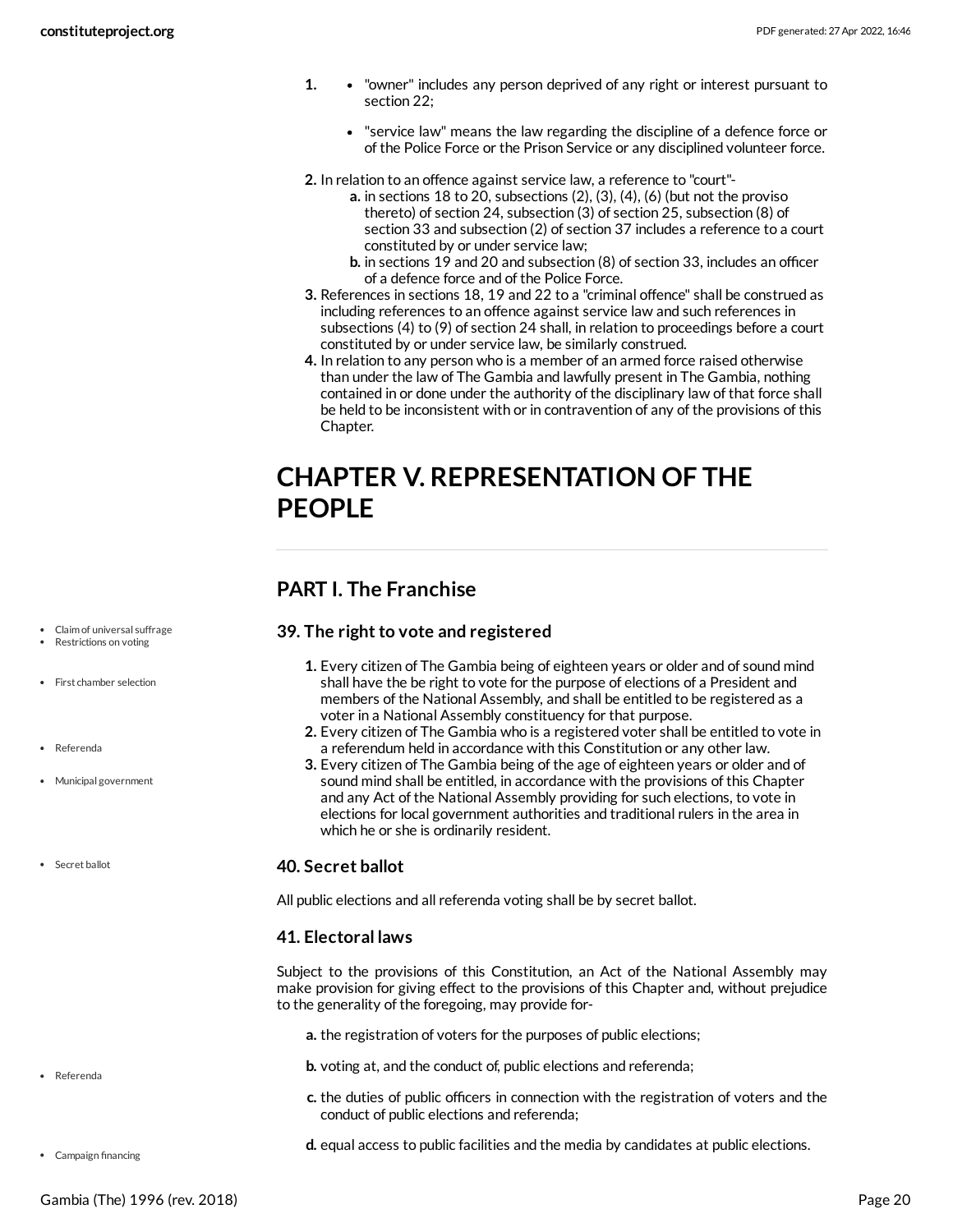Establishment of judicial council

• Flectoral commission

### <span id="page-20-0"></span>**PART II. The Independent Electoral Commission**

#### **42. The Commission**

- **1.** There shall be an Independent Electoral Commission for The Gambia which shall be part of the public service.
- **2.** The members of the Commission shall be a Chairman and four other members.
- **3.** The members of the Commission shall be appointed by the President in consultation with the Judicial Service Commission and the Public Service Commission.
- **4.** Subject to the provisions of this section, the members of the Commission shall be appointed for a period of seven years and may be re-appointed for one further term:

Provided that three of the first members (who shall be chosen by lot) shall be appointed for lesser periods than seven years in order to provide continuity within the Commission.

- **5.** A person shall not be qualified for appointment as a member of the Commission if
	- **a.** he or she is a member of the National Assembly;
	- **b.** he or she is, or has at any time during the two years immediately preceding his or her appointment, been nominated as a candidate for election as a member of the National Assembly;
	- **c.** he or she is, or has at any time during such period of two years been, the holder of any office in any organization that sponsors or otherwise supports, or has at any time sponsored or otherwise supported, a candidate for election as a member of the National Assembly or of any local government authority or if he or she has actively identified himself or herself with any such organization;
	- **d.** if he or she holds an office in the public service other than as a member of the Commission or the staff of the Commission;
	- **e.** if he or she has been convicted in any country of an offence involving dishonesty or moral turpitude.
- **6.** The President may remove a member of the Commission from office
	- **a.** for inability to perform the functions of his or her office whether arising from infirmity of mind or body or from any other cause;
	- **b.** if any circumstance arises which would have disqualified him or her from appointment to the Commission; or
	- **c.** for misconduct, but, before removing a member, the President shall appoint a tribunal of three judges of a superior court to enquire into the matter and report on the facts. A member of the Commission shall be entitled to appear and be legally represented before the tribunal.
- **7.** Three members of the Commission including the Chairman shall form a quorum:

Provided that any decision of the Commission shall require the concurrence of a majority of the members.

- **8.** The Commission may by regulation or otherwise regulate its own procedure.
- **9.** The Commission shall make an annual report on its activities to the National Assembly.
- **10.** Before assuming the functions of his or her office, a member of the Commission shall take and subscribe the prescribed oaths.

#### **43. Functions of the Commission**

- **1.** Subject to the provisions of this Constitution the Independent Electoral Commission shall be responsible for
	- **a.** the conduct and supervision of the registration of voters for all public elections and the conduct and supervision of all public elections and referenda;
	- **b.** the conduct of the election of a Speaker and a Deputy Speaker;
	- **c.** the registration of political parties;
	- **d.** ensuring that the dates, times and places of public elections and referenda are determined in accordance with law and that they are publicised and

• Head of state powers

Referenda

Referenda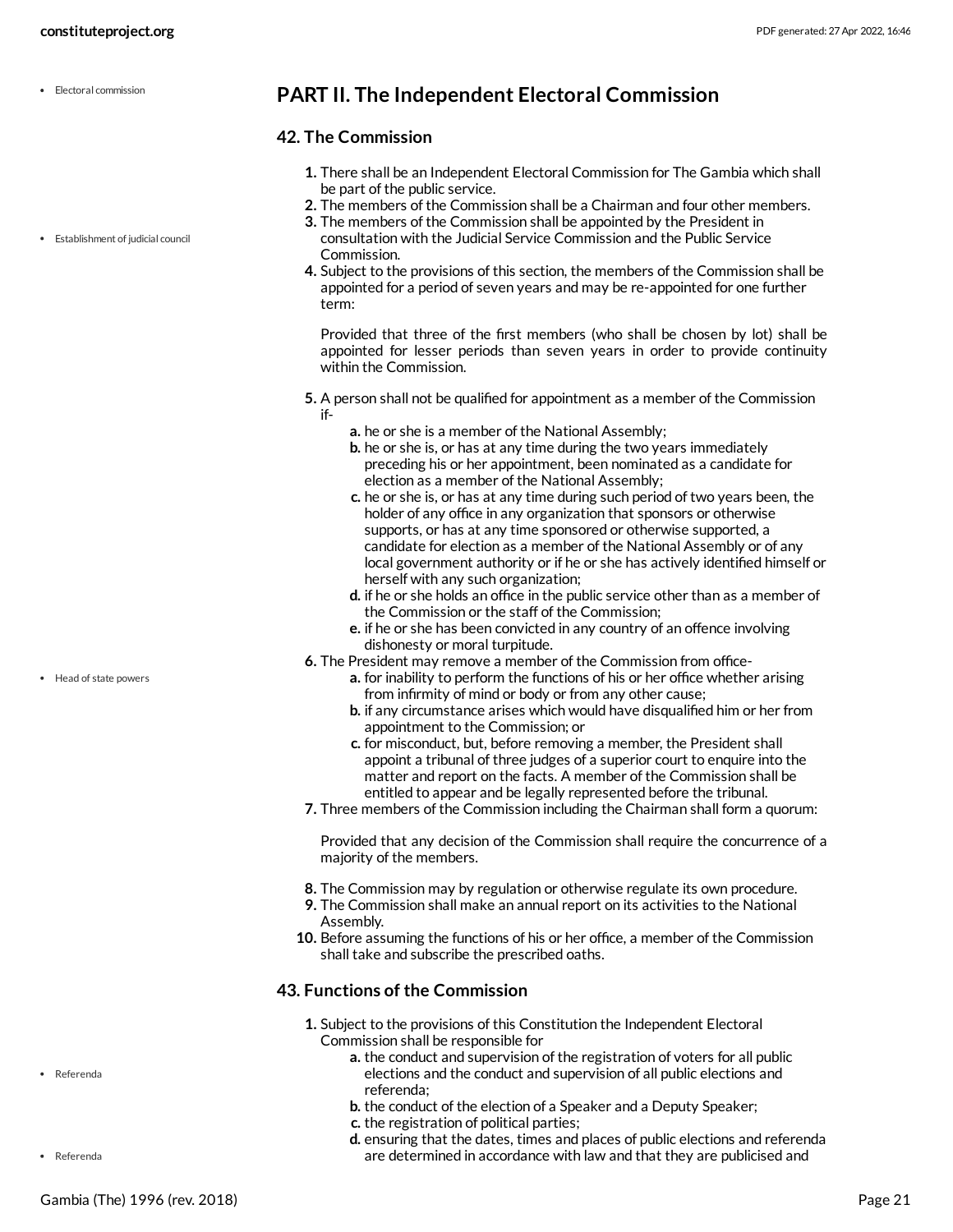Referenda

**1. d.** elections held accordingly;

- **e.** ensuring that candidates in elections make a full declaration of their assets at the time of nomination.
- **2.** The Commission shall announce the results of all elections and referenda for which it is responsible.
- **3.** In the exercise of its functions under this Constitution or any other law, the Commission shall not be subject to the direction or control of any other person or authority.

#### **44. Financial**

The Independent Electoral Commission shall submit its annual estimates of expenditure to the President for presentation to the National Assembly in accordance with this Constitution. The President shall cause the estimates to be placed before the National Assembly without amendment, but may attach to them his or her own comments and observations.

#### **45. Electoral Laws**

An Act of the National Assembly may make further provisions for the purposes of this part.

## <span id="page-21-0"></span>**PART III. Presidential Elections**

#### **46. Election of a President**

There shall be an election for the office of President in the three months before the expiration of the term of the incumbent President. The dates for the nomination of candidates and for holding the election shall be determined by the Independent Electoral Commission.

#### **47. Nomination of Candidates**

A candidate for election to the office of President shall, on or before nomination day-

- **a.** satisfy the Commission that his or her nomination is supported by not less than five thousand registered voters consisting of not less than two hundred from each administrative area, as signified by their signatures or otherwise;
- **b.** deposit with the Commission such sum as may be prescribed by the Elections Decree or any Act of the National Assembly replacing or amending that Decree, which shall be returned if he or she receives not less than forty per cent of the valid votes cast at the election.

#### **48. The Poll on an election**

- **1.** Subject to subsection (4), a poll shall be taken on the day, or days, appointed for the election of a President notwithstanding that there may be only one candidate nominated for election.
- **2.** Where a nominated candidate dies between nomination day and polling day, the Independent Electoral Commission shall appoint a new nomination day and, if necessary, a new day or days for the election.
- **3.** No person shall be elected as President on a first ballot unless he or she receives the highest number of votes validly cast at the election.
- **4.** If, at close of nomination only one candidate is nominated, he or she shall be declared to have been duly elected as President.
- **5.** If, on the first ballot, where there are two or more candidates, there is an equality of the highest number of votes between candidates, a second ballot shall be held not later than fourteen days between the candidates who received the highest number of votes.
- **6.** On a second ballot, the candidate who receives the highest number of votes shall be declared to have been duly elected President.

Head of state selection

• Head of state selection

• Head of state selection

Supreme court powers Head of state selection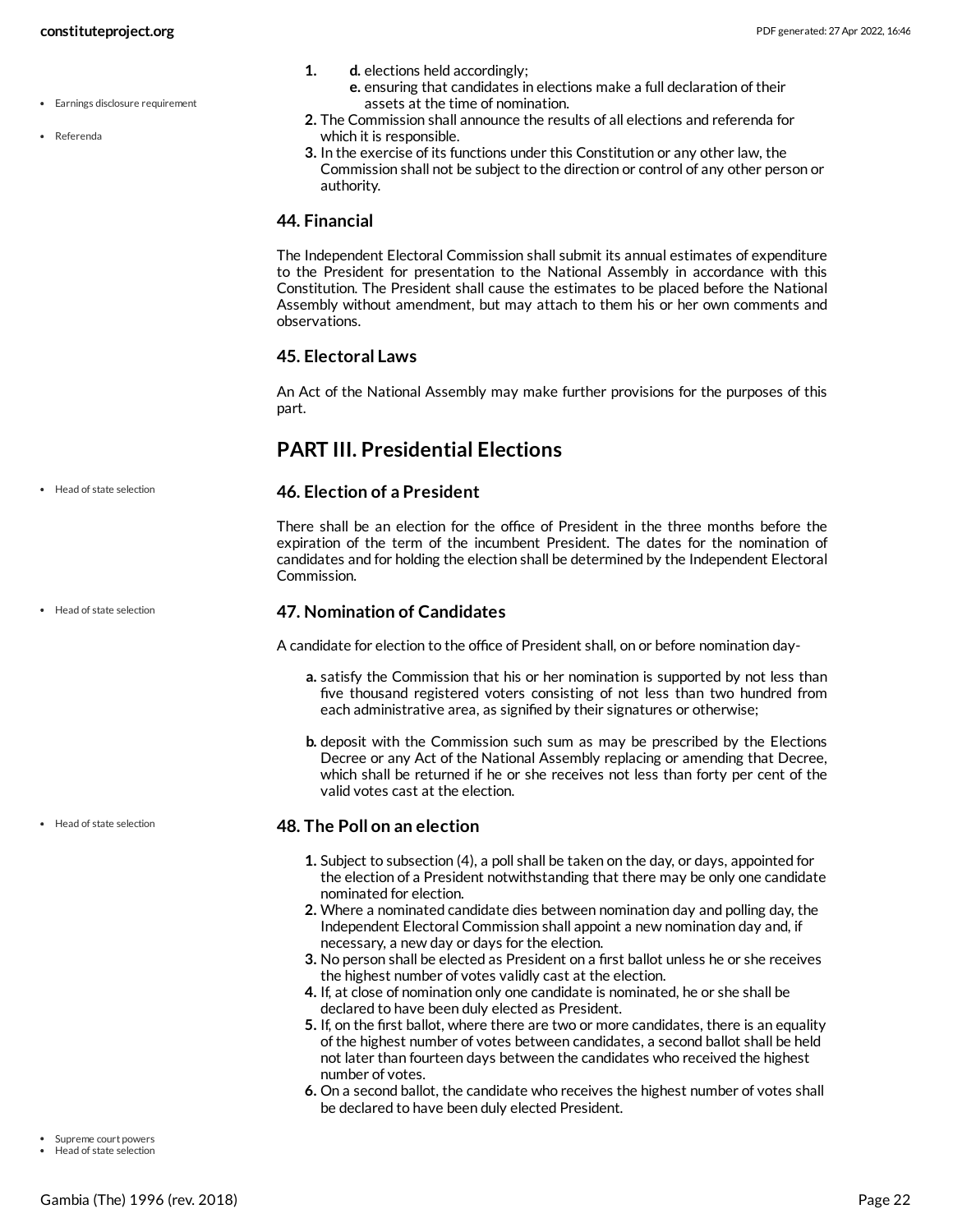#### **49. Challenge to election of a President**

Any registered political party which has participated in the Presidential election or an independent candidate who has participated in such an election may apply to the Supreme Court to determine the validity of the election of a President by filing a petition within ten days of the declaration of the result of the election.

## <span id="page-22-0"></span>**PART IV. National Assembly Constituencies**

• Flectoral districts

#### **50. Delimitation of constituencies**

- **1.** An Act of the National Assembly shall establish a Boundaries Commission which shall be responsible for demarcating constituency boundaries for the purpose of elections to the National Assembly.
- **2.** The National assembly shall prescribe by an act, the criteria for the demarcation of the constituency boundaries.
- **3.** Until the National Assembly establishes a Boundaries Commission under subsection (1), the constituencies as prescribed in Part II of Schedule I to the Elections Decree, 1996 and any additional constituencies, required for the purposes of section 88 (1)(a), demarcated by the Independent Electoral Commission in consultation with the appropriate Department of State shall be deemed to be constituencies for the purpose of returning members of the National Assembly under that section.

## <span id="page-22-1"></span>**PART V. National Assembly Elections**

**51-57.** [Deleted by Act No. 6 of 2001.]

## <span id="page-22-2"></span>**PART VI. Seyfolu and Alkalolu**

#### **58. Appointment of a District Seyfo**

- **1.** The President shall appoint a District Seyfo in consultation with the Minister responsible for Local Government.
- **2.** The Minister responsible for Local Government may, in consultation with the Regional Governors, make recommendations to the National assembly for the creation of new Seyfo Districts.

#### **59. Appointment of an Alkalo**

- **1.** The Minister responsible for local government shall appoint an Alkalo in consultation with the Regional Governors and District Seyfo or Chairperson of the Kanifing Municipal Council, as the case may be.
- **2.** The Minister shall, in making an appointment under subsection (1), take into account traditional lines of inheritance.

## <span id="page-22-3"></span>**PART VII. Political Parties**

#### **60. Political parties**

- **1.** No association, other than a political party registered under or pursuant to an Act of the National assembly, shall sponsor candidates public elections.
- **2.** No association shall be registered or remain registered as a political party if
	- **a.** it is formed or organised on an ethnic, sectional, religious or regional basis;
	- **b.** its internal organisation does not conform with democratic principles; or
	- **c.** its purpose if to subvert this constitution or the rule of law.
- **3.** An Act of the National Assembly shall make provisions for the better implementation of this section.

• Right to form political parties

Restrictions on political parties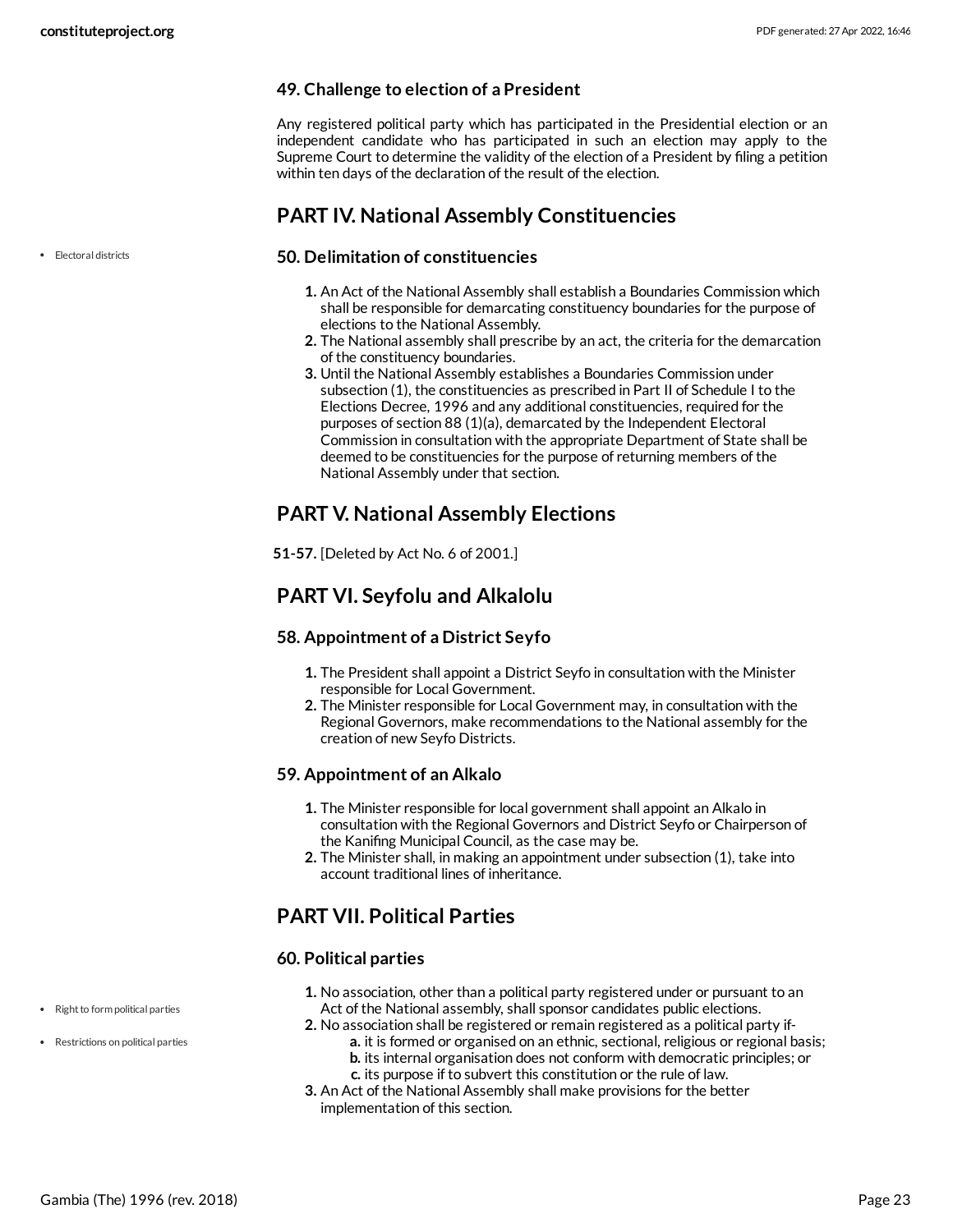## <span id="page-23-0"></span>**CHAPTER VI. THE EXECUTIVE**

## <span id="page-23-1"></span>**PART I. The President**

#### **61. Office of President**

- **1.** There shall be a President of The Gambia who shall be the Head of State and of Government and Commanderin-Chief of the Armed Forces.
- **2.** The President shall uphold and defend this Constitution as the supreme law of The Gambia.

#### **62. Qualifications for election as President**

- **1.** A person shall be qualified for election as President if
	- **a.** he or she is a citizen of The Gambia by birth or descent;
	- **b.** he or she has attained the minimum age of thirty years;
	- **c.** he or she has been ordinarily resident in The Gambia for at least the five years immediately preceding the election;
	- **d.** he or she has completed senior secondary school education; and
	- **e.** he or she is qualified to be elected as a member of the National Assembly.
- **2.** A person who holds the citizenship or nationality of a country other than The
- Gambia, shall not be qualified for election as President.
- **3.** A person who, while holding public office in The Gambia has been
	- **a.** compulsorily retired, terminated or dismissed from such office; or **b.** has been found guilty of any criminal offence by any court or tribunal established by law; or
	- **c.** has been found liable for misconduct, negligence, corruption or improper behaviour by any commission or committee of inquiry established by law

shall not be qualified for election as President.

#### **63. Tenure of office of President**

- **1.** The term of office of an elected President shall, subject to subsection (3) and (6), be for a term of five years; and the person elected President shall before assuming office take the prescribed oaths.
- **2.** The person declared elected as President shall take the prescribed oaths and assume office on the day the term of the incumbent President expires.
- **3.** A person elected as President may at any time during his term of office be removed from office if, a no confidence motion is passed in the National Assembly supported by two thirds of the members of the National Assembly.
- **4.** Where a no confidence motion is passed in accordance with subsection (3), the Speaker shall request the Independent Electoral Commission to call for a referendum within thirty days of the passing of such motion to endorse or reject the decision of the National Assembly; and where such decision is endorsed the President shall vacate the office.
- **5.** The procedure for the conduct of such referendum shall be prescribed by an Act of the National Assembly.
- **6.** Where the life of the National Assembly is extended for any period in accordance with section 99(2), the term of office of the President shall be extended for the same period.

#### **64. Temporary exercise of President's functions**

Whenever the Speaker has requested the Chief Justice to appoint a Medical Board in accordance with section 66, to enquire into the alleged mental or physical incapacity of the President to discharge the functions of his or her office, those functions shall be performed by the Vice-President or, if he or she is for any reason unable to perform those functions, by the Speaker, until the Medical Board has submitted its report:

Name/structure of executive(s)

Designation of commander in chief

- Eligibility for head of state
- Minimum age of head of state

- Head of state term length
- Head of state removal
- Referenda
- Head of state removal
- Head of state removal
- Deputy executive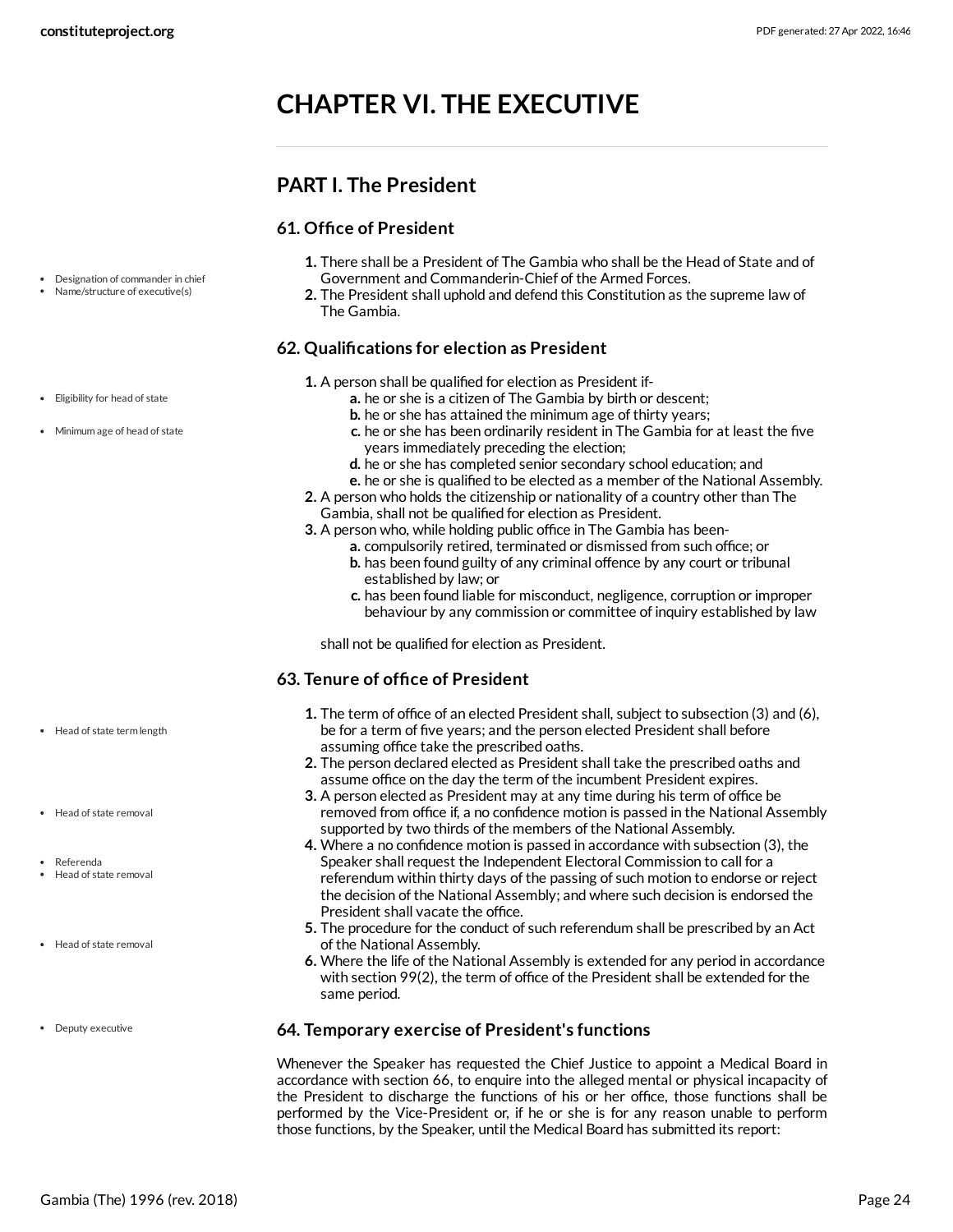Provided that the Vice-President or the Speaker shall not take or subscribe any oath for the due execution of the office of President.

#### **65. Vacancy in the office of President**

- **1.** The office of President shall become vacant during the term of a presidency**a.** on the death or resignation of the President;
	- **b.** on the President ceasing to hold office under section 63, 66 or section 67.
- **2.** Whenever the office of President becomes vacant in the circumstance set out in subsection (1), the Vice-President, or if there is no Vice-President in office at the time, the Speaker shall assume the office of President for the residue of the term of the former President.
- **3.** Before assuming office under this section, the Vice-President or, as the case may be, the Speaker shall take the prescribed oaths for the office of President.
- **4.** On assuming the office of President, the Speaker shall vacate his or her office as Speaker and his or her seat in the National Assembly.

#### **66. Mental or physical incapacity**

- **1.** Where the Speaker receives a notice in writing signed by not less than one half of all the members of the National Assembly alleging that the President is, by reason of infirmity of mind or body, incapable of discharging the functions of his office, and giving particulars of the alleged incapacity, the Speaker shall request the Chief Justice to constitute, on the recommendation of the head of the medical services of The Gambia, a Medical Board comprising at least five independent medical practitioners of appropriate standing.
- **2.** The Board shall enquire into the matter and make a report to the Chief Justice stating the opinion of the Board whether or not the President is, by reason of infirmity of mind or body, incapable of discharging the functions of the office of President. The President, and if he or she so wishes, his or her own medical adviser may appear, and shall have the right to be heard, before the Board.
- **3.** Where the Board reports that the President is incapable of discharging the functions of his or her office by reason of infirmity of mind or body, the Chief Justice shall submit the report to the Speaker, who shall, if the National Assembly is not sitting, summon the National Assembly to meet within seven days.
- **4.** The members of the National Assembly shall deliberate on the report and vote on it and the President shall only be removed where two thirds of the members present and voting, vote for his removal.
- **5.** The report of the Board shall be final and conclusive and shall not be enquired into by any court.

#### **67. Misconduct by the President**

- **1.** The President may be removed from office in accordance with this section on any of the following grounds
	- **a.** abuse of office, wilful violation of the oath of allegiance or the President's oath of office, or wilful violation of any provision of this Constitution, or **b.** misconduct in that
		- **i.** he or she has conducted himself in a manner which brings or is likely to bring the office of President into contempt or disrepute; or
		- **ii.** he or she has dishonestly done any act which is prejudicial or inimical to the economy of The Gambia or dishonestly omitted to act with similar consequences.
- **2.** Where the Speaker receives a notice in writing signed by not less than one half of all the members of the National Assembly of a motion for the removal of the President on any of the grounds set out in subsection (1), specifying particulars of the allegations (with any necessary documentation), and requesting that a tribunal be appointed to investigate the allegations, the Speaker shall**a.** inform the President of the notice;
	- **b.** request the Chief Justice to appoint a tribunal consisting of a Justice of the Supreme Court, as Chairman, and not less than four other persons selected by the Chief Justice, at least two of whom shall be persons who hold or have held high judicial office.

• Head of state removal

• Deputy executive Head of state replacement

• Head of state removal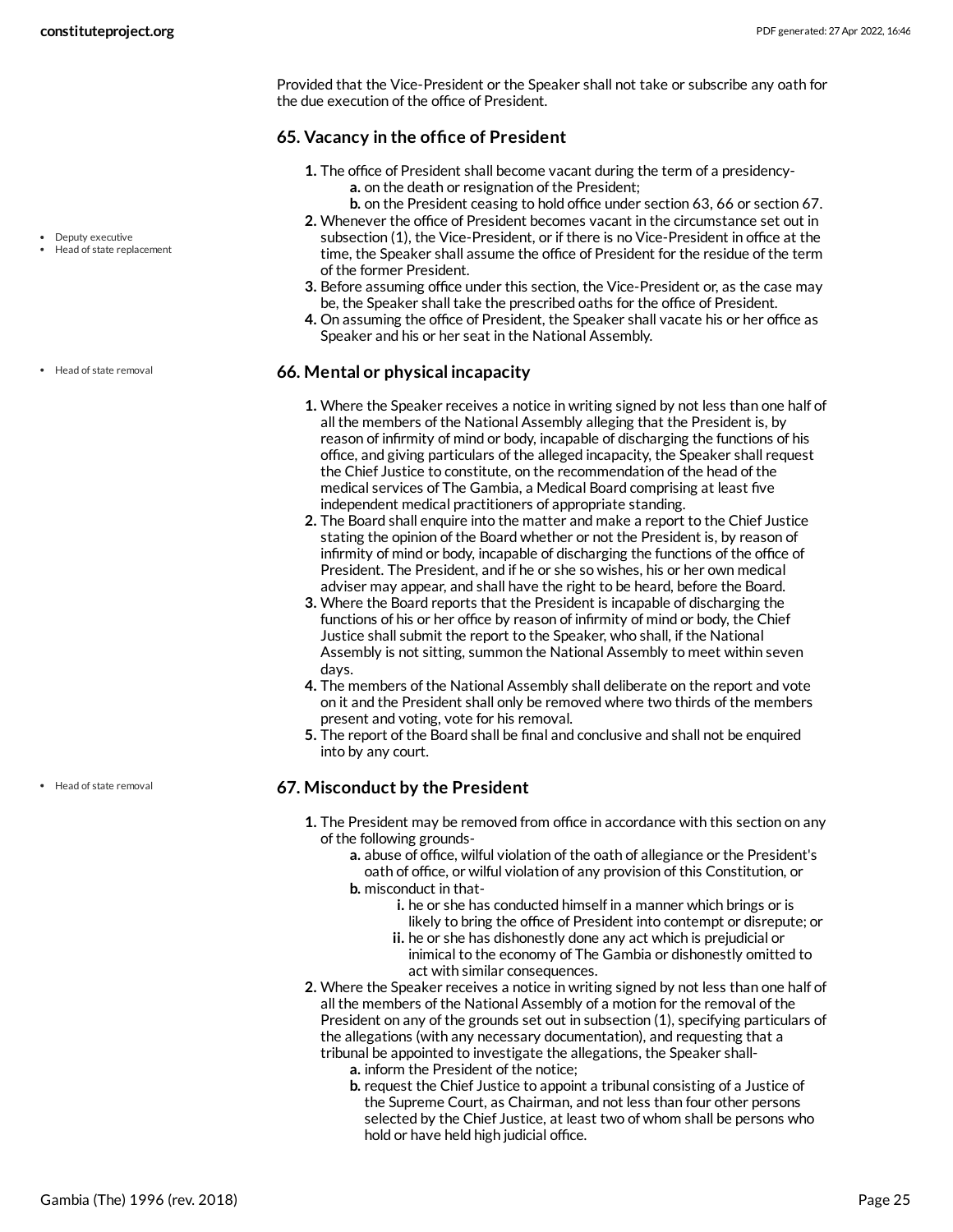- **3.** The tribunal shall investigate the matter and shall report to the National Assembly through the Speaker whether or not it finds the allegations specified in the motion to have been substantiated. The President shall have the right to appear and be legally represented before the tribunal.
- **4.** If the tribunal reports to the National Assembly that it finds that the particulars of any allegation against the President contained in the motion have not been substantiated, no further proceedings shall be taken under this section in respect of that allegation.
- **5.** Where the tribunal reports to the National Assembly that it finds that the particulars of any such allegation have been substantiated, the National Assembly may, on a motion supported by the votes of not less than two thirds of all the members, resolve that the President has been guilty of such abuse of office, violation of oath, violation of the Constitution, or misconduct or misbehaviour as to render him or her unfit to continue to hold the office of President; and where the National Assembly so resolves, the President shall immediately cease to hold office.

#### **68. Salary and allowances**

- **1.** The President shall receive such salary and allowances as may be prescribed by an Act of the National Assembly, and such salary and allowances shall not be altered to his or her disadvantage during his or her tenure of office.
- **2.** The President shall be entitled to such pension and retirement benefits as may be prescribed by an Act of the National Assembly and such pension and other benefits shall not be altered to his or her disadvantage after he or she has relinquished office:

Provided that no such pension or other retirement benefits shall be granted to a President who ceases to hold office in accordance with section 67.

- **3.** The salary and allowances, and pension and retirement benefits, as prescribed by an Act of the National Assembly, shall be exempted from taxation, but the President shall be subject to taxation on all other chargeable income.
- **4.** The President shall not
	- **a.** while he or she continues in office as President, hold any other office of profit or emolument whether public or private, occupy any other position carrying the right to remuneration for the rendering of services;
	- **b.** undertake any activity inconsistent with his or her official position or expose himself or herself to any situation which carries with it the risk of a conflict developing between his or her official concerns and his or her private interests;
	- **c.** use his or her position as such or use information entrusted to or received by him or her in an official position directly or indirectly to enrich himself or herself or any other person.
- **5.** Where the President was engaged in any trade, business or other undertaking before assuming the office of President, he or she shall, if he or she wishes to continue such trade, business or other undertaking, do so under a trusteeship.

#### **69. Immunity from civil and criminal proceedings**

- **1.** Except as provided in subsection (2), no civil or criminal proceedings shall be instituted or continued against any person while holding or performing the functions of the office of President in respect of anything done or omitted to be done by him or her whether in an official or a private capacity.
- **2.** Nothing in subsection (1) applies to an action for a declaration under section 5 (enforcement of the Constitution), and any proceedings under that section against the President or a person performing the functions of that office shall be brought against him or her by his or her official title or style, and he or she shall appear, and be represented by, the Attorney-General.
- **3.** After a President has vacated the office of President
	- **a.** no court may entertain any action against him or her in any civil proceedings in respect of any act done in his or her official capacity as President;
	- **b.** a criminal court shall only have jurisdiction to entertain proceedings against him or her in respect of acts or omissions alleged to have been perpetrated by him or her while holding office as President if the National

• Head of state immunity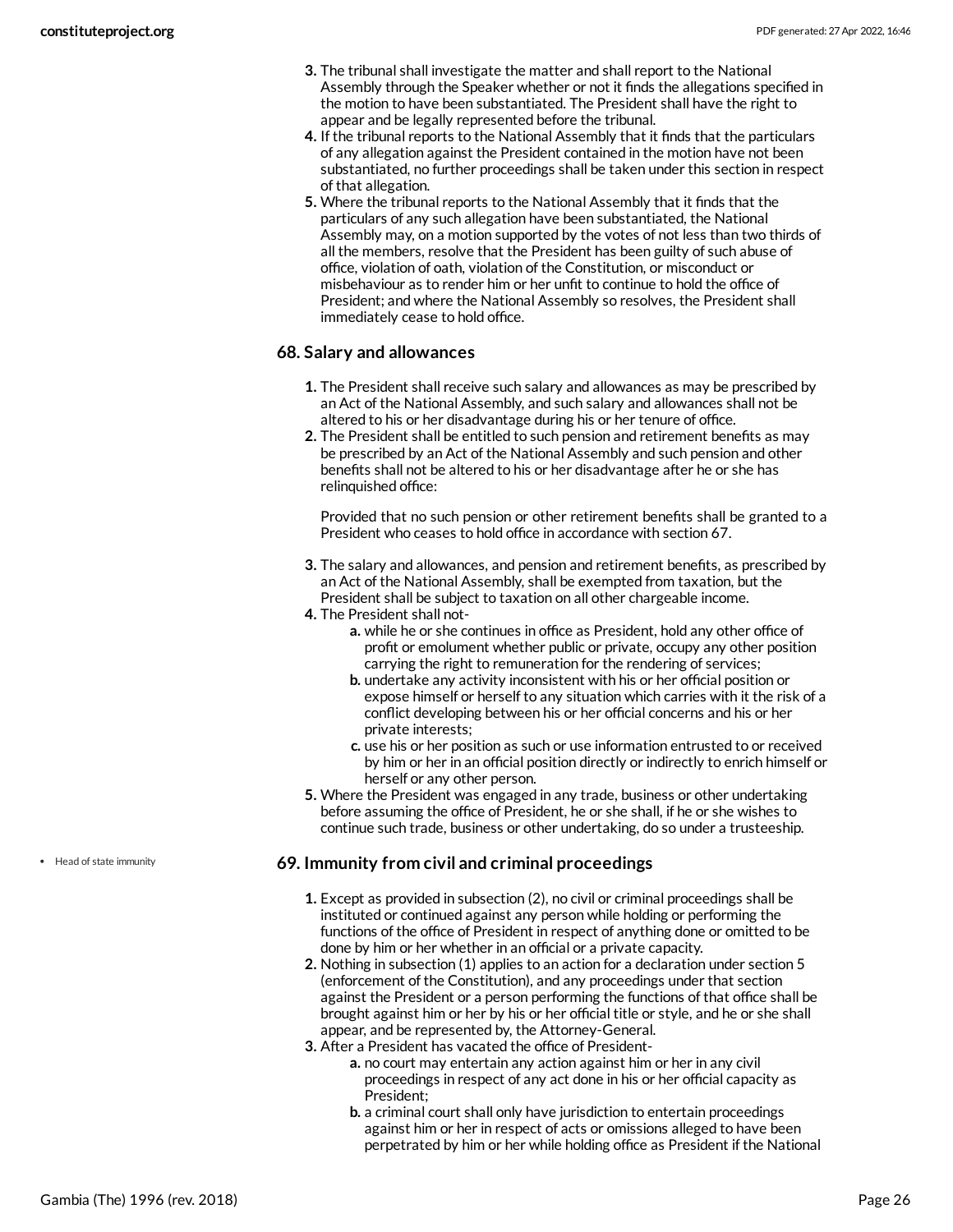**3. b.** Assembly has resolved on a motion supported by not less than two-thirds of all the members that such proceedings are justified in the public interest.

## <span id="page-26-0"></span>**PART II. The Vice-President, Ministers and the Cabinet**

#### **70. The Vice-President**

- **1.** There shall be a Vice-President of The Gambia who shall be the principal assistant of the President in the discharge of his or her executive functions and shall exercise such other functions as may be conferred on him or her by this Constitution or assigned to him or her by the President.
- **2.** A person shall be qualified to be appointed as Vice-President if he or she has the qualifications required for the election of the President under Section 62. Provided that the Vice President shall not be a member of the National Assembly.
- **3.** The Vice-President shall be appointed by the President.
- **4.** The provisions of sections 66 and 67 (which relate to removal for incapacity or misconduct) shall apply with the necessary variations to the office of Vice-President as they apply to the office of President.
- **5.** The office of Vice-President shall become vacant:
	- **a.** on the termination of his appointment by the President;
	- **b.** on the Vice-President assuming the office of President for the unexpired term of his predecessor;
	- **c.** on the Vice-President's death or resignation;
	- **d.** on his or her ceasing to hold office under the provisions of section 66 or 67.
- **6.** Whenever there is a vacancy in the office of Vice-President in the circumstances mentioned in paragraph (b), (c) or (d) of subsection (5), the President shall, appoint as Vice-President a person qualified to be appointed to that office.
- **7.** A person appointed as Vice-President shall, before assuming the functions of his or her office, take and subscribe to the prescribed oaths.
- **8.** Without prejudice to the right to revoke an appointment for any cause, the President shall revoke the appointment of the Vice-President if the National Assembly adopts a vote of censure against the Vice-President under Section 75.

#### **71. Ministers**

- **1.** There shall be such number of Ministers, including Attorney-General, as the President may consider necessary.
- **2.** A person shall not be qualified to be appointed, or hold the office of a Minister if, he or she is a member of the National Assembly or if he holds the citizenship or nationality of any country other than The Gambia. In addition, a person shall not be qualified to be appointed Attorney General unless he or she is a legal practitioner of at least five years standing at the Gambia bar.
- **3.** Ministers shall be appointed by the President and shall, before assuming the functions of their office, take and subscribe the prescribed oaths.
- **4.** The office of a Minister shall become vacant
	- **a.** on the assumption by a person of the office of President;
		- **b.** on his or her appointment being revoked by the President;
	- **c.** on his or her death or resignation.
- **5.** Without prejudice to the right to revoke an appointment for any cause, the President shall revoke the appointment of a Minister if the National Assembly adopts a vote of censure against the Minister.

#### **72. Functions and incidents of office**

- **1.** The Vice-President and Ministers shall be responsible for such Ministries or other business of the Government as the President may assign to them. In making such assignments, the President shall have regard to the desirability of ensuring that such responsibilities are entrusted to competent persons with relevant qualifications or experience.
- **2.** The Attorney General shall be the principal legal adviser to the Government and shall have the right of audience in all courts in The Gambia.

• Deputy executive

- Establishment of cabinet/ministers Attorney general
- Eligibility for cabinet
- Cabinet selection

Cabinet removal

- Cabinet removal
- Powers of cabinet Deputy executive
- Attorney general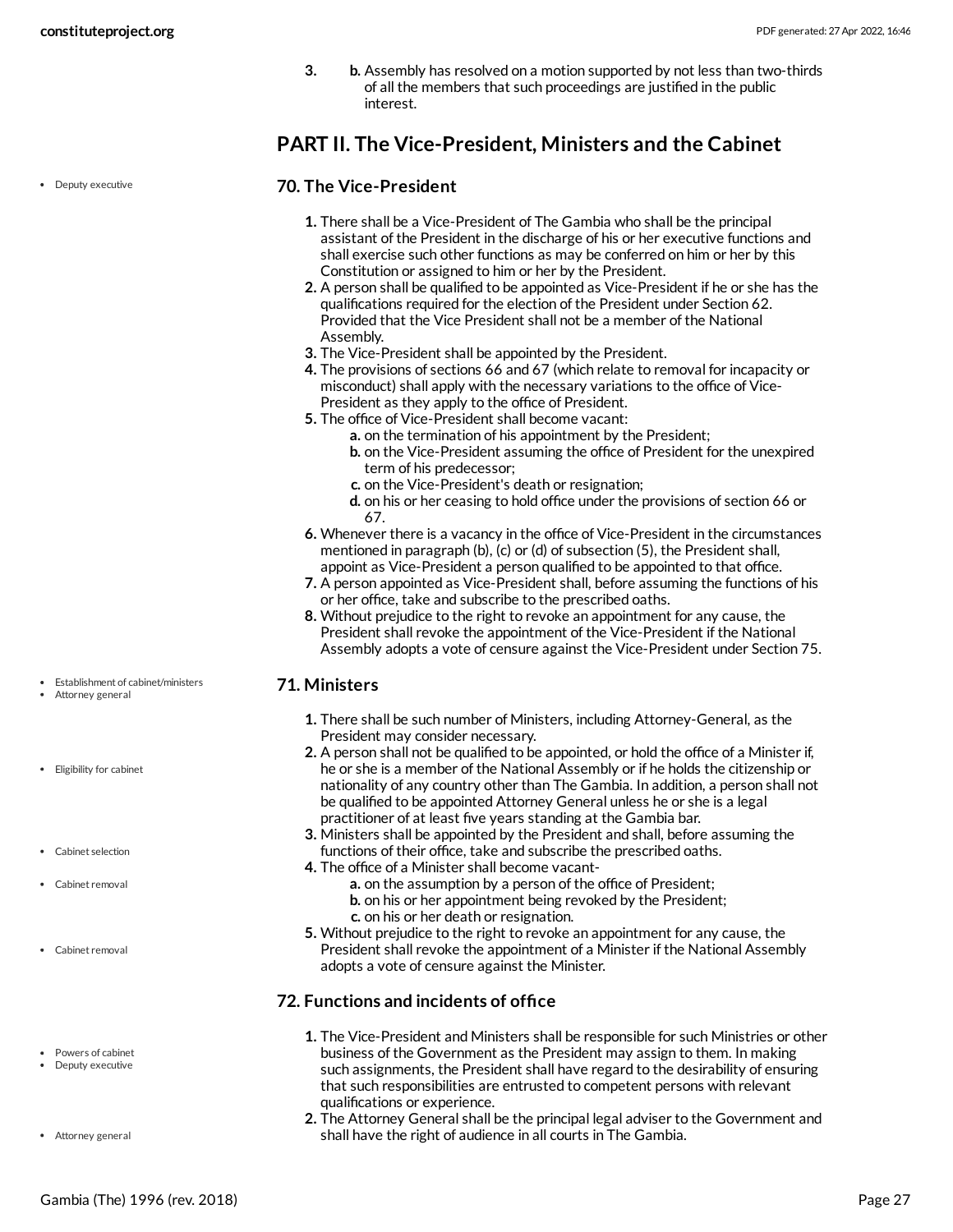- **3.** The Vice-President and Ministers shall be entitled to such remuneration, allowances and other incidents of office as may be prescribed by an Act of the National Assembly.
- **4.** The Vice-President and Ministers shall not
	- **a.** while they continue in office, hold any other office of profit or emolument whether public or private, occupy any other position carrying the right to remuneration for the rendering of services;
	- **b.** undertake any activity inconsistent with their official position or expose themselves to any situation which carries with it the risk of a conflict developing between their official interests and their private interests;
	- **c.** use their position as such or use information entrusted to or received by them in their official position directly or indirectly to enrich themselves or any other person.
- **5.** Where the Vice-President or Ministers were engaged in any trade, business or other undertaking before assuming their offices, they shall, if they wish to continue such trade, business or other undertaking, do so under a trusteeship.
- **73. Cabinet** Establishment of cabinet/ministers
	- **1.** There shall be a Cabinet which shall consist of the President, the Vice-President and the Ministers.
	- **2.** Cabinet shall regulate the procedure of its meetings.
	- **3.** The Cabinet shall be responsible for advising the President with respect to the policies of the Government and shall have such other functions as may be conferred by any other law.

#### **74. Responsibility of Cabinet and Ministers**

The Vice-President and Ministers shall be collectively responsible to the National Assembly for any advice given to the President in Cabinet, and the Vice-President and each Secretary of State shall be accountable to the President and the National Assembly for the administration of the departments and other business of Government committed to his or her charge.

#### **75. Vote of censure**

- **1.** The National Assembly may, by resolution supported by the votes of two-thirds of all the members, pass a vote of censure against a Minister or Vice President on the grounds of
	- **a.** his or her inability, arising from any cause, to perform the functions of his or her office;
	- **b.** abuse of office or violation of any provision of this Constitution; **c.** his or her misconduct in office.
- **2.** A vote of censure shall be initiated by a petition, signed by not less than one third of all the members of the National Assembly to the President through the Speaker stating the grounds on which they are dissatisfied with the conduct or performance of the Minister or Vice President.
- **3.** The President shall cause a copy of the petition to be given to the Minister or Vice President immediately he or she receives it.
- **4.** The motion for the resolution of censure shall not be debated until after the expiry of fourteen days from the day the petition is sent to the President.
- **5.** The Secretary of State or Vice President concerned has the right to attend and be heard during the debate on the motion.
- **6.** In this section, "misconduct in office" means that the person concerned has
	- **a.** conducted himself or herself in a manner which brings or is likely to bring his or her office into contempt or disrepute;
	- **b.** dishonestly done any act which is prejudicial or inimical to the economy of The Gambia or dishonestly omitted to act with similar consequences.

## <span id="page-27-0"></span>**PART III. Executive Powers**

#### **76. The executive power**

**1.** The executive power of The Gambia is vested in the President and, subject to this Constitution, shall be exercised by him or her either directly or through the

Powers of cabinet

Cabinet removal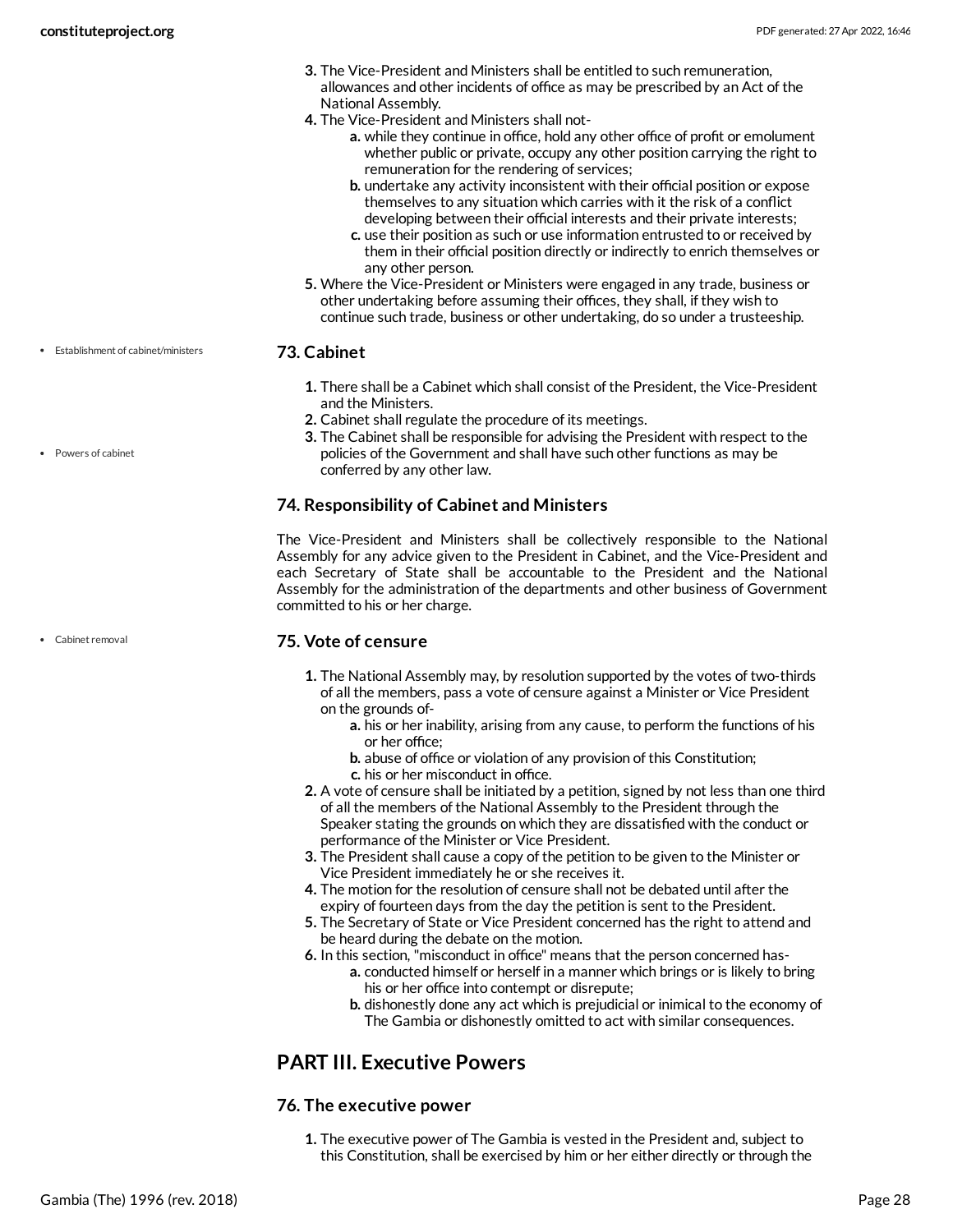- **1.** Vice-President, Ministers or officers responsible to him or her.
- **2.** In addition to the powers conferred on him or her by this Constitution, the President shall have such powers and responsibilities as may be conferred on him or her by or under an Act of the National Assembly.
- **3.** The President shall be responsible for making due provision for the execution of Acts of the National Assembly.

#### Legislative oversight of the executive

### **77. The Executive power and The National assembly**

- **1.** The President shall at least once in each year attend a sitting of the National Assembly and address a session on the condition of The Gambia, the policies of the Government and the administration of the State.
- **2.** The National Assembly may request the President to attend a sitting of the National Assembly for the discussion of a matter of national importance.
- **3.** The Vice-President shall answer in the National Assembly for matters affecting the President, and the President shall be entitled to send a message to the National Assembly to be read on his or her behalf by the Vice-President.
- **4.** The Vice-President or a Minister shall, when requested by the National Assembly, report to the National Assembly on any matter concerning a department or other business of Government committed to his or her charge, and shall be entitled to attend and speak in the National Assembly whenever any Bill or other matter concerning such department or business is being debated.

#### **78. National Security Council**

- **1.** There shall be a National Security Council which shall consist of
	- **a.** the President;
		- **b.** the Vice-President;
		- **c.** the Minister responsible for defence and internal affairs;
		- **d.** the Chief of Defence Staff and two other members of the Armed Forces appointed by the President;
		- **e.** the Inspector General of Police;
		- **f.** the Director-General of the National Intelligence Agency; and
		- **g.** the intelligence adviser to the President.
- **2.** The National Security Council shall be responsible for advising the President on all matters relating to the security of The Gambia and the integration of domestic and foreign policies relating to its security; and, under the direction of the President, shall take appropriate measures to safeguard the internal and external security of The Gambia and to provide for the co-operation of the departments and agencies of the Government in that regard.

#### **79. Foreign Affairs**

- **1.** The President shall be responsible for
	- **a.** the conduct of relations with other states and international organizations; **b.** the reception of envoys accredited to The Gambia and the appointment of
	- the principal representatives of The Gambia abroad;
	- **c.** the negotiation and, subject to ratification by the National Assembly, the conclusion of treaties and other international agreements;
	- **d.** subject to the prior approval of the National Assembly, the declaration of war and the making of peace.
- **2.** The Gambia shall not
	- **a.** enter into any engagement with any other country which causes it to lose its sovereignty without the matter first being put to a referendum and passed by such majority as may be prescribed by an Act of the National Assembly;
		- **b.** become a member of any international organization unless the National Assembly is satisfied that it is in the interest of The Gambia and that membership does not derogate from its sovereignty.
- **3.** The National Assembly may, by resolution, establish procedures for the ratification of treaties and other international agreements.

#### **80. Constitution of Public Offices**

Subject to this Constitution and any Act of the National Assembly, the President may constitute any public office for The Gambia and make appointments to such office and

Advisory bodies to the head of state

- Head of state powers
- Foreign affairs representative
- International organizations
- International law
- Legal status of treaties
- Treaty ratification Power to declare/approve war
- Referenda
- International organizations
- Treaty ratification International law
- 
- Head of state powers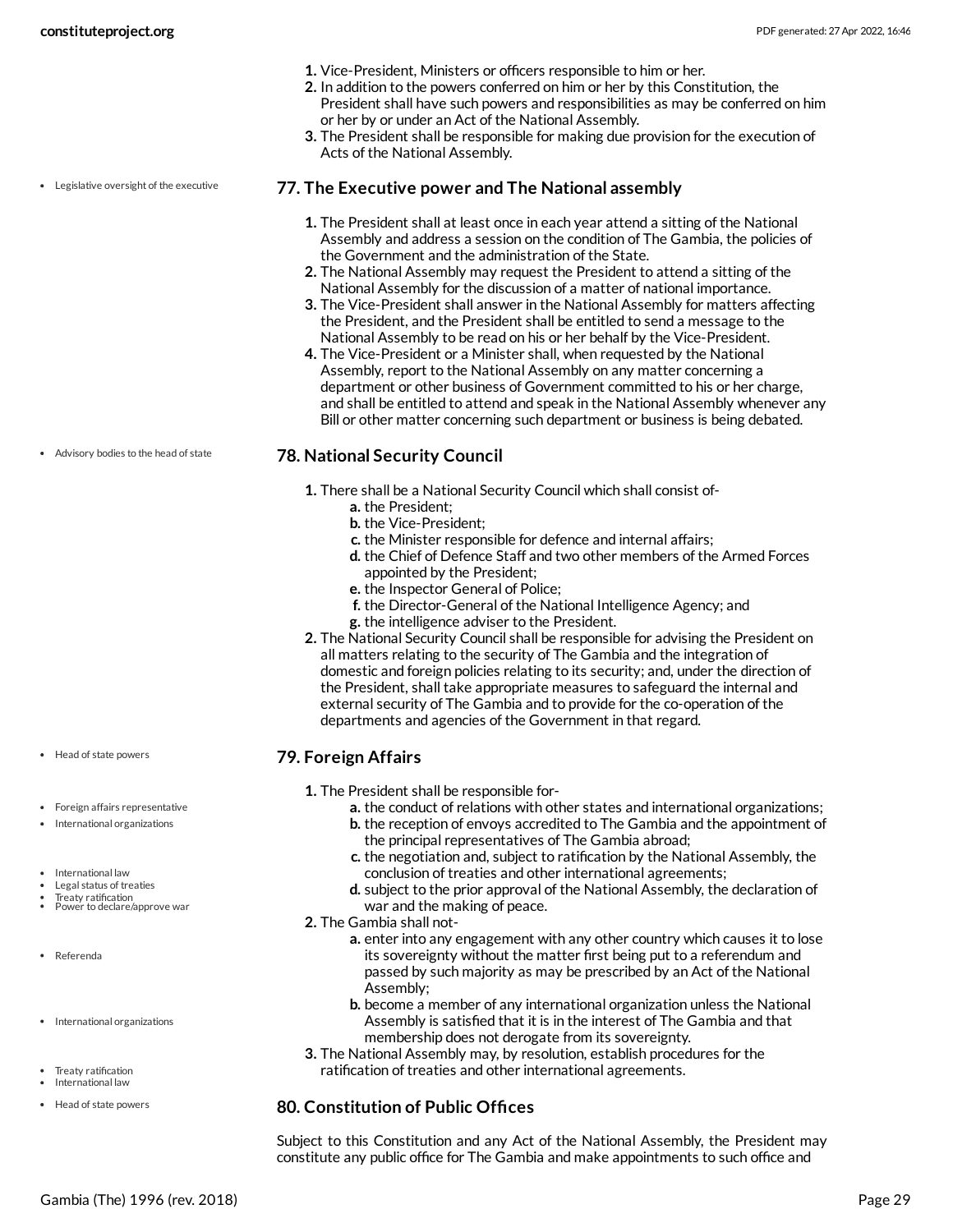terminate such appointments.

#### **81. Administration of Departments of State**

- **1.** Where the Vice-President or a Secretary of State has been charged with responsibility for any department of the Government, he or she shall exercise general direction and control over that department; and subject to such direction and control, the department shall be under the supervision of a permanent secretary whose office shall be an office in the public service.
- **2.** The principle advisers on professional and technical matters in all the departments of the Government shall be professionally qualified persons.

#### **82. Prerogative of Mercy**

-

- **1.** The President may, after consulting the Committee established by subsection (2)
	- **a.** grant to any person convicted of any offence a pardon either free or subject to lawful conditions;
	- **b.** grant to any person a respite, either indefinite or for a specified period, of the execution of any punishment imposed on that person for any offence;
	- **c.** substitute a less severe form of punishment for any punishment imposed on any person for any offence;
	- **d.** remit the whole or any part of any punishment imposed on any person for such an offence or any penalty otherwise due to the Republic on account of any offence.
- **2.** There shall be a Committee on the exercise of the prerogative of mercy consisting of the Attorney General and three other persons appointed by the President subject to confirmation by the National Assembly.

#### **83. Honours and awards**

- **1.** The President may, after consulting the Committee established by subsection (2), confer honours and awards, including honorary honours and awards to friends of The Gambia.
- **2.** There shall be a Committee to advise the President on the exercise of his or her powers under this section which shall consist of not more than five, and not less than three, persons appointed by the National Assembly.

## <span id="page-29-0"></span>**PART IV. Prosecutions**

#### **84. Director of Public Prosecutions**

- **1.** There shall be a Director of Public Prosecutions whose office shall be an office in the public service.
- **2.** The Director of Public Prosecutions shall be appointed by the President.
- **3.** A person shall not be qualified to hold or act in the office of Director of Public Prosecutions unless he or she is qualified for appointment as a judge of the High Court.
- **4.** Subject to the other provisions of this section, a person holding the office of the Director of Public Prosecutions shall vacate his or her office when he or she attains the compulsory retirement age.
- **5.** A person holding the office of Director of Public Prosecutions may be removed from office only for inability (whether by reason of infirmity of mind or body or any other cause) to perform the functions of his or her office, or for misbehaviour or incompetence.

#### **85. Control of prosecutions**

- **1.** The Director of Public Prosecutions shall have power in any case in which he or she considers it desirable to do so, and subject to the approval of the Attorney General
	- **a.** to initiate and undertake criminal proceedings against any person before any court for an offence against the law of The Gambia;

Power to pardon

Head of state powers

Attorney general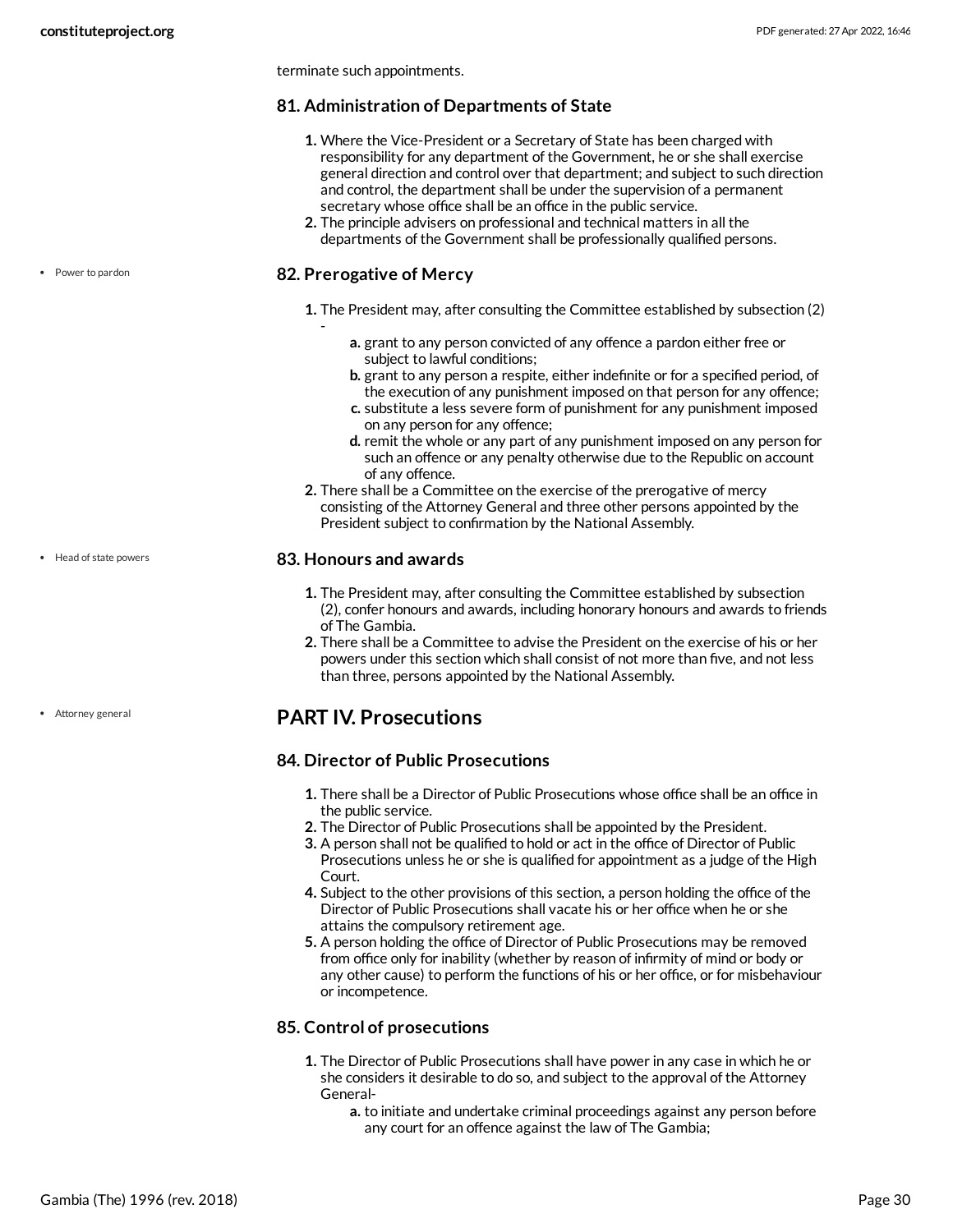- **1. b.** to take over and continue any such criminal proceedings that have been instituted by any other person or authority;
	- **c.** to discontinue at any stage before judgement is delivered any criminal proceedings instituted or undertaken by himself or herself or any other person or authority:

Provided that the Director of Public Prosecutions shall not-

- **i.** take over and continue any private prosecution without the consent of the private prosecutor and the court; or
- **ii.** discontinue any private prosecution without the consent of the private prosecutor.
- **2.** For the purpose of this section, any appeal from a determination in any criminal proceedings before any court, or any case stated or question of law reserved for the purpose of such proceedings to any other court, shall be deemed to be part of those proceedings:

Provided that the power conferred on the Director of Public Prosecutions by subsection (1) (c) shall not be exercised in relation to any appeal by a person convicted in any criminal proceedings or any case stated at the instance of such a person.

- **3.** The powers conferred on the Director of Public Prosecutions under this section may be exercised by him or her in person or by persons under his or her direction and control.
- **4.** In the exercise of his or her functions under this section, the Director of Public Prosecutions shall be subject to the direction or control of the Attorney General.
- **5.** In this section, "private prosecutions" means a prosecution instituted by any person or authority other than
	- **a.** the Director of Public Prosecutions or any person acting under his or her direction or control;
	- **b.** a police officer in the exercise of the functions of his or her office, or
	- **c.** an officer in the public service in the exercise of the functions of his or her office

#### **86. Private prosecutions**

An Act of the National Assembly may make provision for private prosecutions.

## <span id="page-30-0"></span>**CHAPTER VII. NATIONAL ASSEMBLY AND LEGISLATION**

## <span id="page-30-1"></span>**PART I. Establishment of the National Assembly and Members**

#### **87. Establishment of the National Assembly**

There shall be a National Assembly of The Gambia.

#### **88. Members of The National Assembly**

The National Assembly shall compromise -

- **a.** fifty-three members elected from the constitutions demarcated by the Boundaries Commission; and
- **b.** five members nominated by the president.
- Structure of legislative chamber(s)
- First chamber selection Size of first chamber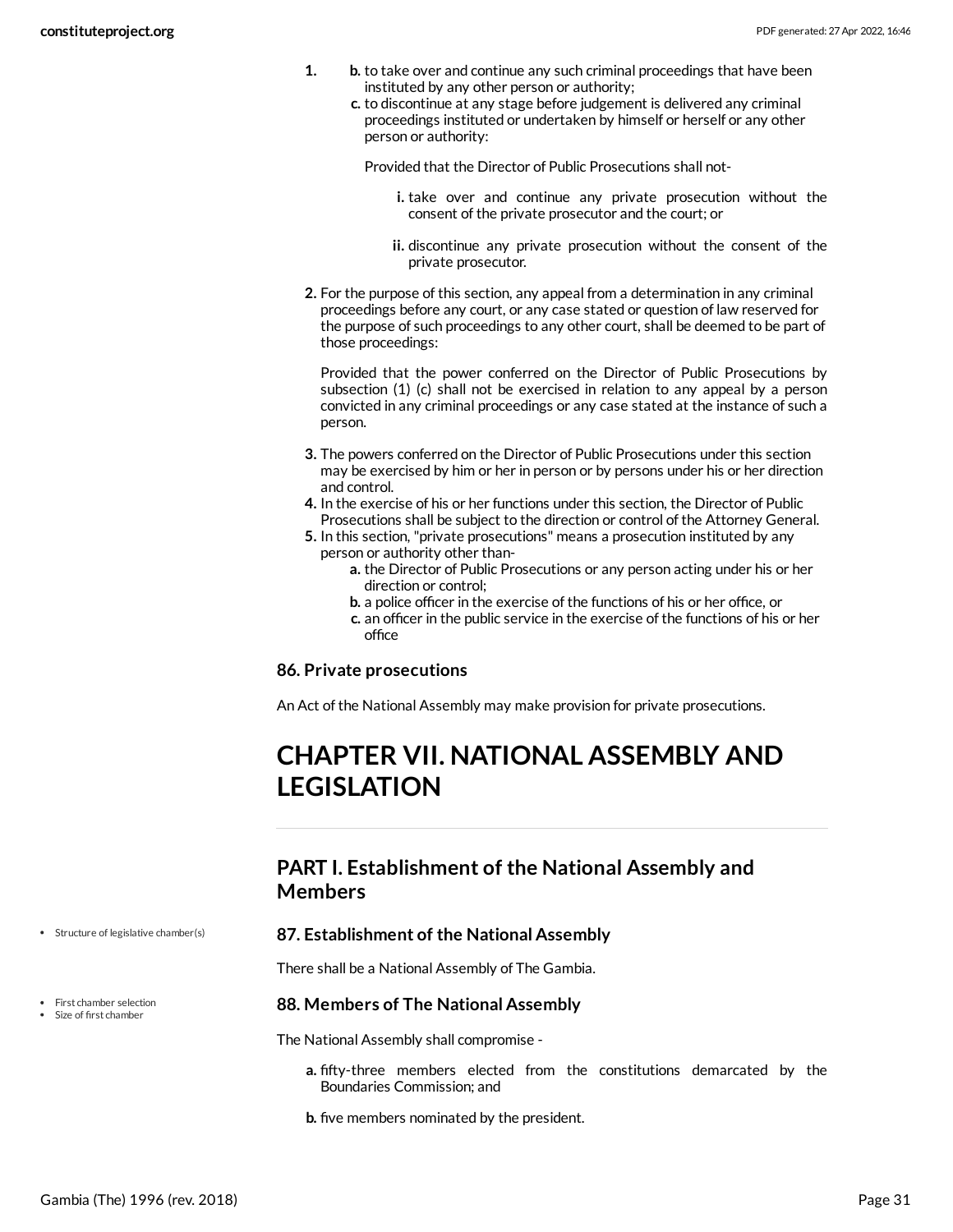**2.** Before taking his or her seat in the National Assembly, a member shall take the prescribed oaths before the Speaker:

Provided that a member may take part in the election of a speaker and Deputy speaker before taking such oaths.

#### **89. Qualifications for membership to the National Assembly**

- **1.** A person shall be qualified for election to the national Assembly if he or she
	- **a.** is a citizen of The Gambia;
	- **b.** has attained the age of twenty-one years;
	- **c.** has been ordinarily resident in the constituency for a period of at least one year prior to nomination day;
	- **d.** is able to speak the English Language with a degree of proficiency sufficient to enable him or her to take part in the proceedings of the National Assembly;
	- **e.** has made such declaration of his or her assets to the Independent Electoral Commission as is required in accordance with section 43.
- **2.** The provisions of paragraphs (a), (b) and (d) of Subsection (1) shall apply to a nominated candidate who shall also be required to make a declaration of his assets to the Independent Electoral Commission.

#### **90. Disqualifications for membership of the National Assembly**

- **1.** No person shall be qualified for election as a member of The National Assembly if he or she
	- **a.** holds the citizenship or nationality of a country other than The Gambia;
	- **b.** is adjudged under any law of The Gambia to be of unsound mind;
	- **c.** is under sentence of death imposed on him or her by any court, or is serving, or within five years of his or her nomination for election completed serving, a sentence of imprisonment for a term exceeding six months imposed on him or her by a court or substituted by competent authority for some other sentence imposed on him or her by a court, and has not received a free pardon;
	- **d.** has been found guilty of any abuse of office, corruption or any offence connected with public elections by a court;
	- **e.** has been found by the report of a commission or committee of inquiry (the proceedings of which have been held and published in accordance with the relevant law) to be incompetent to hold public office by reason of having acquired assets unlawfully or defrauded the State or misused or abused his or her office, or wilfully acted in a manner prejudicial to the interests of the State, and the findings have not been set aside on appeal or judicial review;
	- **f.** within the three years preceding nomination day, holds or acts in any office prescribed by an Act of the National Assembly the functions of which involve responsibility for, or in connection with the conduct of elections to the National Assembly or the compilation of any register of voters for the purpose of such an election;
	- **g.** unless granted leave of absence in accordance with section 170, holds a public office or an office in the public service;
	- **h.** holds or acts in any office or appointment that may be prescribed by an Act of the National Assembly;
	- **i.** is a member of a disciplined force;
	- **j.** is an elected member of a local government authority;
	- **k.** is a District Chief or Alkalo; or
	- **l.** is adjudged or otherwise declared a bankrupt under any law of The
	- Gambia and has not been discharged.
- **2.** For the purposes of this section
	- **a.** a sentence of imprisonment imposed by a court outside The Gambia for an offence in respect of an act or omission which, if committed within The Gambia would constitute a comparable offence, shall be deemed to be a sentence of imprisonment within the meaning of paragraph (c) of subsection (1);
	- **b.** no account shall be taken of a sentence of imprisonment imposed as an alternative to, or in default of, the payment of a fine;
- Eligibility for first chamber
- Minimum age for first chamber
- Earnings disclosure requirement
- Eligibility for first chamber

Outside professions of legislators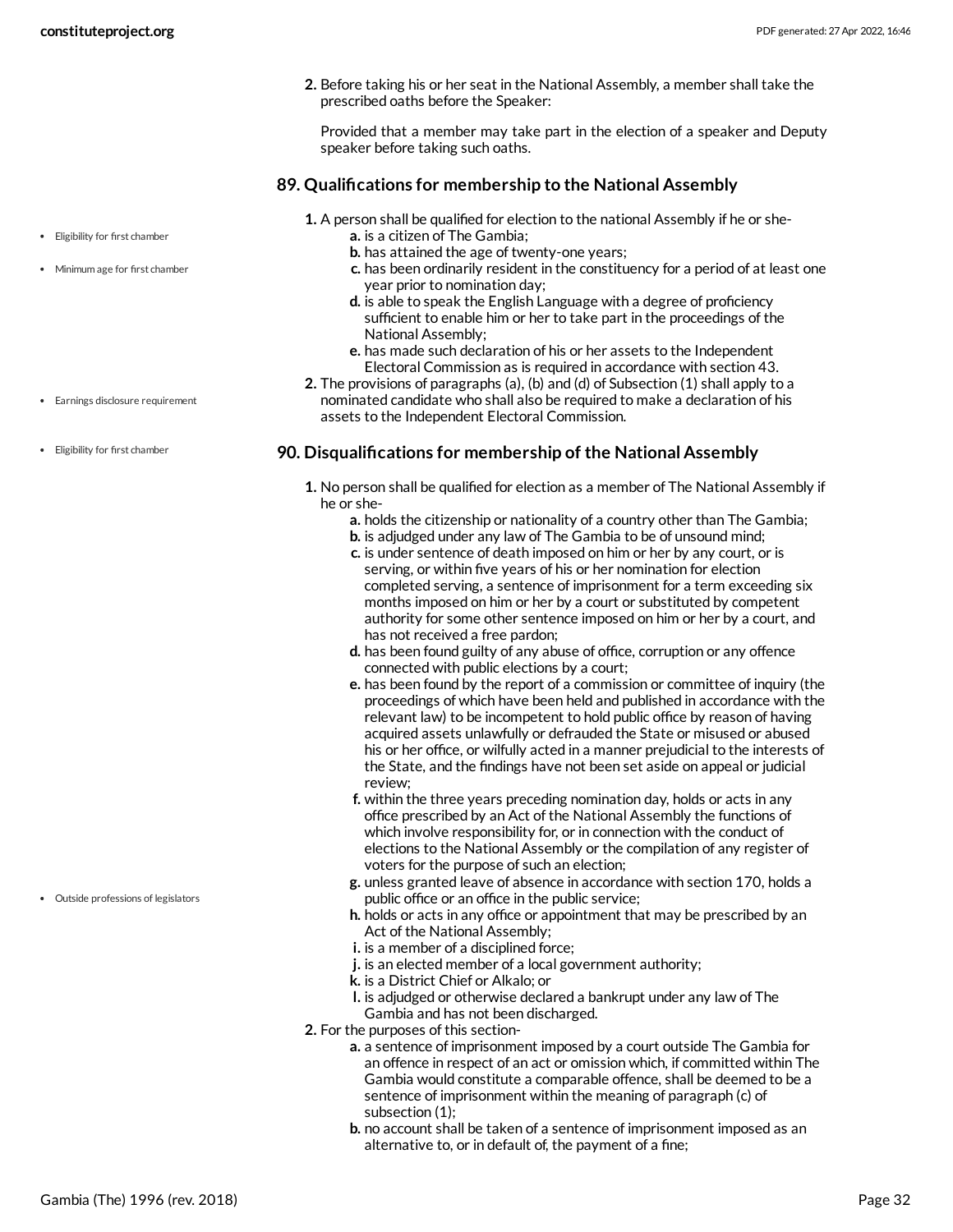- **2. c.** the period of disqualification under paragraph (d) or (e) of subsection (1) shall not exceed five years after
	- **i.** the completion of any sentence of imprisonment passed for such offence; or
	- **ii.** the expiry of any period during which the person concerned has been debarred from holding public office.
- **3.** This section shall apply to nominated members with such modifications relating to time limits for elections.

#### **91. Tenure of seats of members of the National Assembly**

- **1.** A member of the National Assembly shall vacate his or her seat in the National Assembly
	- **a.** on the dissolution of the National Assembly;
		- **b.** subject to subsection (2), if any circumstances arise that, if he or she were not a member, would cause him or her to be disqualified for election as a member or nomination as a member;
		- **c.** if he or she resigns his or her office as a member;
		- **d.** [Deleted by Act No. 11 of 2017].
		- **e.** if, having been elected a member as an independent candidate, he or she joins a political party;
		- **f.** if, being a member representing a single seat constituency, he or she is recalled by the electorate of that constituency in accordance with an Act of the National Assembly to give effect to section 92;
		- **g.** if, without the permission in writing of the Speaker or reasonable cause, he or she is absent from ten or more sittings of the National Assembly during any period that the National Assembly is in session and continues to meet;
		- **h.** if he or she is found in contempt of the National Assembly and is expelled on a resolution supported by not less than three quarters of all the members of the National Assembly.
- **2.** An Act of the National Assembly may, in order to permit any member who
	- **a.** has been sentenced to death;
	- **b.** has been convicted or found guilty of any offence or subject to any finding to which subsection (1) of section 90 refers,
	- **c.** adjudged to be of unsound mind; or
	- **d.** adjudged or otherwise declared to be bankrupt, to appeal against any such decision in accordance with any law, provided that, subject to such conditions as may be specified, the decision shall not have effect for the purposes of this section until such time as may be so prescribed.
- **3.** The Clerk of the National Assembly shall immediately inform the Independent Electoral Commission of any vacancy among the members of the National Assembly.

#### **92. Recall of Members**

An Act of National Assembly may make provision for the recall of an elected member of the National Assembly. Such an Act shall-

- **a.** require that a petition for recall shall be supported by at least one-third of the registered voters in the constituency; and
- **b.** prescribe the grounds for recall and the powers of, and procedures to be adopted by, the Independent Electoral Commission on receipt of such a petition.

#### **93. The Speaker and the Deputy Speaker**

- **1.** The Speaker of the National Assembly and the Deputy Speaker shall be elected by the members of the Assembly from among the nominated members.
- **2.** The Chief Justice shall preside at the election of a Speaker.
- **3.** Unless he or she sooner dies or resigns, the Speaker and the Deputy Speaker shall vacate their respective offices
	- **a.** if he or she ceases to be a member of the National Assembly;
	- **b.** if he or she is removed from that office by a resolution of the National Assembly supported by the votes of not less than two-thirds of all the members of the National Assembly.

Removal of individual legislators

Attendance by legislators

Removal of individual legislators

Leader of first chamber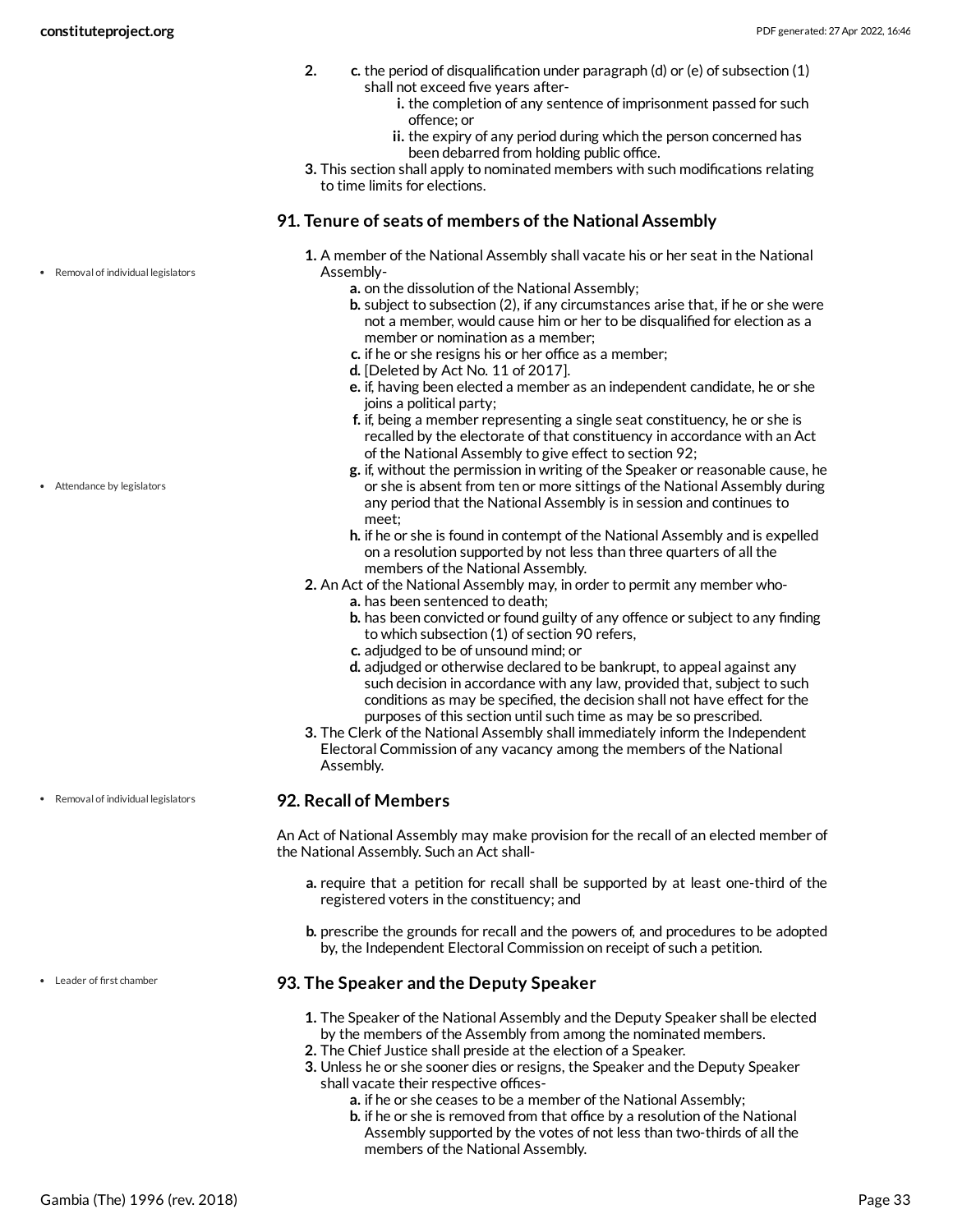- **4.** Persons elected to the office of Speaker or Deputy Speaker shall, before assuming the duties of their respective offices take the prescribed oaths.
- **5.** No business shall be transacted in the National Assembly other than the election of the Speaker or Deputy Speaker when either of those offices is vacant.

#### **94. Clerk of the National Assembly**

- **1.** There shall be a Clerk of the National Assembly who shall be appointed by the National Assembly.
- **2.** The office of the Clerk of the National Assembly and the offices of members of his or her staff shall be offices in the public service.

#### **95. Remuneration and allowances**

The Speaker, the Deputy Speaker and the other members of the National Assembly shall receive such remuneration and benefits, including retirement benefits, as an Act of the National Assembly may prescribe.

### <span id="page-33-0"></span>**PART II. The Meeting and Dissolution of the National Assembly**

#### **96. General election**

- **1.** There shall be a general election of all the members of the National Assembly which shall be held three months after the date of election to the office of the President.
- **2.** Notwithstanding the provisions of subsection (1), the President may, in the public interest, declare by Order published in the Gazette, that a general election of all members of the National Assembly shall be held on such date as he or she shall determine.

#### **97. Sessions of the National Assembly**

- **1.** The first session of the National Assembly after a general election shall be held in such place in The Gambia as the President may, by Proclamation, appoint.
- **2.** The President may request the Speaker to summon a session of the National Assembly in the event of a declaration of a public emergency under section 34.
- **3.** Subject to subsections (1) and (2), the National Assembly shall determine the times of its sessions:

Provided that there shall be a session of the National Assembly at least once in every year.

#### **98. Sittings of National Assembly**

**1.** Subject to section 97, sittings of the the National Assembly shall be at such times as the National Assembly shall appoint:

Provided that-

- **a.** the Speaker shall summon a sitting of the National Assembly
	- **i.** when requested to do so by the President;

**ii.** within seven days of a request for a meeting of the National Assembly by not less than one quarter of all the members of the National Assembly;

- **b.** The National Assembly shall sit quarterly.
- **2.** Unless the National Assembly otherwise directs for good cause, the sittings of the National Assembly shall be open to the public.

Compensation of legislators

• Scheduling of elections

First chamber selection

- 
- Extraordinary legislative sessions
- Emergency provisions

- Length of legislative sessions
- Public or private sessions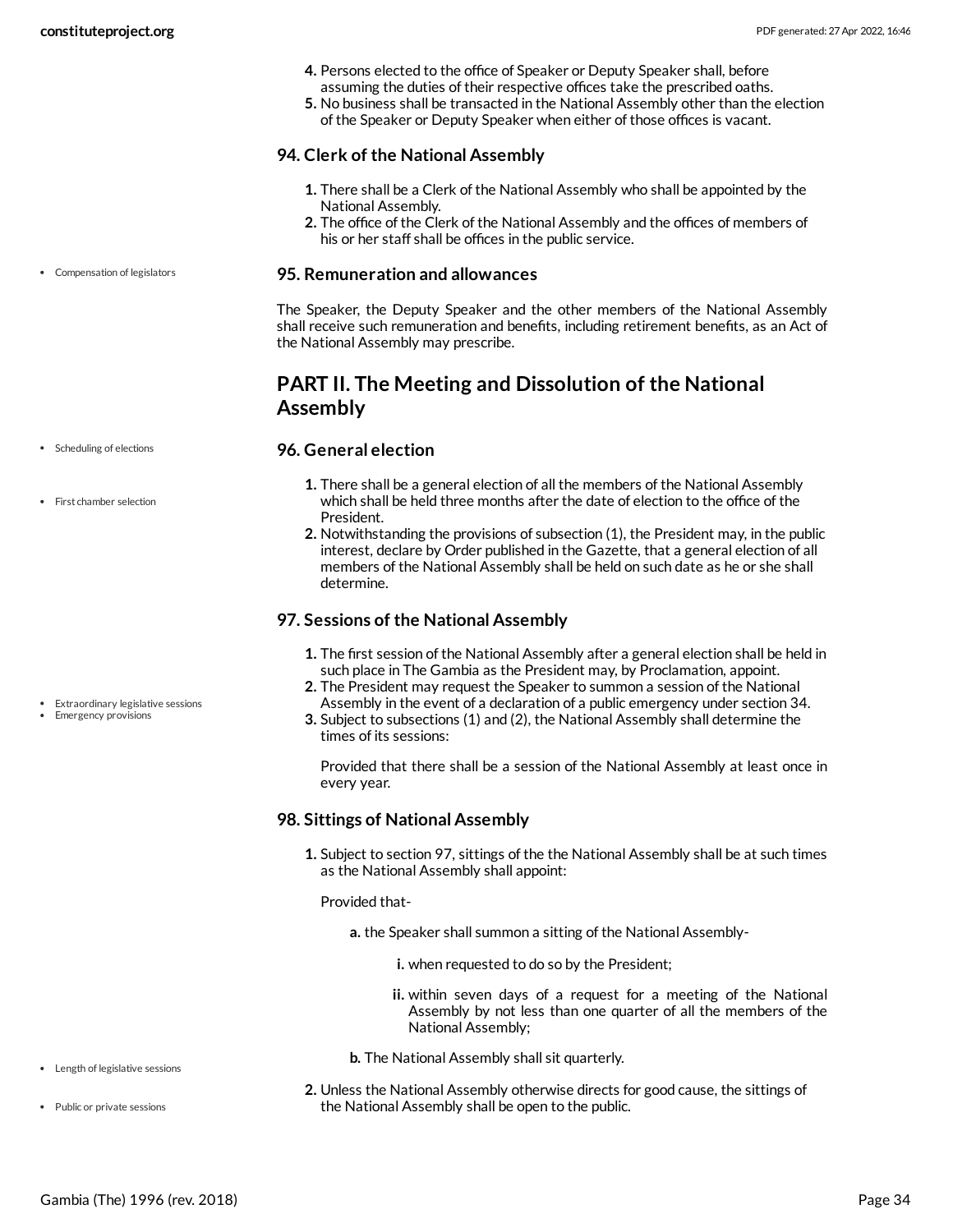- **99. Term of the National Assembly**
	- **1.** Subject to the other provisions of this section, the National Assembly shall stand dissolved on the day immediately preceding the day appointed in accordance with section 97 for the first session of the next following National Assembly.
	- **2.** At any time when The Gambia is at war or a state of emergency is declared, the National Assembly may, by resolution supported by the votes of not less than two-thirds of all the members, extend the life of the National Assembly for not more than three months at a time, but the life of the National Assembly shall not be extended under this subsection for more than a total period of one year.

## <span id="page-34-0"></span>**PART III. Legislation and Other Powers of the National Assembly**

#### **100. The legislative power**

- **1.** The legislative power of The Gambia shall be exercised by Bills passed by the National Assembly and assented to by the President.
- **2.** The National Assembly shall have no power to pass a Bill
	- **a.** to establish a one party state;
	- **b.** to establish any religion as a state religion;
	- **c.** to alter the decision or judgement of a court in any proceedings to the prejudice of any party to those proceedings, or deprive any person retroactively of vested or acquired rights, but subject thereto, the National Assembly may pass Bills designed to have retroactive effect.
- **3.** Where a Bill passed by the National Assembly is presented to the President for his or her assent, the President shall, within thirty days, assent to the Bill or return it to the National Assembly with the request that the National Assembly reconsider the Bill; and if he or she requests the National Assembly to reconsider the Bill, the President shall state the reasons for the request and any recommendations for amendment of the Bill.
- **4.** Where the National Assembly has reconsidered a Bill as so requested in accordance with subsection (3) and has resolved by a vote supported by not less than two thirds of all the members of the National Assembly that the Bill, with or without the amendments recommended by the President, be presented again to the President for his or her assent, the President shall assent to the Bill within seven days of it being so presented.
- **5.** A Bill which has been duly passed by the National Assembly and assented to by the President shall become law as an Act of the National Assembly and the words of enactment shall be:"Enacted by the President and the National Assembly".
- **6.** The President shall cause Acts of the National Assembly to be published in the Gazette within thirty days of assent.
- **7.** No Act of the National Assembly shall come into operation until it has been published in the Gazette, but the Act or some other Act of the National Assembly may provide for the postponement of its coming into force.
- **8.** Nothing in this section shall prevent an Act of the National Assembly from conferring on any person or authority the power to make subsidiary legislation.

#### **101. Introduction of bills and motions**

- **1.** Subject to the other provisions of this section, a Bill or motion may be introduced in the National Assembly by a member of the Cabinet or by a member of the National Assembly, and the National Assembly shall give consideration to Bills and motions so introduced.
- **2.** No Bill, other than a Bill referred to in subsection (5), shall be introduced into the National Assembly unless it is accompanied by an explanatory memorandum setting out in detail the policy and principles of the Bill, the defects which it is intended to remedy and the necessity for its introduction.
- **3.** No Bill, other than a Bill referred to in subsection (5), shall be introduced into the National Assembly unless it has been published in the Gazette, and such publication has been made at least fourteen days before the date of its introduction:

Extraordinary legislative sessions Emergency provisions

- Approval or veto of general legislation
- Official religion
- Approval or veto of general legislation
- Veto override procedure

• Initiation of general legislation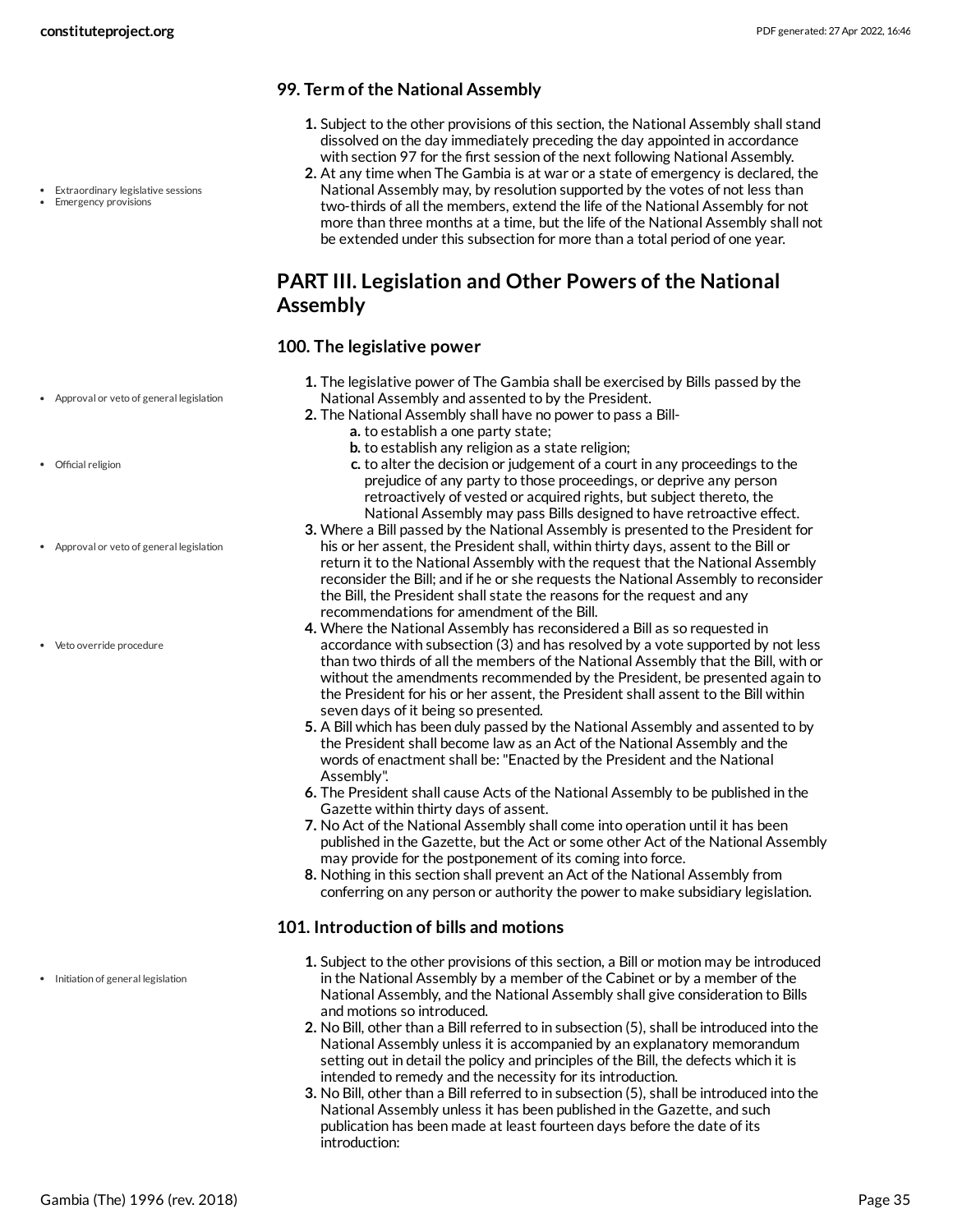- **3.** Provided that where the President certifies that the enactment of the Bill is required in the public interest as a matter of urgency, the Bill may be introduced notwithstanding it has not been published fourteen days beforehand, but the Speaker shall, on the introduction of the Bill, cause a vote to be taken in the National Assembly without debate on a motion to give consideration to the Bill notwithstanding that the said period of fourteen days has not expired.
- **4.** Without prejudice to the power of the National Assembly to make any amendment (whether by the increase or reduction of any tax or charges, or the amount of any payment or withdrawal, or otherwise), the National Assembly shall not give consideration to a Bill that in the opinion of the person presiding makes provision for any of the following purposes
	- **i.** for the imposition of taxation or the alteration of taxation;
	- **ii.** for the imposition of any charges on the Consolidated Revenue Fund or any other public fund of The Gambia or the alteration of any such charge;
	- **iii.** for the payment, issue or withdrawal from the Consolidated Revenue Fund or any other public fund of The Gambia of moneys not charged thereon or any increase in the amount of such payment, issue or withdrawal; or
	- **iv.** for the composition or remission of any debt due to the Government, unless the Bill is introduced into the National Assembly by the President.
- **5.** When a Bill is introduced into the National Assembly, it may be allocated to an appropriate committee for examination, and a report made thereon to the National Assembly.

#### **102. Additional functions of the National Assembly**

In addition to the other powers conferred on the National Assembly this Constitution or any other law the National Assembly have power to-

- **a.** receive and review reports on the activities of the Government and such other reports as are required to be made in accordance with this Constitution;
- **b.** review and approve proposals for the raising of revenue by the Government;
- **c.** examine the accounts and expenditure of the Government and other public bodies funded by public moneys and the reports of the Auditor General thereon;
- **d.** include in a Bill a proposal for a referendum on an issue of national concern defined in the Bill;
- **e.** advise the President on any matter which lies within his or her responsibility.

## <span id="page-35-0"></span>**PART IV. Procedure in the National Assembly**

#### **103. Presiding in the National Assembly**

The Speaker shall preside at any sitting of the National Assembly-

**a.** in the absence of both the Speaker, the Deputy Speaker, or

**b.** in the absence of both the Speaker and the Deputy Speaker, such member of the National assembly as the National assembly may elect for the purpose.

#### **104. Vacancy and quorum**

- **1.** The National Assembly may act notwithstanding any vacancy in its membership (including any vacancy not filled when the National Assembly first meets after a general election).
- **2.** The quorum of the National Assembly at the commencement of any sitting is one half of all the members.
- **3.** If, subsequently thereto, objection is taken by any member that there are present in the National Assembly (besides the person presiding) less than one quarter of all the members, and the person presiding is so satisfied, he or she shall immediately adjourn the sitting.

Tax bills

- Finance bills
- Legislative committees

Referenda

Leader of first chamber

Quorum for legislative sessions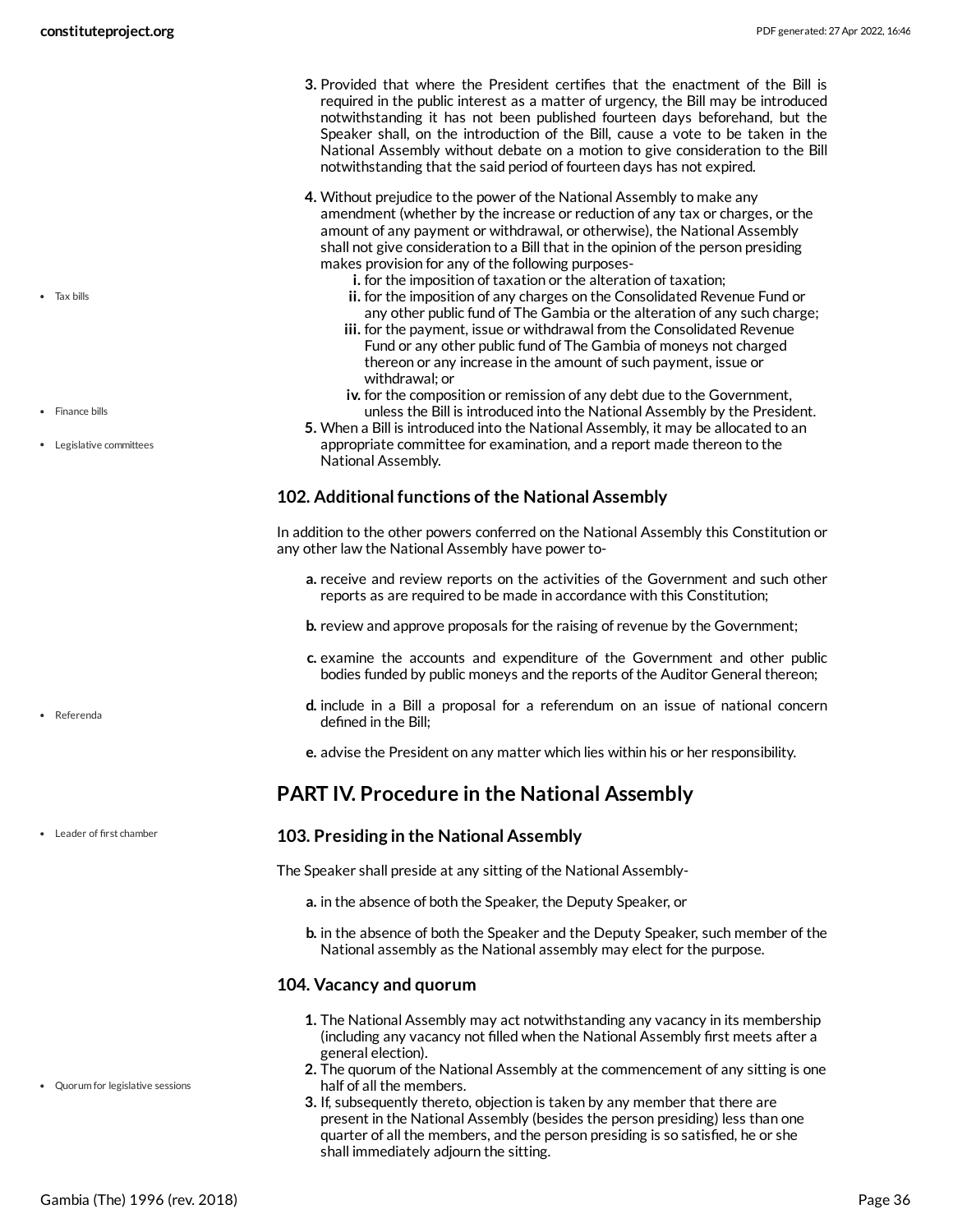Official or national languages

#### **105. Language in the National Assembly**

The business of the National Assembly shall be conducted in the English language or any other language prescribed by an Act of the National Assembly.

#### **106. Voting in the National Assembly**

- **1.** Except as otherwise provided in this Constitution, any matter proposed for decision in the National Assembly shall be determined by a majority of votes of the members present and voting.
- **2.** The person presiding in the National Assembly shall have neither an original nor a casting vote and if on any question before the National Assembly the votes are equally divided, the motion shall be deemed to have been rejected.
- **3.** Any member of the National Assembly who has a direct pecuniary interest in any matter proposed for discussion in the National Assembly shall declare the same to the Speaker and the vote of any such member on such a matter shall be disallowed and he or she shall be deemed not to have voted.

#### **107. Unqualified person sitting or voting**

Any person who sits or votes in the National Assembly knowing or having reasonable grounds for knowing that he or she is not entitled to do so shall be liable to such penalty as may be prescribed by an Act of the National Assembly, which penalty may be recovered by suit by the Attorney-General.

#### **108. Regulation of procedure in National Assembly**

- **1.** Subject to the provisions of this Constitution, the National Assembly may regulate its own procedure and, in particular, may make Standing Orders for the conduct of its own proceedings.
- **2.** Notwithstanding anything to the contrary in this Constitution or in any other law, no decision, order or direction of the National Assembly or any of its Committees or the Speaker relating to the Standing Orders of the National Assembly, or to the application or interpretation of Standing Orders, or any act done by the National Assembly or the Speaker under any Standing Orders, shall be enquired into by any court.

#### **109. Committees of National Assembly**

- **1.** The National Assembly shall appoint
	- **a.** a Public Appointments Standing Committee;
	- **b.** a Finance and Public Accounts Standing Committee;
	- **c.** a Standing Committee of Privileges;
	- **d.** a Standing Committee on Defence and Security, and
	- **e.** such other standing or other committees as it considers necessary for the exercise of its functions.
- **2.** Committees may be appointed
	- **a.** to investigate or inquire into the activities or administration of ministries or departments of the Government, and such investigation or inquiry may extend to making proposals for legislation;
	- **b.** to investigate any matter of public importance.
- **3.** For the purpose of effectively performing, its functions, each of the committees shall have all of the powers, rights and privileges as are vested in the High Court at a trial in respect of
	- **a.** enforcing the attendance of witnesses and examining them on oath, affirmation or otherwise;
	- **b.** compelling the production of documents:
	- **c.** the issue of a commission or request to examine witnesses abroad.

#### **110. Contempt of National Assembly**

Any act or omission which obstructs or impedes the National Assembly in the performance of its functions or which obstructs or impedes any member or officer of the National Assembly in the discharge of his or her duties or affronts the dignity of the

Legislative committees

Legislative committees

Legislative oversight of the executive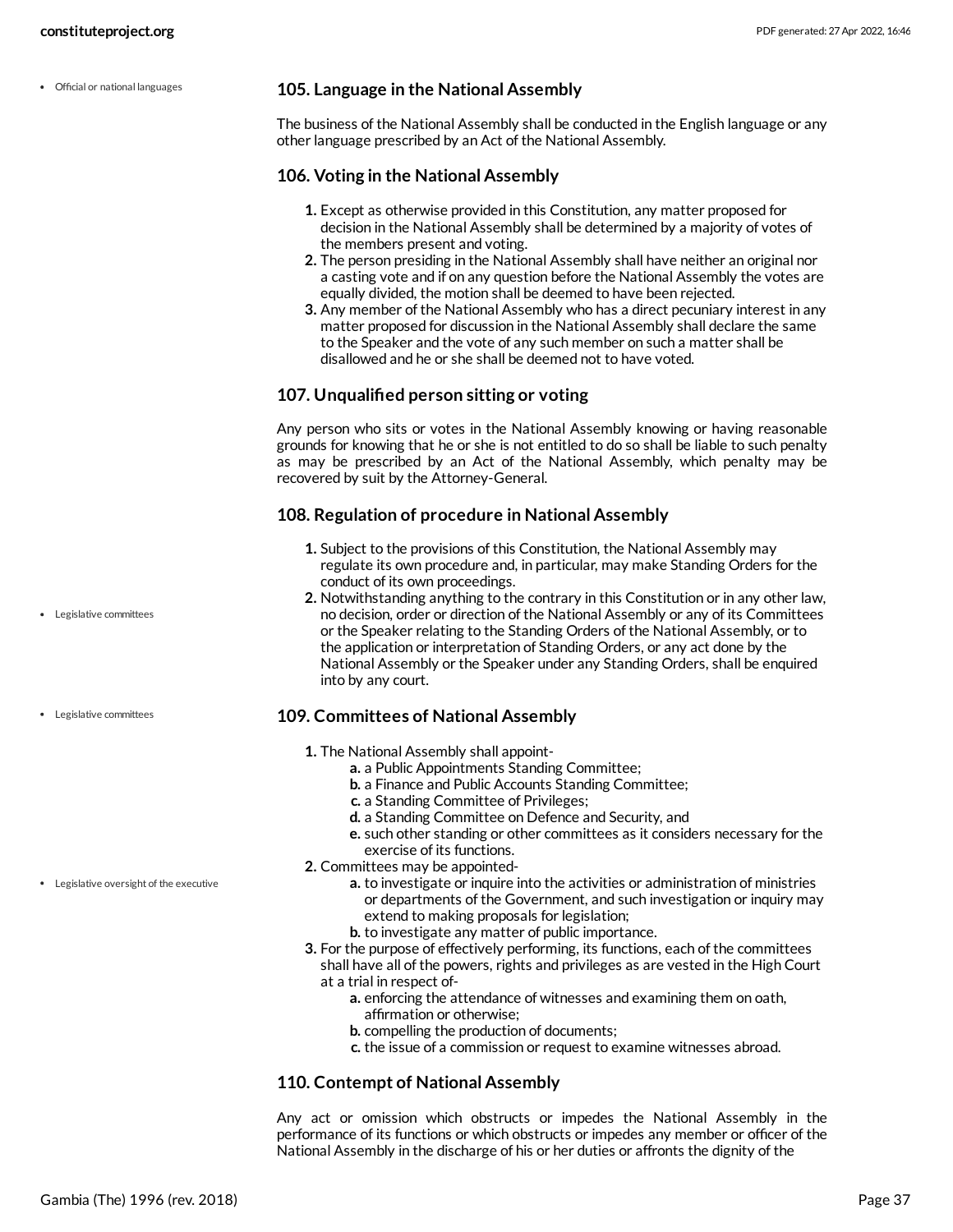National Assembly shall be a contempt of the National Assembly in addition to any liability in respect thereof under the criminal law, the offender shall be liable to reprimand or admonition by the National Assembly, and if the offender is a member of the National Assembly, suspension or expulsion from the National Assembly.

#### **111. The National Assembly Service**

- **1.** There shall be a National Assembly Service to provide services and support for the National Assembly. The National Assembly Service shall form part of the public service and its members shall be appointed by the National Assembly after consultation with the Public Service Commission.
- **2.** The National Assembly shall establish an authority to supervise the National Assembly Service. The authority shall consist of
	- **a.** the Speaker as Chairperson;
	- **b.** four other members of the National Assembly who shall be appointed by the Speaker acting in accordance with the advice of a committee of the National Assembly;
	- **c.** the Clerk of the National Assembly who shall be secretary of the authority.
- **3.** The Clerk of the National Assembly shall be the administrative head of the National Assembly Service.
- **4.** In addition to its other functions, the National Assembly Service shall provide members of the National Assembly with facilities for the drafting of Bills and the obtaining of such reasonable information from the relevant Government department as may be required for that purpose.

### **PART IV. Responsibilities, Privileges and Immunities**

#### **112. Responsibilities of members**

The responsibilities of the members of the National Assembly shall include the following-

- **a.** all members shall maintain the dignity of the National Assembly both during the sittings of the National Assembly and in their acts and activities outside the National Assembly;
- **b.** all members shall regard themselves as servants of the people of The Gambia, desist from any conduct by which they seek improperly to enrich themselves or alienate themselves from the people, and shall discharge their duties and functions in the interest of the nation as a whole and in doing so shall be influenced by the dictates of conscience and the national interest.

#### **113. Freedom of speech and debate**

There shall be freedom of speech and debate in the National Assembly and that freedom shall not be impeached or questioned in any court or place outside the National Assembly.

#### **114. Privilege of the National Assembly**

Without prejudice to the generality of section 113, no civil or criminal proceedings shall be instituted against a member of the National Assembly in any court or other place outside the National Assembly by reason of anything said by him.

#### **115. Immunity from service of process and arrest**

No civil or criminal process issuing from any court or other place outside the National Assembly shall be served on or executed in relation to a member of the National Assembly while he or she is on his or her way to, attending or returning from any proceeding of the National Assembly.

• Immunity of legislators

• Immunity of legislators

• Immunity of legislators

**.** Legislative committees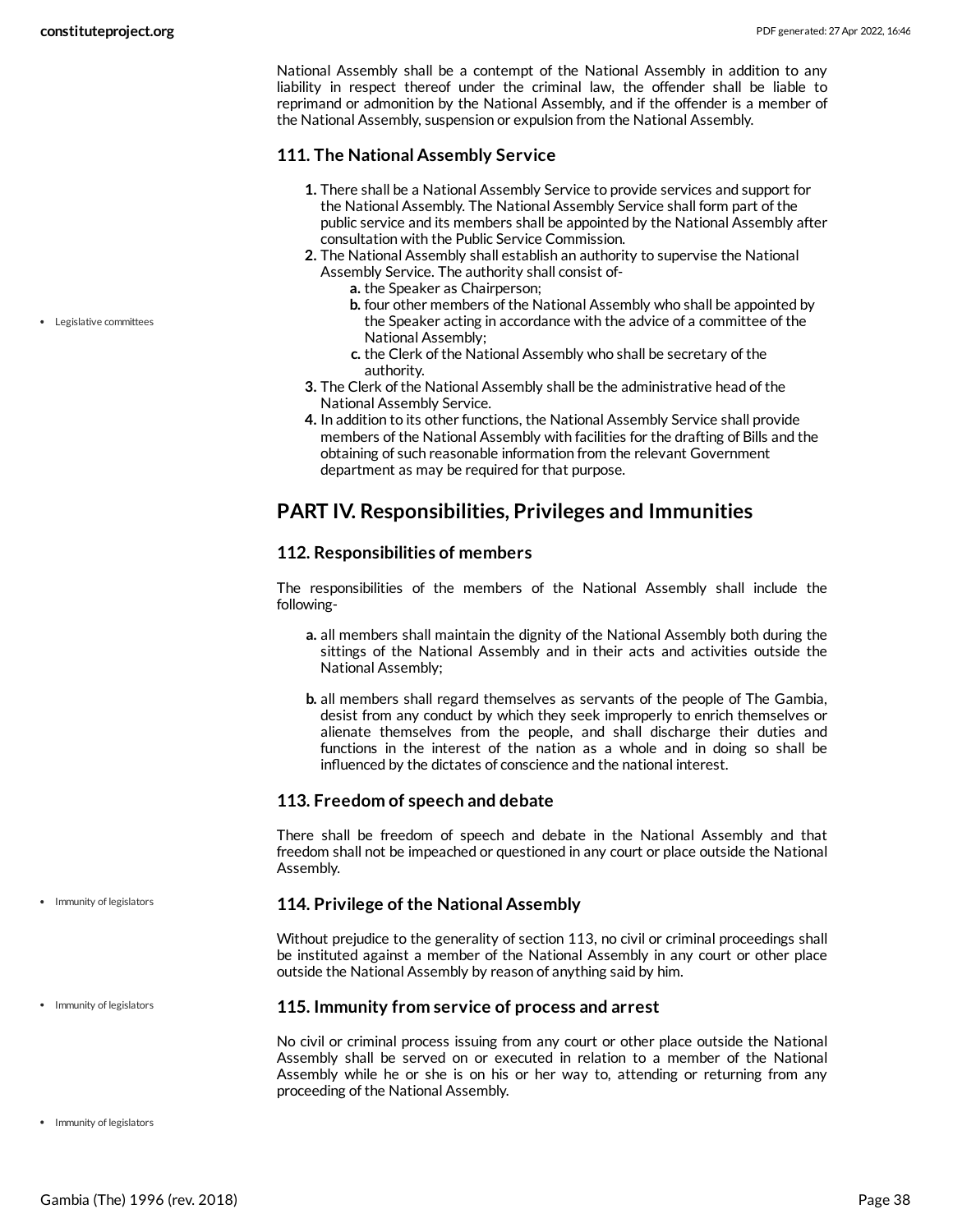#### **116. Immunity from witness summons**

Neither any member of the National Assembly nor the Clerk of the National Assembly shall be compelled while attending the National Assembly to appear as a witness in any court or place outside the National Assembly.

#### **117. Immunity from jury service**

Neither any member of the National Assembly nor the Clerk of the National Assembly shall be required to serve on a jury in any court.

#### **118. Immunity for Publication of proceedings**

Subject to the provisions of this Constitution, no person shall be under any civil or criminal liability in respect of the publication of-

**a.** the text or a summary of any report, papers, minutes, votes or proceedings of the National Assembly;

**b.** a contemporaneous report of the proceedings of the National Assembly;

unless it is shown that the publication was effected maliciously or otherwise in want of good faith.

#### **119. Privileges of witnesses**

- **1.** Every person summoned to give evidence or to produce any paper, book, record or other document before the National Assembly or any committee of the National Assembly shall be entitled, in respect of his evidence or the production of such document as the case may be, to the same privileges as if he or she were appearing before a court.
- **2.** Where the President or any member of the Cabinet certifies that the disclosure of the contents of any document sought by the National Assembly or a committee of the National Assembly will be injurious to the public interest or prejudicial to the security of the State, the National Assembly or such committee shall only give consideration to such document in private and under such conditions as will prevent the disclosure of the contents of such document outside the National Assembly or the committee as the case may be, and shall not publish the document or its contents.
- **3.** An answer by a person to a question put by the National Assembly shall not be admissible evidence against him or her in any civil or criminal proceedings outside the National Assembly other than proceedings for perjury brought under the criminal law.

## **CHAPTER VIII. THE JUDICATURE**

### **PART I. The Courts of the Gambia**

#### **120. The courts and the judicial power**

- **1.** The Courts of The Gambia are:
	- **a.** the Superior Courts comprising:
		- **i.** the Supreme Court;
		- **ii.** the Court of Appeal; and
		- **iii.** the High Court and the Special Criminal Court;
		- **b.** the Magistrates Court, the Cadi Court, District Tribunals and such lower courts and tribunals as may be established by an Act of the National Assembly.
- **2.** The judicial power of The Gambia is vested in the courts and shall be exercised by them according to the respective jurisdiction conferred on them by law.

Publication of deliberations

Legislative committees

Structure of the courts

• Right to appeal judicial decisions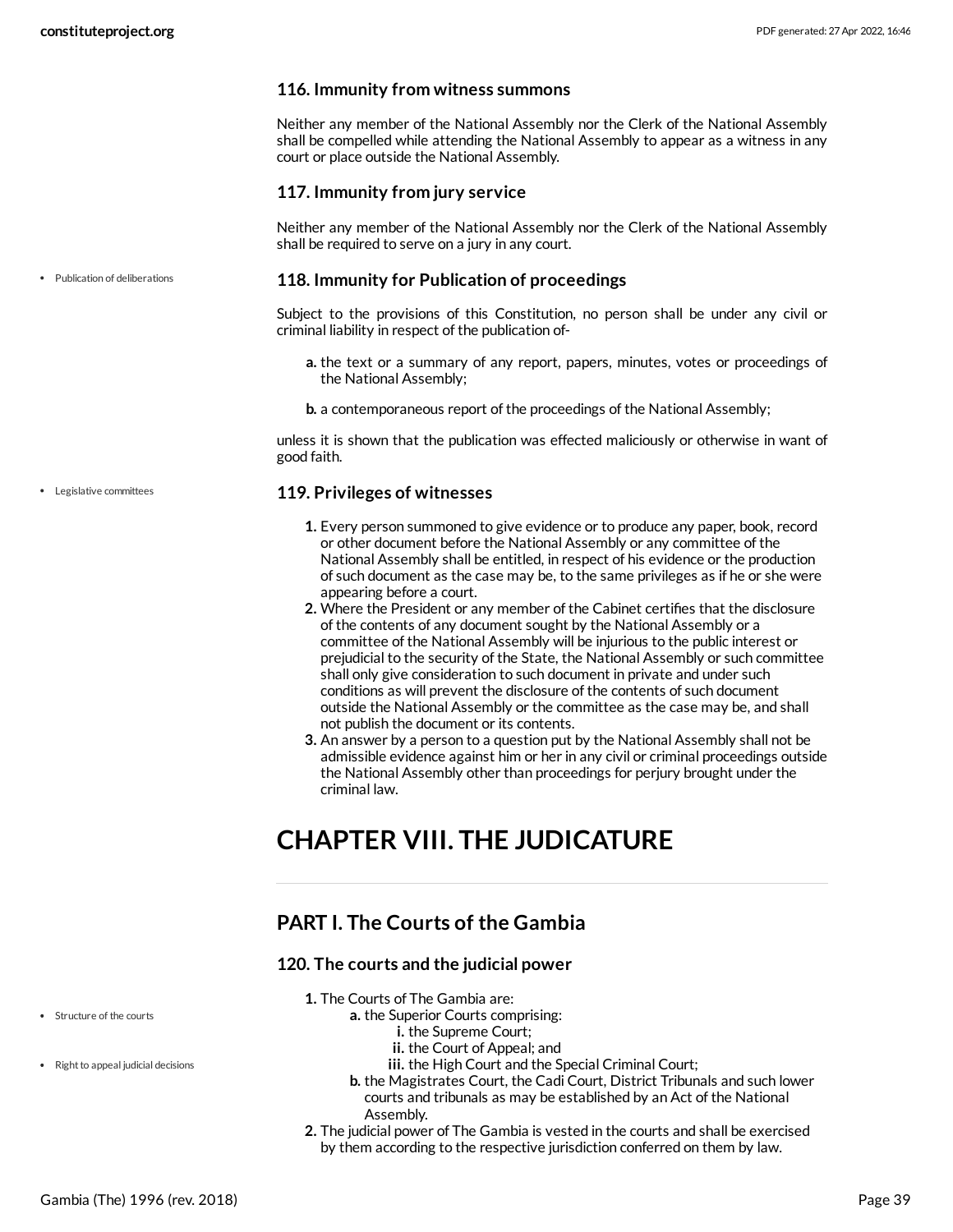Judicial independence

- **3.** In the exercise of their judicial functions, the courts, the judges and other holders of judicial office shall be independent and shall be subject only to this Constitution and the law, and, save as provided in this Chapter, shall not be subject to the control or direction of any other person or authority.
- **4.** The Government and all departments and agencies of the Government shall accord such assistance to the courts as the courts may reasonably require to protect their independence, dignity and effectiveness.

### **121. The Chief Justice**

- **1.** The Chief Justice shall be the head of the Judiciary and, subject to the provisions of this Constitution, shall be responsible for the administration and supervision of the courts.
- **2.** An Act of the National Assembly may provide for the making of rules by the Chief Justice or such other authority as may be specified therein for regulating the practice and procedure of the courts.

### **122. The Superior Courts**

In addition to any other power conferred on the court, each of the superior courts shall-

- **a.** be a superior court of record and shall have power to commit for contempt to itself and all such powers as are vested in a court of record;
- **b.** in relation to any matter within its jurisdiction, have power to issue such orders and directions as may be necessary to ensure the enforcement of any judgement, decree or order of the court.

#### **123. Immunity from suit**

A judge or other person exercising judicial power shall not be liable to any action or suit for any act or omission by him or her in good faith in the exercise of his or her judicial function.

#### **124. Courts to give timely decisions**

- **1.** It shall be the object of every court to deliver its decision expeditiously and
	- **a.** in the case of a reference to the Supreme Court as to the interpretation of this Constitution or as to whether or not any person was validly elected to the office of President or was validly elected to, or vacated his or her seat in, the National Assembly, not later than thirty days; or
	- **b.** in any other case, not later than three months, after the conclusion of the evidence, or arguments on appeal, and final addresses.

Provided that vacations shall be excluded from any prescribed period.

- **2.** It shall be the duty of the Chief Justice to require compliance with the provisions of subsection (1).
- **3.** For the avoidance of doubt, it is hereby declared that the validity of any decision shall not be called in question on the grounds that it was not delivered in accordance with the provisions of subsection (1).

### **PART II. The Superior Courts**

#### **A. The Supreme Court**

#### **125. Composition of Supreme Court**

- **1.** Within eighteen months of the coming into force of this Constitution, there shall be established a Supreme Court of The Gambia which shall consist of
	- **a.** the Chief Justice;
	- **b.** not less than four other Justices of the Supreme Court;
	- **c.** such judge of the Court of Appeal as the Chief Justice may, by writing under his or her hand, select to sit in the Supreme Court for the determination of a particular cause or matter:
- Right to speedy trial
- Constitutional interpretation

- Structure of the courts
- Number of supreme court judges
- Supreme court selection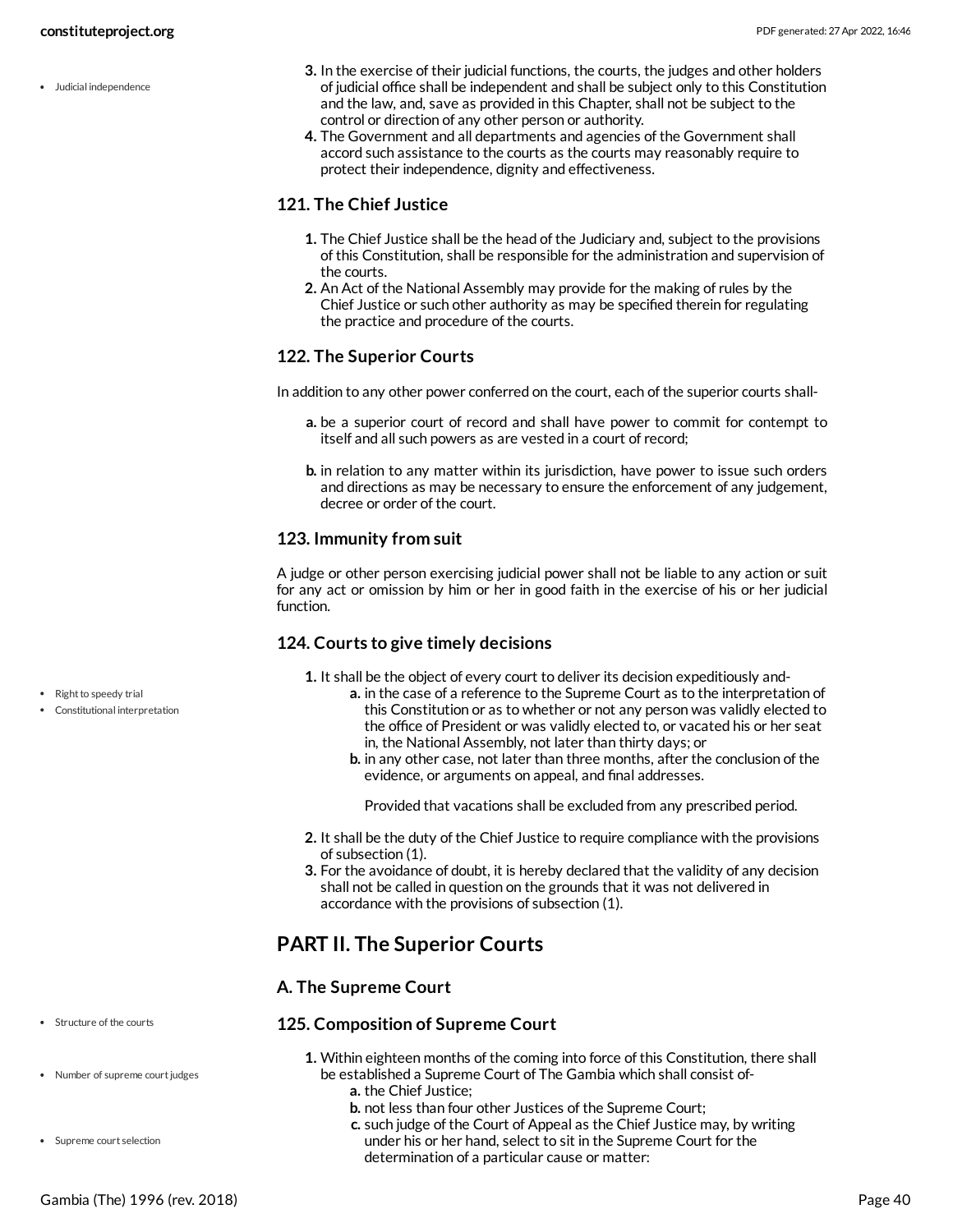- **1. c.** Provided that no Judge shall be elected under this paragraph unless he or she is qualified to be appointed as Justice of the Supreme Court.
- **2.** The Supreme Court shall be constituted by an uneven number of not less than five judges of the Court;

Provided that a single judge of the Court may exercise the powers of the Court in any interlocutory matter, which may be subject to a fresh application to a bench of five judges of the Court;

- **3.** The Chief Justice shall preside at sittings of the Court. In his or her absence, the most senior of the other judges of the Court shall preside.
- **4.** The Supreme Court may sit at any place in The Gambia appointed by the Chief Justice.

### **126. Jurisdiction of Supreme Court**

**1.** The Supreme Court shall be the final court of appeal for The Gambia and shall have such appellate and other jurisdiction as may be conferred on it by this Constitution or any other law:

Provided that the Supreme Court shall not have original jurisdiction in respect of any criminal matter.

- **2.** The Supreme Court may depart from a previous decision when it appears to it right to do so; and all other courts shall be bound to follow the decisions of the Supreme Court on a matter of law.
- **3.** For the purpose of the hearing and determination of any matter within its jurisdiction, the Supreme Court shall have all the powers conferred by law on any other court established by this Constitution or any other law.

### **127. Original jurisdiction**

- **1.** The Supreme Court shall have an exclusive original jurisdiction
	- **a.** for the interpretation or enforcement of any provision of this Constitution other than any provision of sections 18 to 33 or section 36(5) (which relate to fundamental rights and freedoms);
	- **b.** on any question whether any law was made in excess of the powers conferred by this Constitution or any other law upon the National Assembly or any other person or authority;
	- **c.** on any question as to whether or not any person was validly elected to the office of President or was validly elected to, or vacated his or her seat in, the National Assembly;
	- **d.** on any question whether any official document should be produced, or its contents disclosed, in proceedings before a court where such production is resisted on the grounds that its production or the disclosure of its contents would be prejudicial to the security of the State or be injurious to the public interest.
- **2.** Where any question referred to in paragraphs (a), (b) or (d) of subsection (1) arises in any proceedings in any other court, that court shall stay its proceedings and refer the matter to the Supreme Court for its determination, and such other court shall give effect to any decision of the Supreme Court in the matter.
- **3.** The proceedings in the Supreme Court on any question referred to in paragraph (d) of subsection (1) shall be held in camera.

### **128. Appellate jurisdiction**

- **1.** An appeal shall lie to the Supreme Court as of right
	- **a.** from any judgement of the Court of Appeal on an appeal in any civil or criminal cause or matter from a judgement of the High Court in the exercise of its original jurisdiction;
	- **b.** from any judgement of the Court of Appeal dismissing an appeal from a sentence of death imposed by any other court;
	- **c.** in such other case as may be prescribed by Act of the National Assembly.
- **2.** An appeal shall lie to the Supreme Court with the leave of the Court of Appeal from a judgement of the Court of Appeal in any cause or matter commenced in a
- Right to appeal judicial decisions
- Judicial precedence

- Supreme court powers
- Constitutional interpretation

 $\cdot$  Right to appeal judicial decisions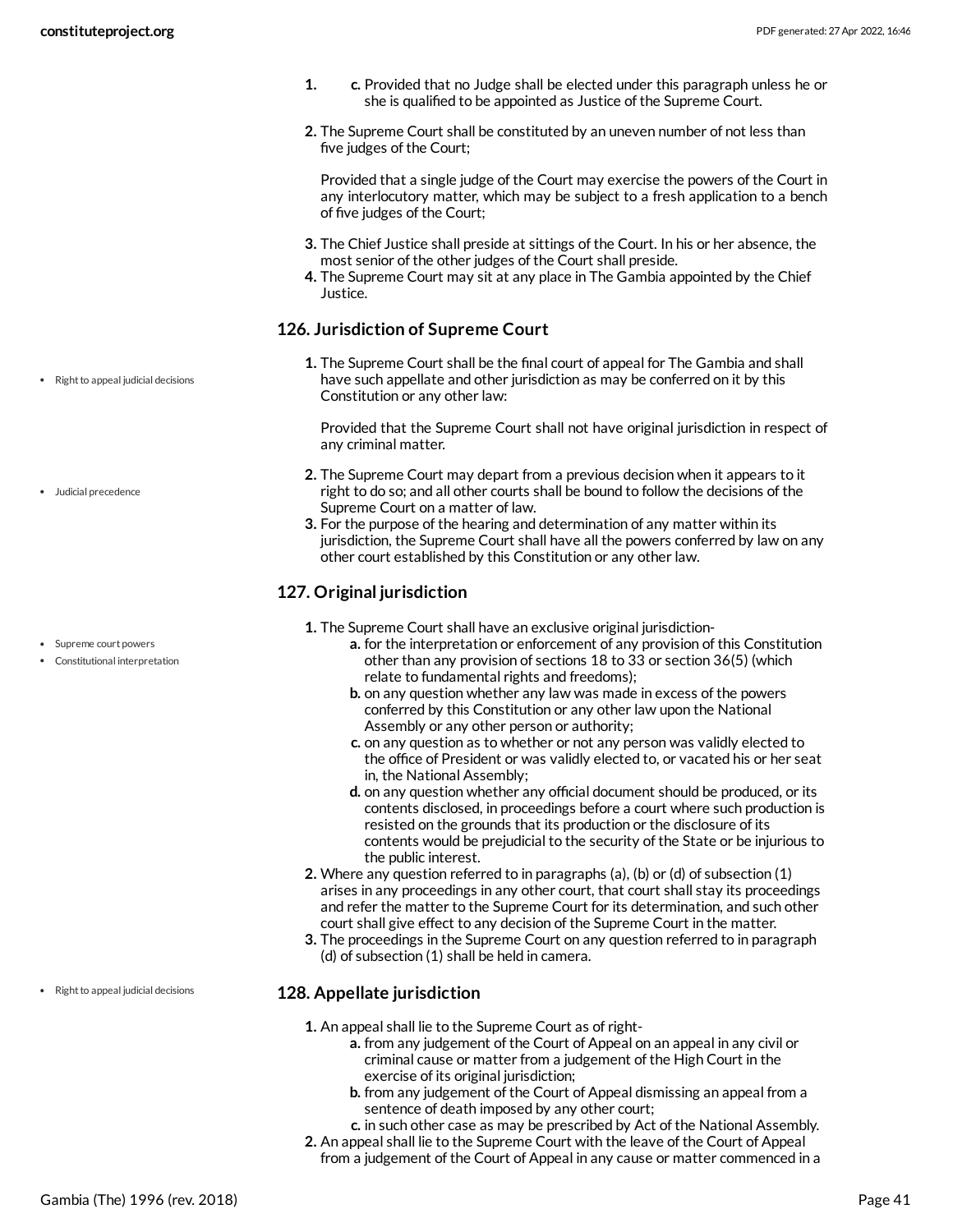Attorney general

- **2.** court other than the High Court where the Court of Appeal is satisfied that the case involves a substantial question of law or it is in the public interest that the cause or matter should be heard by the Supreme Court.
- **3.** An appeal shall lie to the Supreme Court with the leave of that Court from any other judgement of the Court of Appeal.
- **4.** An appeal shall lie to the Supreme Court, in any case referred to in subsection (1), (2) or (3) at the instance of a party to the proceedings in the Court of Appeal or, with the leave of the Supreme Court or the Court of Appeal, at the instance of any other person having an interest in the matter or, in a criminal cause or matter, at the instance of the Attorney General acting in the interest of justice and for the avoidance of abuse of the legal process:

Provided that in any appeal at the instance of the Attorney General, the Supreme Court shall have no power to reverse any acquittal at a court of first instance or reverse a judgement allowing an appeal against conviction of a criminal offence.

#### **B. The Court of Appeal**  $\bullet$  Right to appeal judicial decisions

#### Structure of the courts

- **129. Composition of Court of Appeal**
	- **1.** There shall be a Court of Appeal of The Gambia which shall consist of
		- **a.** the President of the Court of Appeal;
		- **b.** not less than three Justices of the Court of Appeal;
		- **c.** any judge of the High Court who is appointed to act as a Justice of the Court of Appeal.

Provided that no judge shall be selected under this paragraph unless he or she is qualified to be appointed a judge of the Court of Appeal.

**2.** The Court of Appeal shall be constituted by three judges of the Court:

Provided that a single judge of the Court may exercise the powers of the Court in any interlocutory matter, subject to an appeal from his or her decision to a bench of three judges of the Court;

- **3.** The President of the Court of Appeal shall preside at sittings of the Court. In his or her absence, the most senior of the other judges of the Court shall preside.
- **4.** The President of the Court of Appeal may, in consultation with the Chief Justice, establish such divisions of the Court of Appeal as he or she thinks fit to sit at such places in The Gambia as he or she may determine.

### **130. Jurisdiction of Court of Appeal**

- **1.** The Court of Appeal shall have jurisdiction to hear and determine appeals from judgements, decrees and orders of the High Court, and such other appellate jurisdiction as may be conferred on it by an Act of the National Assembly.
- **2.** The Court of Appeal shall have jurisdiction in appeals from Court Martial in the manner provided by law.
- **3.** An appeal shall lie as of right to the Court of Appeal from any judgement, decree or order of the High Court.
- **4.** For the purpose of hearing and determining any appeal within its jurisdiction, the Court of Appeal shall have all the powers vested in the court from which the appeal is brought.

### **C. The High Court**

#### **131. Composition of High Court**

- **1.** There shall be a High Court of The Gambia which shall consist of
	- **a.** the Chief Justice;
		- **b.** not less than seven other Justices of the High Court;
		- **c.** any judge of a superior court whom the Chief Justice may, by writing, request to sit as a judge of the High Court.
- **2.** The High Court shall be constituted by a single judge.

#### Establishment of military courts

Structure of the courts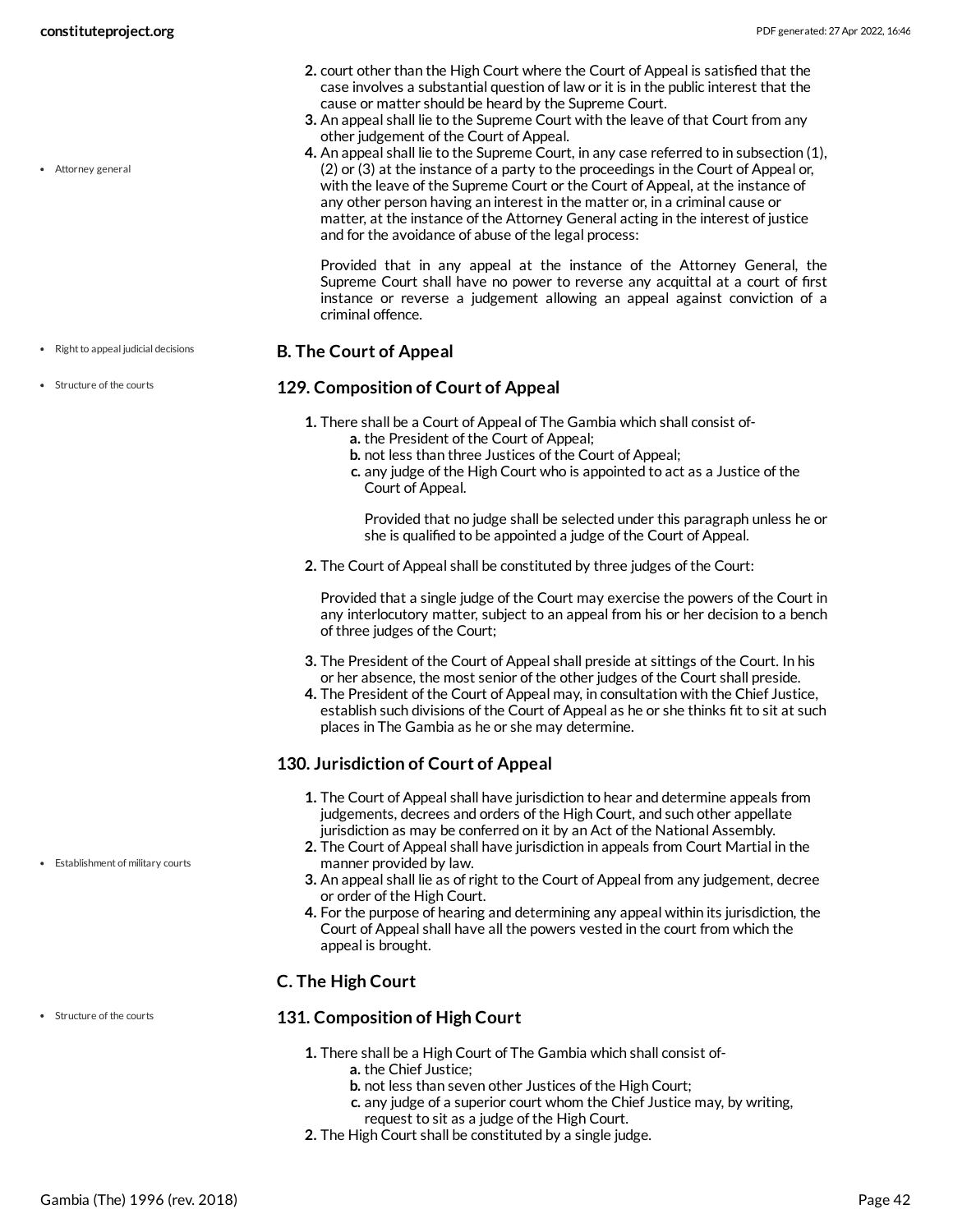**3.** The High Court may sit at such places in The Gambia as the Chief Justice may determine, and he or she may establish permanent divisions of the Court to sit at various places throughout The Gambia and appoint judges of the Court to any such division.

### **132. Jurisdiction of High Court**

- **1.** Save as provided in section 127, the High Court shall have original jurisdiction
	- **a.** to hear and determine all civil and criminal proceedings;
	- **b.** to interpret and enforce the fundamental rights and freedoms as provided in sections 18 to 33 and section 36(5), and in the exercise of such jurisdiction, the Court shall have all such power and authority as may be conferred by this Constitution or any other law.
- **2.** The High Court shall have such jurisdiction in appeals from courts subordinate to it (other than the Cadi Court) as may be prescribed by an Act of the National Assembly.

### **133. Supervisory jurisdiction**

The High Court shall have supervisory jurisdiction over all lower courts and adjudicatory authorities in The Gambia, and, in the exercise of its supervisory jurisdiction, shall have power to issue directions, orders or writs, including writs of habeas corpus, orders of certiorari, mandamus and prohibition as it may consider appropriate for the purposes of enforcing its supervisory powers.

### **D. Special Criminal Court**

### **134. Special Criminal Court**

- **1.** There shall be a Special Criminal Court which shall be constituted by a panel consisting of a Chairman and not less than two other panel members.
- **2.** A person shall not be appointed to be a Chairman of the Court unless he or she is qualified to be appointed a Judge of the High Court.
- **3.** The members of the Court shall be appointed by the President in consultation with the Judicial Service Commission

### **135. Jurisdiction**

The Court shall have jurisdiction to hear and determine all criminal offences relating to theft, misapropriation and other similar offences in which public funds and public property are affected.

#### **136. National Assembly to make further provision**

An Act of the National Assembly shall make further provisions for the purposes of this sub-part.

### **PART III. The Cadi Court**

### **137. The Cadi Court**

- **1.** A Cadi Court shall be established in such places in The Gambia as the Chief Justice shall determine.
- **2.** The Cadi Court shall be composed
	- **a.** for hearings at first instance, by a panel consisting of the Cadi and two other scholars of the Sharia qualified to be a Cadi or Ulama; and **b.** [Act No. 6 of 2001.]
- **3.** The decision of the majority of a panel of a Cadi Court shall constitute the decision of the Court.
- **4.** The Cadi Court shall only have jurisdiction to apply the Sharia in matters of marriage, divorce and inheritance where the parties or other persons interested are Muslims.
- **5.** Any party to a proceeding in the Cadi Court who is dissatisfied with a decision of the Court may appeal to the Cadi Appeals Panel.
- $\bullet$  Right to appeal judicial decisions
- Protection from unjustified restraint

- 
- Establishment of judicial council Head of state powers

Establishment of religious courts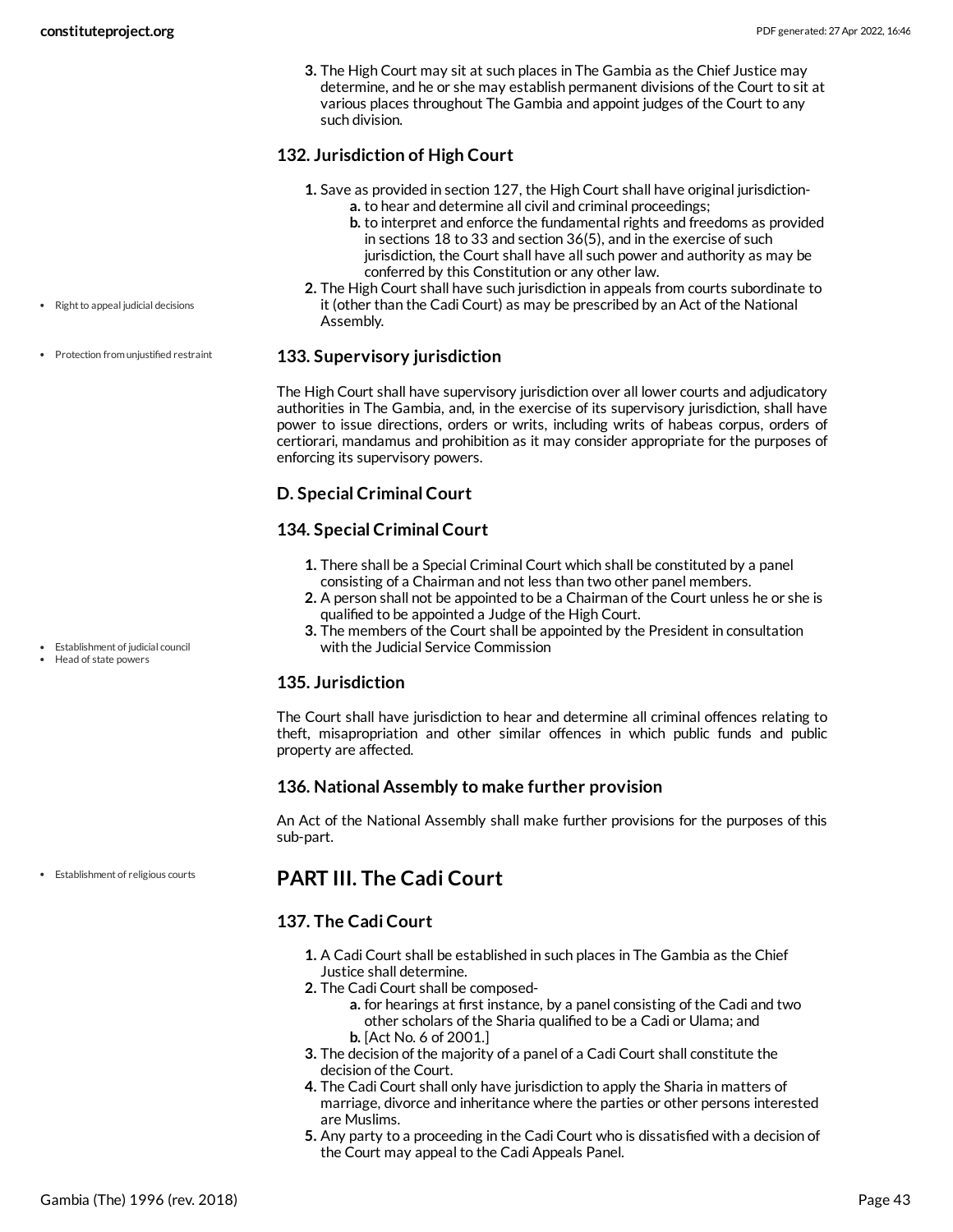- **6.** A person shall be required to be of high moral standing and professionally qualified in the Sharia in order to be appointed a Cadi or Ulama.
- **7.** A party to proceedings in the Cadi court shall be entitled to be represented, at his or her own expense, by a person qualified in the Sharia.

### **137A. Cadi Appeals Panel**

- **1.** There shall be a Cadi Appeals Panel which shall Panel 6 of 2001 consist of
	- **a.** a Chairperson; and
	- **b.** not less than four other members.
- **2.** The Panel shall be constituted by three members of the Panel.
- **3.** The Chairperson of the Panel shall preside at a sitting of the Panel and in his or her absence, the most senior member shall preside.
- **4.** The Chairperson and other members of the Panel shall be appointed by a Cadi Appeals Selection Committee which shall consist of
	- **a.** the Chief Justice;
	- **b.** the Attorney General; and
	- **c.** a member of the Supreme Islamic Council nominated by that Council.
- **5.** A person shall not be qualified for appointment to the Panel
	- **a.** as a Chairperson, unless the person
		- **i.** is a legal practitioner and has been so qualified for a period of not less than five years, and
		- **ii.** is professionally qualified in the Sharia;
	- **b.** as a member, unless the person is professionally qualified in the Sharia.
- **6.** The Panel shall have jurisdiction to hear and determine appeals from judgment of the Cadi Court and from the District Tribunals where Sharia law is involved.
- **7.** The Cadi Appeals Selection Committee shall prescribe the rules of practice and procedure of the Panel.

## **PART IV. The Judges**

### **138. Appointment of judges**

- **1.** The Chief Justice shall be appointed by the President after consultation with the Judicial Service Commission.
- **2.** All other judges of the superior courts except the judges of the Special Criminal Court shall be appointed by the President on the recommendation of the Judicial Service Commission.
- **3.** Appointments of judges of the Superior Courts shall be by warrant signed by the President and sealed with the Public Seal.
- **4.** Before assuming the functions of his or her office, a judge of the superior courts shall take the prescribed oaths.

### **139. Qualifications for appointment of judges**

- **1.** A person shall be qualified for appointment as Chief Justice if he or she is qualified to be appointed a judge of the Supreme Court and has been a judge of a superior court in a common law country for not less than ten years.
- **2.** A person shall be qualified to be appointed a judge of the Supreme Court if he or she holds or has held office as a judge of the Court of Appeal, or as a judge of a court having similar jurisdiction in a common law country, in each case for not less than five years, or if he or she has practised as a legal practitioner before a court having unlimited jurisdiction in civil and criminal matters in a common law country for not less than twelve years.
- **3.** A person shall be qualified to be appointed as a judge of the Court of Appeal if he or she holds or has held office as a judge of the High Court, or as a judge of a court having similar jurisdiction in a common law country, in each case for not less than five years, or if he or she has practised as a legal practitioner before a court having unlimited jurisdiction in civil and criminal matters in a common law country for not less than eight years.
- **4.** A person shall be qualified to be appointed as a judge of the High Court if he or she holds or has held office as a Principal Magistrate or Master in The Gambia, or an office, which in the opinion of the Judicial Service Commission, enjoys a comparable jurisdiction in a common law country, in each case for not less than five years, or if he or she has practised as a legal practitioner before a court

Supreme court selection

- Establishment of judicial council
- Ordinary court selection
- Establishment of judicial council
- Supreme court selection
- Eligibility for supreme court judges
- Eligibility for supreme court judges
- Eligibility for ordinary court judges
- . Eligibility for ordinary court judges
- Establishment of judicial council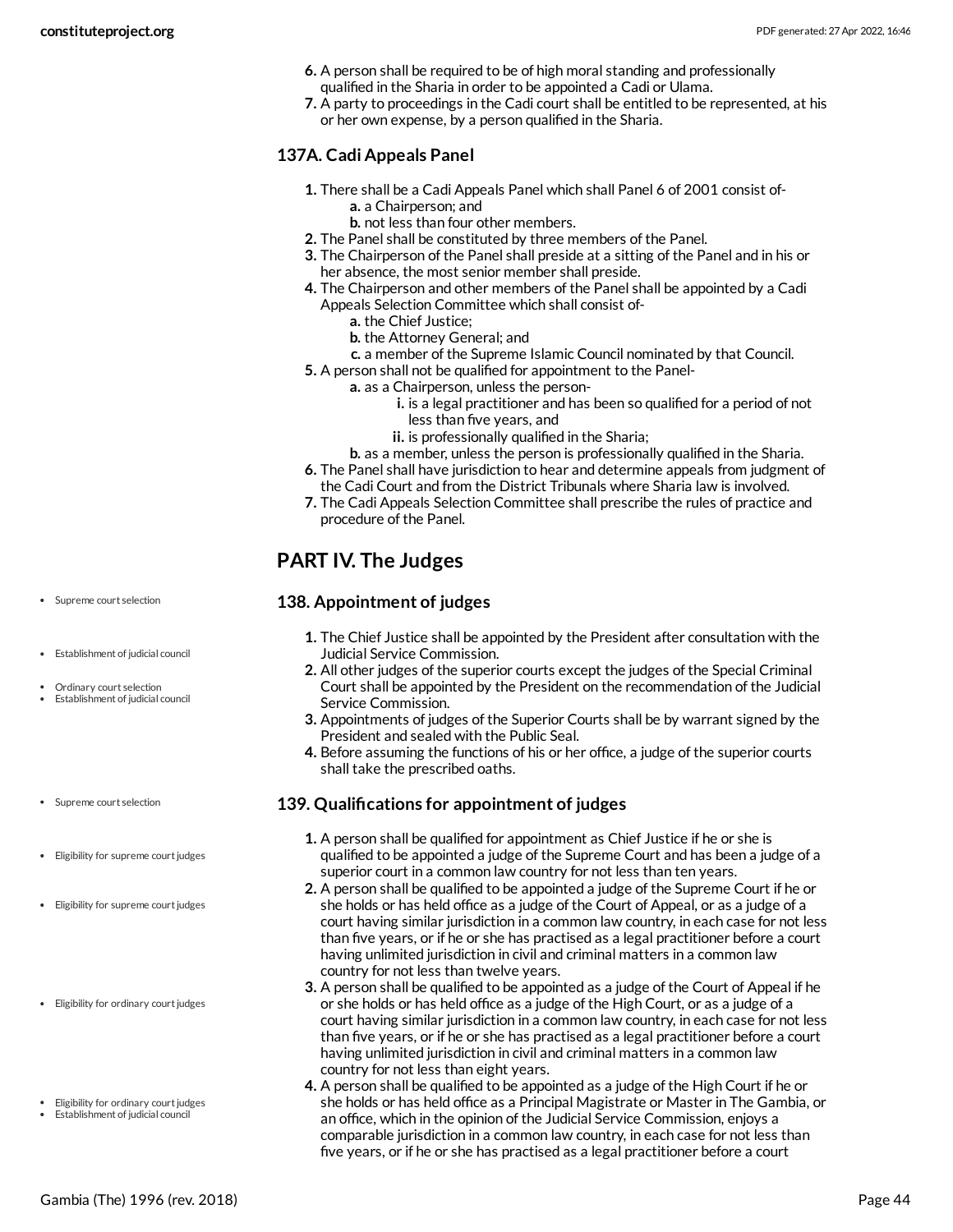- **4.** having unlimited jurisdiction in civil and criminal matters in a common law country for not less than five years.
- **5.** In this section, "common law country" means
	- **a.** a country within the Commonwealth;
		- **b.** a country outside the Commonwealth prescribed by an Act of the National Assembly for the purposes of this section the courts of which exercise a common law jurisdiction.

#### **140. Vacancy in office of Chief Justice**

In the event of there being a vacancy in the office of the Chief Justice, or if he or she is, for any reason unable to perform the functions of his or her office, the President may appoint the most senior judge of the Supreme Court to act in that office-

- **a.** until a person has been substantively appointed to, and assumed the functions of that office;
- **b.** until the Chief Justice has resumed the functions of his or her office, as the case may be. A vacancy in the office of Chief Justice shall be filled by a substantive appointment within six months.

### **141. Tenure of office of judges**

- **1.** No office of judge shall be abolished while there is a substantive holder thereof.
- **2.** Subject to the provisions of this section, a judge of a Superior Court
	- **a.** may retire on pension at any time after attaining the age of sixty-five years;
	- **b.** shall vacate the office of judge on attaining the age of seventy-five years;
	- **c.** may have his or her appointment terminated by the President in consultation with the Judicial Service Commission.
- **3.** Notwithstanding that he or she has attained the age at which he or she is required to vacate his or her office as provided in this section, a person holding the office of judge may continue in office for a period of six months after attaining that age to enable him or her to deliver judgement or do any other thing in relation to proceedings that were commenced before him or her previously thereto.
- **4.** A judge of a Superior Court shall only be removed from office only for inability to perform the functions of his or her office, whether arising from infirmity of body or mind, or for misconduct.
- **5.** A judge may be removed from his office if notice in writing is given to the Speaker, signed by not less than one half of all the voting members of the National Assembly, of a motion that a judge is unable to exercise the functions of his or her office on any of the grounds stated in subsection (4) and proposing that the matter should be investigated under this section.
- **6.** Where a notice of a motion is received by the Speaker under Subsection (5), the Speaker shall forthwith cause a vote to be taken on the motion without debate.
- **7.** If such motion is adopted by the votes of not less than two-thirds of all the members of the National Assembly
	- **a.** The National Assembly shall, by resolution, appoint a tribunal consisting of three persons, at least one of whom shall hold or shall have held high judicial office who shall be the chairman of the tribunal;
	- **b.** the tribunal shall investigate the matter and shall report to the National Assembly through the Speaker whether or not it finds the allegations specified in the motion have been substantiated;
	- **c.** if the tribunal reports to the National Assembly that it finds the particulars of any such allegation have not been substantiated, no further proceedings shall be taken under this section in respect of that allegation;
	- **d.** if the tribunal reports to the National Assembly that it finds that the particulars of any such allegation have been substantiated, the National Assembly shall consider the report at the first convenient sitting and if, on a motion supported by the votes of not less than two-thirds of all the members, the National Assembly resolves that the judge be removed from office, the judge shall immediately cease to hold office.
- **8.** Where a tribunal is established under this section in respect of any judge, the judge shall stand suspended from office. The suspension shall cease to have effect if the tribunal reports that none of the allegations against the judge has
- Supreme/ordinary court judge removal
- Ordinary court term length
- Supreme court term length
- $\cdot$  Mandatory retirement age for judges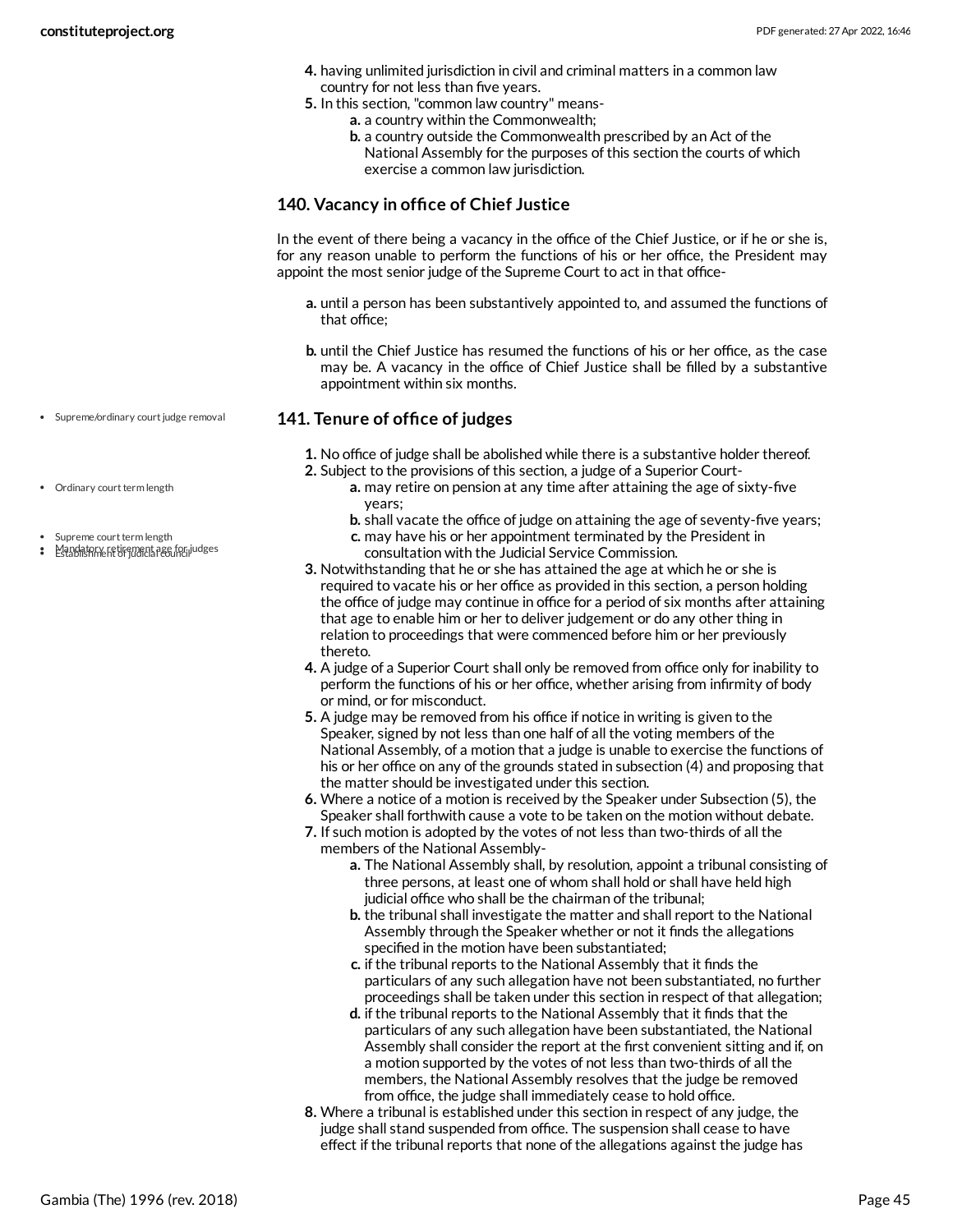Protection of judges' salaries

- **8.** been substantiated or if a motion for his or her removal from office is not supported as provided in paragraph (d) of subsection (7).
- **9.** All proceedings in a tribunal under this section shall be held in camera and the judge concerned shall have the right to appear and be legally represented before the tribunal.

### **142. Remuneration of judges**

- **1.** A judge of a Superior Court shall be entitled to such salary, allowances, and on retirement such gratuity and pension, as may be prescribed by an Act of the National Assembly.
- **2.** The salary, allowances, retirement gratuity and pension of a judge, as so prescribed at the time of his or her appointment, shall not be varied to his or her disadvantage

## **PART V. Administration of the Courts**

### **143. Administrative provisions**

- **1.** In the exercise of his or her responsibilities for the administration of the courts, the Chief Justice may issue orders and directions for the proper and efficient operation of the courts.
- **2.** There shall be a Judicial Secretary to assist the Chief Justice in the exercise of his or her responsibilities for the administration of the courts and financial matters. The Judicial Secretary shall be responsible to the Chief Justice for the performance of his or her duties.
- **3.** The Judicial Secretary shall be appointed by the President on the advice of the Judicial Service Commission.

### **144. Financial**

- **1.** The Chief Justice shall submit the annual estimates of expenditure for the Judicature to the President for presentation to the National Assembly in accordance with this Constitution. The President shall cause the estimates to be placed before the National Assembly without amendment, but may attach to them his or her own comments and observations.
- **2.** The Judicature shall be self-accounting, and the moneys charged on the Consolidated Fund or appropriated by an Act of the National Assembly for the Judicature, shall be paid by the Accountant General to the accounting officer for the Judicature as required by the Chief Justice.

#### Establishment of judicial council

### **PART VI. The Judicial Service Commission**

#### **145. The Judicial Service Commission**

- **1.** There shall be a Judicial Service Commission which shall consist of
	- **a.** the Chief Justice, who shall be Chairman;
	- **b.** a judge of a superior court;
	- **c.** the solicitor General
	- **d.** a legal practitioner of at least five years standing at the Gambia bar nominated by the Attorney General in consultation with The Gambia Bar Association;
	- **e.** one person appointed by the President; and
	- **f.** one person nominated by the National Assembly.
- **2.** The members of the Commission (other than the members referred to in paragraphs (a) (e) and (g) of subsection (1)) shall be appointed by the President in consultation with the Chief Justice and subject to confirmation by the National Assembly.
- **3.** A member of the National Assembly shall not be qualified to be appointed a member of the Commission.
- **4.** Subject to subsection (5), a member of the Commission shall hold office for a term of three years and may be re-appointed.
- **5.** A member of the Commission shall vacate his or her office if he or she ceases to hold the office specified in subsection (1) by virtue of which he or she was

Outside professions of legislators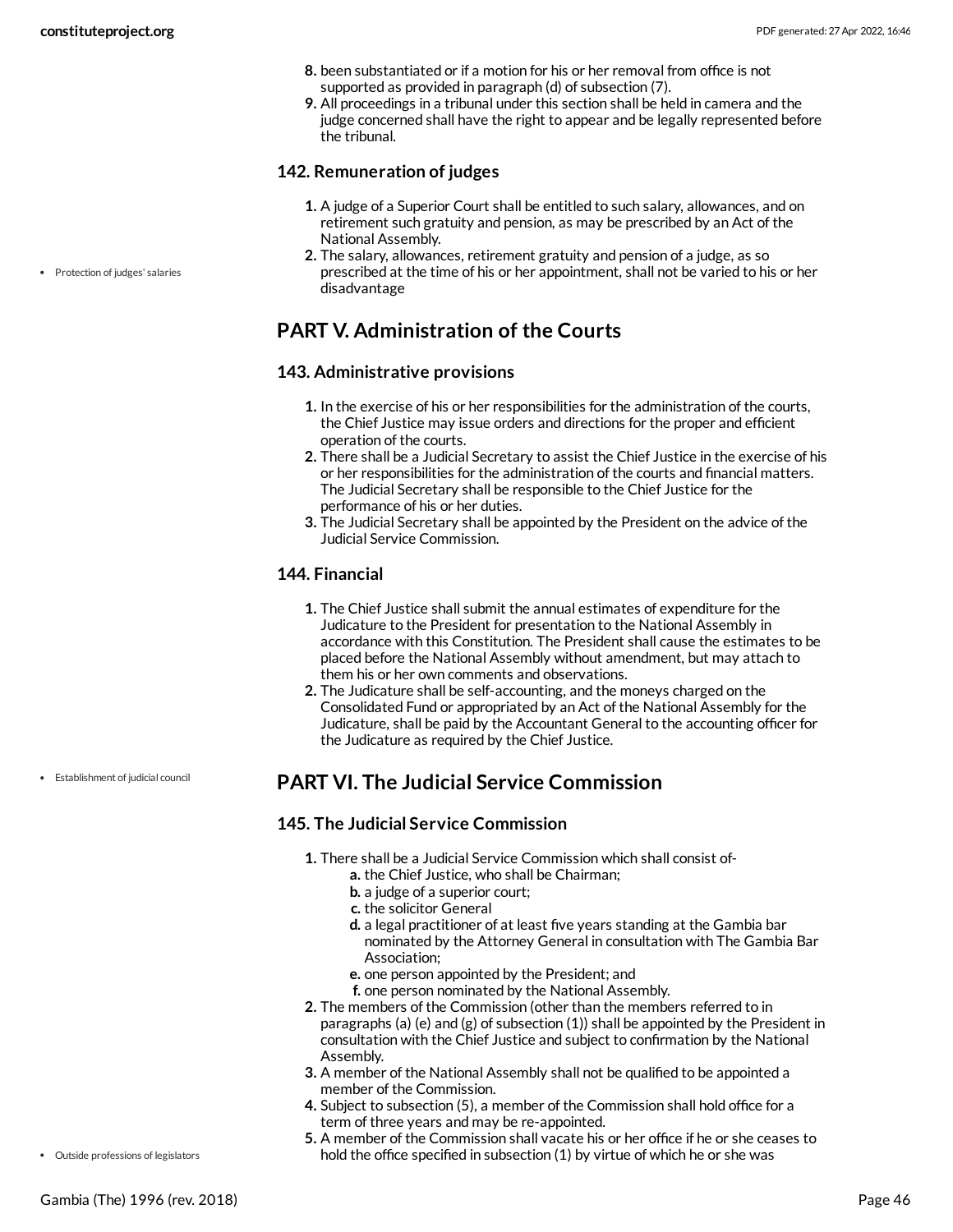- **5.** appointed or if he becomes a member of the National Assembly.
- **6.** A member of the Commission (other than an ex officio member) may be removed from office by the President with the approval of the National Assembly, but may only be removed for inability to exercise the functions of his or her office (whether arising from infirmity of mind or body or for any other cause) or for misbehaviour. A member shall be entitled to be heard in person or by a legal representative against any proposal to remove him or her.
- **7.** If a member of the Commission is, for any reason, unable to exercise the functions of his or her office for a limited period, the President, acting in accordance with the advice of the Chief Justice, may appoint a person similarly qualified to act in his or her place.
- **8.** A member of the Commission shall not enter upon the duties of his or her office until he or she has taken and subscribed the prescribed oaths.

#### **146. Appointment of Judicial Officers and court staff**

**1.** The power to appoint persons to hold or act in any office to which this subsection applies shall vest in the Judicial Service Commission:

Provided that the Commission may, with the approval of the Chief Justice and subject to any conditions as it may think fit, delegate the powers referred to in this subsection to any judge or to the holder of any office to which this subsection applies.

- **2.** Subsection (1) applies to the offices of
	- **a.** Master, Registrar and Assistant Registrar of a superior court;
	- **b.** the office of magistrate;
	- **c.** the office of a member of any subordinate court;
	- **d.** such other offices of a member of any court as may be prescribed by an Act of the National Assembly.
- **3.** The appointment of other officers and staff of the courts shall be made by the Chief Justice or such other judge or officer of the court as the Chief Justice after consultation with the Judicial Service Commission may direct.

#### **147. Other functions of Commission**

In addition to the other functions conferred the Judicial Service Commission by this on Constitution, the Commission shall have power-

- **a.** to advise the President in the exercise of their powers relating to the appointment of judges;
- **b.** to make recommendations as to the terms and conditions of service of judges and other judicial officers and officers and staff of the courts;
- **c.** to make proposals to improve the administration and efficiency of the courts;
- **d.** to prepare and implement programmes for the education of the public about the administration of justice;
- **e.** to exercise such other functions as may be conferred on it by an Act of the National Assembly.

#### **148. Operation and procedure**

- **1.** In the exercise of its functions under this Constitution, the Judicial Service Commission shall not be subject to the direction or control of any other person or authority.
- **2.** The Commission may by rules or otherwise regulate its own procedure.
- **3.** The Commission may, subject to its rules of procedure, act notwithstanding any vacancy in its membership or the absence of a member:

Provided that any decision of the Commission shall require the concurrence of a majority of its members.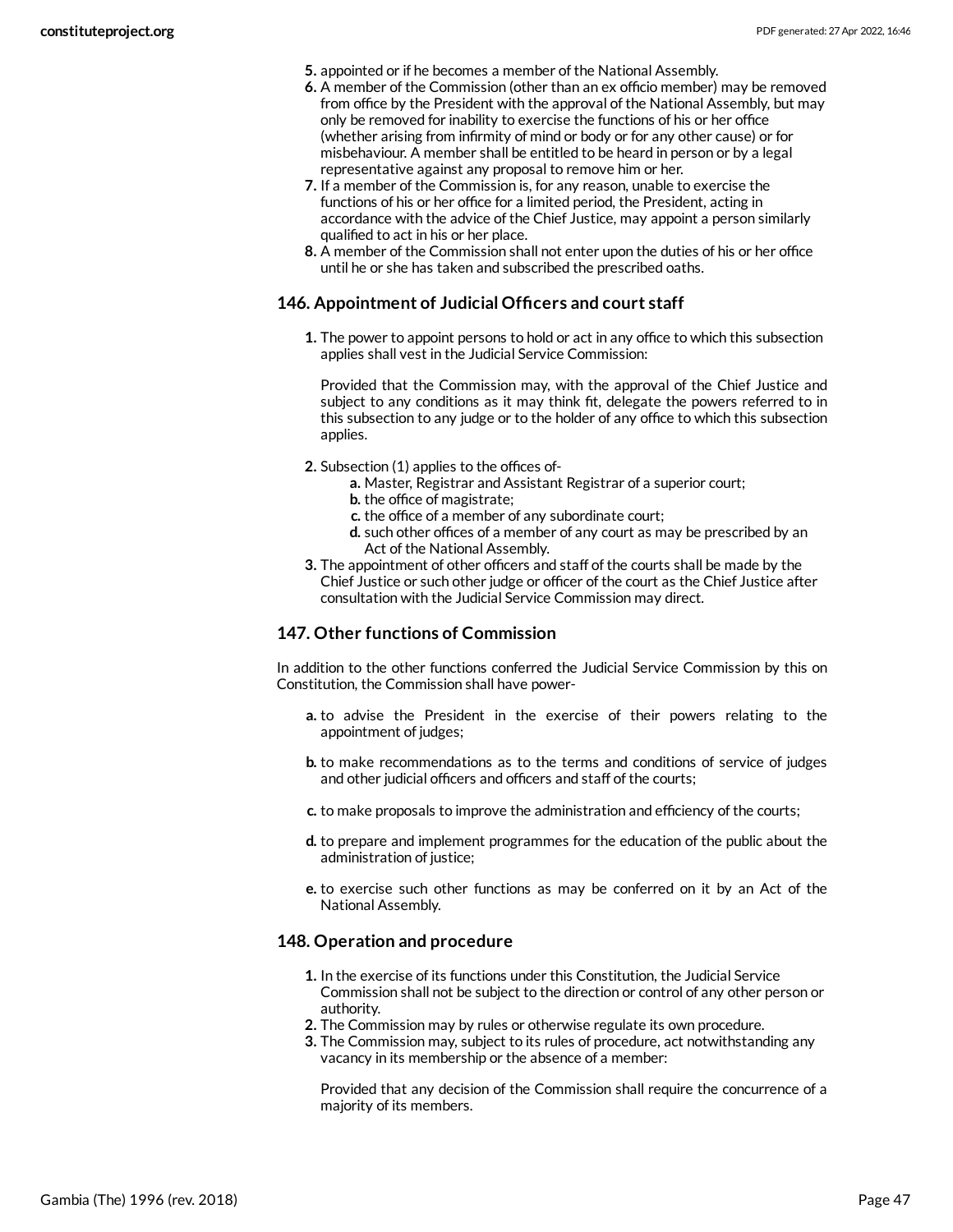# **CHAPTER IX. FINANCE**

### **PART I. Public Finance**

### **149. Taxation**

- **1.** No taxation shall be imposed except by or under the authority of an Act of the National Assembly.
- **2.** An Act of the National Assembly may make provision
	- **a.** for the collection of taxes proposed to be imposed or altered in a Bill which has been presented to the National Assembly during a period of four months from the date of presentation or such longer period as may be specified in a resolution passed by the National Assembly after the Bill has been presented; or
		- **b.** for any local government authority established by law to impose taxation within the area for which such authority is established, and to alter such taxation, but no provision shall include power to waive any tax due.
- **3.** Where any law confers power on any person or authority to waive or vary a tax imposed by any law, the exercise of that power in favour of any person or authority shall be subject to the approval of the National Assembly.

### **150. Consolidated Fund**

- **1.** There shall be a Consolidated Fund into which shall be paid
	- **a.** all revenues or other money raised or received for the purposes of, or on behalf of, the Government; and
	- **b.** any other money raised or received in trust for, or on behalf of, the Government.
- **2.** Notwithstanding subsection (1), an Act of the National Assembly may provide
	- **a.** for the payment of particular revenue or other money into some other fund established for a specific purpose;
	- **b.** for the retention of revenue or other money by the department of Government that received it for the purpose of defraying the expenses of that department.

### **151. Withdrawal from Consolidated and other Funds**

- **1.** No money shall be withdrawn from the Consolidated Fund except
	- **a.** to meet expenditure charged on that fund by this Constitution or an Act of the National Assembly; or
	- **b.** where the issue of that money has been authorised by an Appropriation Act, a Supplementary Appropriation Act or in accordance with subsection (4) of this section.
- **2.** No money shall be withdrawn from any other public fund of The Gambia unless the issue of that money has been authorised by law.
- **3.** No money shall be withdrawn from the Consolidated Fund or any other public fund of The Gambia (including a withdrawal under subsection (4)) unless the withdrawal has been approved by the Auditor-General or a member of the National Audit Office designated by him or her for the purpose and it is made in the manner prescribed by an Act of the National Assembly.
- **4.** If the Appropriation Bill in respect of any financial year has not been passed into law by the beginning of that financial year, the President may authorise the withdrawal of money from the Consolidated Fund for the purposes of meeting expenditure necessary to carry on the services of the Government for a period not exceeding four months from the beginning of the financial year.
- **5.** The withdrawal of funds in accordance with subsection (4) shall not exceed one third of the sums authorised for the relevant services by the Appropriation Act for the immediately preceding financial year.
- **6.** Where money is charged on the Consolidated Fund or any other public fund by law, it shall be paid out of that fund to the person or authority to whom it is due.

Tax bills

Municipal government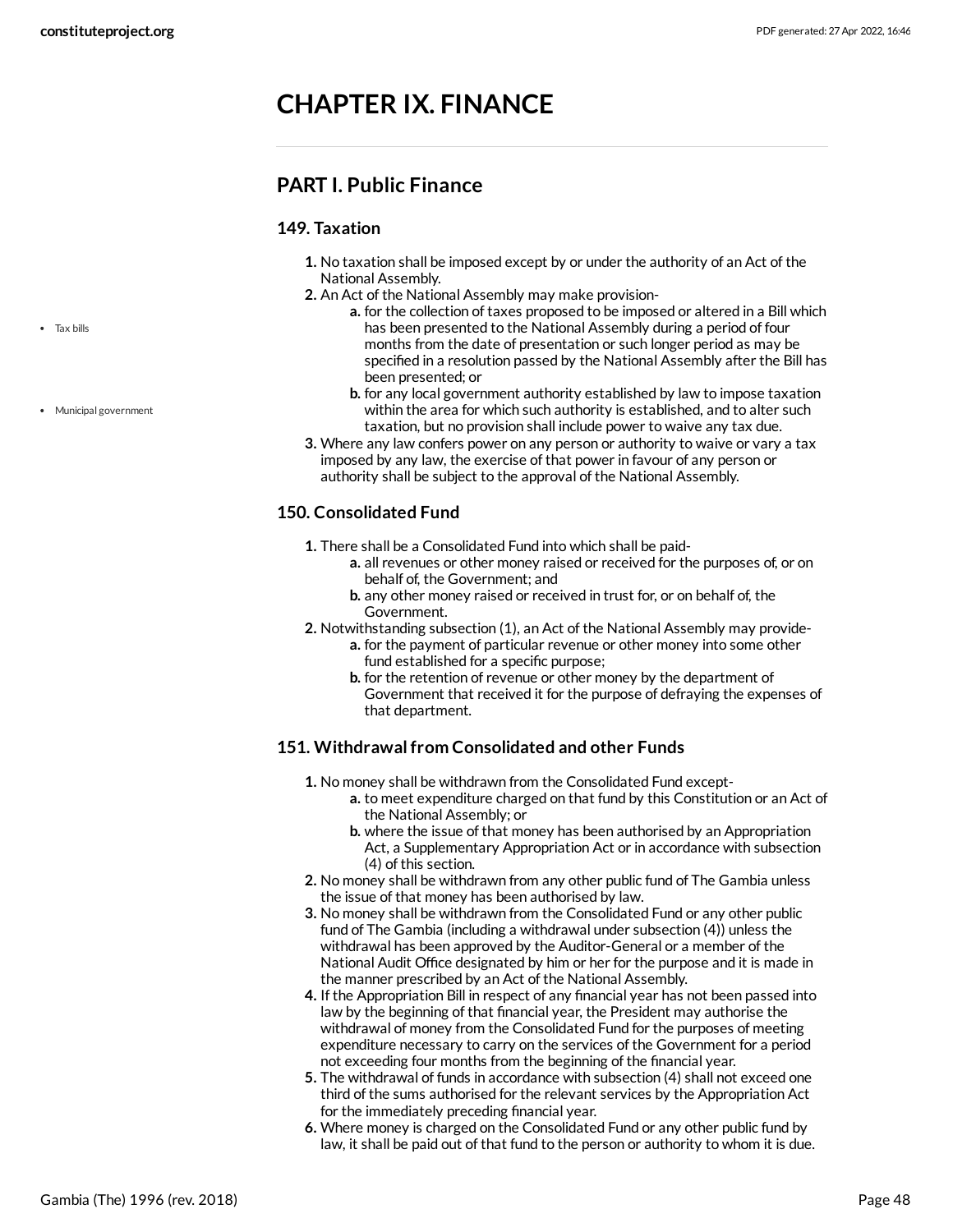Budget bills

• Economic plans

• Spending bills

- **1.** The President shall cause the Minister responsible for finance to prepare and lay before the National Assembly at least thirty days before the end of the financial year, estimates of the revenue and expenditure of The Gambia for the following financial year. The estimates shall include any estimates which, under this Constitution, are to be submitted directly to the President by the Chief Justice or any other authority for presentation by the President to the National Assembly.
- **1A.** The National Assembly shall, within fourteen days of the estimates being laid before it, give consideration to and approve the estimates.
- **2.** [Deleted by Act No. 6 of 2001.]
- **3.** When estimates of expenditure have been approved by the National Assembly, an Appropriation Bill shall be introduced in the National Assembly for the issue from the Consolidated Fund of the sums necessary to meet that expenditure (other than expenditure charged on the Consolidated Fund), under separate votes for the several services required and for the purposes specified therein.
- **3A.** The National Assembly shall, within seven days of the introduction of the Appropriation Bill, give consideration to and pass the Bill.
- **4.** In addition to presenting the estimates for the following financial year, the President may cause to be prepared and presented to the National Assembly:
	- **a.** fiscal and monetary programmes and plans for economic and social development covering periods exceeding one year; and
	- **b.** estimates of revenue and expenditure in respect of such programmes and plans.
- **5.** The Chief Justice and any other authority which is entitled to draw up its own estimates for presentation by the President to the National Assembly shall provide the President with such estimates at least ninety days before the end of the previous financial year.
- **6.** An Act of the National Assembly may make provision to give effect to this section.

#### **153. Supplementary appropriation**

- **1.** Subject to section 154, if in respect of any financial year it is found that the amount appropriated under the Appropriation Act is insufficient or that a need has arisen for a purpose for which no amount has been appropriated by that Act, a supplementary estimate showing the sums required shall be laid before the National Assembly before the expenditure has been incurred.
- **2.** Where a supplementary estimate or estimates have been approved by the National Assembly, a Supplementary Appropriation Bill shall be introduced into the National Assembly for the appropriation of the sums so approved.

#### **154. Contingencies Fund**

**1.** An Act of the National Assembly may make provision for the establishment of a Contingencies Fund and for authorising the President to make advances from that fund if he or she is satisfied that there has arisen an unforeseen and urgent need for expenditure for which no other provision exists:

Provided that the President shall not authorise any expenditure from the Contingencies Fund in excess of one per cent of the estimates approved by the National Assembly for the current year before he or she has caused a supplementary estimate in respect of such excess expenditure to be presented to the National Assembly.

**2.** Where any advance is made from the Contingencies Fund, a supplementary estimate shall be presented, and a Supplementary Appropriation Bill shall be introduced for the purpose of replacing the amount so advanced within ninety days of the advance being made.

#### **155. Loans**

**1.** The National Assembly may, by resolution supported by the votes of a majority of all the members, authorise the Government to enter into an agreement for the granting of a loan out of any public fund or public account.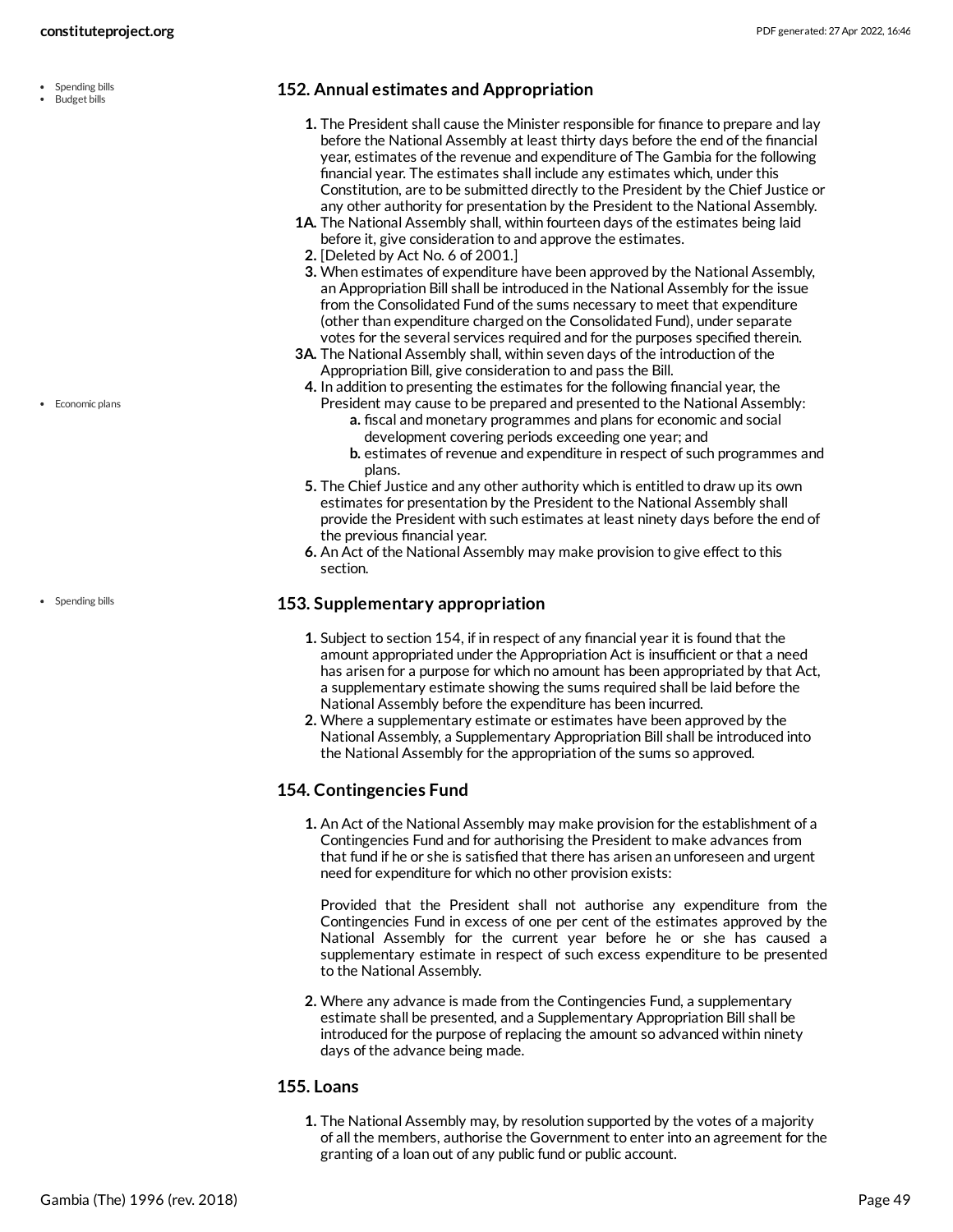- **2.** An agreement to which subsection (1) refers shall be laid before the National Assembly and shall not come into effect until it is approved by the National Assembly.
- **3.** No loan shall be raised by the Government on behalf of itself or any other person or authority otherwise than by or under the authority of an Act of the National Assembly.
- **4.** An Act of the National Assembly authorising the raising of a loan shall provide
	- **a.** that the terms and conditions of a loan shall be laid before the National Assembly and that the loan agreement shall not come into operation until they have been approved by the National Assembly; and
	- **b.** that any money received in respect of a loan shall be paid into the Consolidated Fund or some other public fund of The Gambia.
- **5.** An Act of the National Assembly may provide for the application of this section, with any necessary modifications, to
	- **a.** any guarantee by the Government; or
	- **b.** an international business or economic transaction to which the Government proposes to become a party.
- **6.** The President shall, at such times as the National Assembly may require, present to the National Assembly such information as he or she may have relating to
	- **a.** the granting of loans, their servicing and repayment;
	- **b.** the payment into the Consolidated Fund or other public fund of money derived from loans raised on institutions outside The Gambia.

### **156. Salaries, etc., charged on Consolidated Fund**

- **1.** The salaries and allowances, and the retirement benefits, of the holder of the offices to which this section applies shall be a charge on the Consolidated Fund.
- **2.** This section applies to the offices of**a.** the President and the Vice-President;
	- **b.** the Speaker;
	- **c.** a judge of a superior court;
	- **d.** a member of the Independent Electoral Commission;
	- **e.** the Auditor-General;
	- **f.** the Ombudsman; and
	- **g.** the Director of Public Prosecutions.

### **157. The Public Debt**

- **1.** The public debt of The Gambia shall be a charge on the Consolidated Fund and such other public fund as an Act of the National Assembly may prescribe.
- **2.** For the purposes of this section, the public debt includes interest on the debt, sinking fund payments and redemption money in respect of that debt, and all costs, charges and expenses incidental to the management and repayment of that debt.

## **PART II. The Auditor-General and the National Audit Office**

### **158. The Auditor-General**

- **1.** There shall be an Auditor-General whose office shall be an office in the public service.
- **2.** The Auditor-General shall be appointed by the President after consultation with the Public Service Commission.
- **3.** Before assuming the functions of his or her office, the Auditor-General shall take and subscribe the prescribed oaths.
- **4.** Subject to the other provisions of this section, a person holding the office of Auditor-General shall vacate his or her office when he or she attains the compulsory retirement age, or upon the termination of his or her appointment by the President.
- **5.** A person holding the office of Auditor-General may be removed from office only for inability to perform the functions of his or her office (whether from infirmity of mind or body or from any other cause) or for misbehaviour or incompetence.

• Head of state powers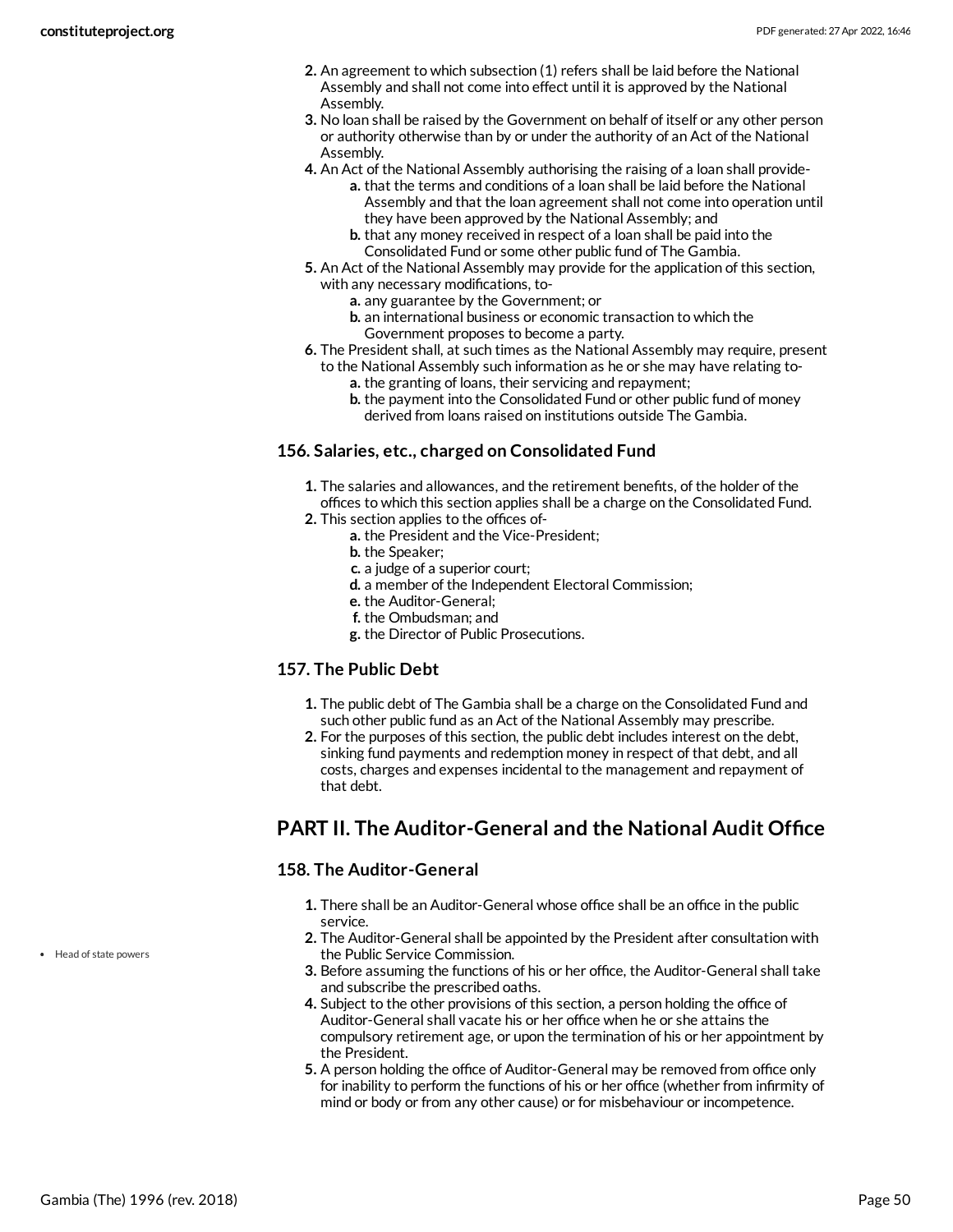### **159. National Audit Office**

- **1.** There shall be a National Audit Office in the public services of which the Auditor General shall be the head, and the other members of which shall assist the Auditor-General in the performance of the functions conferred on him or her by this Constitution or any Act of the National Assembly.
- **2.** Subject to any Act of the National Assembly, the staff of the National Audit Office shall be appointed by the Auditor-General after consultation with the Public Service Commission, and, in the case of such senior or professional staff as may be prescribed by regulations of the Public Service Commission.
- **3.** The accounts of the National Audit Office shall be audited by an appropriately qualified auditor or firm of auditors appointed by the Finance and Public Accounts Committee.
- **4.** The Auditor-General shall submit the annual estimates of expenditure for the National Audit Office for the following year to the President for presentation to the National Assembly in accordance with this Constitution. The President shall cause the estimates to be placed before the National Assembly without amendment, but may attach to them his or her own comments and observations.

### **160. Functions of Auditor-General**

- **1.** The Auditor-General shall
	- **a.** before any money is withdrawn from the Consolidated Fund or any other public fund, ensure that the withdrawal is in accordance with the provision charging the same on that fund or the relevant Appropriation Act or other Act of the National Assembly and that it complies with the procedures prescribed by an Act of the National Assembly;
	- **b.** satisfy himself or herself that money charged on the Consolidated Fund or other public fund, or appropriated by an Act of the National Assembly, and expended, has been applied for the purpose for which it was so charged or appropriated, and that expenditure conforms to the authority that governs it;
	- **c.** at least once in every year audit and report on the public accounts of The Gambia, the accounts of all offices and authorities of the Government of The Gambia, the accounts of the courts, the accounts of the National Assembly and the accounts of all Public Enterprises;
	- **d.** within six months of the end of the immediately preceding financial year to which each of the accounts referred to in paragraph (c) relates, report to the National Assembly on the accounts and draw attention to any irregularities in the accounts audited and to any other matter which, in his or her opinion, ought to be brought to the notice of the National Assembly;
	- **e.** after his or her annual reports on the accounts of the Government of The Gambia, of all offices and authorities of the Government, of the courts and of the National Assembly have been discussed in the National Assembly, cause the same to be published for public information:

Provided that where there is any undue delay in the discussion of any such accounts in the National Assembly, the Auditor-General may publish his or her report in advance of such discussion;

**f.** exercise such other functions as may be conferred on him or her by an Act of the National Assembly.

- **2.** In the exercise of his or her functions under this Constitution or any other law, the Auditor General shall
	- **a.** at all times carry out economy, efficiency and effectiveness examinations to satisfy himself or herself that public funds are spent in such manner as to reduce waste, eliminate inefficiency and maximise the benefits to be gained from the use of resources;
	- **b.** have power to disallow any item of expenditure which is contrary to law and to surcharge:
		- **i.** the amount of any expenditure so disallowed upon the person responsible for incurring or authorising the expenditure; or
		- **ii.** any sum which has not been brought into account upon the person by whom that sum ought to have been brought into account; or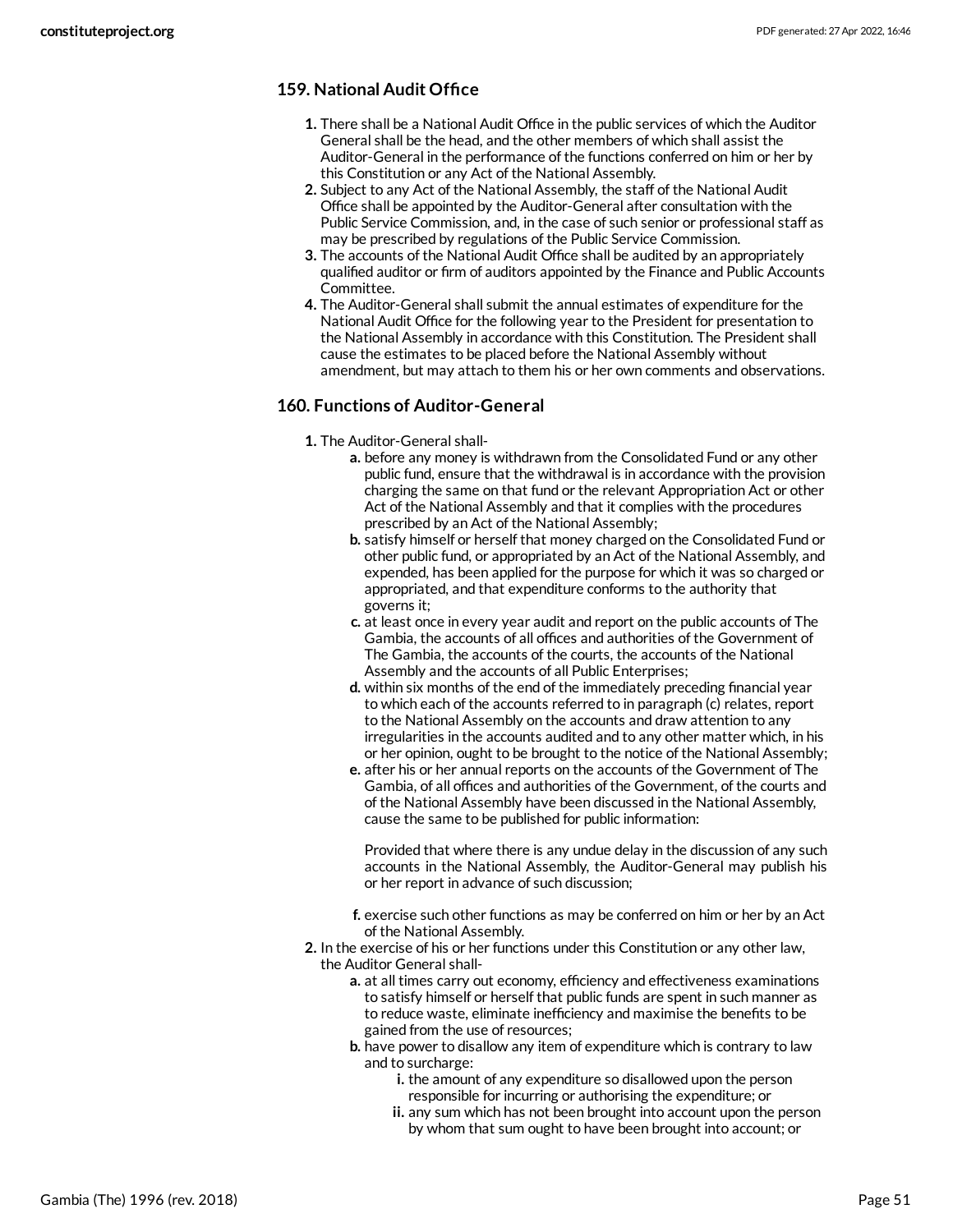- **2. b. iii.** the amount of any loss or deficiency upon any person by whose negligence or misconduct the loss or deficiency has been incurred.
- **3.** A person aggrieved by any disallowance or surcharge made by the Auditor-General may appeal to the High Court.
- **4.** The Auditor-General and any member of the National Audit Office authorised by him or her shall have power to call for and inspect all books, records, returns, reports and other documents in the exercise of the functions conferred upon him or her by this Constitution or an Act of the National Assembly and to make such enquiries and to call such witnesses who, in his or her opinion, have any responsibilities, in relation to the accounts referred to in subsection (1).
- **5.** Wherever discrepancies of a criminal or fraudulent nature are discovered during the audit of accounts by the Auditor-General, he or she shall immediately cause a report of his or her findings to be submitted to the Inspector General of Police.
- **6.** Where the Government holds a minority interest in any company, the Auditor-General may exercise, on behalf of the Government, the power to inspect the books of account of the company and report to the Government.
- **7.** In the exercise of his or her functions under this Constitution or any other law, the Auditor-General shall not be subject to the direction or control of any other person or authority.
- **8.** Nothing in this Constitution shall preclude the Auditor-General, at the request of the head or governing body of any public body, corporation or institution referred to in subsection (1) (c), or on his or her own initiative, from carrying out any special audit of such body, corporation or institution; and where he or she carries out such a special audit, it shall be reported to the Finance and Public Accounts Committee.
- **9.** The Finance and Public Accounts Committee of the National Assembly may extend the time within which any such report as is referred to in subsection (1)(d) shall be made to the National Assembly.

### **PART III. The Central Bank**

### **161. Establishment of Central Bank**

- **1.** There shall be a Central Bank of The Gambia
- **2.** The Central Bank shall be the only authority to issue the currency of The Gambia.
- **3.** The Central Bank shall be the sole banker of the Government and it shall be the principal depositary bank for all funds raised for, or on behalf of, the Government.
- **4.** The Central Bank shall
	- **a.** promote and maintain the stability of the currency of The Gambia;
	- **b.** direct and regulate the financial, insurance, banking and currency system in the interest of the economic development of The Gambia;
	- **c.** encourage and promote sustainable economic development and the efficient utilisation of the resources of The Gambia through the effective and efficient operation of a banking and credit system;
	- **d.** exercise such other functions as may be conferred on the Central Bank by an Act of the National Assembly.
- **5.** It shall be the duty of the Central Bank to ensure that all money paid to or received for or on behalf of the Government is recorded in proper books of account in accordance with recognised accounting standards. It shall ensure that all withdrawals from the various Government accounts with itself are properly authorised in accordance with this Constitution and any Act of the National Assembly and that the overdrawing on any of the Government's accounts with itself is permitted only if so authorised.

### **162. The Board of the Central Bank**

- **1.** The authority of the Central Bank shall vest in the Board of Directors of the Bank which shall comprise
	- **a.** a Chairman, who shall be the Governor and Chief Executive of the Bank; and
	- **b.** four other Directors.
- **2.** The members of the Board of Directors shall be appointed from among persons of standing and experience in financial matters by the President, in consultation with the Public Service Commission.

Central bank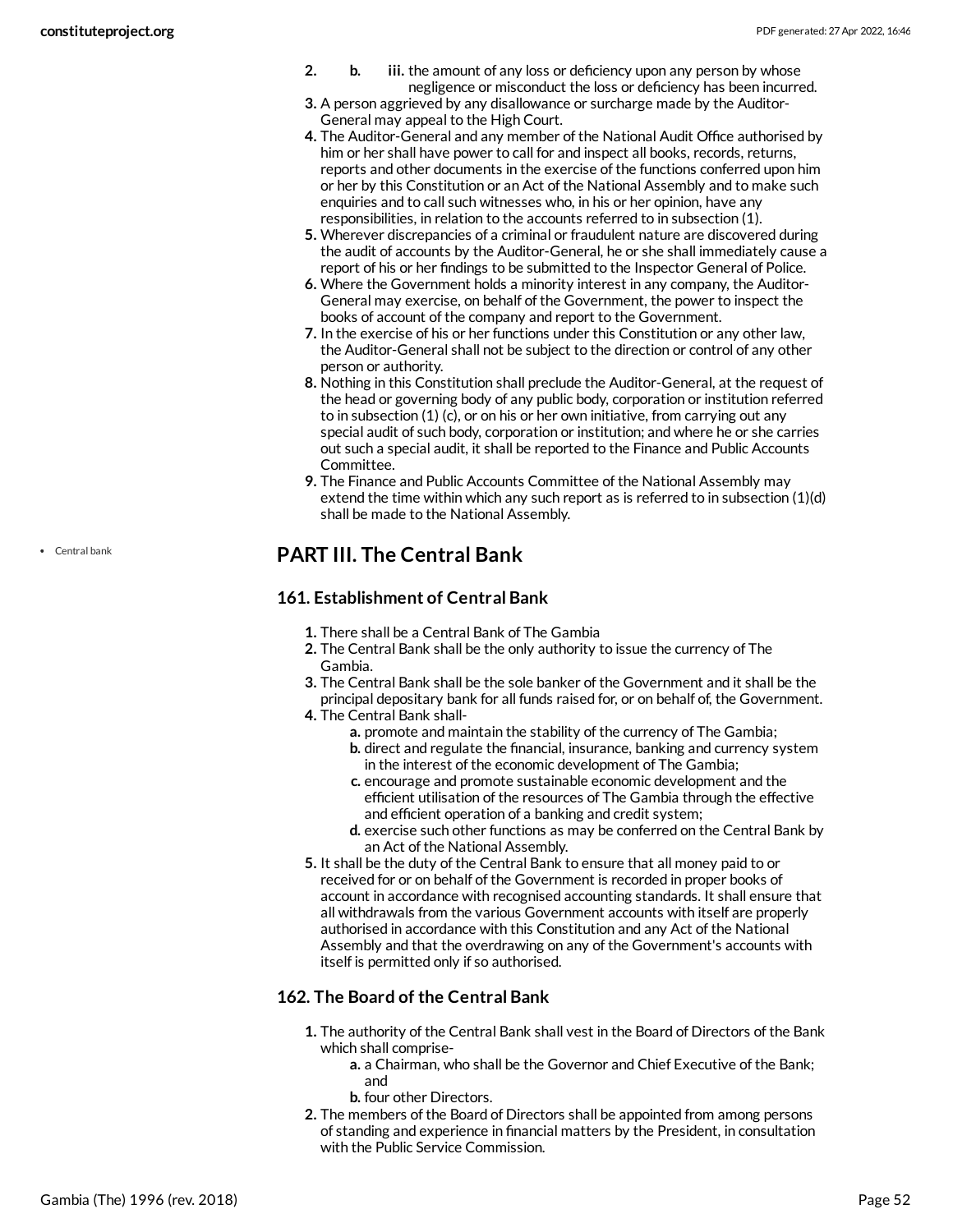- **3.** Subject to the provisions of this section the Directors, other than the Chairman, shall be appointed for a term of two years and the appointments shall be made with a view to ensuring that no more than two such Directors' terms of office expire in any one year. Such Directors may be re-appointed for a further term.
- **4.** Any Director may be removed from office by the President if
	- **a.** he or she is convicted of an offence involving dishonesty or fraud; **b.** he or she is declared bankrupt or makes a composition with his or her creditors;
	- **c.** he or she is unable to perform the functions of his or her office due to infirmity of mind or body or for any other cause;
	- **d.** he or she knowingly engages in any activity detrimental to the interests of the Central Bank.
- **5.** A Director shall have the right to be heard in person or by his or her legal representative against any proposal to remove him or her.
- **6.** Where a Director is, by reason of illness which is believed to be of limited duration, unable to perform the functions of his or her office, the President may appoint a suitably qualified person to act for such Director.
- **7.** Except with the approval of the National Assembly, neither the Governor nor any General Manager of the Central Bank shall hold any other office of profit or emolument or occupy any other position carrying the right to remuneration for the rendering of services.
- **8.** Nothing in this section shall be construed as prohibiting any Director, other than the Governor, from conducting business with the Central Bank or any other person or authority, provided he or she declares his or her interest in writing to the Board of Directors and abstains from participating in any meeting of the Board at which a matter in which he or she has such an interest is a subject for discussion.
- **9.** The Board of Directors shall regulate its own procedures and may make rules and give directions to regulate the administration of the Central Bank and the conduct of its business.
- **10.** Within three months following the end of its financial year, the Central Bank shall submit to the National Assembly a report of its activities and business for the previous year.
- **11.** In the performance of its functions, the Central Bank shall be subject to the direction and control of the Ministry of Finance, in accordance with the Central Bank Act, or any Act of the National Assembly amending or replacing the said Act.
- **12.** The Central Bank shall have regular consultations with the President and any other relevant authorities or agencies.

## **CHAPTER X. THE OMBUDSMAN**

### **163. National Assembly to establish office of Ombudsman**

- **1.** Subject to the provisions of this Constitution, an Act of the National Assembly shall within six months of the coming into force of this Constitution establish the office of Ombudsman and provision for his or her functions and duties
	- **a.** in the investigation of any action taken by a government department or other authority, or other public body, to which the Act applies, being action taken in the exercise of the administrative functions of that department or authority, on a complaint by a member of the public who claims he or she has suffered injustice in consequence of maladministration or mismanagement, or discrimination on any ground set out in Chapter IV, in connection with such action;
	- **b.** in the investigation, on his or her own initiative, of allegations of maladministration, mismanagement or discriminatory practices in any government department, authority, or other public body, to which the Act applies;
	- **c.** in the investigation of complaints of any failure to observe the Code prescribed in Chapter (XXI) for the conduct of public officers.
- **2.** Without prejudice to the generality of subsection (1), an Act of the National Assembly may;

• Head of state powers

Ombudsman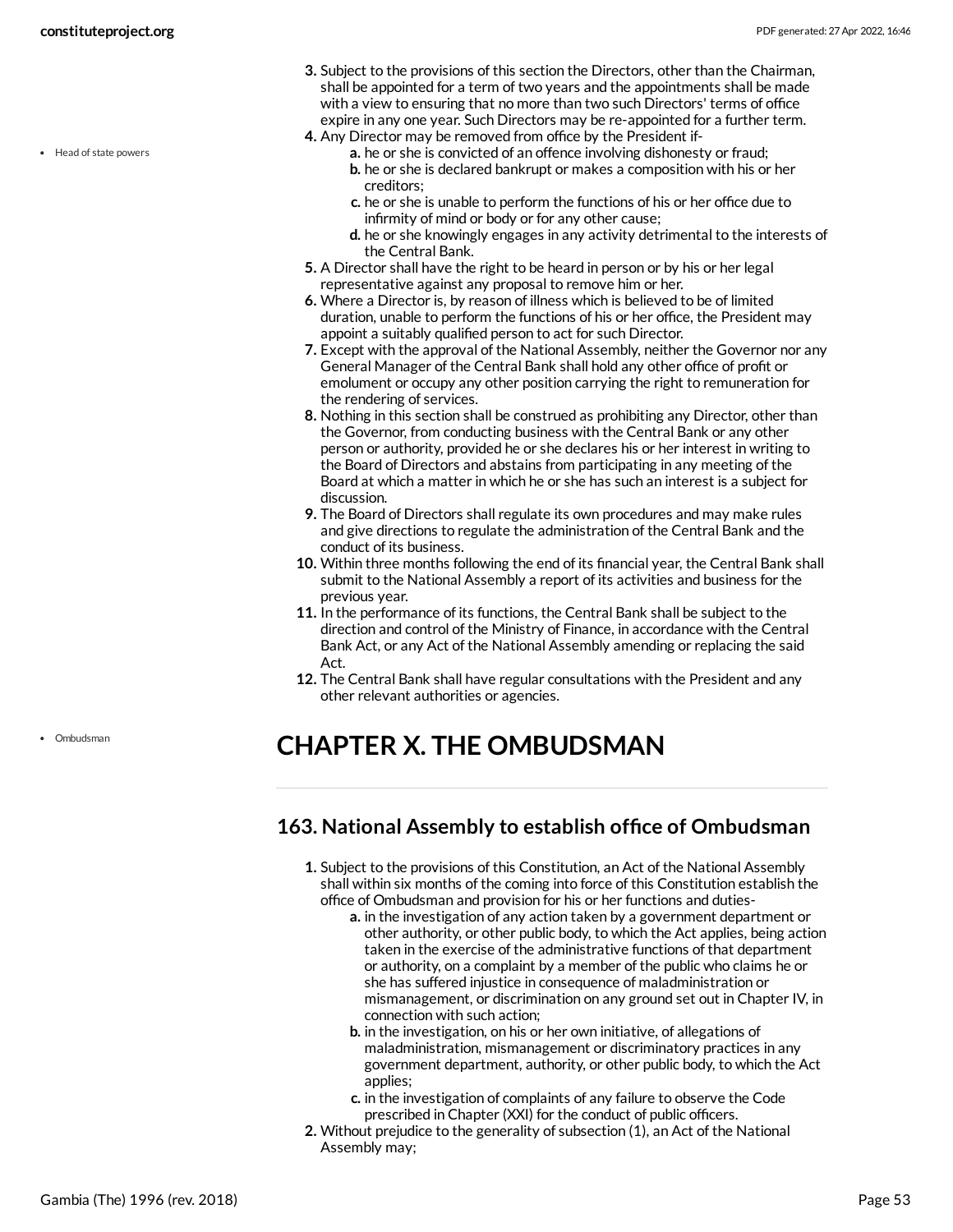- **2. a.** determine the departments, authorities and other public bodies to which the Act shall apply;
	- **b.** determine the actions or classes of action which may be subject to such investigations;
	- **c.** determine the departments, authorities, public bodies and actions which shall be excluded from such investigations;
	- **d.** determine the procedure to be adopted in any investigation and the powers which may be exercised in the course of such investigation, including the power of the Ombudsman to require persons to furnish documents and other information and to provide evidence, and provide for the right of any department, authority, other public body or person to be heard when its, or his or her, actions are the subject of an investigation;
	- **e.** provide for sanctions for the obstruction of the Ombudsman in the exercise of his or her functions or a failure to comply with his or her lawful requirements;
	- **f.** provide for the making of reports by the Ombudsman, including an annual report to the National Assembly, and reports to the Inspector-General of Police in the event of his or her investigations disclosing the commission of a criminal offence or to the Attorney-General in the event of their disclosing any other failure to comply with a provision of law;
	- **g.** provide for the appointment of one or more deputy ombudsman, to exercise, under the directions of the Ombudsman, the functions of that office;
	- **h.** make such administrative and financial provisions as may be necessary or desirable for the efficient functioning of the office of Ombudsman.

### **164. Appointment and tenure of office of Ombudsman**

**1.** The President shall appoint an Ombudsman and Of office of Ombudsman his or her Deputies in consultation with the Public Service Commission, subject to confirmation of the National Assembly within seven days of the presentation of the request:

Provided that where the National Assembly rejects a person nominated by the President, it shall not again reject the person nominated to replace him or her.

- **2.** In making an appointment under this section, the President shall have regard to the need for persons exercising the functions of Ombudsman to have substantial administrative or professional experience.
- **3.** The office of Ombudsman and deputy ombudsman shall be offices in the public service.
- **4.** A person shall not be qualified to hold office as Ombudsman or deputy Ombudsman if he or she is a Member of the National Assembly, a Secretary of State or holds any other public office.
- **5.** Subject to this Constitution, an Act of the National Assembly shall prescribe the tenure and terms of service of the Ombudsman and any deputy Ombudsman.
- **6.** An Ombudsman or deputy Ombudsman may only be removed from office by the President for inability to discharge the functions of his or her office (whether arising from infirmity of mind or body or from any other cause) or for misconduct, and shall not be removed unless the National Assembly has appointed a tribunal to investigate the case and his or her removal has been approved by resolution of the National Assembly supported by the votes of not less than two-thirds of all the Members of the National Assembly. The Ombudsman or a deputy Ombudsman shall have the right to be heard and to be legally represented before the tribunal.

### **165. Independence of Ombudsman**

- **1.** Subject to the provisions of this Chapter, in the exercise of his or her functions, the Ombudsman and a deputy Ombudsman shall not be subject to the direction or control of any other person or authority but subject only to the Constitution and the law.
- **2.** All departments, authorities and other public bodies which are subject to investigation by the Ombudsman shall accord such assistance as he or she may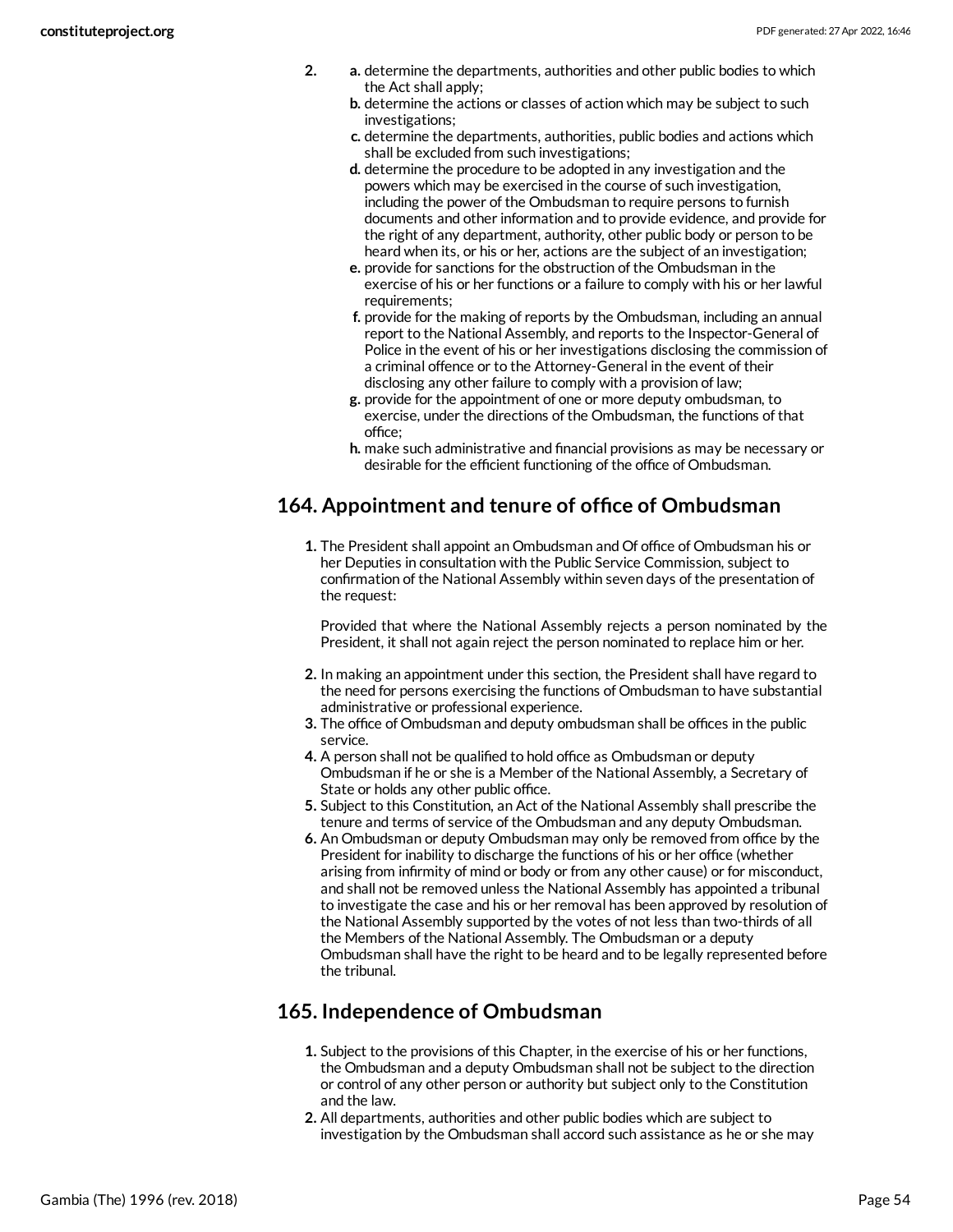**2.** require for the protection of the independence, dignity and effectiveness of the Ombudsman in the performance of his or her functions.

# **CHAPTER XI. THE PUBLIC SERVICES**

### **PART I. Public Service**

### **166. The Public Service**

- **1.** Subject to an Act of the National Assembly, the public service of the Gambia shall comprise the civil service as established immediately before this Constitution comes into force and the offices declared elsewhere in this Constitution to be offices in the public service.
- **2.** Subject to this Constitution, Acts of the National Assembly may provide for the establishment and regulation of separate public services of The Gambia (which may include common services for the staff of local government authorities or the staff of Public Enterprises). Any such Act shall include provision for
	- **a.** the appointment or election of a competent authority for the administration of the particular public service;
	- **b.** the functions and membership of the service, and may provide for an appointing authority other than the Public Service Commission for the service. Any such particular public service shall form part of the public service of The Gambia.
- **3.** For the avoidance of doubt, it is hereby declared that an office in the public service includes the office of judge of a superior court, and of any other court the emoluments of which are payable out of any public fund of The Gambia, and the office of a principal representative of The Gambia abroad.
- **4.** In this Constitution, an office in the public service does not include
	- **a.** the offices of President, Vice-President, Speaker or Deputy Speaker of the National Assembly, Secretary of State or a member of the National Assembly;
	- **b.** the offices of a member of any commission (other than a commission the members of which are hereby or by an Act of National Assembly declared to hold an office in the public service), or a member of the Advisory Committee on the exercise of the Prerogative of Mercy or the Advisory Committee on the conferment of honours.

#### **167. Appointmentto and removal from offices in the public service**

#### In this Constitution-

- **a.** power to appoint any person to hold or to act in any office in the public service shall include the power to confirm appointments, to exercise disciplinary control over and to remove persons holding or acting in such offices and to re-appoint or reinstate any person appointed in exercise of the power in question unless such power is expressly or by necessary implication vested in some other person or authority;
- **b.** power to remove an officer in the public service shall include power to require such officer to retire from the public service:

Provided that nothing in this paragraph shall be construed as conferring on any person or authority the power to require a judge of a superior court, the Director of Public Prosecutions, the Auditor-General or the Ombudsman or a deputy ombudsman to retire from the public service;

**c.** any provision which vests in any person or authority power to remove a person from any public office shall be without prejudice to the power of any person or authority to abolish any office or to any law for the compulsory retirement of public officers.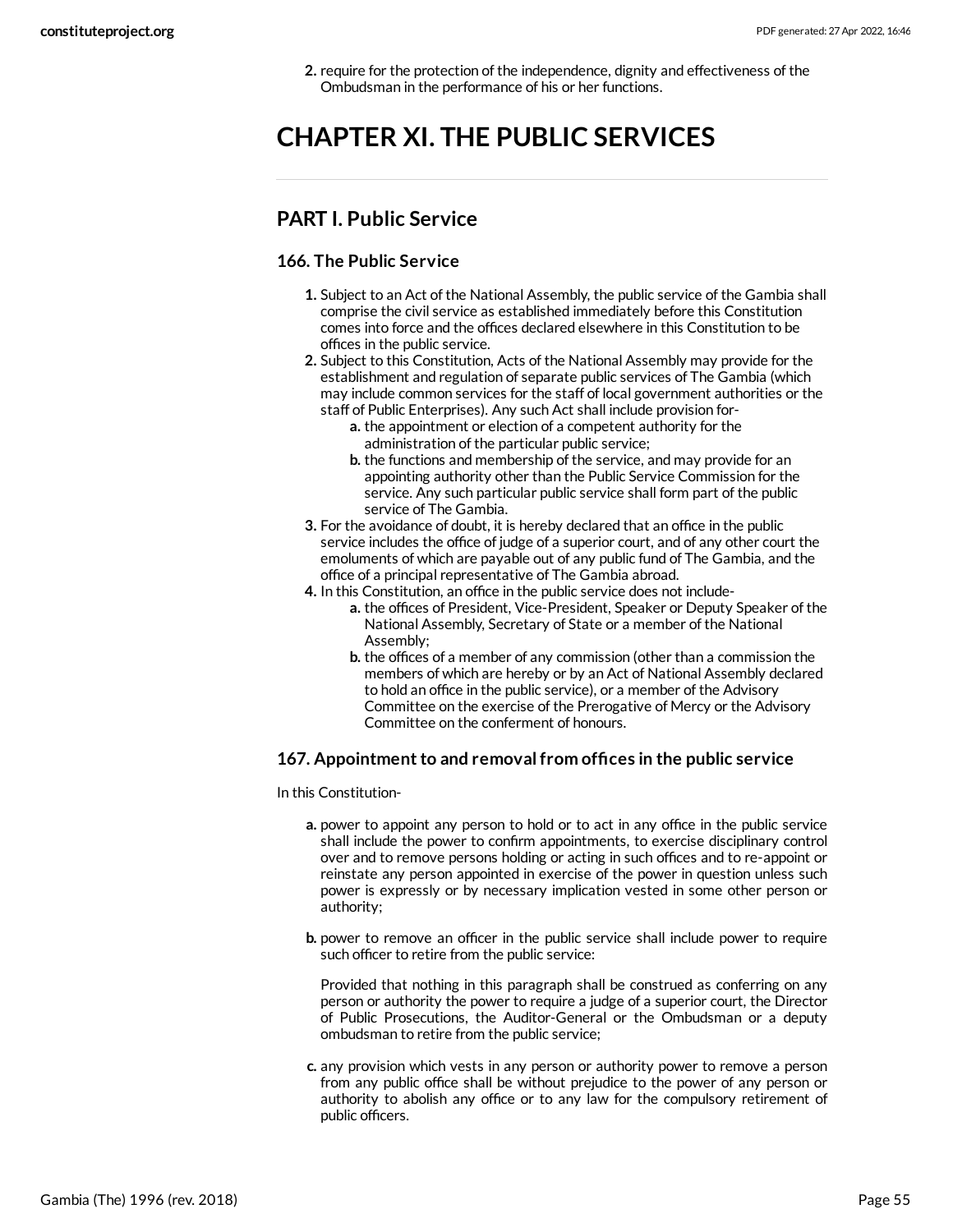### **168. Head of the Civil Service**

- **1.** The President, acting in accordance with the advice of the Public Service Commission, shall appoint a person holding an office in the public service on permanent terms to be the Head of the Civil Service. The Head of the Civil Service shall be the competent authority for the Civil Service.
- **2.** The Head of the Civil Service shall not hold any other office of profit or emolument in the service of The Gambia.

### **169. Protection of public servants**

- **1.** No public servant shall be
	- **a.** victimised or discriminated against either directly or indirectly for having discharged his other duties faithfully and according to law;
	- **b.** be removed from office or reduced in rank or otherwise punished without just cause.
- **2.** In this section, "public servant" means a person holding an office in the public service, a person in the service of local government authority, and a person in the service of a Public Enterprise.

### **170. Restriction on political activities of public servants**

- **1.** A person holding an office in the public service shall not hold office in any political party.
- **2.** Any person who holds an office in a public service who wishes to contest an election for political office shall, prior to nomination as a candidate, obtain one year's leave of absence without pay, which leave shall not unreasonably be refused.
- **3.** If a person who has obtained leave of absence in accordance with this section is elected to a political office, he or she shall immediately resign from his or her office in the public service and, if he or she fails to do so, he or she shall be removed from such office.

### **171. Retirement age**

Save as provided in this Constitution, a person holding an office in a public service-

- **a.** shall retire from such office on attaining the age of fifty-five years\* or such other age as may be prescribed by an Act of the National Assembly (which age is referred to as "the compulsory retirement age"); and
- **b.** may retire with an earned pension at any time after attaining the age of forty five years or such other age as may be prescribed by an Act of the National Assembly.

### **PART II. The Public Service Commission**

#### **172. Establishment of Commission**

- **1.** There shall be a Public Service Commission for The Gambia.
- **2.** The Public Service Commission shall comprise a Chairman and not less than two nor more than four other members. The members shall be persons of high integrity and good character and shall be appointed by the President. All the members of the Commission shall be full time members.
- **3.** A person shall not be qualified to be appointed a member of the Public Service Commission if he or she
	- **a.** is a member of a public service or a member of a disciplined force;
	- **b.** is a member of the National Assembly or of a local government authority;
	- **c.** is a member of the governing body of a Public Enterprise;
	- **d.** is a member of the executive body of a political party;
	- **e.** has, within the two years preceding his or her appointment, been nominated as a candidate in an election to the National Assembly; or
	- **f.** is not qualified to be elected as a member of the National Assembly or is disqualified from holding an office in the public service.

• Head of state powers

- Head of state powers
- Restrictions on the armed forces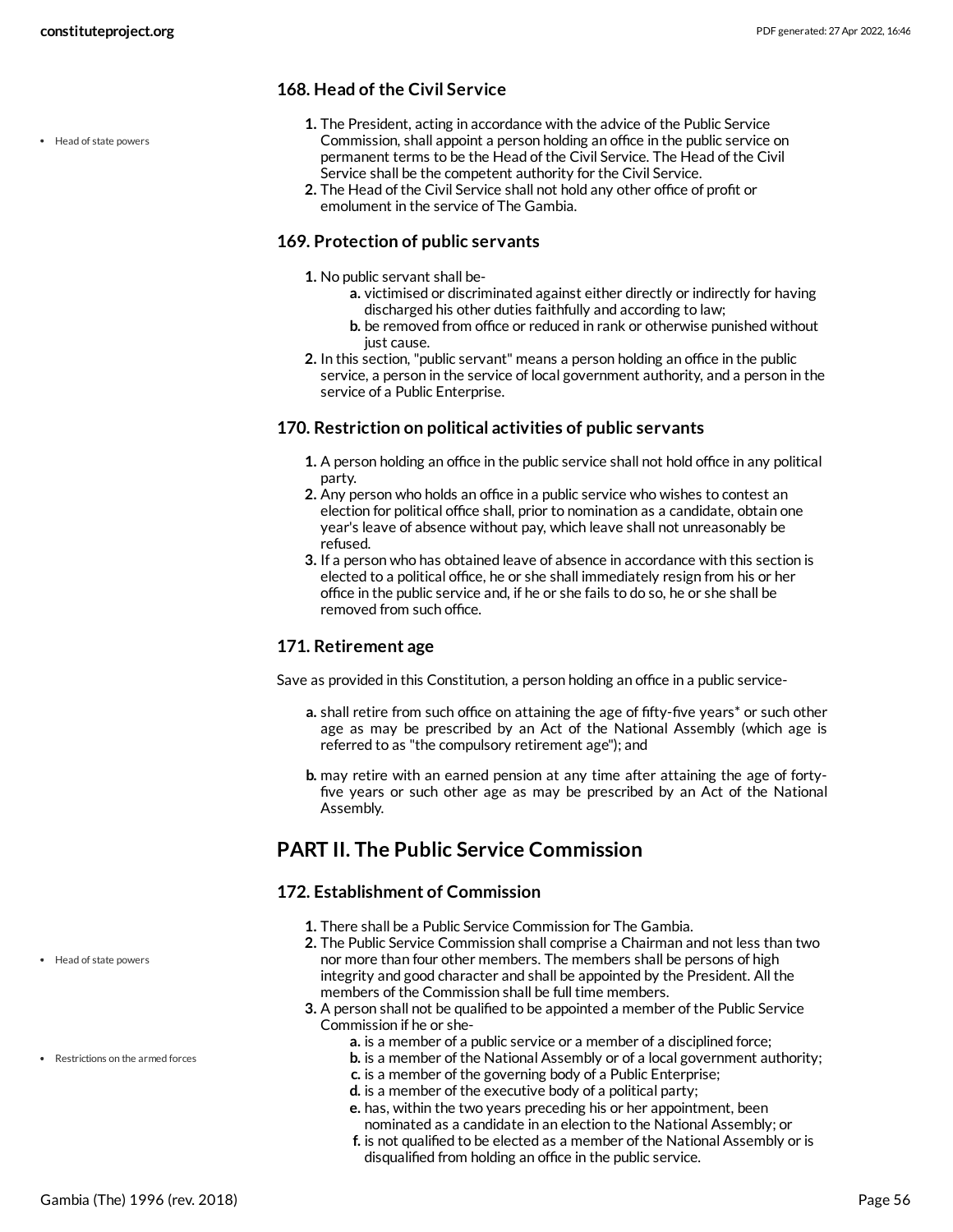Head of state powers

- **4.** A member of the Public Service Commission shall not hold any other public office and shall be disqualified for appointment to any office in the public service during a period of three years after he or she ceases to be a member of the Commission.
- **5.** Subject to the provisions of this section, the members of the Public Service Commission shall be appointed for a term of two years, which term shall be renewable:

Provided that half of the members first appointed after the coming into force of this Constitution shall be appointed for shorter terms in order to provide continuity in the Commission

- **6.** A member of the Public Service Commission may be removed from office by the President only for inability to perform the functions of his or her office by reason of infirmity of mind or body or any other cause, or for misconduct or incompetence.
- **7.** Before assuming the functions of his or her office, a member of the Public Service Commission shall take the prescribed oaths.
- **8.** Except as provided in this Constitution or any other law not inconsistent with this Constitution, in the exercise of its functions under this Constitution, the Public Service Commission shall not be subject to the direction or control of any other person or authority.

### **173. Powers of appointment**

- **1.** Save as otherwise provided in this Constitution or any Act of the National Assembly for the establishment of a particular public service, the power to make appointments to offices in the public service shall vest in the Public Service Commission.
- **2.** Subsection (1) does not apply in relation to
	- **a.** any office in the service of a local government authority;
	- **b.** any office as a member, or in the service, of a Public Enterprise;
	- **c.** any office as a member of the disciplined forces.
- **3.** The power to make an appointment to the office of permanent secretary of a department of the Government shall be exercised by the Public Service Commission in consultation with the Head of the Civil Service.
- **4.** No person shall be appointed to the personal staff of the President or the Vice-President except with the agreement of the President or Vice-President, as the case may be.
- **5.** The power to appoint persons to hold or act in any office in an institution of higher education, research or professional training established within the public service, shall vest in the governing body of that institution.
- **6.** The Commission shall, in any case in which this Constitution requires an appointment to be made after or in consultation with, or on the recommendation of, the Commission, exercise its powers in that regard, and may, at the request of the President or the competent authority concerned, render advice on appointments within their respective powers.

#### **174. Other powers of Commission**

- **1.** The Public Service Commission shall have power
	- **a.** to make provision for the overall management and efficiency of the public service;
	- **b.** to review the terms and conditions of service of persons holding office in the public service;
	- **c.** to review the General Orders and Regulations of the public service and the requirements of the public service as respects training and qualifications and to advise the Government thereon;
	- **d.** to prescribe the terms and standards for entrance and promotion examinations and establish standards and guidelines for the public service.
- **2.** The Public Service Commission shall have such supervisory and regulatory powers to give effect to their functions under subsection (1) as may be prescribed by an Act of the National Assembly.
- **3.** Subject to this Constitution and any Act of the National Assembly establishing a particular public service, the functions of the Commission under subsection (1) may be exercised in respect of offices in the public service notwithstanding that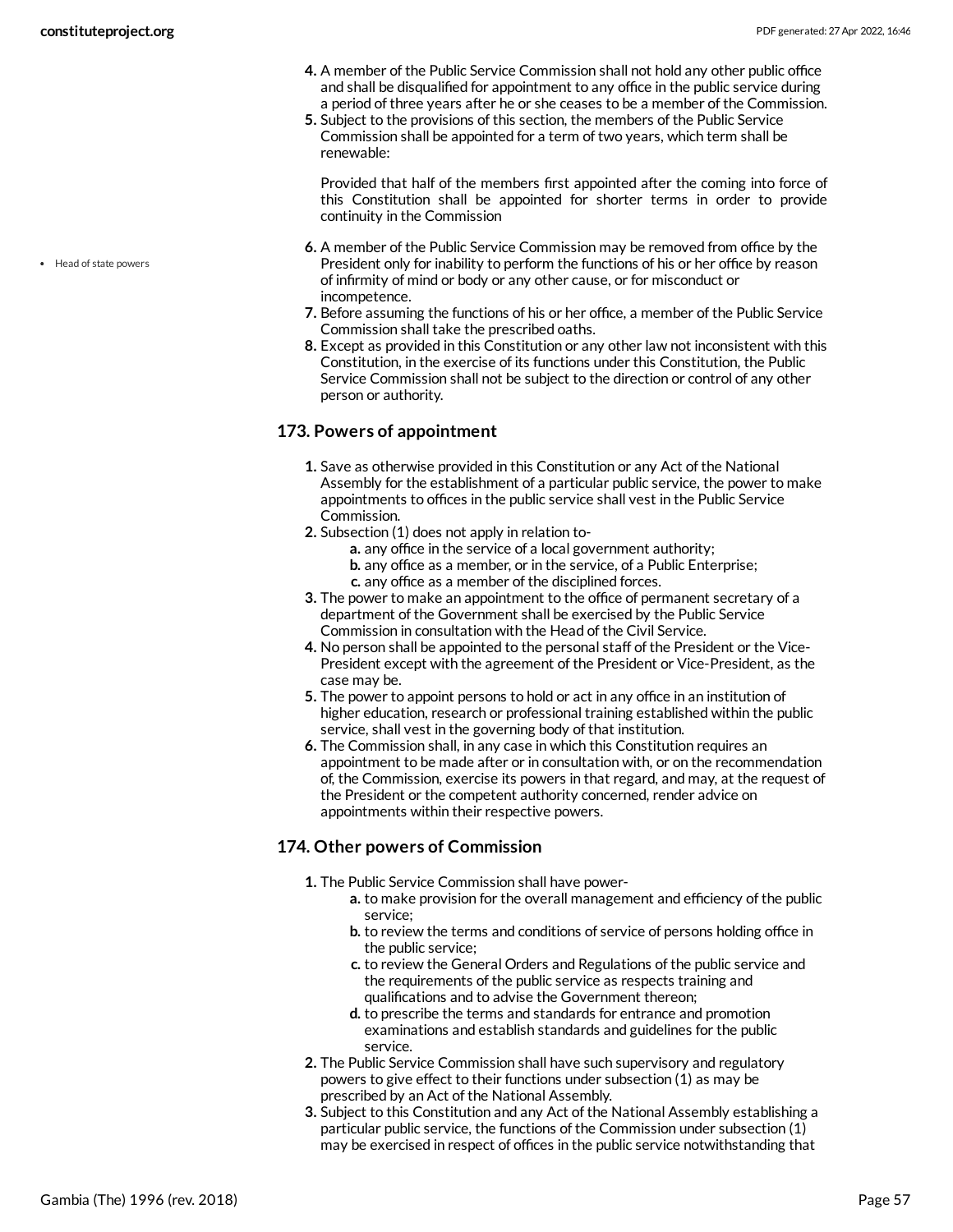- **3.** the power to make appointments to such offices is vested in some person or authority other than the Commission.
- **4.** The President may delegate such of his or her powers relating to the public service as he or she thinks fit to the Public Service Commission or to the competent authority for any particular service of the public service, subject to such conditions as may be included in the instrument of delegation or any subsequent instrument.
- **5.** The Public Service Commission may with the approval of the President and subject to confirmation by the National Assembly make regulations for the performance of its functions.
- **6.** The Public Service Commission shall submit an annual report on the performance of its functions to the National Assembly.

### **PART III. Public Enterprises**

#### **175. Public Enterprises**

- **1.** In this Constitution, "Public Enterprise" means any body corporate or other body or institution wholly owned or controlled by the Government.
- **2.** The members of the Board of Directors or other governing body of a Public Enterprise shall be appointed by the President after consultation with the Public Service Commission and shall be selected from amongst persons of integrity, competence and maturity of judgement. A member of the National Assembly, the holder of a political office or an officer of a political party shall not be qualified to be appointed to the Board of Directors or other governing body of a Public Enterprise.
- **3.** The Chief Executive of a Public Enterprise shall be appointed by the President after consultation with the Board of Directors or other governing body of the Public Enterprise and the Public Service Commission. All other appointments to the staff of a Public Enterprise shall be made by the Board of Directors or governing body, or by some member of the staff of the Public Enterprise appointed by the Board or governing body.
- **4.** Within six months of the coming into force of this Constitution, an Act of the National Assembly shall establish a committee to monitor the operations of Public Enterprises, and shall prescribe the manner in which such enterprises shall be accountable to the National Assembly and shall conduct their affairs in order to promote efficiency, transparency and probity in all their undertakings.
- **5.** A Public Enterprise shall, within three months of the end of its financial year submit an annual report to the National Assembly on its business and operations during the preceding year:

Provided that the appropriate committee of the National Assembly may extend the time for the submission of any report.

**6.** On the coming into force of this Constitution, the Public Service Commission shall provide existing Public Enterprises with guidelines on personnel matters and shall provide such guidelines to any Public Enterprise established thereafter.

### **PART IV. Pensions**

#### **176. Protection of pension rights**

- **1.** The law applicable to any benefits to which this section applies shall, in relation to any person who has been granted, or who is eligible to be granted, such benefits, be that in force on the relevant date or any later law that is not less favourable to that person.
- **2.** In this section, "the relevant date" means
	- **a.** in relation to benefits granted before the 18th February 1965, the date on which those benefits were granted;
	- **b.** in relation to any benefits granted on or after the 18th February 1965 to or in respect of any person who was a public officer before that date, the 18th February 1965;
	- **c.** in relation to any benefits granted or to be granted to or in respect of any person who became, or becomes, a public officer on or after the 18th

• Head of state powers

- Head of state powers
- Transitional provisions
- Legislative committees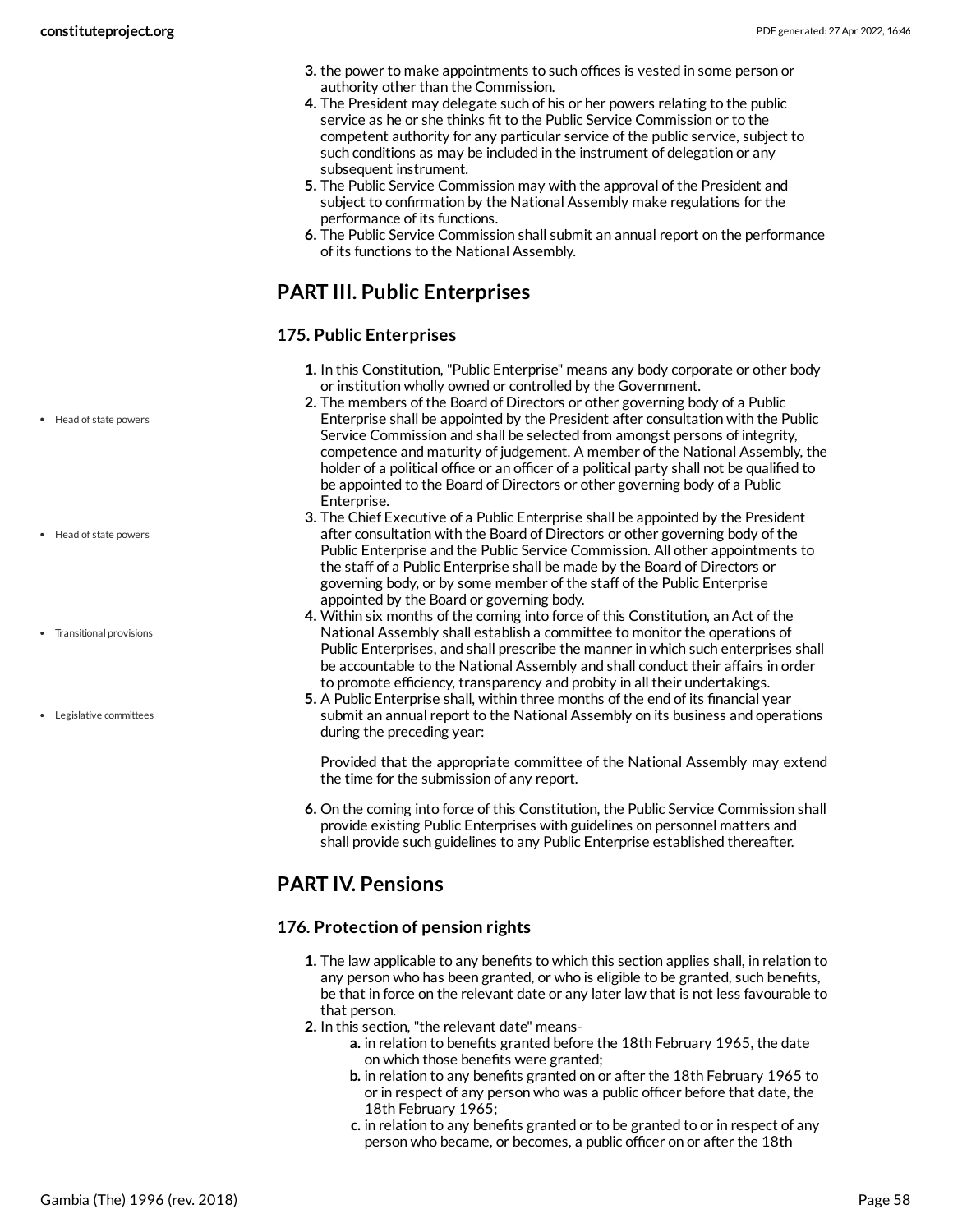- **2. c.** February 1965, the date on which he or she became or becomes a public officer.
- **3.** Where any person is entitled to exercise an option as to which of two or more laws shall apply in his or her case, the law specified by him or her in exercising the option shall, for the purpose of this section, be deemed to be more favourable to him or her than the other law or laws.
- **4.** Any benefit to which this section applies (not being a benefit that is a charge on some other fund of The Gambia) shall be a charge on the Consolidated Fund or upon such other special fund, whether contributory or noncontributory, as may be prescribed by Act of the National Assembly.
- **5.** This section applies to any benefits payable under any law providing for the grant of pensions, gratuities or compensation to persons who are or have been public officers in respect of their service in the public service or to the widows, children, dependants or personal representatives of such persons in respect of such service.
- **6.** Reference to the law applicable to any benefits to which this section applies includes references to any law relating to the time at which and the manner in which any person may retire in order to become eligible for those benefits.

#### **177. Public service pensions to be free of tax**

A pension payable to any person who is or has been a public officer in respect of his or her service in the public service or to the widow, children or dependants of such persons in respect of such service shall-

- **a.** be free of all tax;
- **b.** be subject to review to take account of relevant salary increases.

# **CHAPTER XII. THE POLICE FORCE AND PRISON SERVICE**

### **PART I. The Police Force**

#### **178. The Gambia Police Force**

- **1.** There shall be a Police Force of The Gambia of which the Inspector-General of Police shall be the Head.
- **2.** The Police Force shall be equipped and maintained to perform its traditional role of maintaining law and order, and such other functions as may be prescribed by an Act of the National Assembly.
- **3.** No person or authority shall raise any other police force or service except by or under the authority of an Act of the National Assembly.
- **4.** [Deleted by Act No. 6 of 2001.]
- **179.** [Deleted by Act No. 6 of 2001.]

#### **180. Police Council**

There shall be a Police Council whose composition, 6 of 2001 functions and powers shall be prescribed by an Act of the National Assembly.

**181.** [Deleted by Act No. 6 of 2001.]

### **PART II. The Prison Service**

#### **182. The Gambia Prison Service**

**1.** There shall be a Prison Service which shall be headed by the Commissioner of Prisons.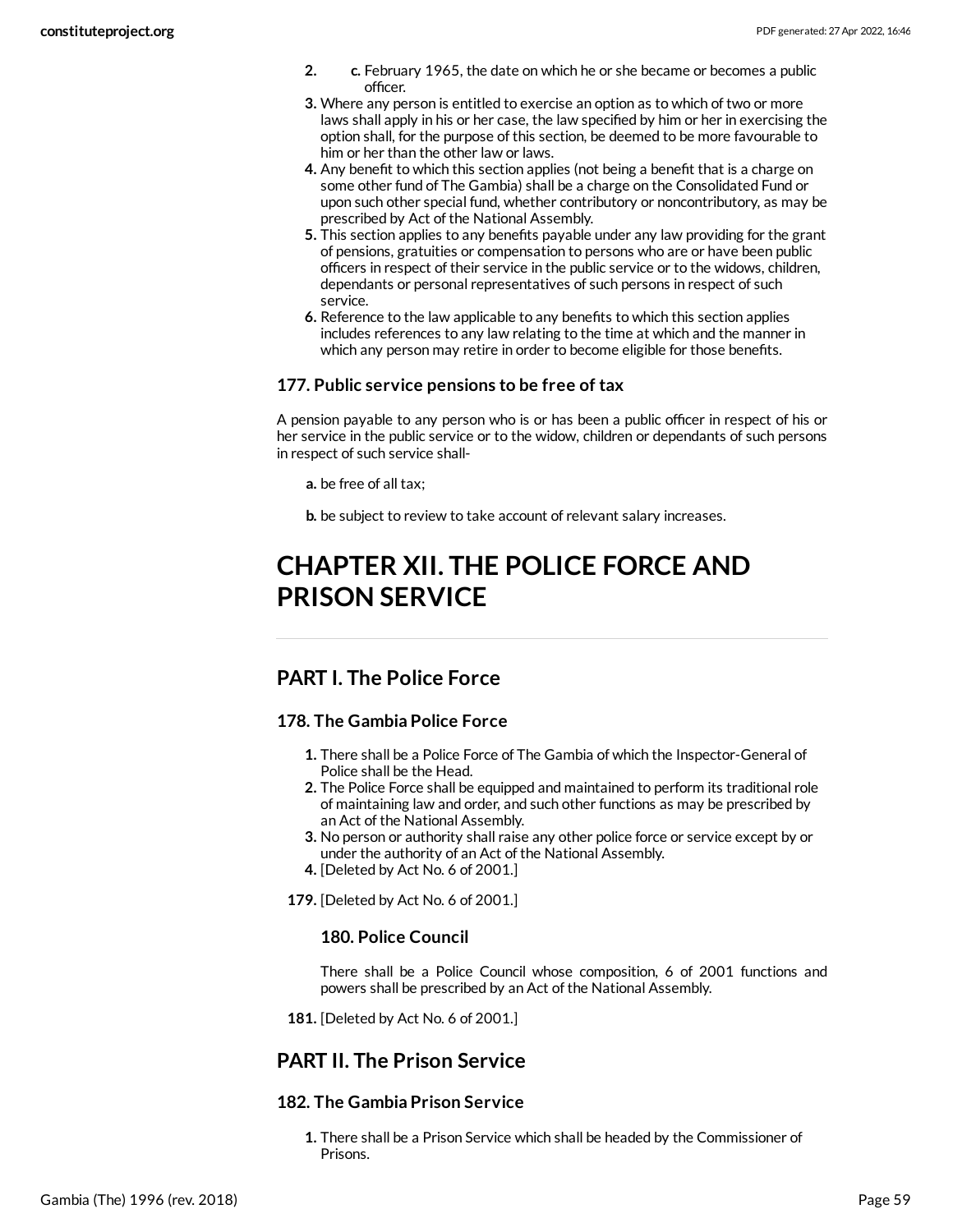**2.** An Act of the National Assembly shall prescribe the functions and powers of the Prison Service.

### **183. Control of Prison Service**

Subject to the general authority and direction of the President and the control of the Prison Service Council, the Commissioner of Prisons shall be responsible for the operational control and administration of the Prison Service and prisons in The Gambia.

#### **184. Prison Service**

There shall be a Prison Service Council whose composition, functions and powers shall be prescribed by an Act of the National Assembly.

### **185. Appointments in Prison Service**

- **1.** The Commissioner of Prisons shall be appointed by the President after consultation with the National Security Council.
- **2.** Subject to this section, the power to appoint persons in the rank of Assistant Commissioner and above in the Prison Service shall be vested in the President on the advice of the Commissioner of Prisons through the Secretary of State.
- **3.** Subject to any regulations made by the Prison Service Council, the power to appoint persons to a rank in the Prison Service below that of Assistant Commissioner shall vest in the Commissioner.

# **CHAPTER XIII. THE ARMED FORCES AND THE NATIONAL INTELLIGENCE AGENCY**

### **PART I. The Armed Forces**

### **186. Armed Forces**

- **1.** There shall be the Armed Forces of The Gambia which shall consist of the Army, the Navy and the Air Force and such other services for which provision is made by an Act of the National Assembly.
- **2.** No person shall raise an armed force except by or under the authority of an Act of the National Assembly.
- **3.** The Armed Forces shall be equipped and maintained to perform their role of defence of The Gambia as well as such other functions for the development of The Gambia as provided in this Constitution.

#### **187. Functions**

- **1.** The principal functions of the Armed Forces are
	- **a.** to preserve and defend the sovereignty and territorial integrity of The Gambia;
	- **b.** to aid the civil authorities, at their request, in emergencies and in cases of natural disasters;
	- **c.** to engage, at the request of the civil authorities, in productive activities, such as agriculture, engineering, health and education for the development of The Gambia.
- **2.** It shall be the aim of the Government and the Armed Forces to maintain harmony and to foster understanding between the Armed Forces and the civilian population, and to that end
	- **a.** the National Youth Service shall be organised with the co-operation and assistance of the Armed Forces;
	- **b.** the Armed Forces shall establish training programmes for their members at all levels to equip them with skills and trades, and a programme of secondment to civilian occupations, so as to enable members of the Forces to return, after their service to a full and productive civilian life,
- Advisory bodies to the head of state Head of state powers
- Head of state powers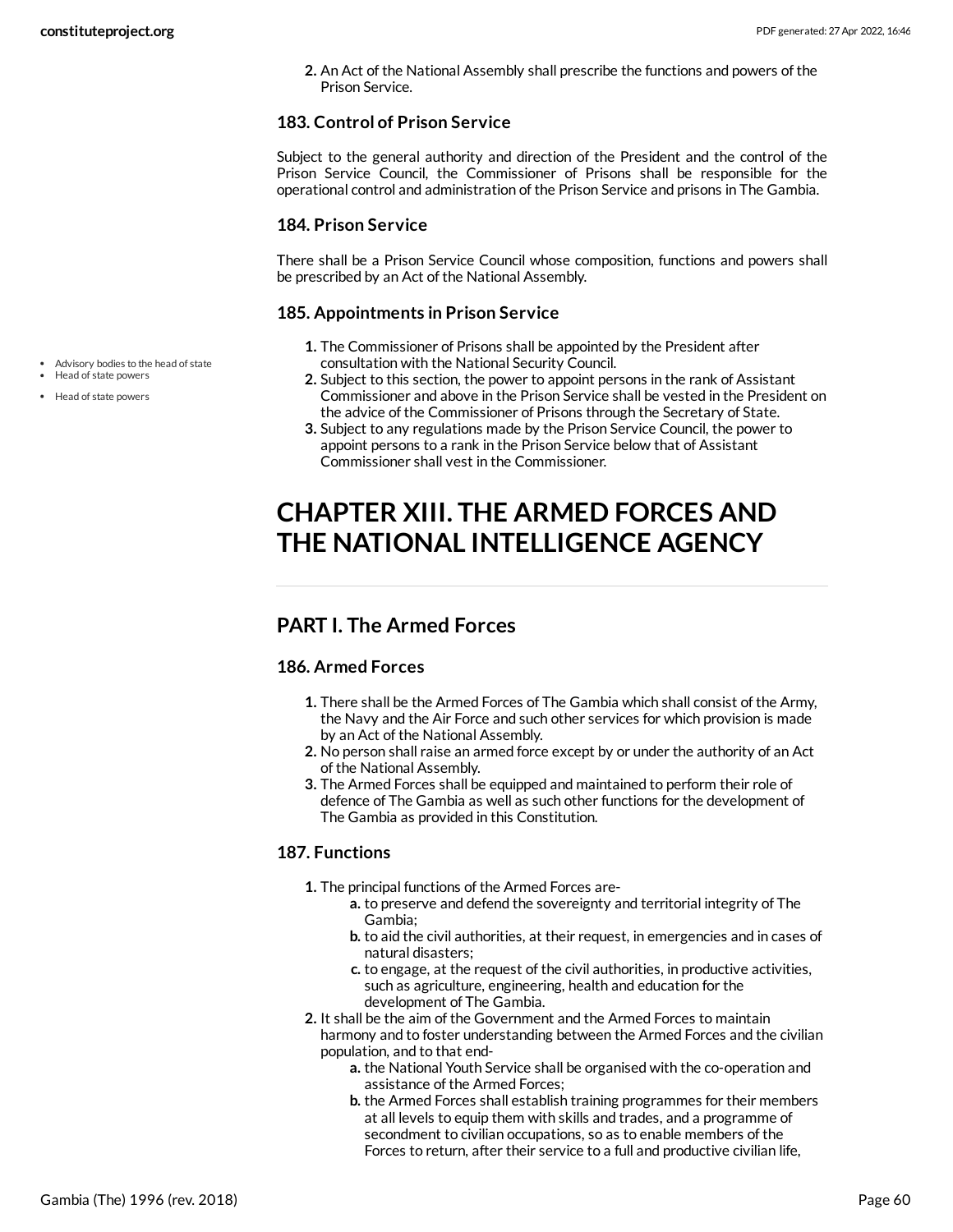Designation of commander in chief

- **2. c.** there shall be established an army reserve.
- **3.** It shall be the duty of the members of The Gambia Armed Forces to respect the fundamental rights and freedoms of other persons.

#### **188. Control of the Armed Forces**

- **1.** Subject to the authority and directions of the President and of the Armed Forces Council, the Chief of Defence Staff shall be responsible for the operational control and administration of the Armed Forces.
- **2.** Without prejudice to his or her general power and authority as commander-inchief, the President may give a Force Commander directions with respect to the operational use of the Commander's forces in The Gambia for the purposes of maintaining and securing public safety and public order, and the Force Commander shall comply with those directions.
- **3.** In the exercise of his or her powers as commander-in-chief, the President shall, whenever practicable, consult the National Security Council.
- **4.** The President shall not deploy any troops outside The Gambia without the approval of the National Assembly.

### **189. Armed Forces Council**

- **1.** There shall be an Armed Forces Council which shall consist of
	- **a.** the Vice-President as Chairman;
		- **b.** the Secretary of State for the time being responsible for defence;
		- **c.** the Chief of Defence Staff;
		- **d.** the Armed Forces Chief of Staff;
		- **e.** the commanders of the Army, the Navy and the Air Force;
		- **f.** the Permanent Secretary of the Ministry responsible for Defence;
		- **g.** two other persons appointed by the President subject to confirmation by the National Assembly.
- **2.** The Armed Forces Council shall
	- **a.** advise the President on all matters of policy relating to defence and strategy, including the role of the Armed Forces, defence budgeting and finance, administration, and any other matter which the President may refer to the Council;
	- **b.** advise the President on the promotion of officers to the rank of Lieutenant Colonel or its equivalent and above;
	- **c.** with the prior approval of the President, make regulations for the performance of its functions under this Constitution and any other law and, subject to any Act of the National Assembly in that regard, for the effective and efficient administration of the Armed Forces.
- **3.** Regulations made under subsection (2) shall include regulations in respect of
	- **a.** the control and administration of the Armed Forces;
	- **b.** the ranks of the officers and men of each service, the members in each rank and the use of uniforms by the members;
	- **c.** the conditions of service, enrolment, pay, pensions, gratuities and other allowances of officers and men, and deductions therefrom;
	- **d.** the authority and powers of command of officers and men;
	- **e.** the powers of commanding officers to try members of the Armed Forces;
	- **f.** the establishment of research and development units in each service.

#### **190. Appointments in Armed Forces**

- **1.** The President shall, after consulting the National Security Council, appoint:
	- **a.** the Chief of Defence Staff of the Armed Forces;
	- **b.** the Armed Forces Chief of Staff;
	- **c.** the Commanders of the Army, the Navy and the Air Force.
- **2.** A person shall not be qualified for appointment in accordance with subsection (1) if he or she is not a citizen of The Gambia or if he or she holds the citizenship or nationality of any other country.
- **3.** The President may, after consulting the National Security Council, remove from office the Chief of Defence Staff, the Armed Forces Chief of Staff, or the Commander of the Army, the Navy or the Air Force.
- **4.** The President may, after consulting the Armed Forces Council, appoint the commanders of any formation or unit of the Armed Forces.

Advisory bodies to the head of state

Advisory bodies to the head of state

- Selection of active-duty commanders
- Advisory bodies to the head of state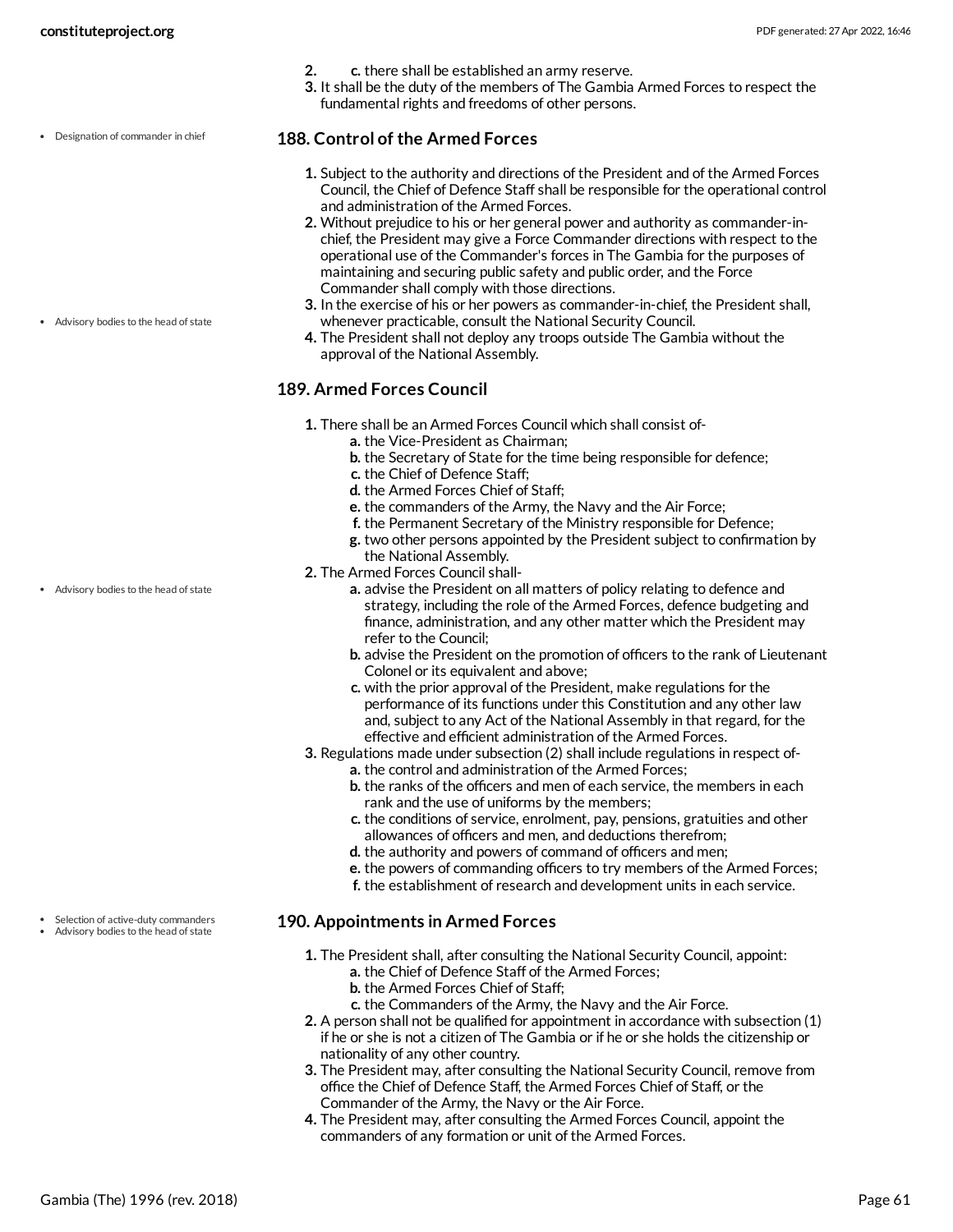**5.** The President shall, in accordance with the advice of the Armed Forces Council, grant commissions in the Armed Forces.

## **PART II. National Intelligence Agency**

### **191. National Intelligence Agency**

- **1.** There shall be a National Intelligence Agency which shall be under the command of the President.
- **2.** Subject to any Act of the National Assembly and the provisions of this Constitution, the National Intelligence Agency shall be governed by the National Intelligence Agency Decree, 1995.

# **CHAPTER XIV. LAND COMMISSION**

### **192. Land Commission**

**1.** There shall be established a Land commission whose composition, functions and powers shall be prescribed by an Act of the National Assembly.

# **CHAPTER XV. LOCAL GOVERNMENT AND TRADITIONAL RULERS**

### **193. System of local government**

- **1.** Local government administration in The Gambia shall be based on a system of democratically elected councils with a high degree of local autonomy.
- **2.** An Act of the National Assembly shall provide for the establishment of city councils, municipalities and area councils (which are together referred to as local government authorities), and the general district in which each shall have jurisdiction. The geographical boundaries of each local government authority shall be determined by the Independent Electoral Commission.
- **3.** An Act of the National Assembly shall make provision for the functions, powers and duties of local government authorities including provision for
	- **a.** the infrastructure and development of the area within the authority's jurisdiction:
	- **b.** the encouragement of commercial enterprises;
	- **c.** the participation of the inhabitants in the development and administration of the area;
	- **d.** the essential and other services to be provided by the authority;
	- **e.** the raising of local revenue;
	- **f.** the management, control and oversight of the authority's finances and the audit of its accounts by the Auditor-General;
	- **g.** the making of by-laws;
	- **h.** the preservation of the environment;
	- **i.** the promotion of Gambian traditions and culture;
	- **j.** the control of financial and other resources allocated by the Central Government.
- **4.** It shall be an object of the local government system that so far as possible, issues of local policy and administration shall be decided at a local level and that local government authorities shall co-operate with the central Government in adopting a policy of decentralisation.

Municipal government

• Electoral commission

#### Protection of environment

 $\cdot$  Right to culture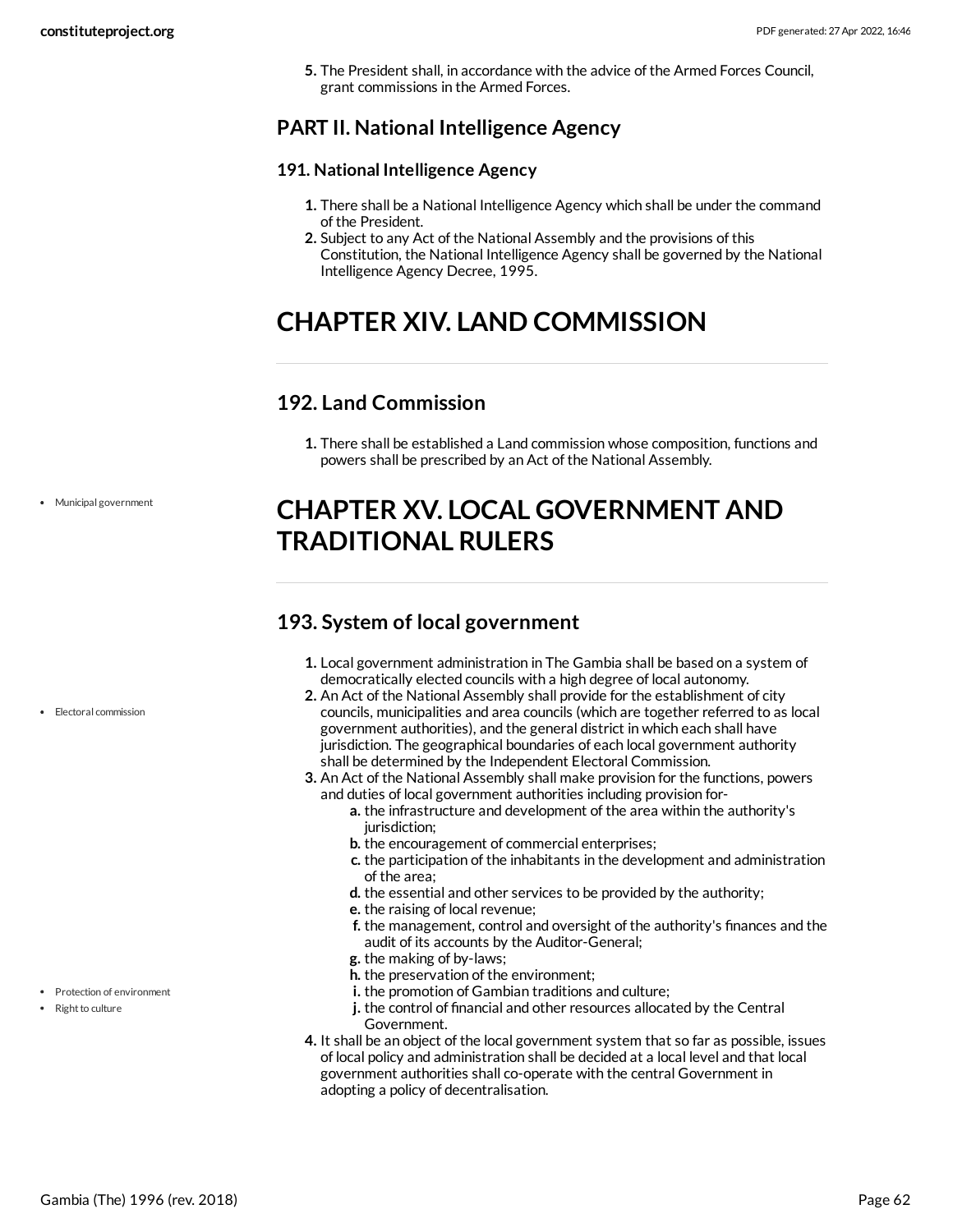### **194. Local government authorities**

An Act of the National Assembly by or under which a local government authority is established shall include provision for-

- **a.** the election of members of the authority from among residents of the area within the authority's jurisdiction at intervals of four years, and the qualifications for election;
- **b.** the additional representation on the authority of District Chiefs and representatives of local commercial, occupational or social interests or groups, whether by election or otherwise;
- **c.** the direct election of the Mayor or Chairperson of the authority;
- **d.** the tenure of office of members of the authority;
- **e.** the recall by their wards of members of the authority;
- **f.** the appointment of committees from amongst the members of the authority, including finance, establishment and appointment, and development committees;
- **g.** the appointment of a chief executive for the authority to be responsible to the authority for the administration of its services and the implementation of its policy and programmes; and for the terms and conditions of his or her appointment.

## **CHAPTER XVI. THE NATIONAL YOUTH SERVICE**

### **195. National Youth Service Scheme**

**1.** There shall be established a National Youth Service Scheme whose composition, operation and functions shall be prescribed by an Act of the National Assembly.

### **196. Participation in the service**

- **1.** Citizens of The Gambia who have attained the age of eighteen years shall, subject to any exemptions and deferments prescribed by an Act of the National Assembly, be required to join the National Youth Service.
- **2.** An Act of the National Assembly may provide that any person who seeks an appointment in the public service shall provide evidence of his or her having participated in, or been exempted from joining, the National Youth Service.

### **197. National Youth Service Board**

- **1.** The National Youth Service Board shall be responsible for the operation of the National Youth Service.
- **2.** The Board shall be composed of a Chairman and four other members who shall be appointed by the President, in consultation with the Secretary of State.
- **3.** Subject to this Constitution and any Act of the National Assembly, the Board may, with the prior approval of the President, make regulations for the performance of its functions under this Constitution or any other law and for the effective and efficient administration of the National Youth Service.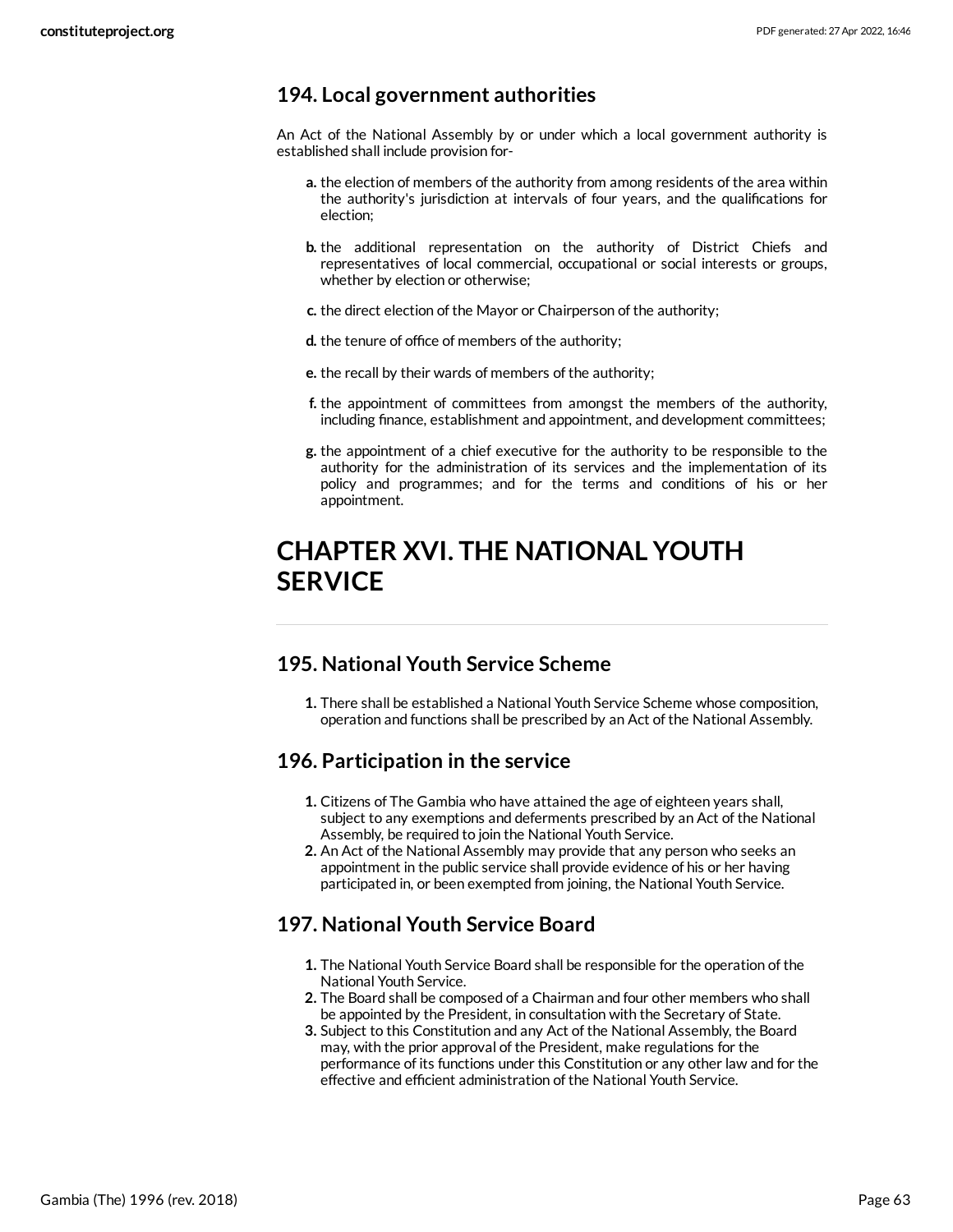## **CHAPTER XVII. THE NATIONAL COUNCIL FOR CIVIC EDUCATION**

### **198. National Assembly to establish National Council for Civic Education**

**1.** There shall be established a National Council for Civic Education whose composition, functions and powers shall be prescribed by an act of the National Assembly.

### **199. Functions of the Council**

- **1.** The functions of the National Council for Civic Education shall be
	- **a.** to create and sustain within society an awareness of the principles and objectives of this Constitution as the fundamental law of The Gambia;
	- **b.** to educate and encourage the public to defend this Constitution against all forms of abuse and violence;
	- **c.** to formulate, from time to time, for the consideration of the Government programmes at national and district levels aimed at realising the objects of this Constitution;
	- **d.** to formulate, implement and oversee programmes aimed at inculcating in the citizens of The Gambia awareness of their civic and fundamental rights, duties and responsibilities;
	- **e.** to educate the citizens of The Gambia about international, regional and subregional matters relevant to The Gambia, and
	- **f.** such other functions as an Act of the National Assembly may prescribe.
- **2.** An Act of the National Assembly may provide for the establishment of district branches of the Council.
- **3.** In the exercise of its functions, the Council shall be a-political and, save as may be provided by an Act of the National Assembly, shall not be subject to the direction or control of any other person or authority.

# **CHAPTER XVIII. COMMISSIONS OF INQUIRY**

## **200. Commissions of Inquiry**

- **1.** The President may, whenever he or she deems it advisable, issue a Commission appointing one or more Commissioners and authorising such Commissioners to inquire into
	- **a.** the conduct of any public officer;
	- **b.** the conduct of any District Chief or Alkalo;
	- **c.** the conduct or management of any department or authority of the public service or any local government authority or Public Enterprise;
	- **d.** any matter whatever arising in The Gambia in which an inquiry would, in the opinion of the President, be for the public good.
- **2.** The National Assembly may request the President to establish a Commission of Inquiry for any of the purposes set out in subsection (1).
- **3.** Except as may be ordered by the presiding Commissioner in the interest of public morality, public safety or public order, the proceedings of a Commission of Inquiry shall be held in public:

Provided that the presiding Commissioner shall be entitled to exclude any particular person or persons for the preservation of order.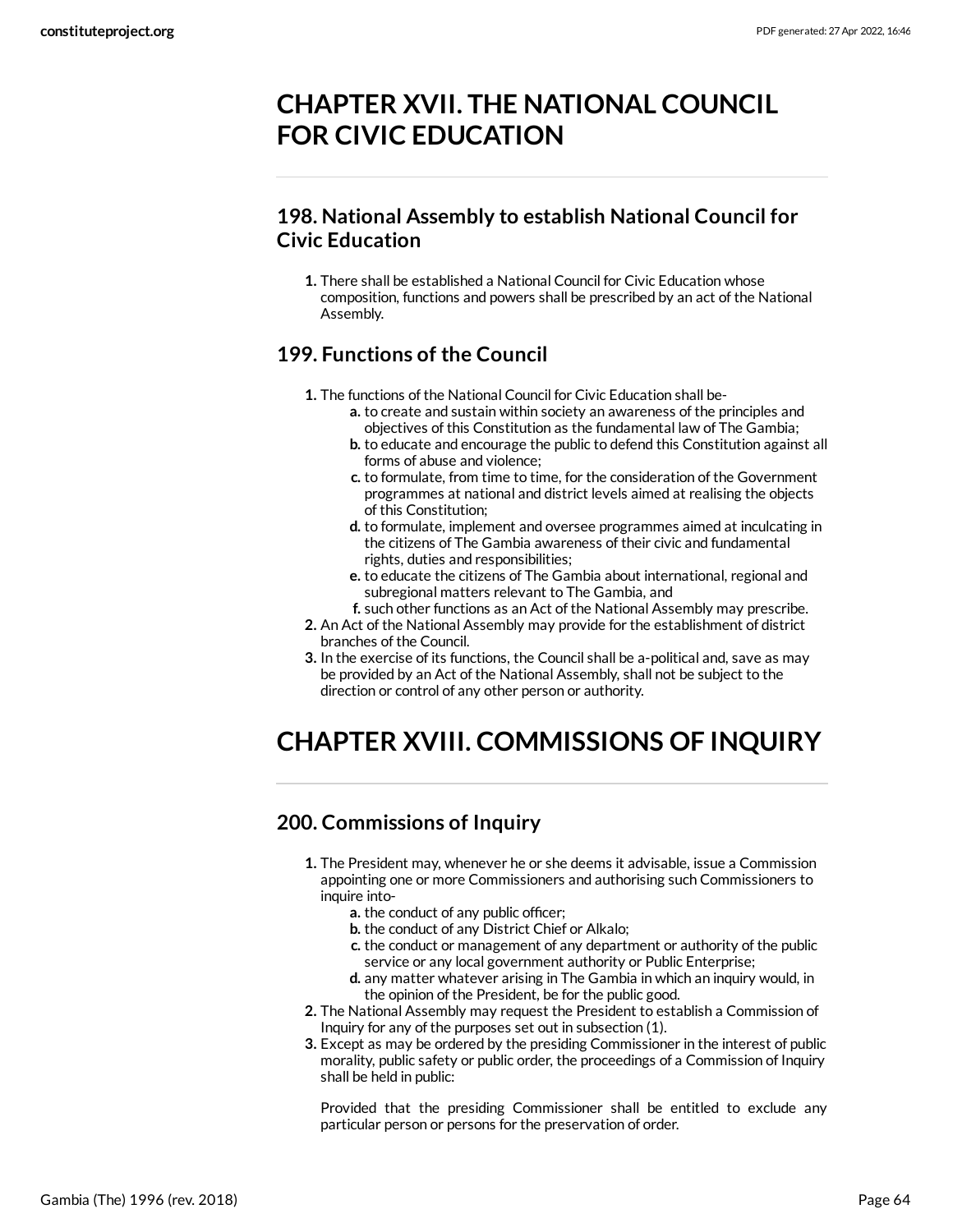### **201. Presiding Commissioner**

- **1.** A person shall not be appointed a sole Commissioner or the Chairman of a Commission of Inquiry unless
	- **a.** he or she is, or has been, a judge of a superior court, whether in The Gambia or outside it;
	- **b.** he or she is qualified to be appointed a judge of a superior court.
- **2.** Where a Commission of Inquiry consists of more than two members, at least one Commissioner shall be a person who has special qualifications or knowledge in the field of the matter under investigation.

### **202. Function and powers of Commission**

- **1.** A Commission of Inquiry shall
	- **a.** make a full and impartial investigation into the matter in respect of which the Commission is established; and
		- **b.** furnish in writing a report on the results of the inquiry, including a
		- statement of the reasons leading to the conclusions of the Commission.
- **2.** A Commission of Inquiry shall have all the powers, rights and privileges of a judge of the High Court at a trial in respect of
	- **a.** enforcing the attendance of witnesses and examining them on oath, affirmation or otherwise;
	- **b.** compelling the production of documents;
	- **c.** issuing a commission or request for the examination of witnesses abroad, and
	- **d.** making interim orders.
- **3.** A Commissioner appointed under section 200 shall not be liable to any action or suit in respect of any matter or thing bona fide done or omitted to be done in the performance of his or her functions as a Commissioner.

### **203. Publication of report**

On receipt of the report of a Commission of Inquiry-

- **a.** the President shall within six months publish the report and his or her comments on the report, together with a statement of any action taken, or the reason for not taking any action, thereon; or
- **b.** where the President refuses to publish the report for reasons of national security or otherwise in the public interest, he or she shall, within six months, publish a statement to that effect.

### **204. Adverse findings**

- **1.** Where a Commission if Inquiry makes an adverse finding against any person, it shall, at the time of submitting its report to the President, inform such person of the finding and the reasons therefor.
- **2.** A person against whom any such adverse finding has been made may appeal against such finding to the Court of Appeal as of right as if the finding were a judgement of the High court; and on the hearing of the appeal the report shall be treated as if it were such a judgment.
- **3.** An appeal under this section shall be made within three months of the appellant being informed of the adverse finding as provided by subsection (1) or such later time as the Court of Appeal may allow.

### **205. Immunities of witnesses**

A witness before a Commission of Inquiry shall be entitled to the same immunities and privileges as if he or she were a witness in proceedings before the High Court.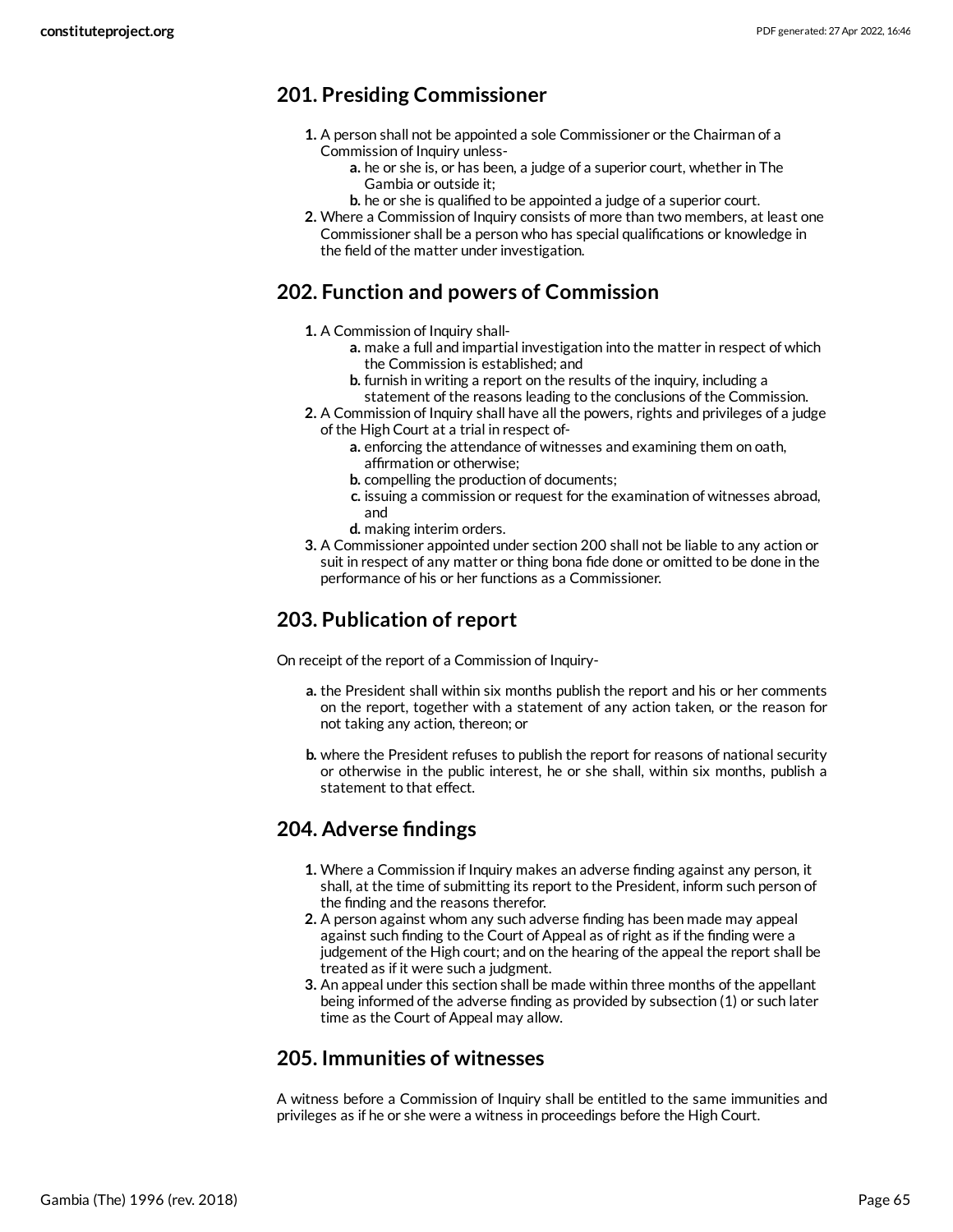### **206. National Assembly to make further provision**

An Act of the National Assembly may make further provision for the purposes of this Chapter, and subject to any such Act, the owner conferred by any law to make rules of court for the superior courts shall be deemed to include power to make rules regulating the procedure and practice of all Commissions of Inquiry.

# **CHAPTER XIX. The Media**

• Freedom of press

- Television
- Radio
- State operation of the media
- Right to protect one's reputation

### **207. Freedom and responsibility of the Media**

- **1.** The freedom and independence of the Press and other information media are hereby guaranteed.
- **2.** An Act of the National Assembly may make provisions for the establishment and operation of the Press and other information media.
- **3.** The Press and other information media shall, at all times, be free to uphold the principles, provisions and objectives of this Constitution, and the responsibility and accountability of the Government to the people of The Gambia.

### **208. Responsibility of State owned media**

All state owned newspapers, journals, radio and television shall afford fair opportunities and facilities for the presentation of divergent views and dissenting opinion.

### **209. Limitations on rights and freedoms**

The provisions of sections 207 and 208 are subject to laws which are reasonably required in a democratic society in the interest of national security, public order, public morality and for the purpose of protecting the reputations, rights and freedoms of others.

**210.** [Deleted by Act No. 15 of 2004.]

## **CHAPTER XX. DIRECTIVE PRINCIPLES OF STATE POLICY**

### **211. Application of the Directive Principles of State Policy**

The principles of state policy in this Chapter shall form part of the public policy of The Gambia for the establishment of a just, free and democratic state. These principles shall not confer legal rights or be enforceable in any court but-

- **a.** subject to the limits of the economic capacity and development of The Gambia, the Executive, the Legislature and all other organs of the State in taking policy decisions, making laws and in the administration of The Gambia, shall according to their respective functions be guided by and observe them with a view to achieving by legislation or otherwise the full realisation of these principles; and
- **b.** the courts are entitled to have regard to these principles in interpreting any laws based on them.

• Integration of ethnic communities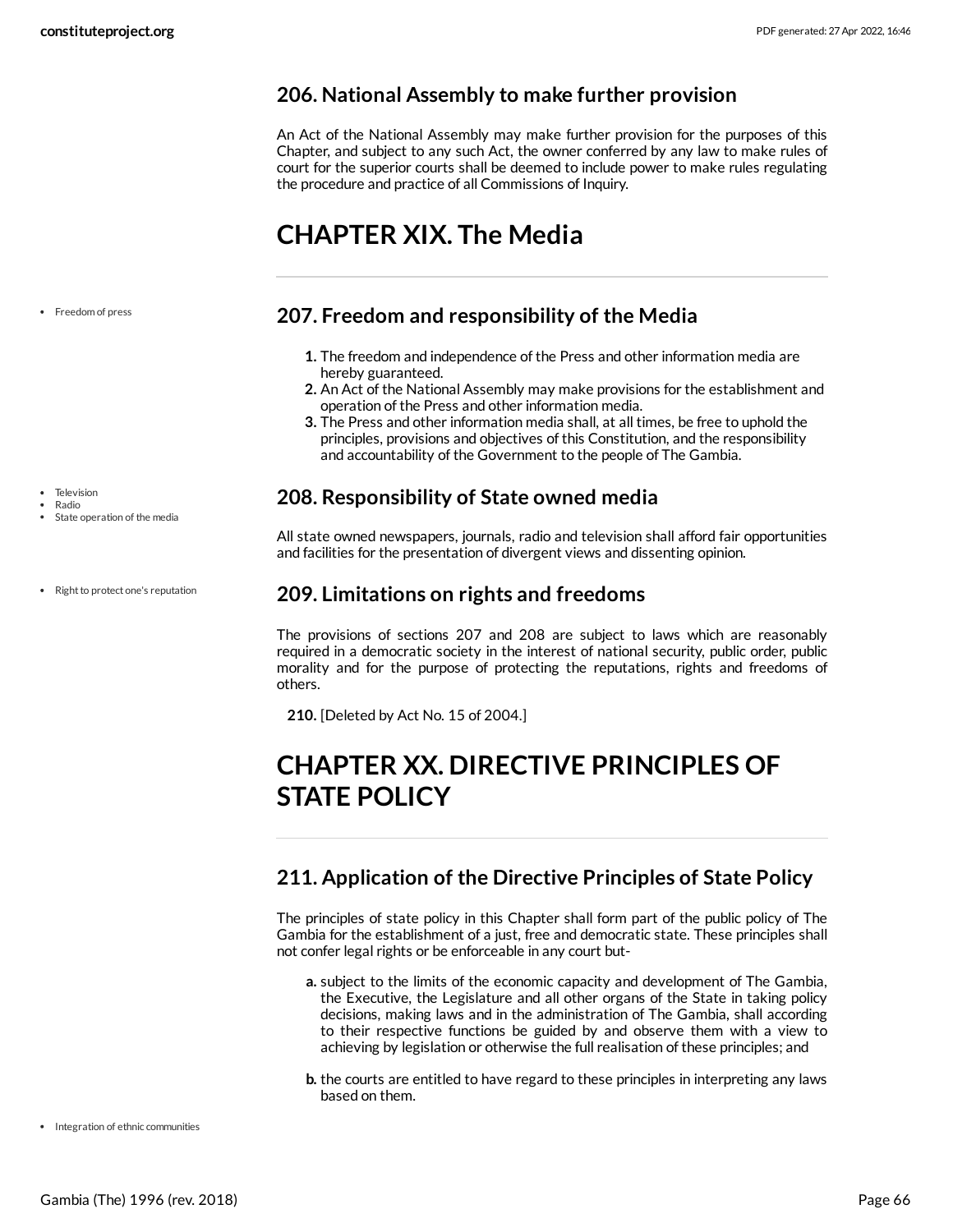• Right to culture

**212. National Integration and Unity**

- **1.** All organs of the State shall strive towards the realisation of national unity, peace and stability.
- **2.** Every effort shall be made to integrate the people of The Gambia and foster loyalty to The Gambia without discrimination.
- **3.** All the people of The Gambia shall be entitled to their ethnic, religious and cultural values which do not disturb the unity or cohesion of the State.

## **213. National Sovereignty and Independence**

- **1.** The State and all Citizens of The Gambia shall endeavour to protect and enhance national sovereignty including social, political, and economic independence and territorial integrity.
- **2.** The State shall pursue policies which avoid undue dependence on other nations and institutions.

## **214. Political objectives**

- **1.** The Gambia shall be a democratic state dedicated to freedom, peace, progress, prosperity and justice.
- **2.** The people shall express their will and consent as to who shall govern them and how they shall be governed, through regular, free and fair elections of their representatives.
- **3.** The State shall be guided by the principles of decentralisation and devolution of governmental functions and powers to the people at appropriate levels of control to facilitate democratic governance.
- **4.** In the composition of the Government, women shall be fairly represented.
- **5.** The Government, with due regard to the principles of an open and democratic society, shall foster accountability and transparency at all levels of government.

## **215. Economic Objectives**

- **1.** The State shall endeavour to create an economic environment that maximises the rate of economic growth and employment and secures the maximum welfare and prosperity for all persons in The Gambia.
- **2.** The State shall endeavour to keep inflation under control.
- **3.** Recognising that the most secure democracy is one that assures the basic necessities of life for its people, the State shall endeavour to establish an efficient, dynamic and self-reliant economy whose underlying principles shall include ensuring:
	- **a.** ample and equal economic opportunity for all citizens and a pronounced role for the private sector, and the encouragement of private initiative;
	- **b.** that persons bear their fair share of social and national responsibilities including their responsibility to contribute to the development of the country; and
	- **c.** a balanced development of all parts of The Gambia, improvement in the quality of life in rural communities and redressing economic imbalances between rural and urban communities.
- **4.** The State shall pursue a policy of:
	- **a.** giving adequate priority to those sectors of the economy which promote national prosperity;
	- **b.** promoting the development of agriculture and related industry;
	- **c.** encouraging and protecting beneficial foreign investment;
	- **d.** protecting the environment of the nation for posterity; and
	- **e.** co-operation with other nations and bodies to protect the global environment.
- **5.** The State shall endeavour to ensure equal opportunity and full participation for women in the economic development of the country.

• Right to work

- Right to establish a business
- Mentions of social class
- Protection of environment
- Protection of environment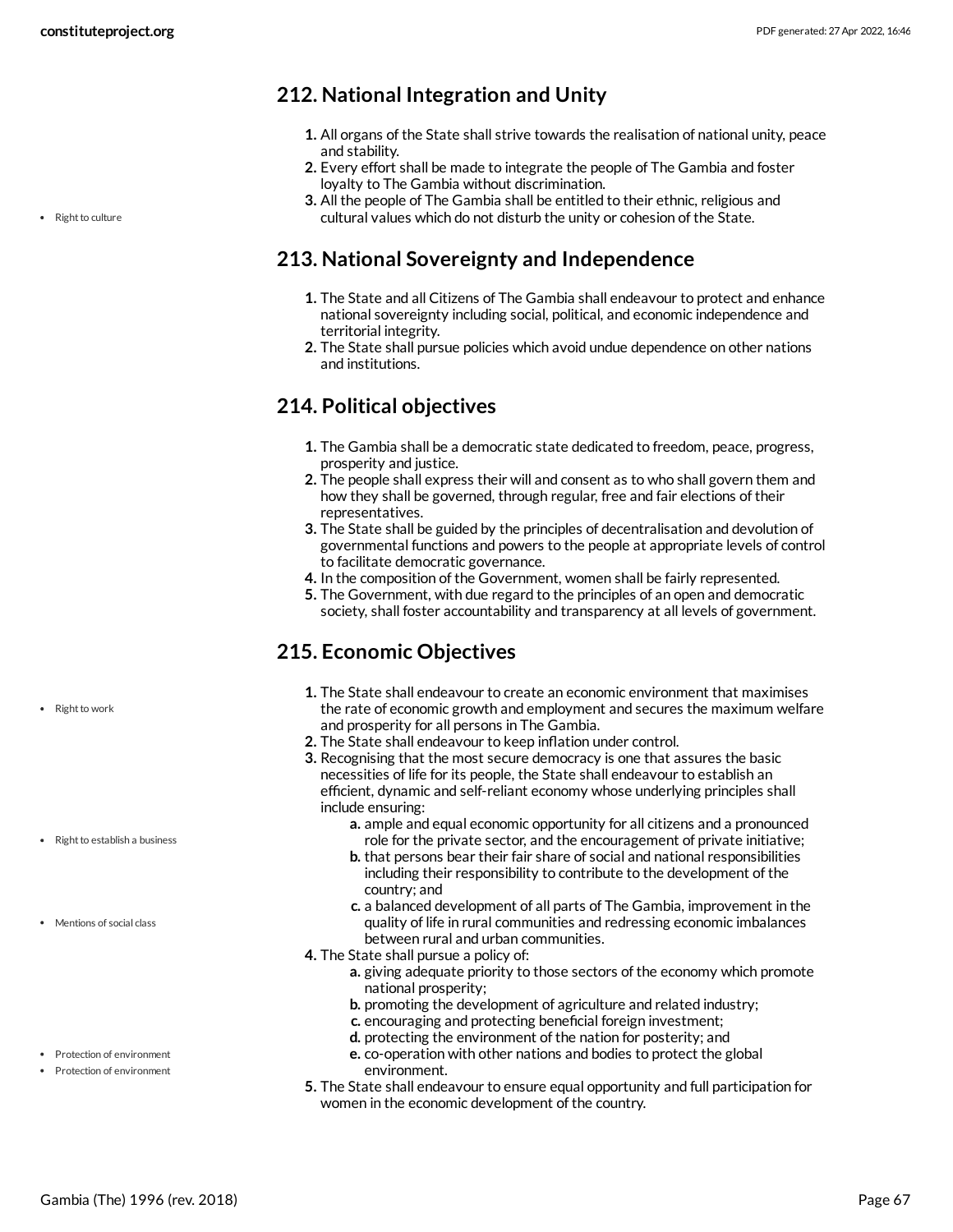### **216. Social Objectives**

- **1.** The State shall endeavour to secure and promote a society founded on the principles of freedom, equality, justice, tolerance, probity and accountability.
- **2.** The State shall pursue policies to protect the rights and freedoms of the disabled, the aged, children and other vulnerable members of society and to ensure that such persons are provided just and equitable social opportunities.
- **3.** The State, in pursuing policies under subsection (2), shall be bound by the fundamental rights and freedoms in the Constitution and shall be guided by international human rights instruments to which The Gambia is a signatory and which recognise and apply particular categories of basic human rights to development processes.
- **4.** The State shall endeavour to facilitate equal access to clean and safe water, adequate health and medical services, habitable shelter, sufficient food and security to all persons.
- **5.** The State shall encourage and promote the establishment and maintenance of contributory schemes that shall provide economic security for all citizens.
- **6.** The State shall endeavour to ensure safe systems of working for persons who are employed and to provide that such persons are entitled to adequate rest, leave and leisure.
- **7.** The State shall endeavour to ensure that adequate sports facilities are established throughout The Gambia and that sports are promoted as a means of fostering national integration, health and self-discipline and international friendship and understanding.

### **217. Educational objectives**

- **1.** The State shall endeavour to provide adequate educational opportunities at all levels of study for all citizens.
- **2.** The State shall pursue policies to ensure basic education for all citizens and shall endeavour to provide adequate resources so that such tuition for basic education shall be free for all citizens.
- **3.** The State shall endeavour to provide skills training centres.
- **4.** The State shall take measures to create an adult literacy programme, rehabilitative vocational training for the disabled, and continuing education programmes.

## **218. Cultural objectives**

The State and all the people of The Gambia shall strive to protect, preserve and foster the languages, historic sites, cultural, natural and artistic heritage of The Gambia.

### **219. Foreign relations**

The State shall endeavour to ensure that in international relations it:

- **a.** promotes and protects the interest of The Gambia;
- **b.** seeks the establishment of a just and equitable international economic and social order;
- **c.** fosters respect for international law, treaty obligations and the settlement of international disputes by peaceful means; and
- **d.** is guided by the principles and goals of international and regional organisations of which The Gambia is a signatory.

### **220. Duties of a Citizen**

**1.** The exercise and enjoyment of rights and freedoms are inseparable from the performance of duties and obligations, and accordingly, every citizen shall:

- State support for the disabled
- State support for children State support for the elderly
- International law
- Right to water
- Right to shelter Right to health care
- Right to rest and leisure Right to safe work environment

- Free education
- State support for the disabled
- Right to culture
- Protection of language use Reference to art

- International law
- International organizations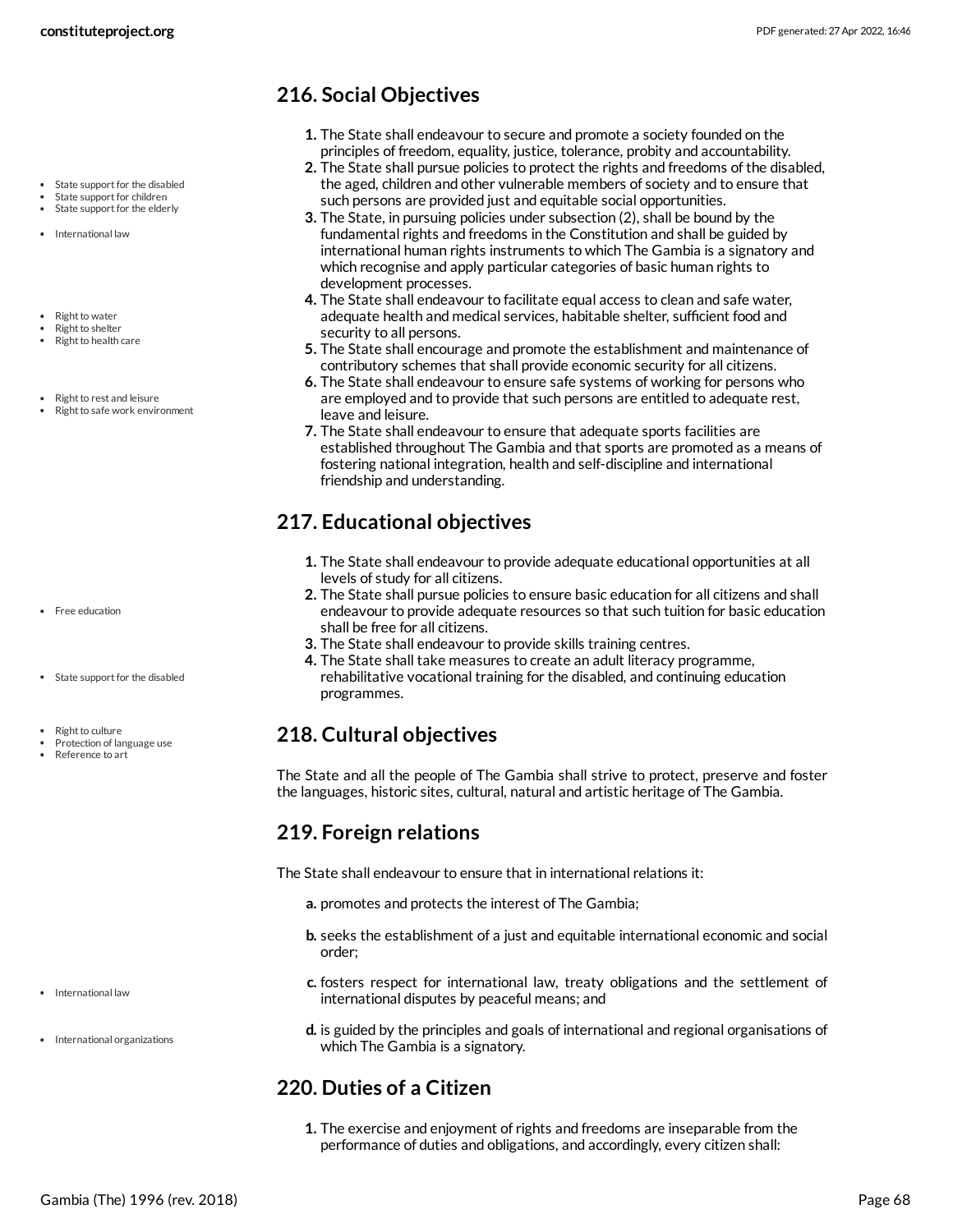- Duty to obey the constitution
- Duty to work
- Right to choose occupation
- Duty to serve in the military
- Protection of environment
- **1. a.** promote the prestige and good reputation of The Gambia and respect the symbols of The Gambia;
	- **b.** uphold and defend the Constitution;
	- **c.** foster national unity and live harmoniously with others;
	- **d.** respect the rights, freedoms and legitimate interests of others and refrain from acting in a manner detrimental to the welfare of other persons;
	- **e.** serve The Gambia by working conscientiously in his or her chosen occupation;
	- **f.** protect and preserve public property and expose and combat the misuse and waste of public funds and property;
	- **g.** contribute to the well being of the community in which the citizen lives;
	- **h.** be loyal to The Gambia and contribute to its defence when necessary;
	- **i.** cooperate with the appropriate agencies in the maintenance of law and order; and
	- **j.** protect and conserve the environment of The Gambia.
- **2.** It shall be the duty of every citizen to abide by and conform with the provisions set out in subsection (1), but such duties shall not, of themselves, render any person liable to proceedings of any kind in any court.

## **CHAPTER XXI. CODE OF CONDUCT FOR PUBLIC OFFICERS**

### **221. Application of Code of Conduct**

- **1.** The provisions of the Code of Conduct set out in section 222 shall apply to persons who hold public office or hold office in a public service, members and the staff of local government authorities and Public Enterprises, and members of a disciplined force (each of whom is in this Chapter referred to as a "public officer").
- **2.** The failure on the part of a public officer to observe a provision of this Code shall not, of itself, render that officer liable to any civil or criminal proceedings in any court, but any such failure may
	- **a.** in any proceedings in the National Assembly under this Constitution, or any disciplinary proceeding against a person, be taken into account in determining any question at issue in those proceedings;
	- **b.** in any proceedings before a court, be admissible in evidence and, if the provisions of the Code appear to the court to be relevant to any question arising in the proceedings, it may be taken into account in determining that question.
- **3.** An Act of the National Assembly may make provision
	- **a.** for the modification of the Code of Conduct;
	- **b.** the adoption of supplementary codes of conduct by the Judicial Service Commission, the Public Service Commission, the competent authority of any public service or the disciplinary authorities of any disciplined force.

### **222. The Code of Conduct**

The Code of Conduct is as follows:

#### **The Code of Conduct**

In the performance of his or her duties, a public officer shall observe the following rules:

#### **Duties of Public Officers**

- **1.** A public officer shall respect and comply with the law and shall conduct himself or herself at all times in a manner which promotes confidence in the integrity of public office.
- **2.** A public officer shall acquire such professional competence to enable him or her to perform the functions of his or her office with efficiency. He or she shall dispose promptly of the business of his or her office, shall devote adequate time to his or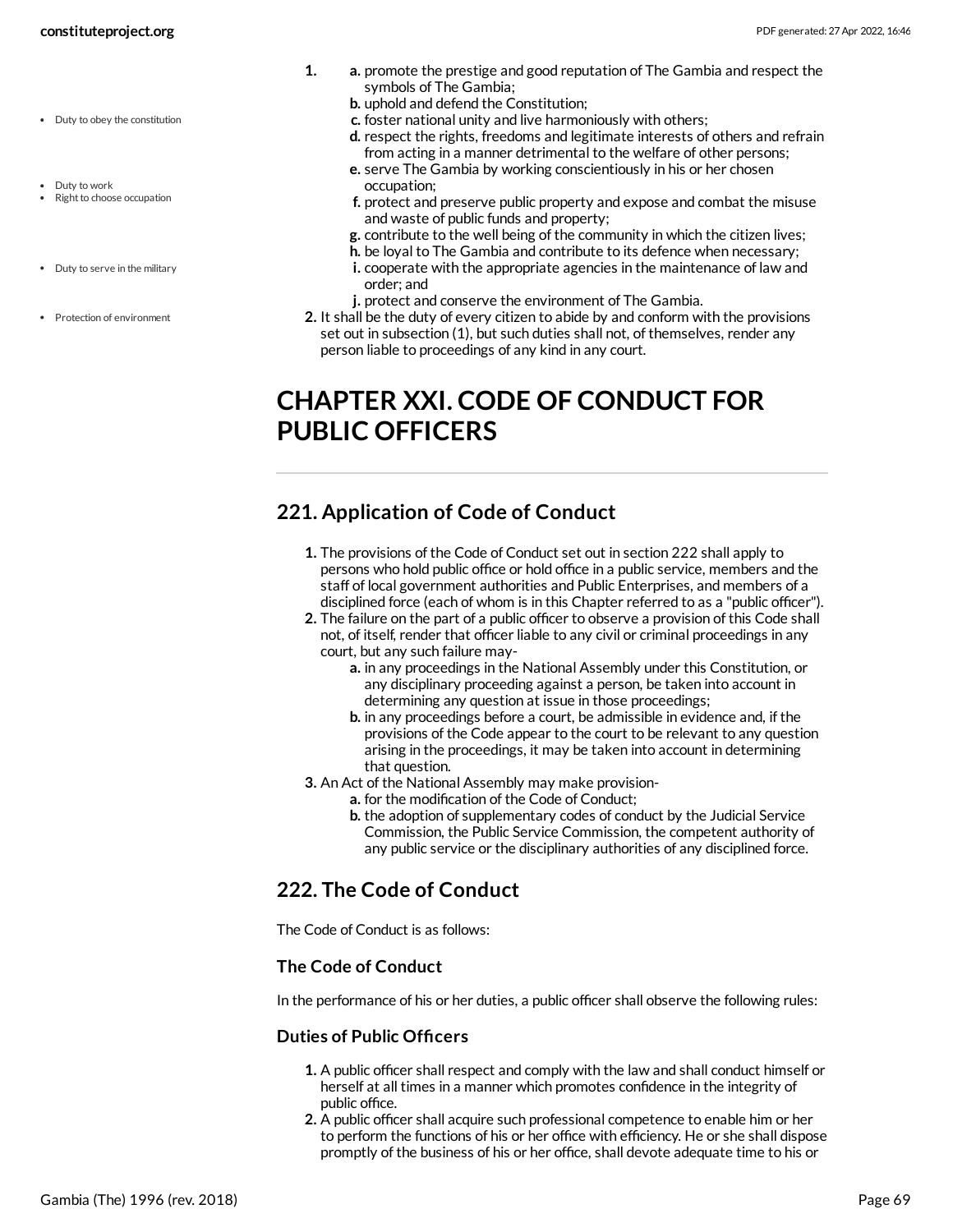- **2.** her duties, be punctual in attending work and expeditious in bringing to a conclusion any matter under his or her attention. A public officer shall require his or her staff to observe the same standards.
- **3.** A public officer shall not, in the course of his or her official functions and without lawful excuse, do or cause to be done any action which is prejudicial to the rights of any other person.
- **4.** In the exercise of his or her duties, a public officer shall avoid nepotism and favouritism.
- **5.** A public officer shall not encourage others to convey the impression that they are in a special position to influence him or her.
- **6.** A public officer shall take appropriate action with regard to contravention of this Code by members of his or her staff or others subject to his or her control.
- **7.** A public officer who does any act prohibited by this Code through an agent shall himself or herself be deemed to have done such act.
- **8.** A public officer who exercises judicial functions shall:
	- **a.** maintain order and decorum in judicial proceedings before him or her; **b.** be patient, dignified and courteous to all litigants, witnesses, legal practitioners and others in the exercise of such functions, and shall require similar conduct from his or her staff and others subject to his or her
	- control; **c.** abstain from comment about the outcome of any pending or anticipated legal proceedings in any court in The Gambia and require a similar abstention from his or her staff and others subject to his or her control;

### **Financial**

- **9.** A public officer shall not hold more than one full-time public office in respect of which he or she is paid a salary.
- **10.** A public officer shall not put himself or herself in a position where his or her personal interest conflicts with his or her duties or responsibilities.
- **11.** A public officer shall not ask for or accept any property or benefits of any kind for himself or herself or any other person on account of anything done or omitted to be done by him or her in the course of his or her duties. The receipt of any gift or benefit from or on behalf of a commercial firm, business enterprise or a person having or negotiating a contract with the Government shall be deemed to be in contravention of this paragraph unless the contrary is established.
- **12.** A public officer shall only accept gifts or benefits from relatives and friends to such extent and on such occasions as are customary. However the receipt of any gift or donation by a public officer on any public or official occasion shall, if surrendered to the office, department or agency represented by the public officer, not be treated as a contravention of this Code.
- **13.** A person holding an office in a public service or any disciplined force shall not
	- **a.** allow his or her political inclinations to interfere with the discharge of his or her official duties;
	- **b.** be a member of, or take part in any association of persons which might prevent him or her from impartially discharging his or her duties;
	- **c.** take part in any activities which cast doubt on his or her capacity to deal impartially with matters or issues which are the concern of his or her public office or which interfere with the performance of his or her public duties.

### **Additional provisions relating to the President**

- **14.** The President shall in person address the nation as and when necessary.
- **15.** The President shall undertake a nation-wide tour at least twice a year in order to familiarise himself or herself with current conditions and the effects of government policies.

### **223. Declaration of assets**

- **1.** A public officer to whom this section applies shall submit to the Ombudsman a written declaration of all property and assets owned by him or her, and of liabilities owed by him or her, whether directly or indirectly
	- **a.** within six months of the coming into force of this Constitution; **b.** at the end of every two years;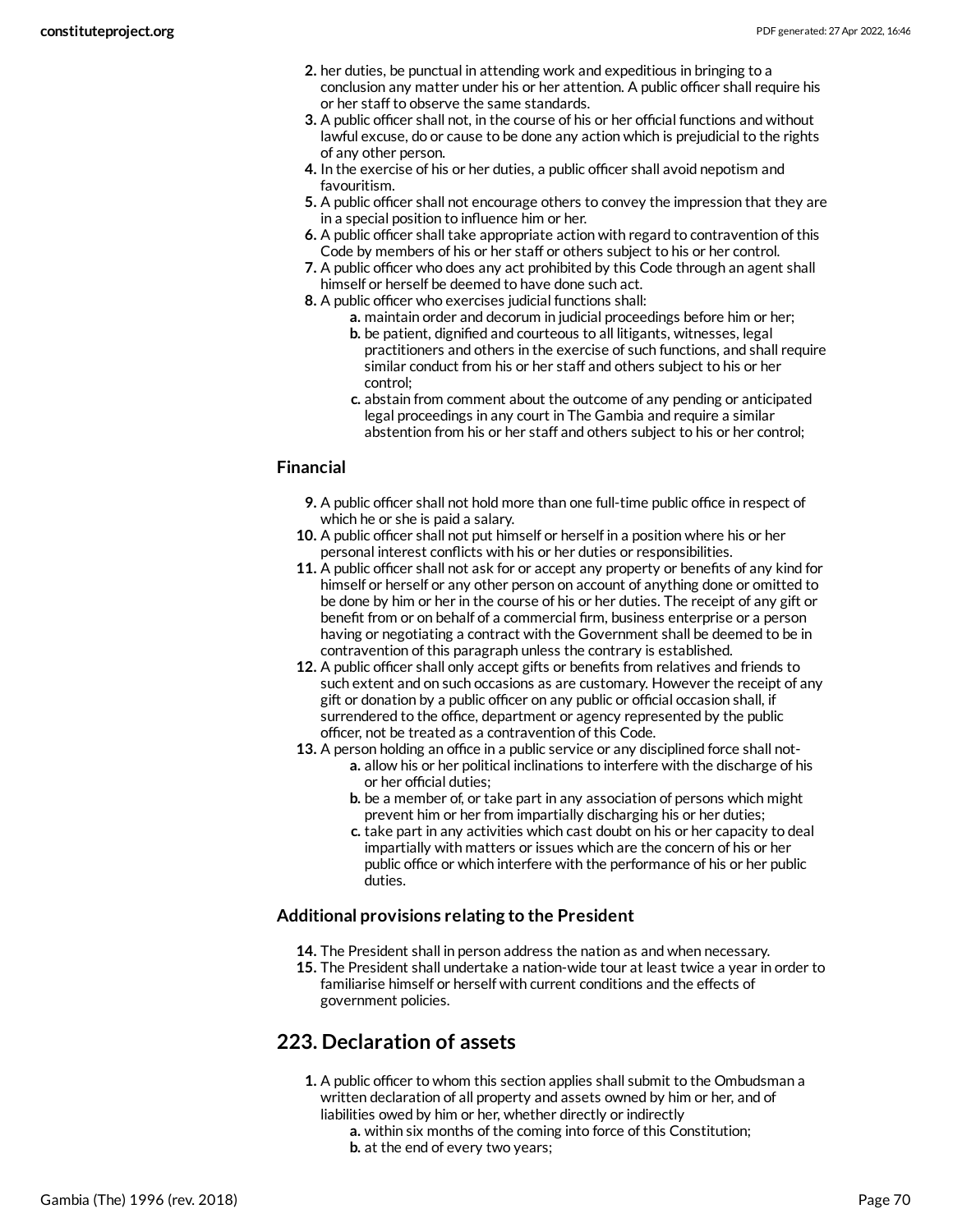- **1. c.** on ceasing to hold public office.
- **2.** A false statement in any such declaration shall be deemed to be a contravention of the Code of Conduct set out in this Chapter.
- **3.** A declaration made under subsection (1) shall be produced if required
	- **a.** in proceedings before a court of competent jurisdiction, other than a district tribunal;
	- **b.** in proceedings before a Commission of Inquiry appointed in accordance with this Constitution;
	- **c.** in disciplinary proceedings or proceedings against any person in accordance with this Constitution.
- **4.** Any property or assets acquired by a public officer after an initial declaration of assets required by subsection (1) which is not attributed to his income from his public office or other permitted employment, personal gifts as permitted by the Code of Conduct, inheritance or a loan or investment (including any savings scheme) on ordinary commercial terms shall be prima facie evidence of having been acquired, and in the absence of a credible explanation by the public officer concerned may be deemed to have been acquired, in contravention of the Code of Conduct and shall render the public officer liable
	- **a.** in the case of a public officer in a public service or who is subject to other disciplinary procedures, to disciplinary action by the appropriate person or authority; or
	- **b.** in any other case, to removal from office or, as the case may be proceedings for removal, as provided by this Constitution or any other law.
- **5.** The Ombudsman shall submit his or her declaration of assets to the Finance and Public Accounts Committee of the National Assembly.
- **6.** This section applies to all public officers other than members of the public service, the staff of a local government authority or Public Enterprise or members of a disciplined force, below such position or rank as may be prescribed by or under an Act of the National Assembly.

### **224. Ombudsman to report contravention of Code of Conduct**

Where, in the course of any investigation, it appears to the Ombudsman that there has been a contravention of the Code of Conduct set out in this Chapter, he or she may-

- **a.** in the case of a public officer in a public service or who is subject to other disciplinary procedures, refer the matter to the appropriate disciplinary authority; or
- **b.** in any other case, refer the matter to the authority having power to remove the public officer from office or, as the case may be, to the National Assembly.

### **225. Payment of taxes**

The holder of a public office shall promptly pay all taxes due from him or her, and he or she shall, when required, provide evidence of such payment.

# **CHAPTER XXII. AMENDMENT OF THE CONSTITUTION**

Referenda

Ombudsman

Constitution amendment procedure

### **226. Alteration of this Constitution**

- **1.** Subject to the provisions of this section, an Act of the National Assembly may alter this Constitution.
- **2.** Subject to subsection (4), a bill for an Act of the National Assembly under this section shall not be passed by the National Assembly or presented to the President for assent unless-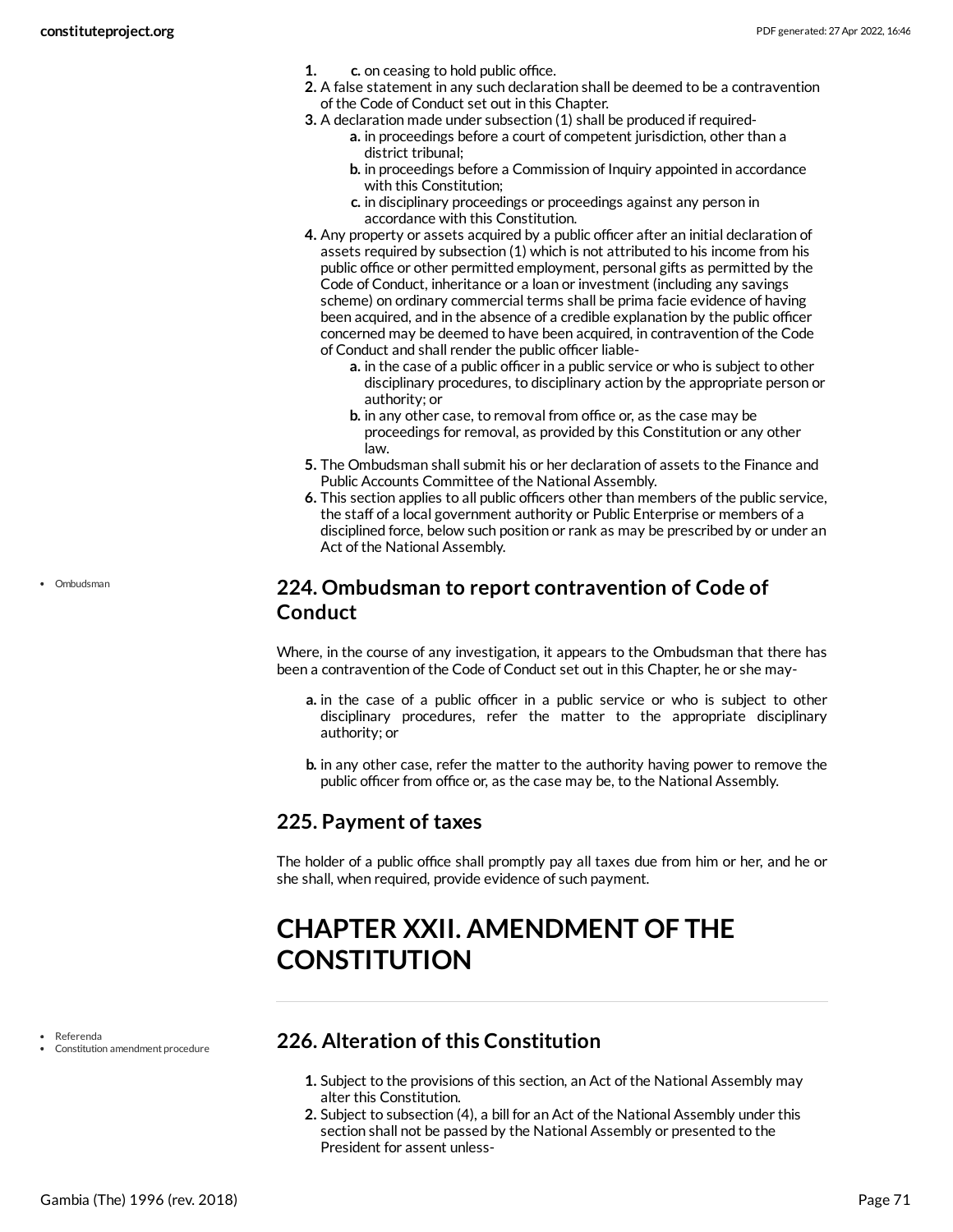- **2. a.** before the first reading of the Bill in the National Assembly, the Bill is published in at least two issues of the Gazette, the latest publication being not less than three months after the first, and the Bill is introduced into the National Assembly not earlier than ten days after the latest publication;
	- **b.** the Bill is supported on the second and third readings by the votes of not less than three quarters of all the members of the National Assembly.
- **3.** If the President fails to assent within thirty days to a Bill passed by the National Assembly in accordance with subsection (2), the Bill shall be returned to the Speaker who shall refer it to the Independent Electoral Commission. The Independent Electoral Commission shall cause a referendum to be held on the Bill in accordance with subsection (4) and, if the Bill is supported on such a referendum by the majority provided for in that subsection, it shall again be presented to the President for his assent.
- **4.** A Bill for an Act of the National Assembly altering any of the provisions referred to in subsection (7) shall not be passed by the National Assembly or presented to the President for assent unless
	- **a.** the Bill is published and introduced in the manner required by paragraph (a) of subsection (2);
	- **b.** the Bill is supported on the second and third readings by the votes of not less than three quarters of all the members of the National Assembly;
	- **c.** the Bill has been referred by the Speaker to the Independent Electoral Commission and the Commission has, within six months of such reference, held a referendum on the Bill;
	- **d.** at least fifty per cent of the persons entitled to vote in the referendum have taken part in the referendum and the Bill is supported in the referendum by at least seventy five per cent of those who voted.
- **5.** The Speaker and, in the case of a Bill to which subsection (3) or (4) applies, the Independent Electoral Commission shall certify that the relevant provisions of this section have been complied with and such certificates shall be delivered to the President when the Bill is presented for assent.
- **6.** Where a Bill which has been supported in a referendum by the majority provided for in subsection (4) is presented to the President for assent, the President shall assent to the Bill within seven days.
- **7.** Subsection (4) applies to
	- **a.** this section;
	- **b.** sections 1 and 79(2) (which relate to the sovereignty of The Gambia);
	- **c.** sections 4, 5(1) and 6(2) (which relate to the Constitution, as the supreme law of The Gambia);
	- **d.** sections 8 and 13(4) (which relate to citizenship);
	- **e.** Chapter IV (which provides for the protection of fundamental rights and freedoms);
	- **f.** sections 39(1), 42(1), 47(3) (which relate to elections and the Independent Electoral Commission);
	- **g.** section 63(1) and the first sentence of section 71(2) (which relate to the term of the President and the qualifications for Secretaries of State);
	- **h.** sections 85(4) and 160 (7) (which relate to the Director of Public Prosecutions and the independence of the Auditor-General);
	- **i.** sections 87 and 100 (which relate to the National Assembly and the legislative power);
	- **j.** sections 120(1)(a), (2) and (3), 121(1), 123, 126 to 128, 130, 132, 133, 135 (1) and (2), 136 and 138(1), (4), (5) and (6) (which relate to the judicature);
	- **k.** sections 149(1) and 151(1) which relate to taxation and the withdrawal of money from public funds);
	- **l.** section 193(1) (which relates to local government).
- **8.** No Act of the National Assembly shall be deemed to amend, add to, repeal or in any way alter any of the provisions of this Constitution unless the title of the Act clearly indicates that intention and the Act does so in express terms.
- **9.** In this section
	- **a.** references to this Constitution include references to any law that amends or replaces any of the provisions of this Constitution;
	- **b.** references to the alteration of this Constitution include references to the amendment, modification or reenactment with or without amendment or modification, of the Constitution or of any provision for the time being contained in this Constitution, the suspension or repeal or the making of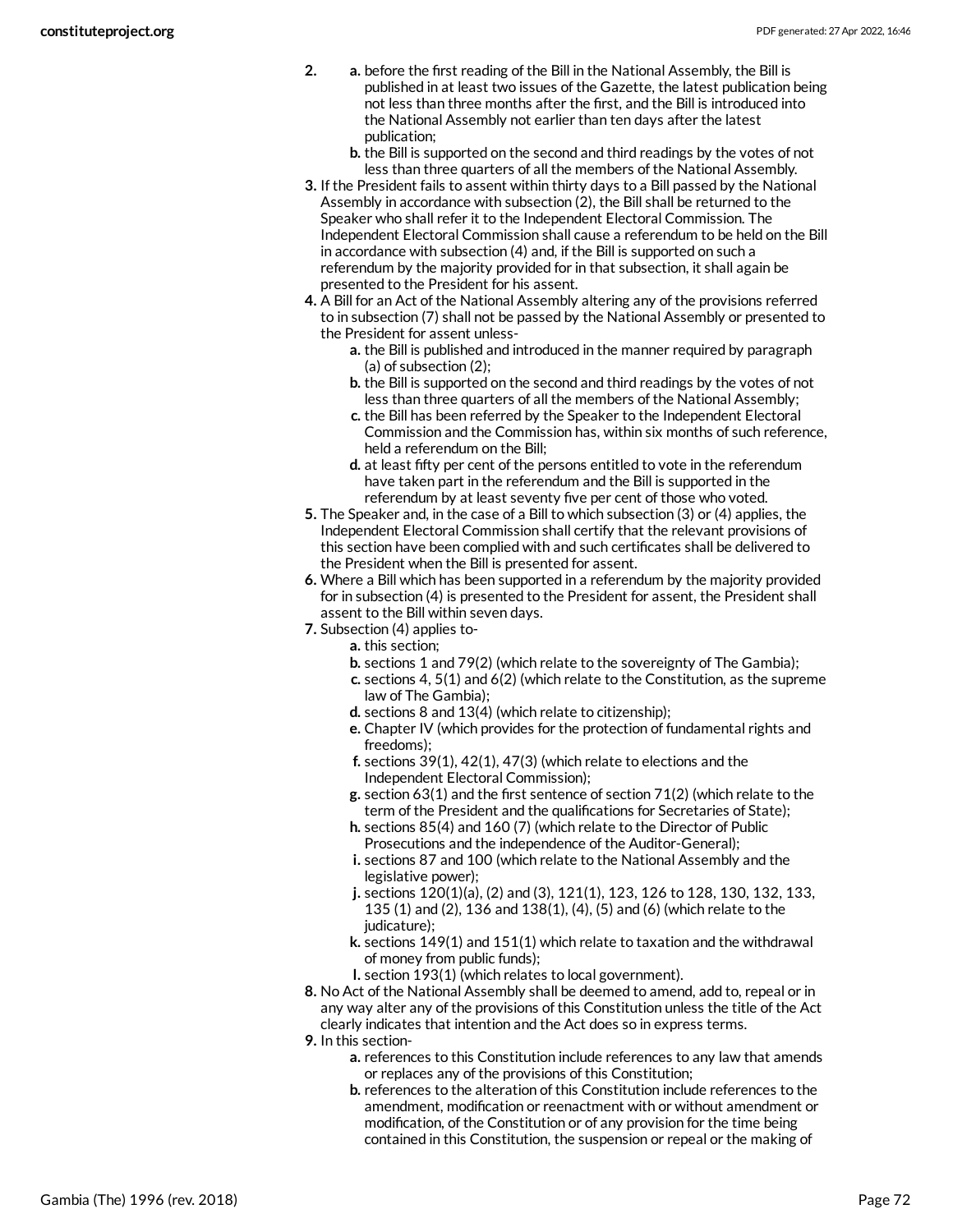**9. b.** different provision in lieu thereof, and the addition of new provisions to this Constitution.

# **CHAPTER XXIII. MISCELLANEOUS**

## **PART I. Appointments and Resignations**

#### **227. Acting appointments**

- **1.** In this Constitution, unless a contrary intention appears:
	- **a.** any reference to a power of appointment to an office shall be construed as including a reference to the power to appoint a person to act in or perform the functions of that office;
		- **b.** any reference to the holder of an office by a term designating his or her office shall be construed as including a reference to any person for the time being lawfully acting in or performing the functions of that office.
- **2.** Where in this Constitution power is vested in any person or authority to appoint any person to act in or perform the functions of any office if the holder thereof is himself or herself unable to perform those functions, no such appointment shall be called in question on the ground that the holder of the office was not unable to perform those functions.

#### **228. Resignations**

- **1.** Any person who is appointed or elected to, or otherwise selected for, any office established by or under this Constitution may resign from that office by writing under his or her hand addressed to the person or authority by whom he or she was appointed, elected or selected. In the case of:
	- **a.** the President, his or her resignation shall be addressed to the Speaker and to the Chief Justice;
	- **b.** the Vice-President, his or her resignation shall be addressed to the President;
	- **c.** the Speaker or the Deputy Speaker, his or her resignation from that office shall be addressed to the Clerk of the National Assembly; and
	- **d.** a member of the National Assembly, his or her resignation shall be addressed to the Speaker.
- **2.** Any such resignation shall take effect, when no date is specified, when the writing is received
	- **a.** in the case of the President, by the Speaker;
	- **b.** in any other case, by the person or authority to whom it is addressed or by any person authorised by that person or authority to receive it.

#### **229. Re-appointments and concurrent appointments**

- **1.** Subject to the provisions of this Constitution, where a person has vacated any office established by or under the Constitution, he or she may, if qualified, again be appointed, elected or otherwise selected to hold that office in accordance with the provisions of this Constitution.
- **2.** Where by this Constitution a power is conferred on any person or authority to make any appointment to any public office, a person may be appointed to that office notwithstanding that some other person may be holding that office when that other person is on leave of absence pending relinquishment of the office; and where two or more persons are holding the same office by reason of any appointment made in pursuance of this subsection, then, for the purposes of any function conferred on the holder of that office, the person last appointed shall be deemed to be the holder of the office.

# **PART II. General**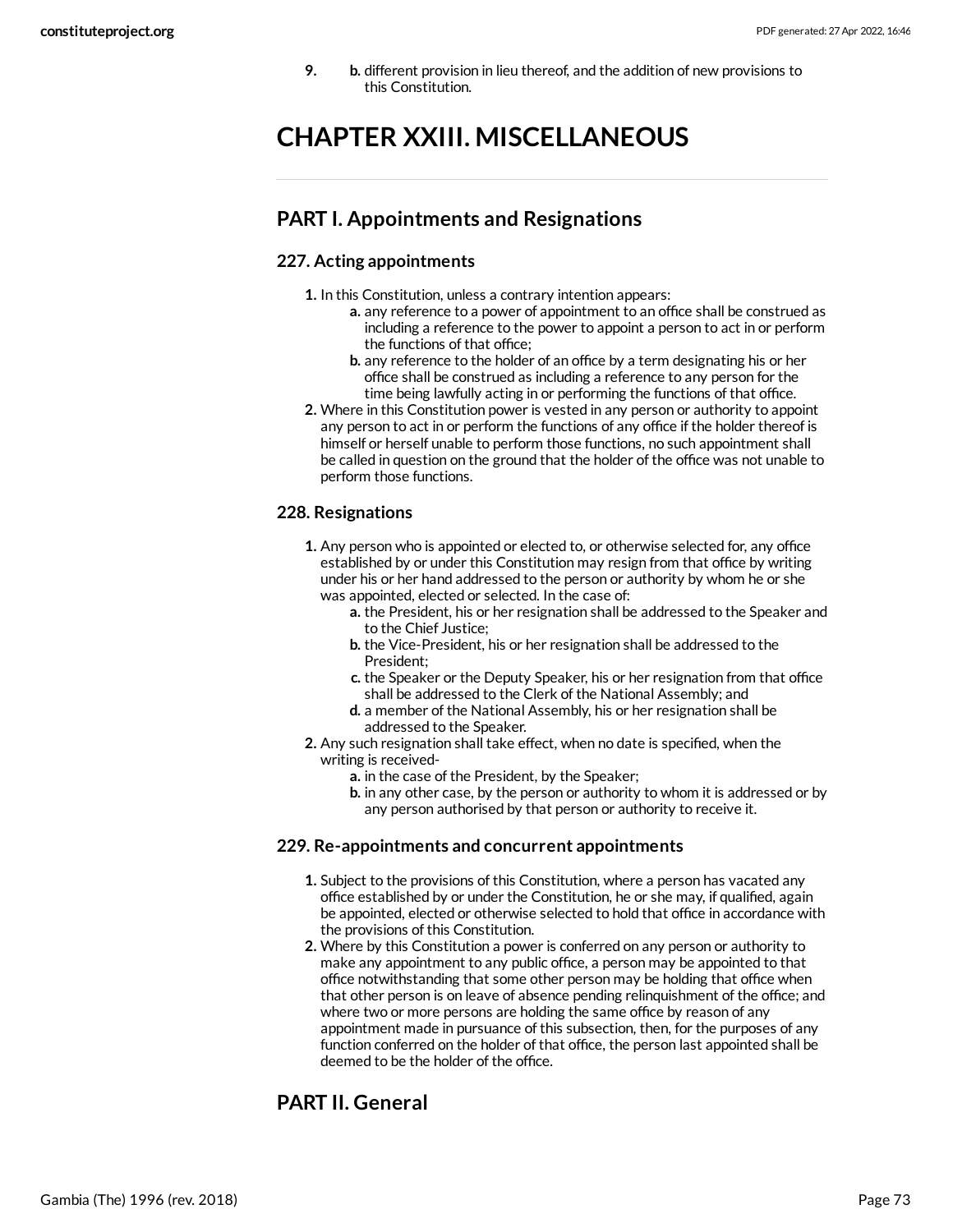#### **230. Interpretation**

- **1.** In this Constitution, unless a contrary intention appears-
	- "all the members" in relation to the National Assembly, means all the members for the time being of the National Assembly;
	- "an Act of the National Assembly" includes an Act of Parliament established under any previous Constitution of The Gambia and a Decree of any former government;
	- "compulsory retirement age" has the meaning ascribed to it in section 171
	- "court" means any court of law in The Gambia, including a court martial;
	- "disciplined force" means the Police Force, the Prison Service and the Armed Forces;
	- "district tribunal" means a court established by the District Tribunals Act or any Act of the National Assembly replacing that Act;
	- "existing laws" means the laws in force in The Gambia immediately before the coming into force of this Constitution, other than any such laws which are repealed or abrogated on, or immediately before, the coming into force of this Constitution;
	- "Gazette" means the official gazette of the Government;
	- " Government" means the executive government of The Gambia;
	- "high judicial office" means the office of a judge of a court of unlimited jurisdiction in criminal and civil and civil matters, or of a court with jurisdiction on appeal from such a court, in some part of the Commonwealth or such paragraph or item of the section, subsection, paragraph or sub-paragraph, as the case may be, in which the reference occurs.
	- "judge" includes the Chief justice of the Supreme Court, a Justice of the Court of Appeal and a Justice of the High Court;
	- "legal practitioner" means a person entitled to practise as such in accordance with an Act of the National Assembly;
	- "local government authority" means a city council, a municipality and an area council;
	- "Minister" includes the Attorney-General;
	- "oath" includes affirmation;
	- "prescribed oaths" means such oaths as may be prescribed by an Act of the National Assembly in respect of the relevant office, and if no such oath is prescribed, means an oath of allegiance to The Gambia;
	- "public elections" mean the election for a President, National Assembly and a local government authority;
	- "Public Enterprise" has the meaning ascribed to it in section 175;
	- "public office" includes an office the emoluments attached to which are paid directly from the Consolidated Fund or directly out of moneys provided by an Act of the National Assembly, and the office of a member of a local government authority or the staff of a public Enterprise;
	- $\bullet$  "the public service" means subject to subsection (3) and (4) of section 166 a service declared to be, or established as, a public service by or under that section;

Gambia (The) 1996 (rev. 2018) Page 74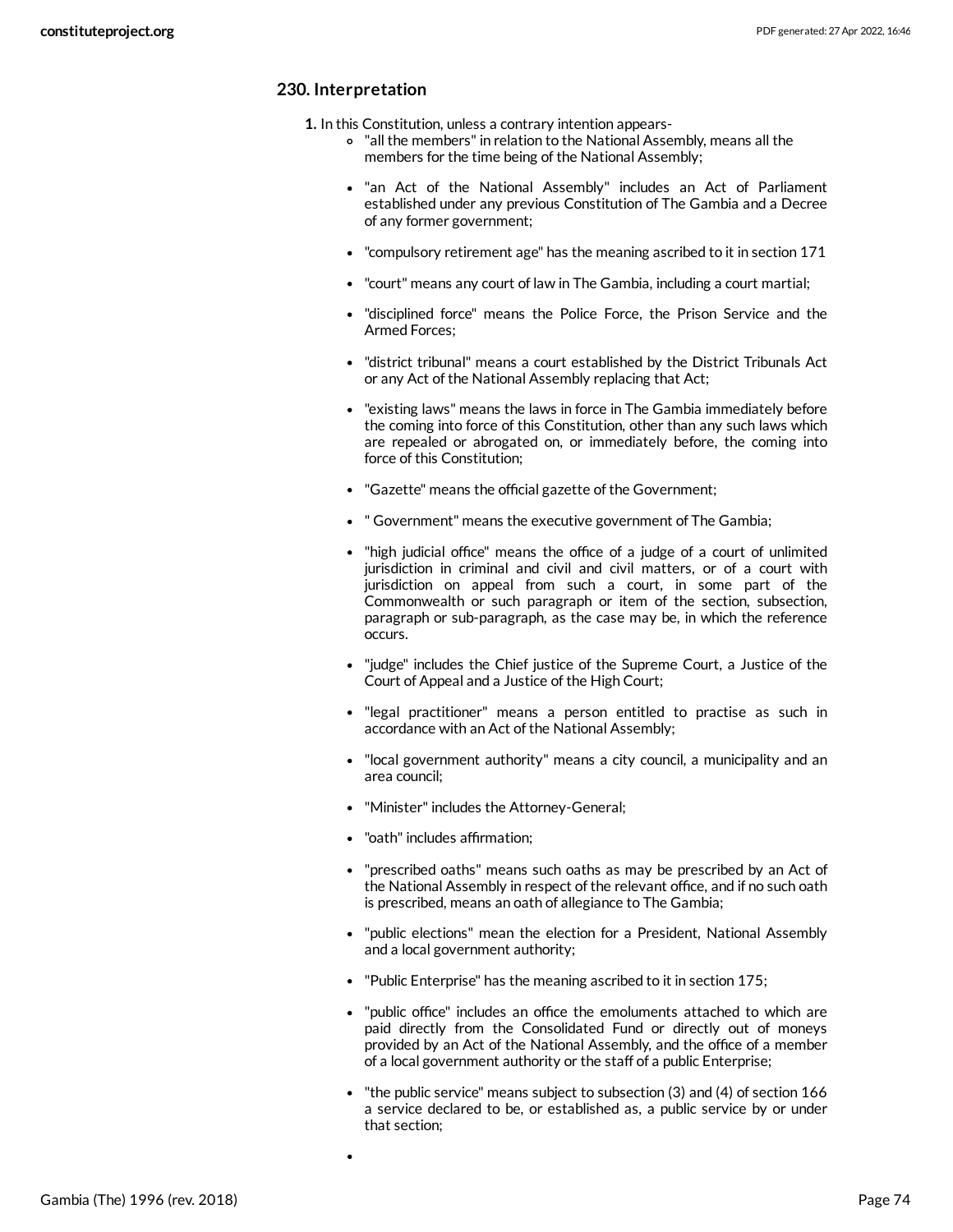- **1.** "session" means the sitting of the National Assembly of the Gambia commencing when it first meets after a general election or after the adjournment of a session and ending when the session is adjourned or the National Assembly stands dissolved.
	- "superior court" in relation to the courts of The Gambia, means the Supreme Court, the Court of Appeal and the High Court.
- **2.** In this Constitution, unless a contrary intention appears
	- **a.** words importing natural persons shall include corporations;
	- **b.** words in the singular shall include the plural and words in the plural shall include the singular;
	- **c.** where a word is defined, other parts of speech and tenses of that word shall have the corresponding meaning;
	- **d.** words directing or empowering a public officer to do any act or thing, or otherwise applying to him or her by the designation of his or her officer, shall include his other successors in officer;
	- **e.** references to a subsection, paragraph, sub paragraph or item shall be construed as a reference to a sub section paragraph, sub-paragraph or item of the section, subsection, paragraph or sub-paragraph, as the case may be, in which the reference occurs.
- **3.** For the purposes of this Constitution, a person shall not be regarded as holding an office of emolument under the Government or in the service of The Gambia by reason only that he or she is in receipt of a pension or other like benefit in respect of service in an office under the Government.
- **4.** For the avoidance of doubt it is hereby declared that any reference in this Constitution to the functions of the President includes reference to his or her functions as Commander-in-Chief of the Armed Forces of the Republic.

#### **231. Construction of various powers**

- **1.** Where any power is conferred by this Constitution to make any proclamation, order, regulation, rule or pass any resolution or give any direction or make any declaration or designation, it shall be deemed to include the power, exercisable in like manner and subject to like conditions, if any, to amend or revoke the same:
- **2.** Where any power is conferred by this Constitution on any person or authority to do or enforce the doing of any act or thing, all such powers shall be deemed to be also given as are necessary to enable that person or authority to do or enforce the doing of that act or thing.
- **3.** No provision of this Constitution that any person or authority shall not be subject to the direction or control of any other person or authority in exercising any functions under this Constitution shall be construed as precluding a court from exercising jurisdiction in relation to any question whether or not such person or authority has performed those functions in accordance with this Constitution or any other law.
- **4.** Where under any provision of this Constitution any person or authority is authorised or required to exercise any function after consultation with any other person or authority, the person or authority first referred to shall not be required to act in accordance with the advice of that person or authority.
- **5.** Without prejudice to the provisions of section 167, but subject to the other provisions of this Constitution, the power to make any appointment to a public office includes the power to dismiss any person so appointed.

#### <span id="page-74-1"></span>**232. Transitional and consequential provisions**

<span id="page-74-0"></span>Notwithstanding any other provision of this Constitution, the provisions of Schedule 2 shall have effect on the coming into force of this Constitution.

National flag

Transitional provisions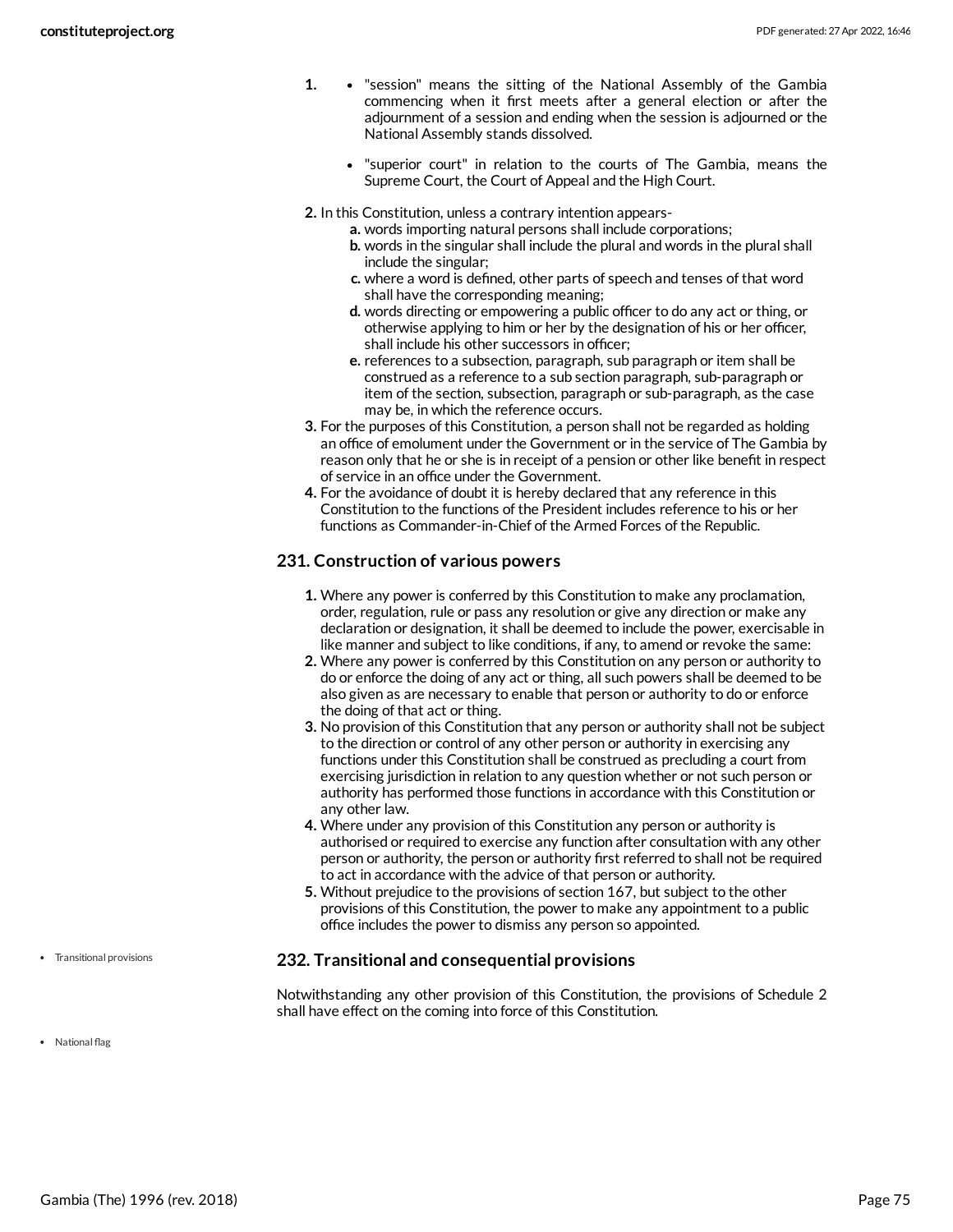# **FIRST SCHEDULE. DIMENSIONS OF THE NATIONAL FLAG**

The National Flag shall be a flag of the following Design:

The flag shall measure twenty-seven units across and eighteen units down.

It shall be divided into horizontal stripes which shall have the following colours and dimensions from the top to the bottom:

- Red six units one third
- White one unit
- Blue- four unit one third
- White- one unit
- Green six units one third.

Transitional provisions

# <span id="page-75-0"></span>**SECOND SCHEDULE. TRANSITIONAL AND CONSEQUENTIAL PROVISIONS**

# **1. Interpretation**

In this Schedule, "existing" means in being, or as the case may be, having the force of law, immediately before the coming into force of this Constitution.

# **2. Election of first President**

Notwithstanding any other provision of this Constitution, the person duly elected President of The Gambia in accordance with the Electoral Decree, 1996 shall be the first President of the Second Republic of The Gambia and shall assume office as President on the date he or she is sworn in. The first President shall hold the office of President in accordance with the provisions of this Constitution. This Constitution shall come into effect upon swearing-in of the first President.

# **3. Elections to the National Assembly**

- **1.** The register of voters established by the Electoral Decree, 1996 shall be deemed to have been compiled in accordance with an Act of the National Assembly made for the purposes of section 41 until it is replaced by a register of voters so compiled.
- **2.** The Provisional Independent Electoral Commission established by the Provisional Independent Electoral Commission Decree, 1996 shall, until the members of the Independent Electoral Commission are appointed in accordance with section 42, exercise the functions and powers of the Independent Electoral Commission.

**4. First constituency members of the National Assembly Notwithstanding any other provision of this Constitution, the National Assembly constituencies established by the Electoral Decree, 1996 shall, until other provision is made**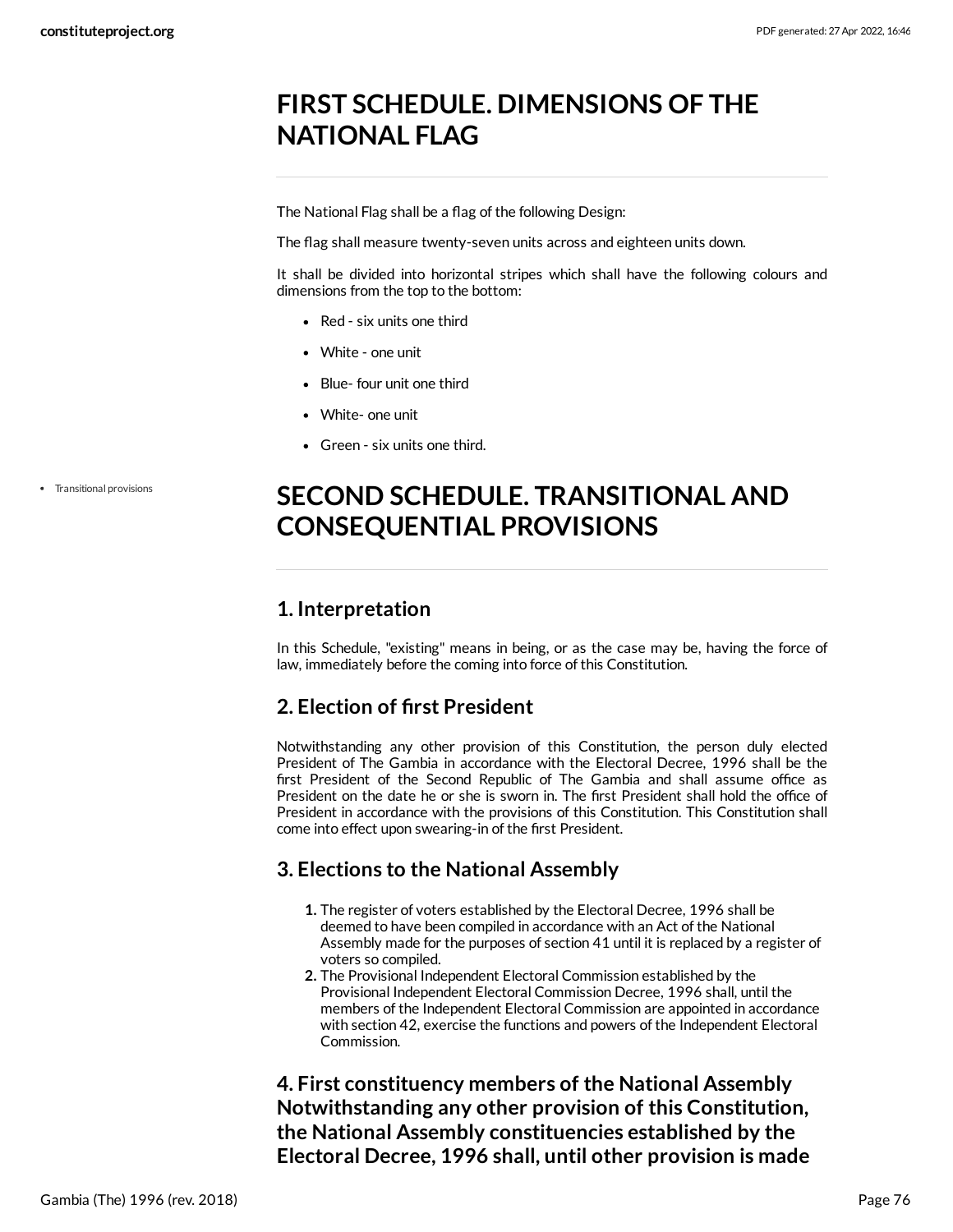**in accordance with Chapter V of this Constitution, be deemed to be constituencies for the purposes of the Constitution and the persons duly elected as members of the National Assembly for those constituencies in accordance with the said Electoral Decree 1996 shall be deemed to have been elected as such members for their respective single member constituencies. Such members shall hold their seats in accordance with the provisions of this Constitution**

### **5. First meeting of the National Assembly**

- **1.** The President shall appoint a person to be the acting Clerk of the National Assembly until an appointment to that office is made in accordance with the provisions of this Constitution.
- **2.** The Standing Orders of the House of Representatives established under the Constitution of The Gambia, 1970, shall, in so far as they are not inconsistent with this Constitution, constitute the Standing Orders of the National Assembly until the National Assembly makes other provision in accordance with section 108 of this Constitution.

# **6. Existing law**

- **1.** Where any matter that fails to be prescribed or provided for under this Constitution by an Act of the National Assembly or by any other authority or person, is prescribed or provided for by or under any existing law (including any Decree) or is otherwise lawfully prescribed or provided for immediately before the coming into force of this Constitution, that prescription or provision shall, as from the coming into force of this Constitution, have effect with such modifications, adaptations, qualifications and exceptions as may be necessary to bring it into conformity with this Constitution as if it were made under this Constitution by an Act of the National Assembly or, as the case may be, by the other authority or person.
- **2.** Where, immediately before the coming into force of this Constitution, any existing law had not been brought into force or was to come into force on a date subsequent to the coming into force of this Constitution, the law may be brought into force in accordance with its terms, or it shall come into force on such subsequent date, as the case may be, in so far as it is not inconsistent with this Constitution.
- **3.** Subject to subparagraph (4) and to it being consistent with this Constitution, in any existing law
	- **a.** a reference to the exercise of a legislative function (other than a power to make subsidiary legislation) by the Government or the Armed Forces Provisional Ruling Council shall, after the coming into force of this Constitution, be read as a reference to the exercise of that function by an Act of the National Assembly;
	- **b.** a reference to a power to make subsidiary legislation by the Government or the Armed Forces Provisional Ruling Council shall, after the coming into force of this Constitution, be read as a reference to the President or to such Secretary of State or other authority as the President may by Order, published in the Gazette, direct;
	- **c.** a reference to the exercise of an executive function by the Government, or any function (other than a legislative function) or power by the Armed Forces Provisional Ruling Council or the Chairman thereof, shall, after the coming into force of this Constitution, be read as a reference to the exercise of that function or power by the President.
- **4.** The President may, by Order published in the Gazette and made with the approval of the National Assembly, at any time within twelve months of the coming into force of this Constitution make such provision as may appear necessary for repealing, modifying, adding to or adapting any existing law for bringing it into accord with the provisions of this Constitution.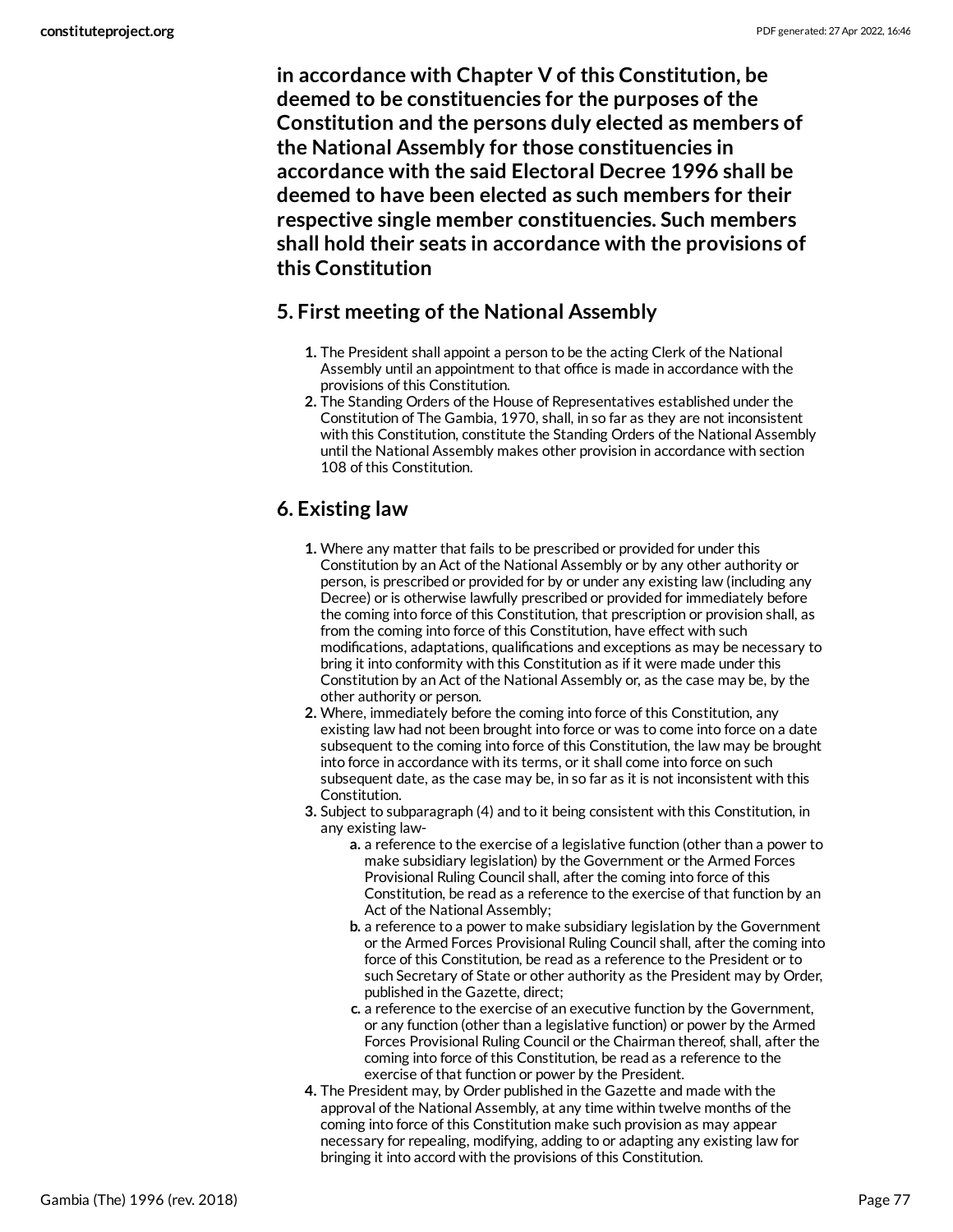# **7. The Court**

- **1.** The High Court established by this Constitution shall be the successor of the existing Supreme Court and
	- **a.** proceedings commenced in the existing Supreme Court may be continued before the same judge in the High Court without any break;
	- **b.** after the coming into force of this Constitution, the judgements, decrees and orders of the existing Supreme Court shall continue in force and shall be given effect as if they were the judgements, decrees or orders of the High Court.
- **2.** The existing Court of Appeal shall be deemed to have been established by this Constitution.
- **3.** Until the Supreme Court is established in accordance with this Constitution**a.** the jurisdiction and powers of the Supreme Court under section 127 shall be exercised by the Court of Appeal; and
	- **b.** appeals shall continue to lie to the Judicial Committee of the Privy Council according to the existing law, and where any appeal, or petition for special leave to appeal, is entered with the Privy Council before the establishment of the Supreme Court, the proceedings may continue, and effect shall be given to any judgement or order of the Judicial Committee in such proceedings, according to the existing law.
- **4.** Subject to the foregoing provisions of this paragraph, where any proceedings have been commenced before the coming into force of this Constitution in any existing court, they may be continued and concluded before the corresponding court as established or recognised by this Constitution, and judgements, decrees and orders of any existing court shall be given effect as the judgement, decrees and orders of such corresponding court.

# **8. Judges**

- **1.** The Justices of the existing Court of Appeal shall be deemed to have been appointed as Justices of the Court of Appeal as established by this Constitution.
- **2.** The Justices of the existing Supreme Court shall be deemed to have been appointed as Justices of the High Court as established by this Constitution.

# **9. Existing offices**

**1.** Subject to the other provisions of this Schedule, where any office has been established by or under an existing law and this Constitution establishes or provides for the establishment of a similar or corresponding office, any person who, immediately before the coming into force of this Constitution holds or is acting in the former office shall, in so far as it is consistent with this Constitution, be deemed as from the coming into force of this Constitution to have been appointed, elected or otherwise selected to or to act in the latter office:

#### Provided that-

- **a.** any person who, under the existing law, would have been required to vacate his or her office at the expiration of any period or the attainment of any age shall vacate his or her office on the expiry of that period or on the attainment of that age;
- **b.** nothing in this paragraph affects the power of any person or authority under this Constitution to make provision for the abolition of any office or the removal of any person from office or to require any person to retire from office;
- **c.** nothing in this paragraph shall apply to the office of Minister or Secretary General.
- **2.** For the purposes of any law relating to pensions or other retirement benefits, the continuity of service of any person holding a public office shall not be affected by the coming into force of this Constitution.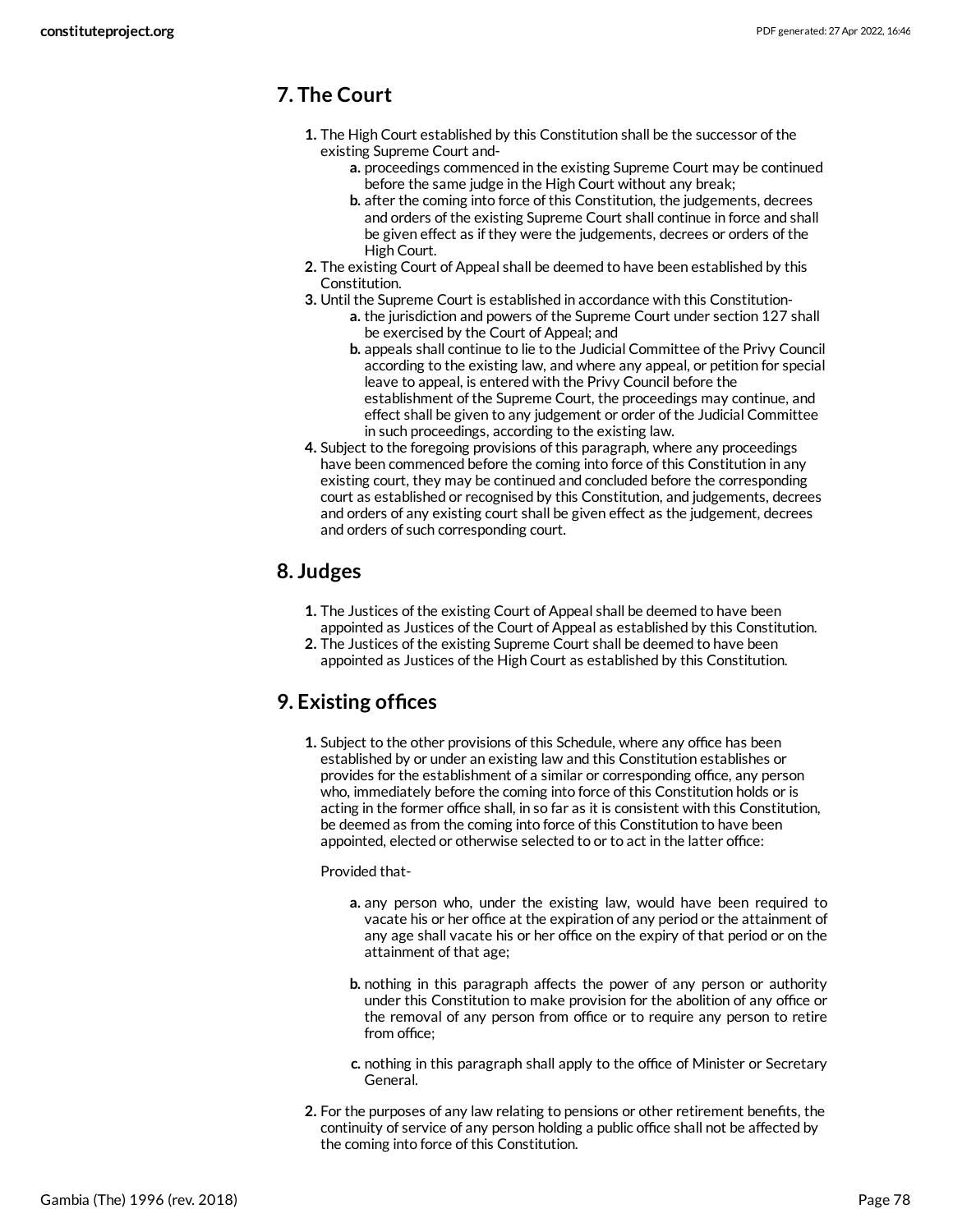**3.** Any person who, by virtue of this paragraph, is deemed as from the coming into force of this Constitution to have been appointed, elected or selected to hold or act in any office shall, as soon as may be, take and subscribe the prescribed oaths.

# **10. Financial provision**

- **1.** The Consolidated Revenue Fund and the Contingency Fund in existence immediately before the coming into force of this Constitution, shall, until otherwise provided by law, continue in existence as the Consolidated Fund and the Contingency Fund referred to in sections 150 and 154 of this Constitution.
- **2.** Subject to this Constitution, every payment required or authorised to be made into a public fund or out of a public fund under any law in force immediately before the coming into force of this Constitution shall continue to be made into or out of that fund.
- **3.** The financial estimates for the financial year in being at the coming into force of this Constitution shall, until provision is otherwise made by an Act of the National Assembly, continue and shall have full effect.

# **11. Savings of Commissions of Inquiry Established During the Period Commencing 22nd July, 1994, up to the coming into Force of this Constitution**

- **1.** Where any order, penalty or investigation has been made or commenced before the coming into force of this Constitution by any person or authority that has power for that purpose under any Decree establishing any Commission of Inquiry, that penalty, order or investigation may be carried on and be completed by the person or authority having power for the purpose after the coming into force of this Constitution, and it shall not be necessary for the person or authority to commence the investigation or make the Order or Penalty afresh.
- **2.** For avoidance of doubt, any Commission of Inquiry established in accordance with a Decree of the Armed Forces Provisional Ruling Council before the coming into force of this Constitution shall continue to exist and shall exercise their functions in accordance with the Orders establishing them.
- **3.** Any Order, Ruling, finding of fact, seizure, sale or alienation of property or penalty imposed or thing done by or carried out under the authority of any Commission of Inquiry established in accordance with a Decree of the Armed Forces Provisional Ruling Council shall not be questioned or reversed by any Court or other authority under this Constitution or any other law.

# **12. Succession to property**

As regards any property, assets or obligations-

- **a.** the President shall be the universal successor as respects the office of a former President of The Gambia as established under any previous Constitution; and
- **b.** the Government shall be the universal successor to a former Government of The Gambia as so established and to the Armed Forces Provisional Ruling Council.

# **13. Legal Proceedings**

- **1.** No member of the Armed Forces Provisional Ruling Council, any person appointed Minister by the Armed Forces Provisional Ruling Council, or other appointees of the Armed Forces Provisional Ruling Council shall be held liable either jointly or severally for any act or omission in the performance of their official duties during the administration of the Armed Forces Provisional Ruling Council.
- **2.** After the coming into force of this Constitution, it shall not be lawful for any court or tribunal to entertain any action or take any decision or make any order or grant any remedy or relief in any proceedings instituted against the Government of The Gambia or any person acting under the authority of the Government of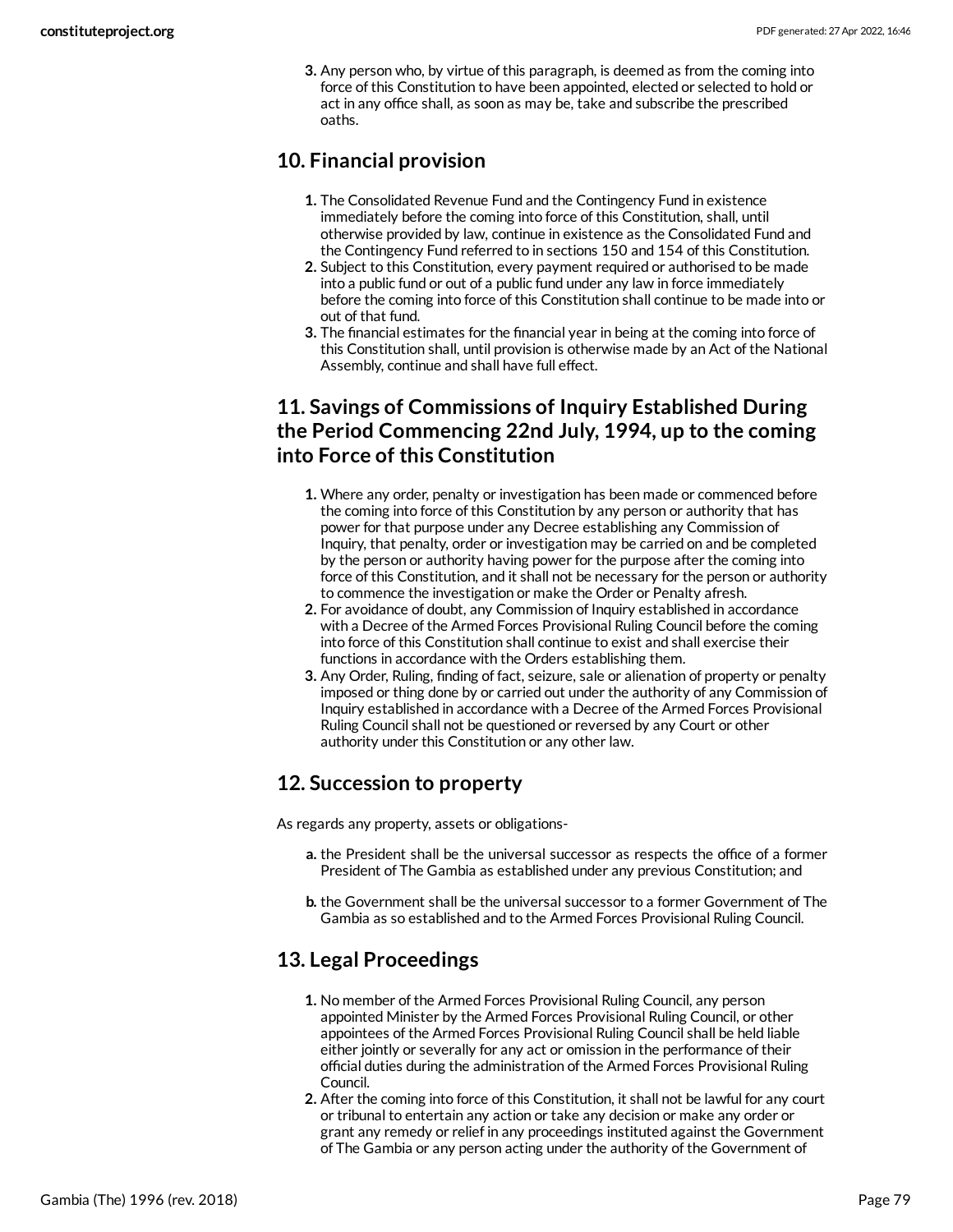- **2.** The Gambia, or against any person or persons acting in concert or individually to assist or bring about the change in Government which took place on the twenty second day of July 1994, in respect of any act or omission relating to, or consequent upon:
	- **a.** the overthrow of the government in power before the formation of the Armed Forces Provisional Ruling Council; or
	- **b.** the suspension or abrogation of the Constitution of The Gambia 1970; or
	- **c.** the establishment of the Armed Forces Provisional Ruling Council; or
	- **d.** the establishment of this Constitution.
- **3.** For the avoidance of doubt, it is declared that no action taken purported to have been taken in the exercise of the executive, legislative or judicial power by the Armed Forces Provisional Ruling Council or a member thereof, or by any person appointed by the Armed Forces Provisional Ruling Council in the name of the Armed Forces Provisional Ruling Council except judges of the Supreme Court or the Court of Appeal, shall be questioned in any proceedings whatsoever and, accordingly, it shall not be lawful for any court or tribunal to make any order or grant any remedy or relief in respect of any such act.

The provisions of subparagraph (3) shall have effect notwithstanding that any such action as is referred to in that subparagraph was not taken in accordance with any procedure prescribed by law.

**5.** It shall not be lawful for any court or tribunal to entertain an action instituted in respect of an act or omission against a person acting or omitting to act on the instructions or authority of the Armed Forces Provisional Ruling Council, or a member thereof, and alleged to be in contravention of any law, whether substantive or procedural, in existence before or during the administration of the Armed Forces Provisional Ruling Council.

# **14. Preservation of Confiscation and Penalties imposed by the Armed Forces Provisional Ruling Council**

Any confiscation of any property or any other penalties imposed by the Armed Forces Provisional Ruling Council or the Chairman thereof shall not be questioned or reversed by any Court or other authority under this Constitution or any other law.

# **15. Abrogation of 1970 Constitution**

The Constitution of The Gambia, 1970, Act No. 1 of 1970, is hereby abrogated.

### **16. Substitution of life imprisonment for death penalty**

Where any law makes provision for a sentence of death in any case other than that provided for in section 18(2), the law shall have effect as if imprisonment for life were substituted for that penalty.

Unamendable provisions

# <span id="page-79-0"></span>**17. Paragraphs not to be amended**

The National Assembly shall have no power to pass a Bill to amend or repeal this paragraph or paragraph 11, 12, 13 or 14 of this Schedule.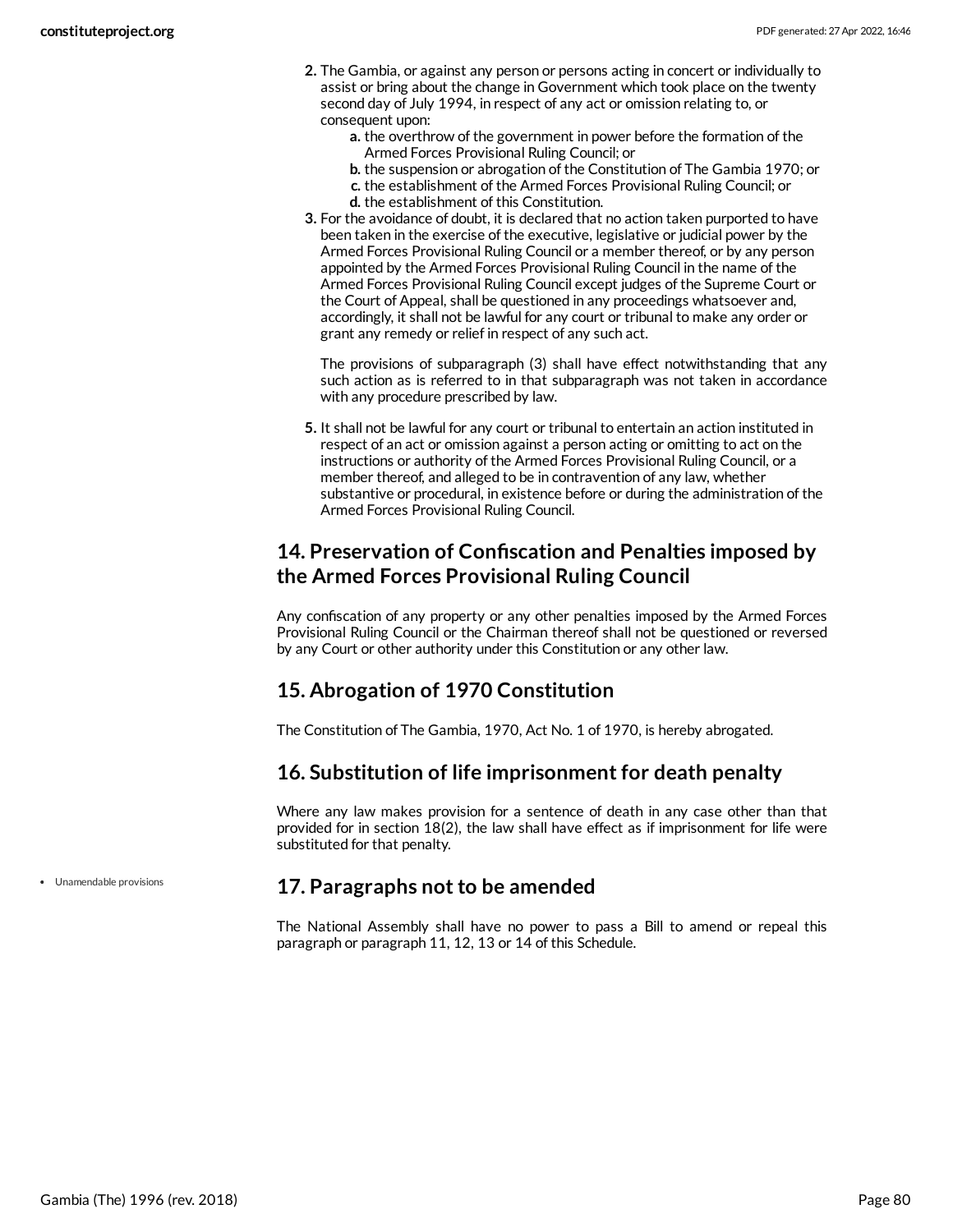# **Topic index**

# A

### B

## C

# D

### E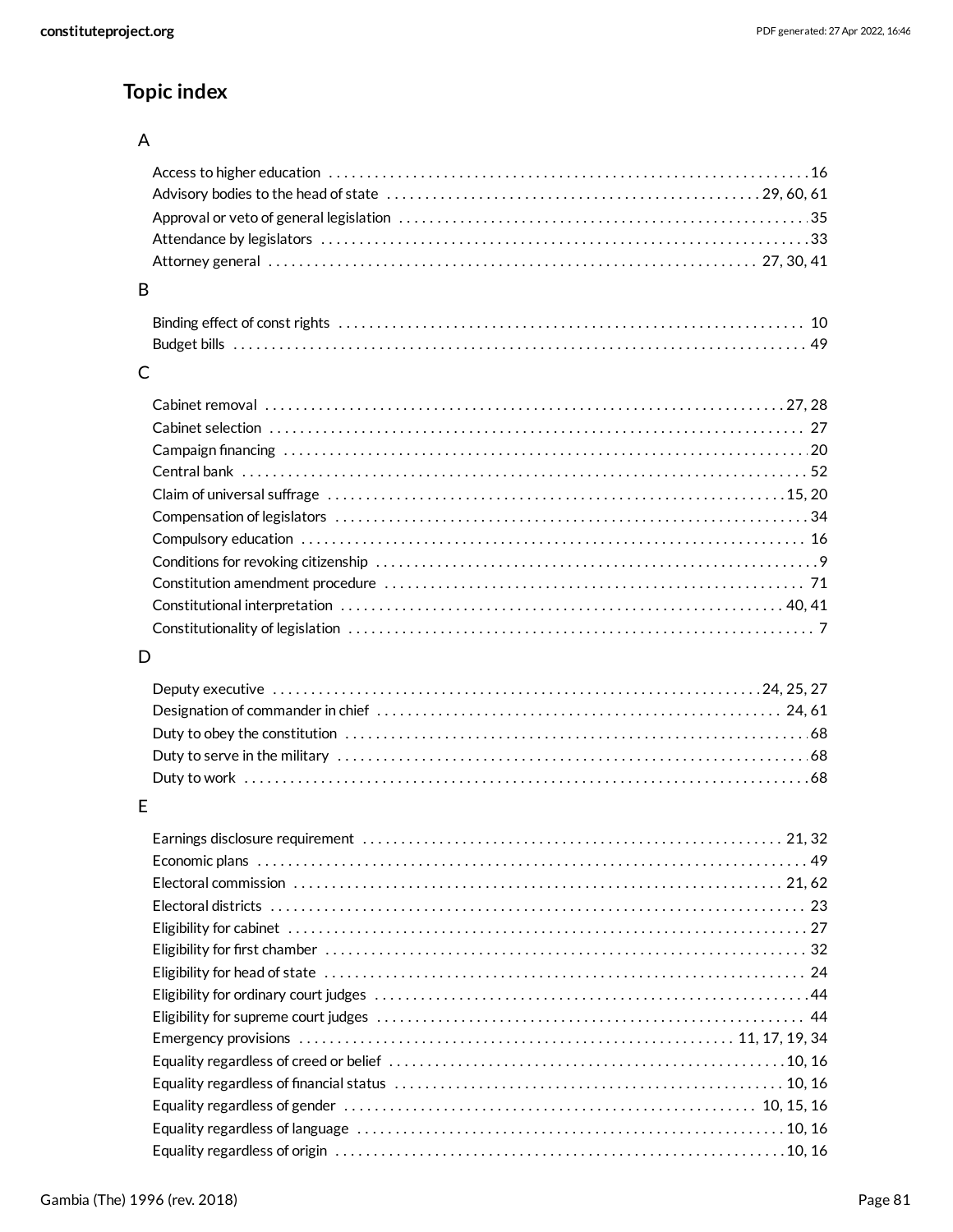| Equality regardless of social status $\dots\dots\dots\dots\dots\dots\dots\dots\dots\dots\dots\dots\dots\dots\dots\dots\dots$ |  |
|------------------------------------------------------------------------------------------------------------------------------|--|
|                                                                                                                              |  |
|                                                                                                                              |  |
|                                                                                                                              |  |
|                                                                                                                              |  |
|                                                                                                                              |  |
|                                                                                                                              |  |

#### F

## G

#### H

#### I

## J

| Judicial precedence in its interest in the contract of the contract of the contract of the contract of the contract of the contract of the contract of the contract of the contract of the contract of the contract of the con |  |
|--------------------------------------------------------------------------------------------------------------------------------------------------------------------------------------------------------------------------------|--|
|                                                                                                                                                                                                                                |  |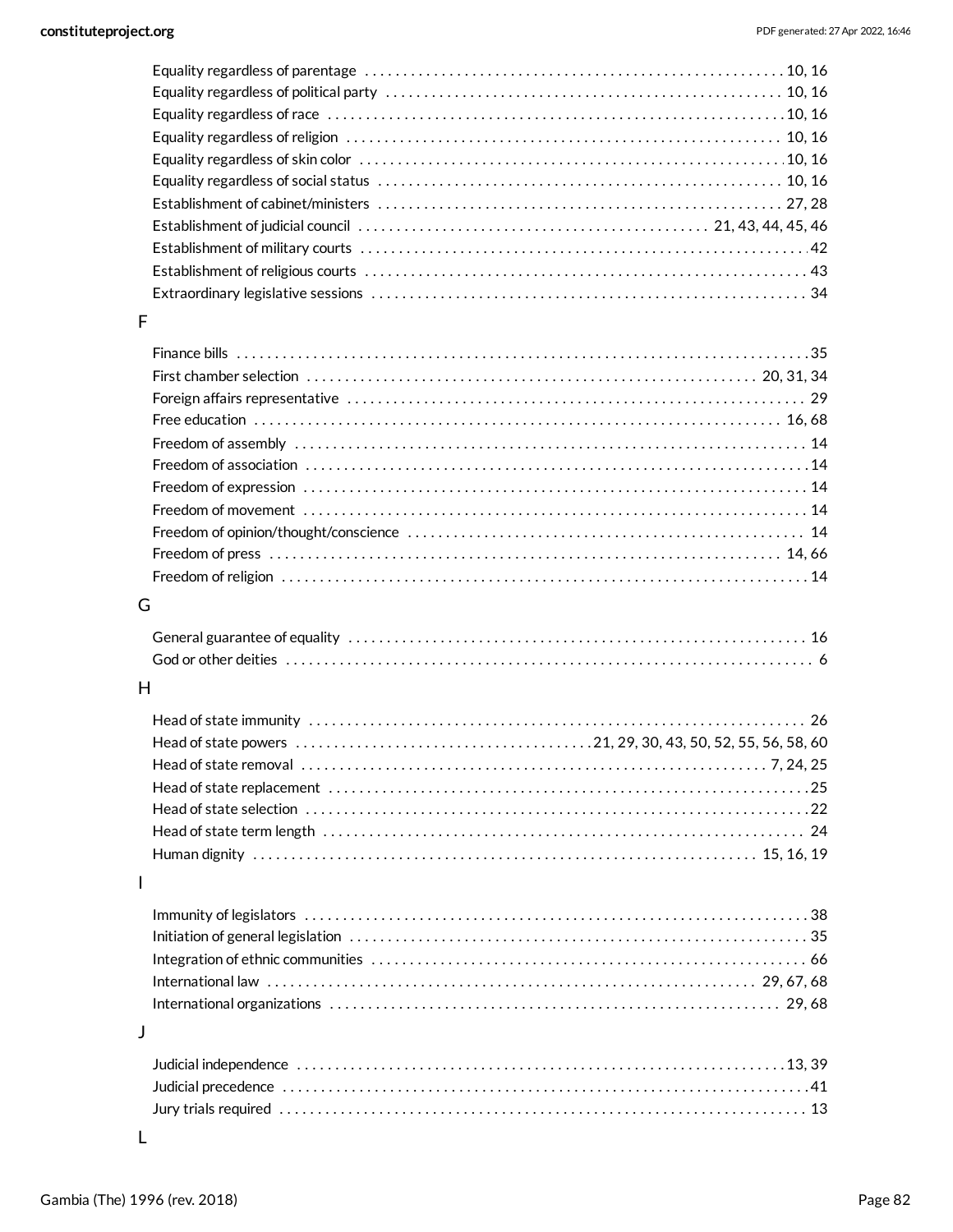## M

## N

# O

#### P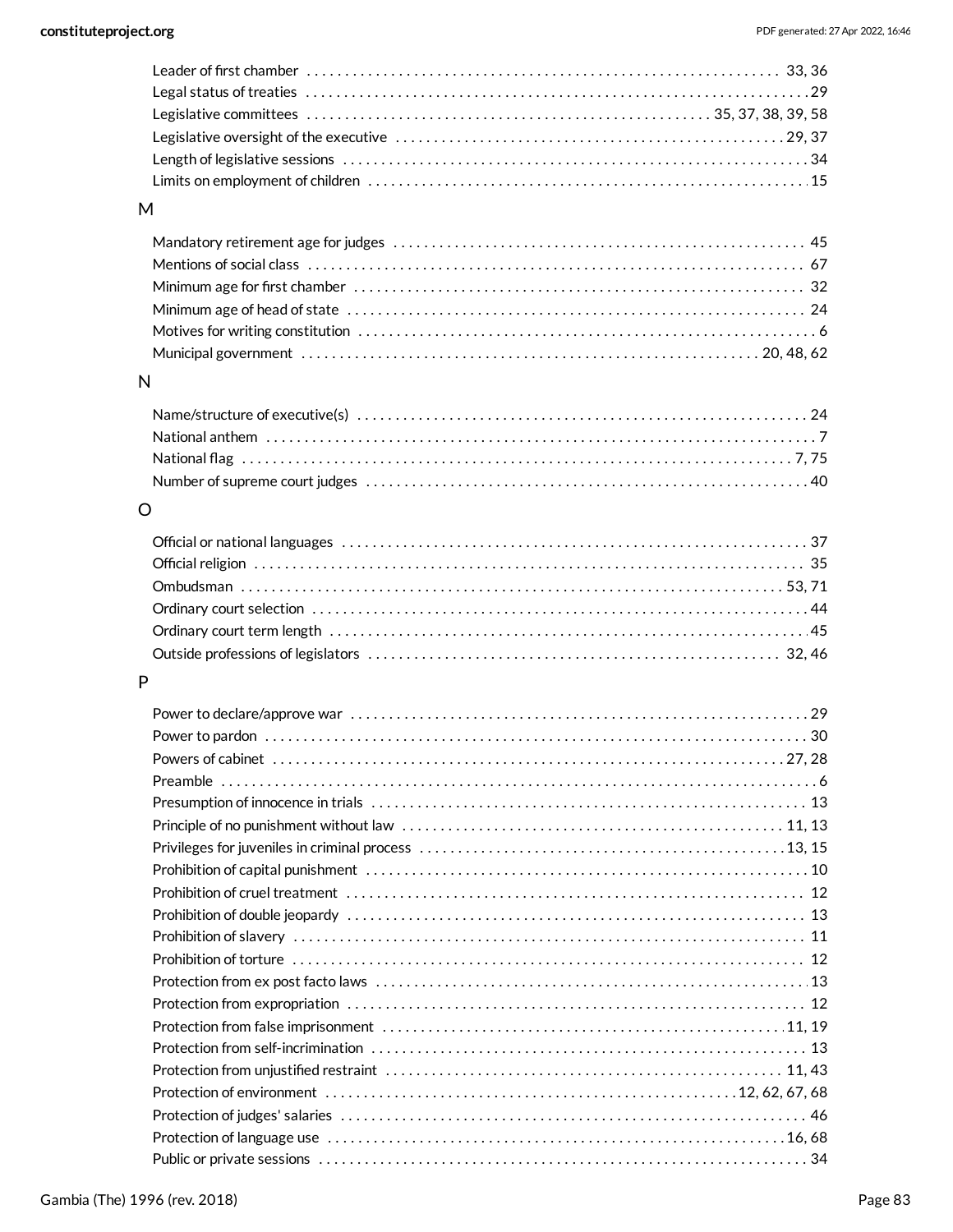| Q            |  |
|--------------|--|
|              |  |
| $\mathsf{R}$ |  |
|              |  |
|              |  |
|              |  |
|              |  |
|              |  |
|              |  |
|              |  |
|              |  |
|              |  |
|              |  |
|              |  |
|              |  |
|              |  |
|              |  |
|              |  |
|              |  |
|              |  |
|              |  |
|              |  |
|              |  |
|              |  |
|              |  |
|              |  |
|              |  |
|              |  |
|              |  |
|              |  |
|              |  |
|              |  |
|              |  |
|              |  |
|              |  |
|              |  |
|              |  |
|              |  |
|              |  |
|              |  |
|              |  |